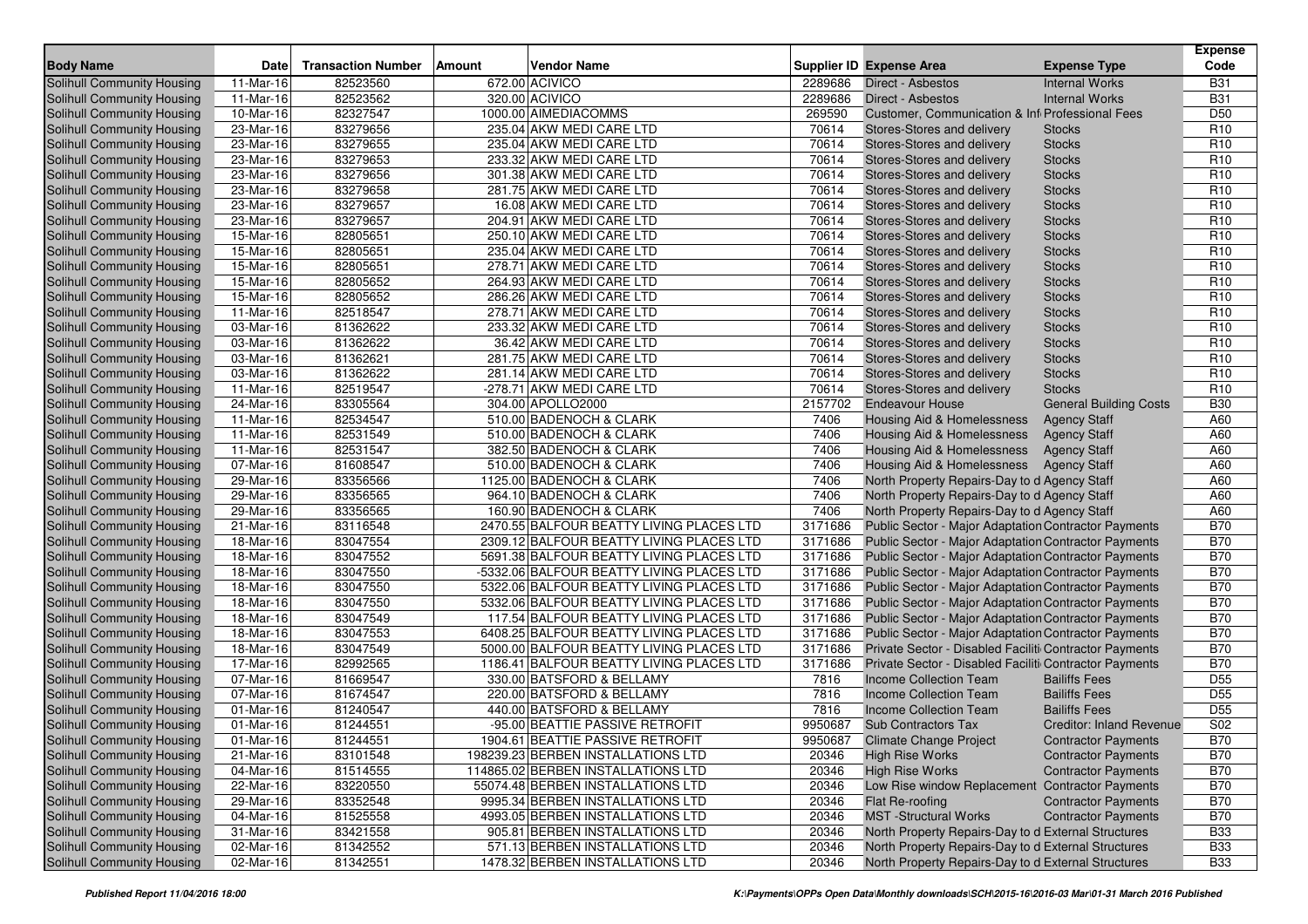|                                   |           |                           |        |                                            |         |                                                        |                                      | <b>Expense</b>  |
|-----------------------------------|-----------|---------------------------|--------|--------------------------------------------|---------|--------------------------------------------------------|--------------------------------------|-----------------|
| <b>Body Name</b>                  | Date      | <b>Transaction Number</b> | Amount | <b>Vendor Name</b>                         |         | <b>Supplier ID Expense Area</b>                        | <b>Expense Type</b>                  | Code            |
| Solihull Community Housing        | 02-Mar-16 | 81342550                  |        | 2202.38 BERBEN INSTALLATIONS LTD           | 20346   | North Property Repairs-Day to d External Structures    |                                      | <b>B33</b>      |
| Solihull Community Housing        | 02-Mar-16 | 81342549                  |        | 524.22 BERBEN INSTALLATIONS LTD            | 20346   | North Property Repairs-Day to d External Structures    |                                      | <b>B33</b>      |
| Solihull Community Housing        | 31-Mar-16 | 83421557                  |        | 335.59 BERBEN INSTALLATIONS LTD            | 20346   | North Property Repairs-Voids                           | Voids                                | <b>B38</b>      |
| <b>Solihull Community Housing</b> | 04-Mar-16 | 81525559                  |        | 631.70 BERBEN INSTALLATIONS LTD            | 20346   | North Property Repairs-Voids                           | Voids                                | <b>B38</b>      |
| Solihull Community Housing        | 22-Mar-16 | 83220557                  |        | 7858.45 BERBEN INSTALLATIONS LTD           | 20346   | <b>Cyclical Maintenance</b>                            | <b>Contractor Payments</b>           | <b>B70</b>      |
| Solihull Community Housing        | 22-Mar-16 | 83220554                  |        | 16182.81 BERBEN INSTALLATIONS LTD          | 20346   | <b>Cyclical Maintenance</b>                            | <b>Contractor Payments</b>           | <b>B70</b>      |
| Solihull Community Housing        | 17-Mar-16 | 82992550                  |        | 13495.68 BERBEN INSTALLATIONS LTD          | 20346   | Private Sector - Disabled Faciliti Contractor Payments |                                      | <b>B70</b>      |
| <b>Solihull Community Housing</b> | 17-Mar-16 | 82990547                  |        | 6719.76 BERBEN INSTALLATIONS LTD           | 20346   | Private Sector - Disabled Faciliti Contractor Payments |                                      | <b>B70</b>      |
| Solihull Community Housing        | 15-Mar-16 | 82874567                  |        | 765.64 BERBEN INSTALLATIONS LTD            | 20346   | <b>Direct-Fire Precaution Works</b>                    | Mechanical & Electrical C            | <b>B92</b>      |
| Solihull Community Housing        | 15-Mar-16 | 82874565                  |        | 765.64 BERBEN INSTALLATIONS LTD            | 20346   | <b>Direct-Fire Precaution Works</b>                    | <b>Mechanical &amp; Electrical C</b> | <b>B92</b>      |
| Solihull Community Housing        | 15-Mar-16 | 82874564                  |        | 765.64 BERBEN INSTALLATIONS LTD            | 20346   | <b>Direct-Fire Precaution Works</b>                    | Mechanical & Electrical C            | <b>B92</b>      |
| <b>Solihull Community Housing</b> | 22-Mar-16 | 83220552                  |        | 16982.49 BERBEN INSTALLATIONS LTD          | 20346   | Structural Works - Non MST                             | <b>Contractor Payments</b>           | <b>B70</b>      |
| <b>Solihull Community Housing</b> | 22-Mar-16 | 83220560                  |        | 35150.00 BERBEN INSTALLATIONS LTD          | 20346   | High Rise Window Replacement Contractor Payments       |                                      | <b>B70</b>      |
| Solihull Community Housing        | 17-Mar-16 | 82992567                  |        | 50682.30 BERBEN INSTALLATIONS LTD          | 20346   | High Rise Window Replacement Contractor Payments       |                                      | <b>B70</b>      |
| Solihull Community Housing        | 11-Mar-16 | 82523565                  |        | 15895.14 BERBEN INSTALLATIONS LTD          | 20346   | High Rise Window Replacement Contractor Payments       |                                      | <b>B70</b>      |
| Solihull Community Housing        | 29-Mar-16 | 83352547                  |        | 313.13 BERBEN INSTALLATIONS LTD            | 20346   | <b>Pitched Re-roofing</b>                              | <b>Contractor Payments</b>           | <b>B70</b>      |
| Solihull Community Housing        | 29-Mar-16 | 83352549                  |        | 4730.00 BLUEBELL GUEST HOUSE               | 4821686 | Housing Aid & Homelessness                             | <b>B&amp;B Accommodation</b>         | <b>B23</b>      |
| <b>Solihull Community Housing</b> | 29-Mar-16 | 83352549                  |        | 100.00 BLUEBELL GUEST HOUSE                | 4821686 | <b>Housing Aid &amp; Homelessness</b>                  | <b>B&amp;B</b> Accommodation         | <b>B23</b>      |
| Solihull Community Housing        | 07-Mar-16 | 81645547                  |        | 36.00 BRITISH GAS TRADING LTD              | 9637    | Homelessness                                           | Gas                                  | <b>B10</b>      |
| Solihull Community Housing        | 07-Mar-16 | 81645547                  |        | -12.00 BRITISH GAS TRADING LTD             | 9637    | Homelessness                                           | Gas                                  | <b>B10</b>      |
| Solihull Community Housing        | 07-Mar-16 | 81645547                  |        | 105.21 BRITISH GAS TRADING LTD             | 9637    | Homelessness                                           | Gas                                  | <b>B10</b>      |
| <b>Solihull Community Housing</b> | 07-Mar-16 | 81645547                  |        | 111.76 BRITISH GAS TRADING LTD             | 9637    | Homelessness                                           | Gas                                  | <b>B10</b>      |
| Solihull Community Housing        | 01-Mar-16 | 81243548                  |        | 13.00 BRITISH GAS TRADING LTD              | 9637    | Low Rise (inc. Safe & Sound)                           | Cleaning                             | <b>B50</b>      |
| <b>Solihull Community Housing</b> | 01-Mar-16 | 81243548                  |        | 303.81 BRITISH GAS TRADING LTD             | 9637    | Low Rise (inc. Safe & Sound)                           | Cleaning                             | <b>B50</b>      |
| Solihull Community Housing        | 04-Mar-16 | 81514556                  |        | 435.13 BRITISH GAS TRADING LTD             | 9637    | Gas Warm Air/B'boiler/Storage I Contractor Payments    |                                      | <b>B70</b>      |
| <b>Solihull Community Housing</b> | 01-Mar-16 | 81243549                  |        | -12.00 BRITISH GAS TRADING LTD             | 9637    | <b>Private Sector Leasing</b>                          | Electricity                          | <b>B11</b>      |
| Solihull Community Housing        | 01-Mar-16 | 81243549                  |        | 587.96 BRITISH GAS TRADING LTD             | 9637    | <b>Private Sector Leasing</b>                          | Electricity                          | <b>B11</b>      |
| Solihull Community Housing        | 21-Mar-16 | 83174547                  |        | -3.33 BRITISH GAS TRADING LTD              | 9637    | <b>Private Sector Leasing</b>                          | Electricity                          | <b>B11</b>      |
| Solihull Community Housing        | 21-Mar-16 | 83174547                  |        | 146.08 BRITISH GAS TRADING LTD             | 9637    | <b>Private Sector Leasing</b>                          | Electricity                          | <b>B11</b>      |
| Solihull Community Housing        | 21-Mar-16 | 83174547                  |        | 13.00 BRITISH GAS TRADING LTD              | 9637    | <b>Private Sector Leasing</b>                          | Electricity                          | <b>B11</b>      |
| Solihull Community Housing        | 21-Mar-16 | 83174547                  |        | 563.63 BRITISH GAS TRADING LTD             | 9637    | <b>Private Sector Leasing</b>                          | Gas                                  | <b>B10</b>      |
| Solihull Community Housing        | 09-Mar-16 | 82151547                  |        | 860.00 BROPHY RIAZ AND PARTNERS CHARTERED  | 167258  | Public Sector - Major Adaptation Contractor Payments   |                                      | <b>B70</b>      |
| Solihull Community Housing        | 09-Mar-16 | 82127547                  |        | 522.96 BROPHY RIAZ AND PARTNERS CHARTERED  | 167258  | Private Sector - Disabled Faciliti Contractor Payments |                                      | <b>B70</b>      |
| Solihull Community Housing        | 09-Mar-16 | 82126547                  |        | 852.00 BROPHY RIAZ AND PARTNERS CHARTERED  | 167258  | Private Sector - Disabled Faciliti Contractor Payments |                                      | <b>B70</b>      |
| Solihull Community Housing        | 09-Mar-16 | 82123547                  |        | 522.96 BROPHY RIAZ AND PARTNERS CHARTERED  | 167258  | Private Sector - Disabled Faciliti Contractor Payments |                                      | <b>B70</b>      |
| Solihull Community Housing        | 09-Mar-16 | 82122547                  |        | 522.96 BROPHY RIAZ AND PARTNERS CHARTERED  | 167258  | Private Sector - Disabled Faciliti Contractor Payments |                                      | <b>B70</b>      |
| <b>Solihull Community Housing</b> | 09-Mar-16 | 82121548                  |        | 522.96 BROPHY RIAZ AND PARTNERS CHARTERED  | 167258  | Private Sector - Disabled Faciliti Contractor Payments |                                      | <b>B70</b>      |
| <b>Solihull Community Housing</b> | 09-Mar-16 | 82120547                  |        | 360.00 BROPHY RIAZ AND PARTNERS CHARTERED  | 167258  | Private Sector - Disabled Faciliti Contractor Payments |                                      | <b>B70</b>      |
| Solihull Community Housing        | 09-Mar-16 | 82118547                  |        | 360.00 BROPHY RIAZ AND PARTNERS CHARTERED  | 167258  | Private Sector - Disabled Faciliti Contractor Payments |                                      | <b>B70</b>      |
| Solihull Community Housing        | 09-Mar-16 | 82117547                  |        | 1260.00 BROPHY RIAZ AND PARTNERS CHARTERED | 167258  | Private Sector - Disabled Faciliti Contractor Payments |                                      | <b>B70</b>      |
| <b>Solihull Community Housing</b> | 09-Mar-16 | 82115547                  |        | 900.00 BROPHY RIAZ AND PARTNERS CHARTERED  | 167258  | Private Sector - Disabled Faciliti Contractor Payments |                                      | <b>B70</b>      |
| <b>Solihull Community Housing</b> | 09-Mar-16 | 82119547                  |        | 1320.00 BROPHY RIAZ AND PARTNERS CHARTERED | 167258  | Private Sector - Disabled Faciliti Contractor Payments |                                      | <b>B70</b>      |
| Solihull Community Housing        | 09-Mar-16 | 82113589                  |        | 1170.00 BROPHY RIAZ AND PARTNERS CHARTERED | 167258  | Private Sector - Disabled Faciliti Contractor Payments |                                      | <b>B70</b>      |
| <b>Solihull Community Housing</b> | 09-Mar-16 | 82112547                  |        | 1020.00 BROPHY RIAZ AND PARTNERS CHARTERED | 167258  | Private Sector - Disabled Faciliti Contractor Payments |                                      | <b>B70</b>      |
| Solihull Community Housing        | 23-Mar-16 | 83279659                  |        | 248.04 BSS GROUP PLC                       | 9679    | Stores-Stores and delivery                             | Stocks                               | R <sub>10</sub> |
| Solihull Community Housing        | 11-Mar-16 | 82540547                  |        | 5597.13 BURROWS HOME COMFORTS LTD          | 273054  | <b>Fire Protection Works</b>                           | <b>Contractor Payments</b>           | <b>B70</b>      |
| Solihull Community Housing        | 31-Mar-16 | 83421553                  |        | 230.55 C & C FLOORING                      | 164498  | Decent Homes Prog - Internal                           | <b>Contractor Payments</b>           | <b>B70</b>      |
| Solihull Community Housing        | 15-Mar-16 | 82874560                  |        | 280.92 C & C FLOORING                      | 164498  | <b>Direct-Adaptations-Showers</b>                      | <b>Internal Works</b>                | <b>B31</b>      |
| Solihull Community Housing        | 15-Mar-16 | 82874558                  |        | 247.63 C & C FLOORING                      | 164498  | <b>Direct-Adaptations-Showers</b>                      | <b>Internal Works</b>                | <b>B31</b>      |
| Solihull Community Housing        | 15-Mar-16 | 82874557                  |        | 247.63 C & C FLOORING                      | 164498  | <b>Direct-Adaptations-Showers</b>                      | <b>Internal Works</b>                | <b>B31</b>      |
| Solihull Community Housing        | 04-Mar-16 | 81517547                  |        | 650.02 CAPITA BUSINESS SERVICES LTD.       | 99513   | New Build - Alcott House                               | <b>Contractor Payments</b>           | <b>B70</b>      |
| Solihull Community Housing        | 29-Mar-16 | 83352550                  |        | 7650.00 CAPITA BUSINESS SERVICES LTD.      | 99513   | <b>IT Strategy</b>                                     | ICT - General                        | D30             |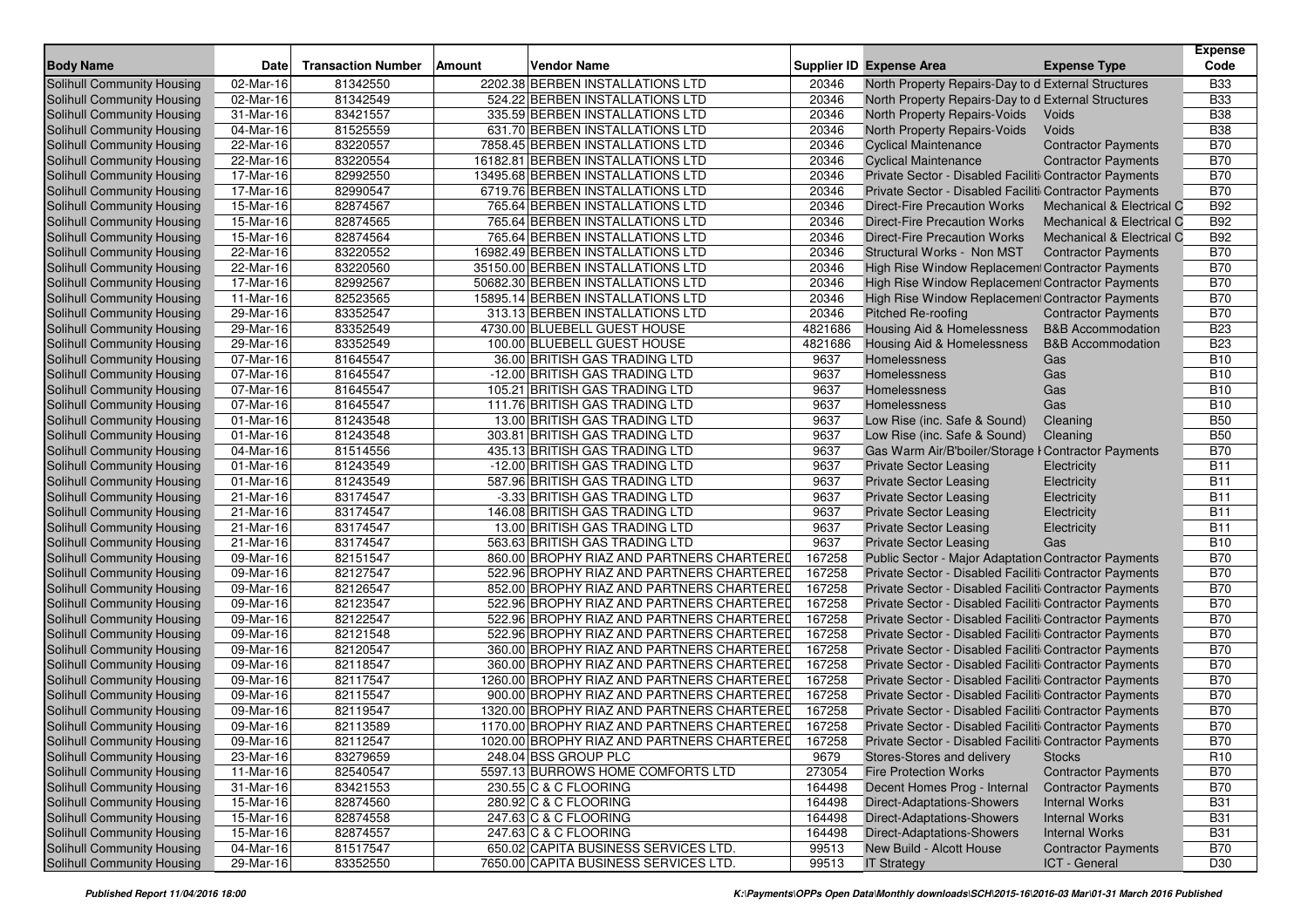| <b>Body Name</b>                                         | <b>Date</b>            | <b>Transaction Number</b> | Amount |                                                     |                  | <b>Supplier ID Expense Area</b>                    |                                                          | <b>Expense</b><br>Code   |
|----------------------------------------------------------|------------------------|---------------------------|--------|-----------------------------------------------------|------------------|----------------------------------------------------|----------------------------------------------------------|--------------------------|
|                                                          |                        |                           |        | <b>Vendor Name</b>                                  |                  |                                                    | <b>Expense Type</b>                                      |                          |
| <b>Solihull Community Housing</b>                        | $29$ -Mar-16           | 83352606                  |        | 888.00 CAVERSHAM ENTERPRISES LTD                    | 8261687          | Business Support - MST Back O Agency Staff         |                                                          | A60                      |
| Solihull Community Housing                               | 29-Mar-16              | 83352605                  |        | 888.00 CAVERSHAM ENTERPRISES LTD                    | 8261687          | Business Support - MST Back O Agency Staff         |                                                          | A60                      |
| Solihull Community Housing                               | 16-Mar-16              | 82921549                  |        | 888.00 CAVERSHAM ENTERPRISES LTD                    | 8261687          | Business Support - MST Back O Agency Staff         |                                                          | A60                      |
| Solihull Community Housing                               | 16-Mar-16              | 82921548                  |        | 888.00 CAVERSHAM ENTERPRISES LTD                    | 8261687          | Business Support - MST Back O Agency Staff         |                                                          | A60                      |
| Solihull Community Housing                               | 11-Mar-16              | 82523567                  |        | 888.00 CAVERSHAM ENTERPRISES LTD                    | 8261687          | Business Support - MST Back O Agency Staff         |                                                          | A60                      |
| Solihull Community Housing                               | 11-Mar-16              | 82523566                  |        | 888.00 CAVERSHAM ENTERPRISES LTD                    | 8261687          | Business Support - MST Back O Agency Staff         |                                                          | A60                      |
| Solihull Community Housing                               | 01-Mar-16              | 81175551                  |        | 888.00 CAVERSHAM ENTERPRISES LTD                    | 8261687          | Business Support - MST Back O Agency Staff         |                                                          | A60                      |
| Solihull Community Housing                               | 03-Mar-16              | 81415548                  |        | 1575.00 CDC TECHNICAL SERVICES LTD                  | 2212688          | <b>High Rise CCTV</b>                              | <b>Contractor Payments</b>                               | <b>B70</b>               |
| Solihull Community Housing                               | 17-Mar-16              | 82980557                  |        | 354.30 CEL ELECTRICAL                               | 138018           | <b>Mechanical &amp; Electrical</b>                 | <b>Utility Related Works</b>                             | <b>B34</b>               |
| Solihull Community Housing                               | 17-Mar-16              | 82980555                  |        | 552.80 CEL ELECTRICAL                               | 138018           | <b>Mechanical &amp; Electrical</b>                 | <b>Utility Related Works</b>                             | <b>B34</b>               |
| Solihull Community Housing                               | 31-Mar-16              | 83421702                  |        | 1087.12 CENTRAL (HIGH RISE) LTD                     | 56904            | <b>High Rise Works</b>                             | <b>Contractor Payments</b>                               | <b>B70</b>               |
| Solihull Community Housing                               | 31-Mar-16              | 83421701                  |        | 1174.50 CENTRAL (HIGH RISE) LTD                     | 56904            | <b>High Rise Works</b>                             | <b>Contractor Payments</b>                               | <b>B70</b>               |
| Solihull Community Housing                               | 31-Mar-16              | 83421707                  |        | 268.34 CENTRAL (HIGH RISE) LTD                      | 56904            | <b>Mechanical &amp; Electrical</b>                 | <b>Utility Related Works</b>                             | <b>B34</b>               |
| Solihull Community Housing                               | 31-Mar-16              | 83421703                  |        | 307.10 CENTRAL (HIGH RISE) LTD                      | 56904            | <b>Mechanical &amp; Electrical</b>                 | <b>Utility Related Works</b>                             | <b>B34</b>               |
| Solihull Community Housing                               | 31-Mar-16              | 83421706                  |        | 605.18 CENTRAL (HIGH RISE) LTD                      | 56904            | <b>Mechanical &amp; Electrical</b>                 | <b>Utility Related Works</b>                             | <b>B34</b>               |
| Solihull Community Housing                               | 10-Mar-16              | 82375547                  |        | 760.00 CHARTER OFFICE EQUIPMENT LTD                 | 9886             | <b>Endeavour House</b>                             | Furniture                                                | D <sub>11</sub>          |
| Solihull Community Housing                               | 10-Mar-16              | 82373547                  |        | 499.00 CHARTER OFFICE EQUIPMENT LTD                 | 9886             | <b>Endeavour House</b>                             | Furniture                                                | D <sub>11</sub>          |
| Solihull Community Housing                               | 31-Mar-16              | 83421556                  |        | 419.97 CHUBB FIRE LTD                               | 11217            | <b>Mechanical &amp; Electrical</b>                 | <b>Other Building costs</b>                              | <b>B39</b>               |
| Solihull Community Housing                               | 04-Mar-16              | 81518548                  |        | 12256.28 CHUBB FIRE LTD                             | 11217            | <b>Mechanical &amp; Electrical</b>                 | <b>Other Building costs</b>                              | <b>B39</b>               |
| Solihull Community Housing                               | 04-Mar-16              | 81517549                  |        | 12256.28 CHUBB FIRE LTD                             | 11217            | <b>Mechanical &amp; Electrical</b>                 | <b>Other Building costs</b>                              | <b>B39</b>               |
| Solihull Community Housing                               | 04-Mar-16              | 81525556                  |        | 732.00 CHUBB FIRE LTD                               | 11217            | Private Sector Leasing - Pre Wo Internal Works     |                                                          | <b>B31</b>               |
| Solihull Community Housing                               | 04-Mar-16              | 81518547                  |        | -797.70 CHUBB FIRE LTD                              | 11217            | <b>Mechanical &amp; Electrical</b>                 | Other Building costs                                     | <b>B39</b>               |
| Solihull Community Housing                               | 04-Mar-16              | 81519547                  |        | -797.70 CHUBB FIRE LTD                              | 11217            | <b>Mechanical &amp; Electrical</b>                 | <b>Other Building costs</b>                              | <b>B39</b>               |
| Solihull Community Housing                               | 21-Mar-16              | 83101550                  |        | 5347.00 CLEARWATER TECHNOLOGY LTD                   | 121213           | Health & Safety - Water                            | <b>Contractor Payments</b>                               | <b>B70</b>               |
| Solihull Community Housing                               | 21-Mar-16              | 83177547                  |        | 514.70 CLEARWATER TECHNOLOGY LTD                    | 121213           | Client ¿ H & S Water Risk                          | <b>Water Risks</b>                                       | <b>B13</b>               |
| Solihull Community Housing                               | 21-Mar-16              | 83177548                  |        | 514.70 CLEARWATER TECHNOLOGY LTD                    | 121213           | Client ¿ H & S Water Risk                          | <b>Water Risks</b>                                       | <b>B13</b>               |
| Solihull Community Housing                               | 29-Mar-16              | 83356568                  |        | 1129.98 DANIEL OWEN LTD                             | 9360687          | North Property Repairs-Day to d Agency Staff       |                                                          | A60                      |
| Solihull Community Housing                               | 29-Mar-16              | 83352610                  |        | 993.45 DANIEL OWEN LTD                              | 9360687          | North Property Repairs-Day to d Agency Staff       |                                                          | A60                      |
| Solihull Community Housing                               | 29-Mar-16              | 83352610                  |        | 136.53 DANIEL OWEN LTD                              | 9360687          | North Property Repairs-Day to d Agency Staff       |                                                          | A60                      |
| Solihull Community Housing                               | 04-Mar-16              | 81519548                  |        | 1129.98 DANIEL OWEN LTD                             | 9360687          | North Property Repairs-Day to d Agency Staff       |                                                          | A60                      |
| Solihull Community Housing                               | 23-Mar-16              | 83269553                  |        | 95.00 DMW ENVIRONMENTAL                             | 281856           | Health & Safety - Other                            | <b>Contractor Payments</b>                               | <b>B70</b>               |
| Solihull Community Housing                               | 23-Mar-16              | 83269553                  |        | 95.00 DMW ENVIRONMENTAL                             | 281856           | Health & Safety - Other                            | <b>Contractor Payments</b>                               | <b>B70</b>               |
| Solihull Community Housing                               | 23-Mar-16              | 83269553<br>83269553      |        | 135.00 DMW ENVIRONMENTAL                            | 281856<br>281856 | Health & Safety - Other                            | <b>Contractor Payments</b>                               | <b>B70</b><br><b>B70</b> |
| Solihull Community Housing                               | 23-Mar-16              |                           |        | 135.00 DMW ENVIRONMENTAL                            |                  | Health & Safety - Other                            | <b>Contractor Payments</b>                               |                          |
| Solihull Community Housing                               | 15-Mar-16              | 82874619                  |        | 135.00 DMW ENVIRONMENTAL                            | 281856           | Health & Safety - Other                            | <b>Contractor Payments</b>                               | <b>B70</b><br><b>B70</b> |
| <b>Solihull Community Housing</b>                        | 15-Mar-16              | 82874619                  |        | 135.00 DMW ENVIRONMENTAL                            | 281856<br>281856 | Health & Safety - Other                            | <b>Contractor Payments</b>                               | <b>B70</b>               |
| Solihull Community Housing                               | 15-Mar-16<br>15-Mar-16 | 82874619<br>82874619      |        | 85.00 DMW ENVIRONMENTAL<br>135.00 DMW ENVIRONMENTAL | 281856           | Health & Safety - Other                            | <b>Contractor Payments</b><br><b>Contractor Payments</b> | <b>B70</b>               |
| Solihull Community Housing                               | 15-Mar-16              | 82874619                  |        | 135.00 DMW ENVIRONMENTAL                            | 281856           | Health & Safety - Other                            |                                                          | <b>B70</b>               |
| Solihull Community Housing<br>Solihull Community Housing | 15-Mar-16              | 82874619                  |        | 135.00 DMW ENVIRONMENTAL                            | 281856           | Health & Safety - Other                            | <b>Contractor Payments</b>                               | <b>B70</b>               |
| Solihull Community Housing                               | 15-Mar-16              | 82874619                  |        | 135.00 DMW ENVIRONMENTAL                            | 281856           | Health & Safety - Other                            | <b>Contractor Payments</b>                               | <b>B70</b>               |
| <b>Solihull Community Housing</b>                        | 15-Mar-16              | 82874619                  |        | 135.00 DMW ENVIRONMENTAL                            | 281856           | Health & Safety - Other<br>Health & Safety - Other | <b>Contractor Payments</b><br><b>Contractor Payments</b> | <b>B70</b>               |
|                                                          | 15-Mar-16              | 82874619                  |        | 85.00 DMW ENVIRONMENTAL                             | 281856           | Health & Safety - Other                            |                                                          | <b>B70</b>               |
| Solihull Community Housing<br>Solihull Community Housing | 23-Mar-16              | 83269556                  |        | 135.00 DMW ENVIRONMENTAL                            | 281856           | North Property Repairs-Day to d Internal Works     | <b>Contractor Payments</b>                               | <b>B31</b>               |
| Solihull Community Housing                               | 23-Mar-16              | 83269556                  |        | 135.00 DMW ENVIRONMENTAL                            | 281856           | North Property Repairs-Day to d Internal Works     |                                                          | <b>B31</b>               |
| Solihull Community Housing                               | 23-Mar-16              | 83269556                  |        | 95.00 DMW ENVIRONMENTAL                             | 281856           | North Property Repairs-Day to d Internal Works     |                                                          | <b>B31</b>               |
| Solihull Community Housing                               | 23-Mar-16              | 83269556                  |        | 95.00 DMW ENVIRONMENTAL                             | 281856           | North Property Repairs-Day to d Internal Works     |                                                          | <b>B31</b>               |
| Solihull Community Housing                               | 23-Mar-16              | 83269556                  |        | 95.00 DMW ENVIRONMENTAL                             | 281856           | North Property Repairs-Day to d Internal Works     |                                                          | <b>B31</b>               |
| Solihull Community Housing                               | 23-Mar-16              | 83269556                  |        | 95.00 DMW ENVIRONMENTAL                             | 281856           | North Property Repairs-Day to d Internal Works     |                                                          | <b>B31</b>               |
| Solihull Community Housing                               | 23-Mar-16              | 83269556                  |        | 95.00 DMW ENVIRONMENTAL                             | 281856           | North Property Repairs-Day to d Internal Works     |                                                          | <b>B31</b>               |
| Solihull Community Housing                               | 23-Mar-16              | 83269556                  |        | 95.00 DMW ENVIRONMENTAL                             | 281856           | North Property Repairs-Day to d Internal Works     |                                                          | <b>B31</b>               |
| Solihull Community Housing                               | 23-Mar-16              | 83269556                  |        | 95.00 DMW ENVIRONMENTAL                             | 281856           | North Property Repairs-Day to d Internal Works     |                                                          | <b>B31</b>               |
|                                                          |                        |                           |        |                                                     |                  |                                                    |                                                          |                          |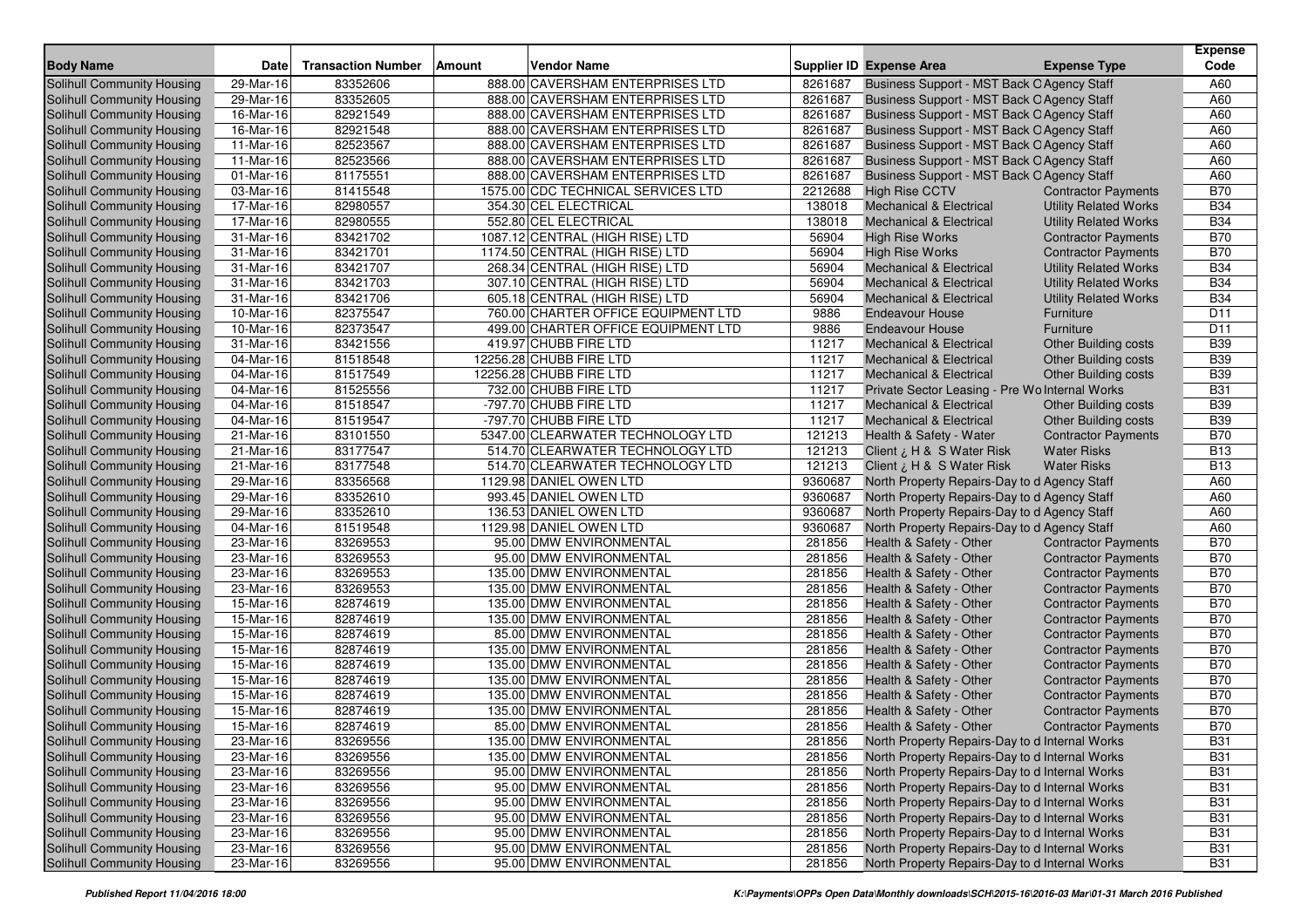| <b>Body Name</b>                                                | <b>Date</b>             | <b>Transaction Number</b> | <b>Amount</b><br><b>Vendor Name</b>                  |                  | Supplier ID Expense Area | <b>Expense Type</b>                                                                              | <b>Expense</b><br>Code   |
|-----------------------------------------------------------------|-------------------------|---------------------------|------------------------------------------------------|------------------|--------------------------|--------------------------------------------------------------------------------------------------|--------------------------|
| Solihull Community Housing                                      | 23-Mar-16               | 83269556                  | 95.00 DMW ENVIRONMENTAL                              | 281856           |                          | North Property Repairs-Day to d Internal Works                                                   | <b>B31</b>               |
| Solihull Community Housing                                      | 23-Mar-16               | 83269556                  | 95.00 DMW ENVIRONMENTAL                              | 281856           |                          | North Property Repairs-Day to d Internal Works                                                   | <b>B31</b>               |
| <b>Solihull Community Housing</b>                               | 23-Mar-16               | 83269556                  | 95.00 DMW ENVIRONMENTAL                              | 281856           |                          | North Property Repairs-Day to d Internal Works                                                   | <b>B31</b>               |
| Solihull Community Housing                                      | 23-Mar-16               | 83269556                  | 95.00 DMW ENVIRONMENTAL                              | 281856           |                          | North Property Repairs-Day to d Internal Works                                                   | <b>B31</b>               |
| Solihull Community Housing                                      | 23-Mar-16               | 83269556                  | 95.00 DMW ENVIRONMENTAL                              | 281856           |                          | North Property Repairs-Day to d Internal Works                                                   | <b>B31</b>               |
| Solihull Community Housing                                      | 23-Mar-16               | 83269556                  | 95.00 DMW ENVIRONMENTAL                              | 281856           |                          | North Property Repairs-Day to d Internal Works                                                   | <b>B31</b>               |
| Solihull Community Housing                                      | 23-Mar-16               | 83269556                  | 95.00 DMW ENVIRONMENTAL                              | 281856           |                          | North Property Repairs-Day to d Internal Works                                                   | <b>B31</b>               |
| Solihull Community Housing                                      | 23-Mar-16               | 83269556                  | 95.00 DMW ENVIRONMENTAL                              | 281856           |                          | North Property Repairs-Day to d Internal Works                                                   | <b>B31</b>               |
| Solihull Community Housing                                      | 23-Mar-16               | 83269556                  | 95.00 DMW ENVIRONMENTAL                              | 281856           |                          | North Property Repairs-Day to d Internal Works                                                   | <b>B31</b>               |
| Solihull Community Housing                                      | 23-Mar-16               | 83269556                  | 95.00 DMW ENVIRONMENTAL                              | 281856           |                          | North Property Repairs-Day to d Internal Works                                                   | <b>B31</b>               |
| Solihull Community Housing                                      | 23-Mar-16               | 83269556                  | 95.00 DMW ENVIRONMENTAL                              | 281856           |                          | North Property Repairs-Day to d Internal Works                                                   | <b>B31</b>               |
| Solihull Community Housing                                      | 23-Mar-16               | 83269556                  | 95.00 DMW ENVIRONMENTAL                              | 281856           |                          | North Property Repairs-Day to d Internal Works                                                   | <b>B31</b>               |
| Solihull Community Housing                                      | 23-Mar-16               | 83269556                  | 135.00 DMW ENVIRONMENTAL                             | 281856           |                          | North Property Repairs-Day to d Internal Works                                                   | <b>B31</b>               |
| <b>Solihull Community Housing</b>                               | 23-Mar-16               | 83269556                  | 95.00 DMW ENVIRONMENTAL                              | 281856           |                          | North Property Repairs-Day to d Internal Works                                                   | <b>B31</b>               |
| Solihull Community Housing                                      | 23-Mar-16               | 83269556                  | 95.00 DMW ENVIRONMENTAL                              | 281856           |                          | North Property Repairs-Day to d Internal Works                                                   | <b>B31</b>               |
| Solihull Community Housing                                      | 23-Mar-16               | 83269556                  | 95.00 DMW ENVIRONMENTAL                              | 281856           |                          | North Property Repairs-Day to d Internal Works                                                   | <b>B31</b>               |
| Solihull Community Housing                                      | 23-Mar-16               | 83269556                  | 95.00 DMW ENVIRONMENTAL                              | 281856           |                          | North Property Repairs-Day to d Internal Works                                                   | <b>B31</b>               |
| Solihull Community Housing                                      | 23-Mar-16               | 83269556                  | 95.00 DMW ENVIRONMENTAL                              | 281856           |                          | North Property Repairs-Day to d Internal Works                                                   | <b>B31</b>               |
| Solihull Community Housing                                      | 23-Mar-16               | 83269556                  | 95.00 DMW ENVIRONMENTAL                              | 281856           |                          | North Property Repairs-Day to d Internal Works                                                   | <b>B31</b>               |
| Solihull Community Housing                                      | 23-Mar-16               | 83269556                  | 95.00 DMW ENVIRONMENTAL                              | 281856           |                          | North Property Repairs-Day to d Internal Works                                                   | <b>B31</b>               |
| Solihull Community Housing                                      | 23-Mar-16               | 83269556                  | 95.00 DMW ENVIRONMENTAL                              | 281856           |                          | North Property Repairs-Day to d Internal Works                                                   | <b>B31</b>               |
| Solihull Community Housing                                      | 23-Mar-16               | 83269556                  | 95.00 DMW ENVIRONMENTAL                              | 281856           |                          | North Property Repairs-Day to d Internal Works                                                   | <b>B31</b>               |
| Solihull Community Housing                                      | 23-Mar-16               | 83269556                  | 95.00 DMW ENVIRONMENTAL                              | 281856           |                          |                                                                                                  | <b>B31</b>               |
| <b>Solihull Community Housing</b>                               | 23-Mar-16               | 83269556                  | 95.00 DMW ENVIRONMENTAL                              | 281856           |                          | North Property Repairs-Day to d Internal Works                                                   | <b>B31</b>               |
|                                                                 | 23-Mar-16               | 83269557                  | 135.00 DMW ENVIRONMENTAL                             | 281856           |                          | North Property Repairs-Day to d Internal Works<br>North Property Repairs-Day to d Internal Works | <b>B31</b>               |
| <b>Solihull Community Housing</b>                               | 23-Mar-16               | 83269557                  | 225.00 DMW ENVIRONMENTAL                             | 281856           |                          |                                                                                                  | <b>B31</b>               |
| Solihull Community Housing                                      | 23-Mar-16               |                           |                                                      |                  |                          | North Property Repairs-Day to d Internal Works                                                   |                          |
| Solihull Community Housing                                      |                         | 83269557                  | 135.00 DMW ENVIRONMENTAL                             | 281856           |                          | North Property Repairs-Day to d Internal Works                                                   | <b>B31</b><br><b>B31</b> |
| <b>Solihull Community Housing</b>                               | 23-Mar-16<br>23-Mar-16  | 83269554<br>83269554      | 95.00 DMW ENVIRONMENTAL<br>95.00 DMW ENVIRONMENTAL   | 281856<br>281856 |                          | North Property Repairs-Day to d Internal Works                                                   | <b>B31</b>               |
| Solihull Community Housing                                      | 23-Mar-16               | 83269554                  | 95.00 DMW ENVIRONMENTAL                              | 281856           |                          | North Property Repairs-Day to d Internal Works                                                   | <b>B31</b>               |
| Solihull Community Housing                                      |                         |                           |                                                      | 281856           |                          | North Property Repairs-Day to d Internal Works                                                   |                          |
| <b>Solihull Community Housing</b><br>Solihull Community Housing | 23-Mar-16<br>23-Mar-16  | 83269554<br>83269554      | 95.00 DMW ENVIRONMENTAL<br>95.00 DMW ENVIRONMENTAL   | 281856           |                          | North Property Repairs-Day to d Internal Works                                                   | <b>B31</b><br><b>B31</b> |
|                                                                 | 23-Mar-16               | 83269554                  | 95.00 DMW ENVIRONMENTAL                              | 281856           |                          | North Property Repairs-Day to d Internal Works                                                   | <b>B31</b>               |
| Solihull Community Housing                                      | 23-Mar-16               | 83269554                  | 95.00 DMW ENVIRONMENTAL                              | 281856           |                          | North Property Repairs-Day to d Internal Works                                                   | <b>B31</b>               |
| Solihull Community Housing                                      |                         |                           |                                                      |                  |                          | North Property Repairs-Day to d Internal Works                                                   |                          |
| Solihull Community Housing                                      | 23-Mar-16               | 83269554                  | 95.00 DMW ENVIRONMENTAL                              | 281856           |                          | North Property Repairs-Day to d Internal Works                                                   | <b>B31</b>               |
| Solihull Community Housing                                      | 23-Mar-16               | 83269554                  | 95.00 DMW ENVIRONMENTAL                              | 281856           |                          | North Property Repairs-Day to d Internal Works                                                   | <b>B31</b>               |
| Solihull Community Housing                                      | 23-Mar-16               | 83269554                  | 95.00 DMW ENVIRONMENTAL                              | 281856           |                          | North Property Repairs-Day to d Internal Works                                                   | <b>B31</b>               |
| Solihull Community Housing                                      | 23-Mar-16               | 83269554                  | 95.00 DMW ENVIRONMENTAL<br>95.00 DMW ENVIRONMENTAL   | 281856<br>281856 |                          | North Property Repairs-Day to d Internal Works                                                   | <b>B31</b><br><b>B31</b> |
| Solihull Community Housing                                      | 23-Mar-16               | 83269554                  | 95.00 DMW ENVIRONMENTAL                              |                  |                          | North Property Repairs-Day to d Internal Works                                                   |                          |
| Solihull Community Housing                                      | $\overline{23}$ -Mar-16 | 83269554                  |                                                      | 281856<br>281856 |                          | North Property Repairs-Day to d Internal Works                                                   | <b>B31</b><br><b>B31</b> |
| Solihull Community Housing<br><b>Solihull Community Housing</b> | 23-Mar-16<br>23-Mar-16  | 83269554<br>83269554      | 95.00 DMW ENVIRONMENTAL<br>95.00 DMW ENVIRONMENTAL   | 281856           |                          | North Property Repairs-Day to d Internal Works                                                   | <b>B31</b>               |
|                                                                 |                         |                           | 135.00 DMW ENVIRONMENTAL                             |                  |                          | North Property Repairs-Day to d Internal Works                                                   | <b>B31</b>               |
| Solihull Community Housing                                      | 15-Mar-16               | 82874623                  |                                                      | 281856           |                          | North Property Repairs-Day to d Internal Works                                                   |                          |
| Solihull Community Housing                                      | 15-Mar-16               | 82874623                  | 135.00 DMW ENVIRONMENTAL<br>225.00 DMW ENVIRONMENTAL | 281856           |                          | North Property Repairs-Day to d Internal Works                                                   | <b>B31</b>               |
| Solihull Community Housing                                      | 15-Mar-16               | 82874623                  |                                                      | 281856           |                          | North Property Repairs-Day to d Internal Works                                                   | <b>B31</b>               |
| Solihull Community Housing                                      | 15-Mar-16               | 82874623<br>82874622      | 225.00 DMW ENVIRONMENTAL                             | 281856           |                          | North Property Repairs-Day to d Internal Works                                                   | <b>B31</b>               |
| Solihull Community Housing                                      | 15-Mar-16               |                           | 95.00 DMW ENVIRONMENTAL<br>95.00 DMW ENVIRONMENTAL   | 281856           |                          | North Property Repairs-Day to d Internal Works                                                   | <b>B31</b>               |
| Solihull Community Housing                                      | 15-Mar-16               | 82874622                  |                                                      | 281856           |                          | North Property Repairs-Day to d Internal Works                                                   | <b>B31</b>               |
| Solihull Community Housing                                      | 15-Mar-16               | 82874622                  | 95.00 DMW ENVIRONMENTAL                              | 281856           |                          | North Property Repairs-Day to d Internal Works                                                   | <b>B31</b>               |
| Solihull Community Housing                                      | 15-Mar-16               | 82874622                  | 95.00 DMW ENVIRONMENTAL                              | 281856           |                          | North Property Repairs-Day to d Internal Works                                                   | <b>B31</b>               |
| <b>Solihull Community Housing</b>                               | 15-Mar-16               | 82874622                  | 95.00 DMW ENVIRONMENTAL                              | 281856           |                          | North Property Repairs-Day to d Internal Works                                                   | <b>B31</b>               |
| Solihull Community Housing                                      | 15-Mar-16               | 82874622                  | 135.00 DMW ENVIRONMENTAL                             | 281856           |                          | North Property Repairs-Day to d Internal Works                                                   | <b>B31</b>               |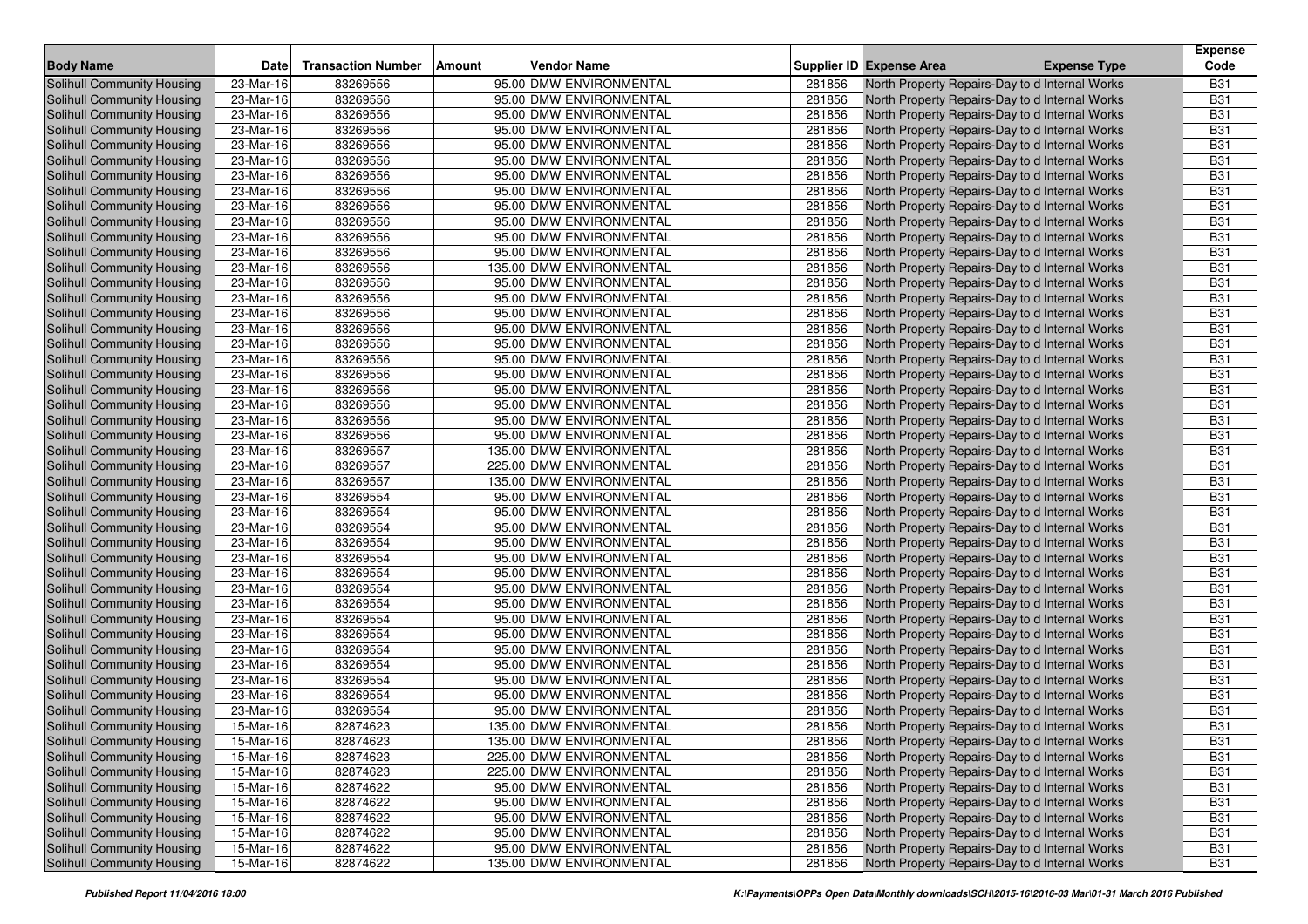| <b>Body Name</b>                  | <b>Date</b> | <b>Transaction Number</b> | Vendor Name<br>Amount    |        | Supplier ID Expense Area | <b>Expense Type</b>                            | <b>Expense</b><br>Code |
|-----------------------------------|-------------|---------------------------|--------------------------|--------|--------------------------|------------------------------------------------|------------------------|
| Solihull Community Housing        | 15-Mar-16   | 82874622                  | 95.00 DMW ENVIRONMENTAL  | 281856 |                          | North Property Repairs-Day to d Internal Works | <b>B31</b>             |
| <b>Solihull Community Housing</b> | 15-Mar-16   | 82874622                  | 95.00 DMW ENVIRONMENTAL  | 281856 |                          | North Property Repairs-Day to d Internal Works | <b>B31</b>             |
| Solihull Community Housing        | 15-Mar-16   | 82874622                  | 95.00 DMW ENVIRONMENTAL  | 281856 |                          | North Property Repairs-Day to d Internal Works | <b>B31</b>             |
| Solihull Community Housing        | 15-Mar-16   | 82874622                  | 95.00 DMW ENVIRONMENTAL  | 281856 |                          | North Property Repairs-Day to d Internal Works | <b>B31</b>             |
| Solihull Community Housing        | 15-Mar-16   | 82874622                  | 95.00 DMW ENVIRONMENTAL  | 281856 |                          | North Property Repairs-Day to d Internal Works | <b>B31</b>             |
| Solihull Community Housing        | 15-Mar-16   | 82874622                  | 95.00 DMW ENVIRONMENTAL  | 281856 |                          | North Property Repairs-Day to d Internal Works | <b>B31</b>             |
| Solihull Community Housing        | 15-Mar-16   | 82874622                  | 95.00 DMW ENVIRONMENTAL  | 281856 |                          | North Property Repairs-Day to d Internal Works | <b>B31</b>             |
| Solihull Community Housing        | 15-Mar-16   | 82874622                  | 95.00 DMW ENVIRONMENTAL  | 281856 |                          | North Property Repairs-Day to d Internal Works | <b>B31</b>             |
| Solihull Community Housing        | 15-Mar-16   | 82874622                  | 95.00 DMW ENVIRONMENTAL  | 281856 |                          | North Property Repairs-Day to d Internal Works | <b>B31</b>             |
| Solihull Community Housing        | 15-Mar-16   | 82874622                  | 95.00 DMW ENVIRONMENTAL  | 281856 |                          | North Property Repairs-Day to d Internal Works | <b>B31</b>             |
| Solihull Community Housing        | 15-Mar-16   | 82874622                  | 95.00 DMW ENVIRONMENTAL  | 281856 |                          | North Property Repairs-Day to d Internal Works | <b>B31</b>             |
| Solihull Community Housing        | 15-Mar-16   | 82874622                  | 135.00 DMW ENVIRONMENTAL | 281856 |                          | North Property Repairs-Day to d Internal Works | <b>B31</b>             |
|                                   |             | 82874622                  | 95.00 DMW ENVIRONMENTAL  | 281856 |                          |                                                | <b>B31</b>             |
| Solihull Community Housing        | 15-Mar-16   | 82874622                  | 135.00 DMW ENVIRONMENTAL |        |                          | North Property Repairs-Day to d Internal Works | <b>B31</b>             |
| <b>Solihull Community Housing</b> | 15-Mar-16   |                           |                          | 281856 |                          | North Property Repairs-Day to d Internal Works | <b>B31</b>             |
| Solihull Community Housing        | 15-Mar-16   | 82874622<br>82874622      | 95.00 DMW ENVIRONMENTAL  | 281856 |                          | North Property Repairs-Day to d Internal Works | <b>B31</b>             |
| Solihull Community Housing        | 15-Mar-16   | 82874622                  | 135.00 DMW ENVIRONMENTAL | 281856 |                          | North Property Repairs-Day to d Internal Works | <b>B31</b>             |
| Solihull Community Housing        | 15-Mar-16   |                           | 95.00 DMW ENVIRONMENTAL  | 281856 |                          | North Property Repairs-Day to d Internal Works |                        |
| Solihull Community Housing        | 15-Mar-16   | 82874622                  | 225.00 DMW ENVIRONMENTAL | 281856 |                          | North Property Repairs-Day to d Internal Works | <b>B31</b>             |
| Solihull Community Housing        | 15-Mar-16   | 82874622                  | 95.00 DMW ENVIRONMENTAL  | 281856 |                          | North Property Repairs-Day to d Internal Works | <b>B31</b>             |
| Solihull Community Housing        | 15-Mar-16   | 82874622                  | 95.00 DMW ENVIRONMENTAL  | 281856 |                          | North Property Repairs-Day to d Internal Works | <b>B31</b>             |
| <b>Solihull Community Housing</b> | 15-Mar-16   | 82874622                  | 95.00 DMW ENVIRONMENTAL  | 281856 |                          | North Property Repairs-Day to d Internal Works | <b>B31</b>             |
| Solihull Community Housing        | 15-Mar-16   | 82874622                  | 95.00 DMW ENVIRONMENTAL  | 281856 |                          | North Property Repairs-Day to d Internal Works | <b>B31</b>             |
| Solihull Community Housing        | 15-Mar-16   | 82874622                  | 95.00 DMW ENVIRONMENTAL  | 281856 |                          | North Property Repairs-Day to d Internal Works | <b>B31</b>             |
| Solihull Community Housing        | 15-Mar-16   | 82874622                  | 95.00 DMW ENVIRONMENTAL  | 281856 |                          | North Property Repairs-Day to d Internal Works | <b>B31</b>             |
| Solihull Community Housing        | 15-Mar-16   | 82874622                  | 95.00 DMW ENVIRONMENTAL  | 281856 |                          | North Property Repairs-Day to d Internal Works | <b>B31</b>             |
| Solihull Community Housing        | 15-Mar-16   | 82874622                  | 95.00 DMW ENVIRONMENTAL  | 281856 |                          | North Property Repairs-Day to d Internal Works | <b>B31</b>             |
| Solihull Community Housing        | 15-Mar-16   | 82874622                  | 95.00 DMW ENVIRONMENTAL  | 281856 |                          | North Property Repairs-Day to d Internal Works | <b>B31</b>             |
| Solihull Community Housing        | 15-Mar-16   | 82874622                  | 95.00 DMW ENVIRONMENTAL  | 281856 |                          | North Property Repairs-Day to d Internal Works | <b>B31</b>             |
| Solihull Community Housing        | 15-Mar-16   | 82874620                  | 95.00 DMW ENVIRONMENTAL  | 281856 |                          | North Property Repairs-Day to d Internal Works | <b>B31</b>             |
| <b>Solihull Community Housing</b> | 15-Mar-16   | 82874620                  | 225.00 DMW ENVIRONMENTAL | 281856 |                          | North Property Repairs-Day to d Internal Works | <b>B31</b>             |
| Solihull Community Housing        | 15-Mar-16   | 82874620                  | 95.00 DMW ENVIRONMENTAL  | 281856 |                          | North Property Repairs-Day to d Internal Works | <b>B31</b>             |
| <b>Solihull Community Housing</b> | 15-Mar-16   | 82874620                  | 95.00 DMW ENVIRONMENTAL  | 281856 |                          | North Property Repairs-Day to d Internal Works | <b>B31</b>             |
| Solihull Community Housing        | 15-Mar-16   | 82874620                  | 95.00 DMW ENVIRONMENTAL  | 281856 |                          | North Property Repairs-Day to d Internal Works | <b>B31</b>             |
| Solihull Community Housing        | 15-Mar-16   | 82874620                  | 95.00 DMW ENVIRONMENTAL  | 281856 |                          | North Property Repairs-Day to d Internal Works | <b>B31</b>             |
| Solihull Community Housing        | 15-Mar-16   | 82874620                  | 95.00 DMW ENVIRONMENTAL  | 281856 |                          | North Property Repairs-Day to d Internal Works | <b>B31</b>             |
| Solihull Community Housing        | 15-Mar-16   | 82874620                  | 95.00 DMW ENVIRONMENTAL  | 281856 |                          | North Property Repairs-Day to d Internal Works | <b>B31</b>             |
| Solihull Community Housing        | 15-Mar-16   | 82874620                  | 95.00 DMW ENVIRONMENTAL  | 281856 |                          | North Property Repairs-Day to d Internal Works | <b>B31</b>             |
| Solihull Community Housing        | 15-Mar-16   | 82874620                  | 95.00 DMW ENVIRONMENTAL  | 281856 |                          | North Property Repairs-Day to d Internal Works | <b>B31</b>             |
| Solihull Community Housing        | 15-Mar-16   | 82874620                  | 45.00 DMW ENVIRONMENTAL  | 281856 |                          | North Property Repairs-Day to d Internal Works | <b>B31</b>             |
| Solihull Community Housing        | 15-Mar-16   | 82874620                  | 95.00 DMW ENVIRONMENTAL  | 281856 |                          | North Property Repairs-Day to d Internal Works | <b>B31</b>             |
| Solihull Community Housing        | 15-Mar-16   | 82874620                  | 95.00 DMW ENVIRONMENTAL  | 281856 |                          | North Property Repairs-Day to d Internal Works | <b>B31</b>             |
| Solihull Community Housing        | 15-Mar-16   | 82874620                  | 95.00 DMW ENVIRONMENTAL  | 281856 |                          | North Property Repairs-Day to d Internal Works | <b>B31</b>             |
| <b>Solihull Community Housing</b> | 15-Mar-16   | 82874620                  | 95.00 DMW ENVIRONMENTAL  | 281856 |                          | North Property Repairs-Day to d Internal Works | <b>B31</b>             |
| Solihull Community Housing        | 15-Mar-16   | 82874620                  | 95.00 DMW ENVIRONMENTAL  | 281856 |                          | North Property Repairs-Day to d Internal Works | <b>B31</b>             |
| Solihull Community Housing        | 15-Mar-16   | 82874620                  | 95.00 DMW ENVIRONMENTAL  | 281856 |                          | North Property Repairs-Day to d Internal Works | <b>B31</b>             |
| Solihull Community Housing        | 15-Mar-16   | 82874620                  | 95.00 DMW ENVIRONMENTAL  | 281856 |                          | North Property Repairs-Day to d Internal Works | <b>B31</b>             |
| Solihull Community Housing        | 15-Mar-16   | 82874620                  | 95.00 DMW ENVIRONMENTAL  | 281856 |                          | North Property Repairs-Day to d Internal Works | <b>B31</b>             |
| Solihull Community Housing        | 15-Mar-16   | 82874620                  | 95.00 DMW ENVIRONMENTAL  | 281856 |                          | North Property Repairs-Day to d Internal Works | <b>B31</b>             |
| Solihull Community Housing        | 15-Mar-16   | 82874620                  | 95.00 DMW ENVIRONMENTAL  | 281856 |                          | North Property Repairs-Day to d Internal Works | <b>B31</b>             |
| Solihull Community Housing        | 15-Mar-16   | 82874620                  | 95.00 DMW ENVIRONMENTAL  | 281856 |                          | North Property Repairs-Day to d Internal Works | <b>B31</b>             |
| Solihull Community Housing        | 15-Mar-16   | 82874620                  | 95.00 DMW ENVIRONMENTAL  | 281856 |                          | North Property Repairs-Day to d Internal Works | <b>B31</b>             |
| Solihull Community Housing        | 15-Mar-16   | 82874620                  | 95.00 DMW ENVIRONMENTAL  | 281856 |                          | North Property Repairs-Day to d Internal Works | <b>B31</b>             |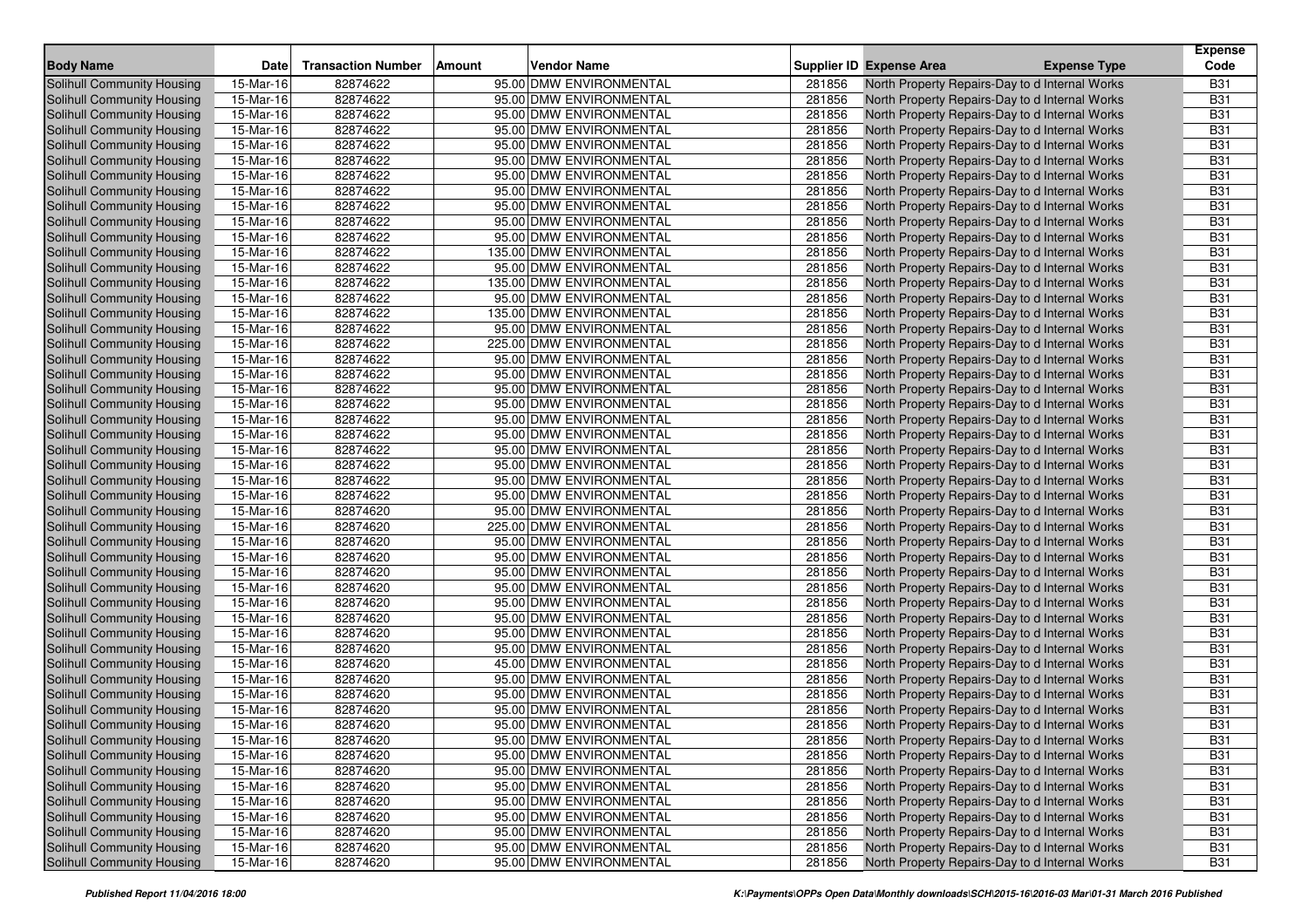|                                   |             |                           |               |                          |        |                                                     |                       | <b>Expense</b> |
|-----------------------------------|-------------|---------------------------|---------------|--------------------------|--------|-----------------------------------------------------|-----------------------|----------------|
| <b>Body Name</b>                  | <b>Date</b> | <b>Transaction Number</b> | <b>Amount</b> | <b>Vendor Name</b>       |        | Supplier ID Expense Area                            | <b>Expense Type</b>   | Code           |
| <b>Solihull Community Housing</b> | 15-Mar-16   | 82874620                  |               | 95.00 DMW ENVIRONMENTAL  | 281856 | North Property Repairs-Day to d Internal Works      |                       | <b>B31</b>     |
| Solihull Community Housing        | 23-Mar-16   | 83269555                  |               | 135.00 DMW ENVIRONMENTAL | 281856 | Direct-Adaptations-Showers                          | <b>Internal Works</b> | <b>B31</b>     |
| Solihull Community Housing        | 23-Mar-16   | 83269555                  |               | 85.00 DMW ENVIRONMENTAL  | 281856 | Direct-Adaptations-Showers                          | <b>Internal Works</b> | <b>B31</b>     |
| Solihull Community Housing        | 23-Mar-16   | 83269555                  |               | 85.00 DMW ENVIRONMENTAL  | 281856 | Direct-Adaptations-Showers                          | <b>Internal Works</b> | <b>B31</b>     |
| Solihull Community Housing        | 23-Mar-16   | 83269555                  |               | 135.00 DMW ENVIRONMENTAL | 281856 | Direct-Adaptations-Showers                          | <b>Internal Works</b> | <b>B31</b>     |
| Solihull Community Housing        | 23-Mar-16   | 83269555                  |               | 85.00 DMW ENVIRONMENTAL  | 281856 | Direct-Adaptations-Showers                          | <b>Internal Works</b> | <b>B31</b>     |
| Solihull Community Housing        | 23-Mar-16   | 83269555                  |               | 95.00 DMW ENVIRONMENTAL  | 281856 | Direct-Adaptations-Showers                          | <b>Internal Works</b> | <b>B31</b>     |
| Solihull Community Housing        | 23-Mar-16   | 83269555                  |               | 135.00 DMW ENVIRONMENTAL | 281856 | Direct-Adaptations-Showers                          | <b>Internal Works</b> | <b>B31</b>     |
| Solihull Community Housing        | 23-Mar-16   | 83269555                  |               | 85.00 DMW ENVIRONMENTAL  | 281856 | Direct-Adaptations-Showers                          | <b>Internal Works</b> | <b>B31</b>     |
| Solihull Community Housing        | 15-Mar-16   | 82874621                  |               | 135.00 DMW ENVIRONMENTAL | 281856 | <b>Direct-Adaptations-Showers</b>                   | <b>Internal Works</b> | <b>B31</b>     |
| Solihull Community Housing        | 15-Mar-16   | 82874621                  |               | 135.00 DMW ENVIRONMENTAL | 281856 | Direct-Adaptations-Showers                          | <b>Internal Works</b> | <b>B31</b>     |
| Solihull Community Housing        | $15-Mar-16$ | 82874621                  |               | 85.00 DMW ENVIRONMENTAL  | 281856 | Direct-Adaptations-Showers                          | <b>Internal Works</b> | <b>B31</b>     |
| Solihull Community Housing        | 15-Mar-16   | 82874621                  |               | 135.00 DMW ENVIRONMENTAL | 281856 | Direct-Adaptations-Showers                          | <b>Internal Works</b> | <b>B31</b>     |
| Solihull Community Housing        | $15-Mar-16$ | 82874621                  |               | 95.00 DMW ENVIRONMENTAL  | 281856 | Direct-Adaptations-Showers                          | <b>Internal Works</b> | <b>B31</b>     |
| Solihull Community Housing        | 15-Mar-16   | 82874621                  |               | 85.00 DMW ENVIRONMENTAL  | 281856 | Direct-Adaptations-Showers                          | <b>Internal Works</b> | <b>B31</b>     |
| Solihull Community Housing        | 23-Mar-16   | 83269557                  |               | 95.00 DMW ENVIRONMENTAL  | 281856 | Gas Warm Air/B'boiler/Storage I Contractor Payments |                       | <b>B70</b>     |
| Solihull Community Housing        | 23-Mar-16   | 83269557                  |               | 95.00 DMW ENVIRONMENTAL  | 281856 | Gas Warm Air/B'boiler/Storage I Contractor Payments |                       | <b>B70</b>     |
| Solihull Community Housing        | 15-Mar-16   | 82874623                  |               | 95.00 DMW ENVIRONMENTAL  | 281856 | Gas Warm Air/B'boiler/Storage I Contractor Payments |                       | <b>B70</b>     |
| Solihull Community Housing        | 15-Mar-16   | 82874623                  |               | 95.00 DMW ENVIRONMENTAL  | 281856 | Gas Warm Air/B'boiler/Storage I Contractor Payments |                       | <b>B70</b>     |
| Solihull Community Housing        | 15-Mar-16   | 82874623                  |               | 45.00 DMW ENVIRONMENTAL  | 281856 | Gas Warm Air/B'boiler/Storage I Contractor Payments |                       | <b>B70</b>     |
| Solihull Community Housing        | 15-Mar-16   | 82874623                  |               | 95.00 DMW ENVIRONMENTAL  | 281856 | Gas Warm Air/B'boiler/Storage I Contractor Payments |                       | <b>B70</b>     |
| Solihull Community Housing        | 15-Mar-16   | 82874623                  |               | 95.00 DMW ENVIRONMENTAL  | 281856 | Gas Warm Air/B'boiler/Storage I Contractor Payments |                       | <b>B70</b>     |
| Solihull Community Housing        | 15-Mar-16   | 82874623                  |               | 95.00 DMW ENVIRONMENTAL  | 281856 | Gas Warm Air/B'boiler/Storage I Contractor Payments |                       | <b>B70</b>     |
| Solihull Community Housing        | 15-Mar-16   | 82874623                  |               | 95.00 DMW ENVIRONMENTAL  | 281856 | Gas Warm Air/B'boiler/Storage I Contractor Payments |                       | <b>B70</b>     |
| Solihull Community Housing        | 15-Mar-16   | 82874623                  |               | 135.00 DMW ENVIRONMENTAL | 281856 | Gas Warm Air/B'boiler/Storage I Contractor Payments |                       | <b>B70</b>     |
| Solihull Community Housing        | 15-Mar-16   | 82874623                  |               | 135.00 DMW ENVIRONMENTAL | 281856 | Gas Warm Air/B'boiler/Storage I Contractor Payments |                       | <b>B70</b>     |
| <b>Solihull Community Housing</b> | 15-Mar-16   | 82874623                  |               | 95.00 DMW ENVIRONMENTAL  | 281856 | Gas Warm Air/B'boiler/Storage I Contractor Payments |                       | <b>B70</b>     |
| Solihull Community Housing        | 15-Mar-16   | 82874623                  |               | 95.00 DMW ENVIRONMENTAL  | 281856 | Gas Warm Air/B'boiler/Storage I Contractor Payments |                       | <b>B70</b>     |
| Solihull Community Housing        | 09-Mar-16   | 82138548                  |               | 583.54 DODD GROUP        | 164798 | Decent Homes Prog - Internal Contractor Payments    |                       | <b>B70</b>     |
| Solihull Community Housing        | 17-Mar-16   | 83001665                  |               | 369.63 DODD GROUP        | 164798 | North Property Repairs-Voids                        | Voids                 | <b>B38</b>     |
| Solihull Community Housing        | 17-Mar-16   | 83001663                  |               | 221.60 DODD GROUP        | 164798 | North Property Repairs-Voids                        | Voids                 | <b>B</b> 38    |
| Solihull Community Housing        | 17-Mar-16   | 83001660                  |               | 299.30 DODD GROUP        | 164798 | North Property Repairs-Voids                        | Voids                 | <b>B38</b>     |
| Solihull Community Housing        | 17-Mar-16   | 83001656                  |               | 319.59 DODD GROUP        | 164798 | North Property Repairs-Voids                        | Voids                 | <b>B38</b>     |
| Solihull Community Housing        | 17-Mar-16   | 83001655                  |               | 294.16 DODD GROUP        | 164798 | North Property Repairs-Voids                        | Voids                 | <b>B38</b>     |
| Solihull Community Housing        | 17-Mar-16   | 83001653                  |               | 320.72 DODD GROUP        | 164798 | North Property Repairs-Voids                        | Voids                 | <b>B38</b>     |
| Solihull Community Housing        | 17-Mar-16   | 83001652                  |               | 288.98 DODD GROUP        | 164798 | North Property Repairs-Voids                        | Voids                 | <b>B38</b>     |
| Solihull Community Housing        | 17-Mar-16   | 83001651                  |               | 334.79 DODD GROUP        | 164798 | North Property Repairs-Voids                        | Voids                 | <b>B38</b>     |
| Solihull Community Housing        | 17-Mar-16   | 83001641                  |               | 360.01 DODD GROUP        | 164798 | North Property Repairs-Voids                        | Voids                 | <b>B38</b>     |
| Solihull Community Housing        | $17-Mar-16$ | 83001640                  |               | 1143.00 DODD GROUP       | 164798 | North Property Repairs-Voids                        | Voids                 | <b>B38</b>     |
| Solihull Community Housing        | 17-Mar-16   | 83001639                  |               | 226.21 DODD GROUP        | 164798 | North Property Repairs-Voids                        | Voids                 | <b>B38</b>     |
| Solihull Community Housing        | 17-Mar-16   | 83001638                  |               | 501.86 DODD GROUP        | 164798 | North Property Repairs-Voids                        | Voids                 | <b>B38</b>     |
| <b>Solihull Community Housing</b> | 17-Mar-16   | 83001637                  |               | 328.81 DODD GROUP        | 164798 | North Property Repairs-Voids                        | Voids                 | <b>B</b> 38    |
| Solihull Community Housing        | 17-Mar-16   | 83001636                  |               | 776.29 DODD GROUP        | 164798 | North Property Repairs-Voids                        | Voids                 | <b>B38</b>     |
| <b>Solihull Community Housing</b> | $17-Mar-16$ | 83001575                  |               | 495.12 DODD GROUP        | 164798 | North Property Repairs-Voids                        | Voids                 | <b>B38</b>     |
| Solihull Community Housing        | 17-Mar-16   | 83001557                  |               | 217.45 DODD GROUP        | 164798 | North Property Repairs-Voids                        | Voids                 | <b>B38</b>     |
| Solihull Community Housing        | 17-Mar-16   | 83001606                  |               | 337.44 DODD GROUP        | 164798 | North Property Repairs-Voids                        | Voids                 | <b>B38</b>     |
| Solihull Community Housing        | 17-Mar-16   | 83001607                  |               | 388.47 DODD GROUP        | 164798 | North Property Repairs-Voids                        | Voids                 | <b>B38</b>     |
| Solihull Community Housing        | 17-Mar-16   | 83001547                  |               | 625.30 DODD GROUP        | 164798 | North Property Repairs-Voids                        | Voids                 | <b>B38</b>     |
| Solihull Community Housing        | 17-Mar-16   | 83001728                  |               | 601.40 DODD GROUP        | 164798 | North Property Repairs-Voids                        | Voids                 | <b>B38</b>     |
| Solihull Community Housing        | 17-Mar-16   | 83001714                  |               | 733.39 DODD GROUP        | 164798 | North Property Repairs-Voids                        | Voids                 | <b>B38</b>     |
| <b>Solihull Community Housing</b> | 17-Mar-16   | 83001713                  |               | 349.19 DODD GROUP        | 164798 | North Property Repairs-Voids                        | Voids                 | <b>B38</b>     |
| <b>Solihull Community Housing</b> | 17-Mar-16   | 83001712                  |               | 539.35 DODD GROUP        | 164798 | North Property Repairs-Voids                        | Voids                 | <b>B38</b>     |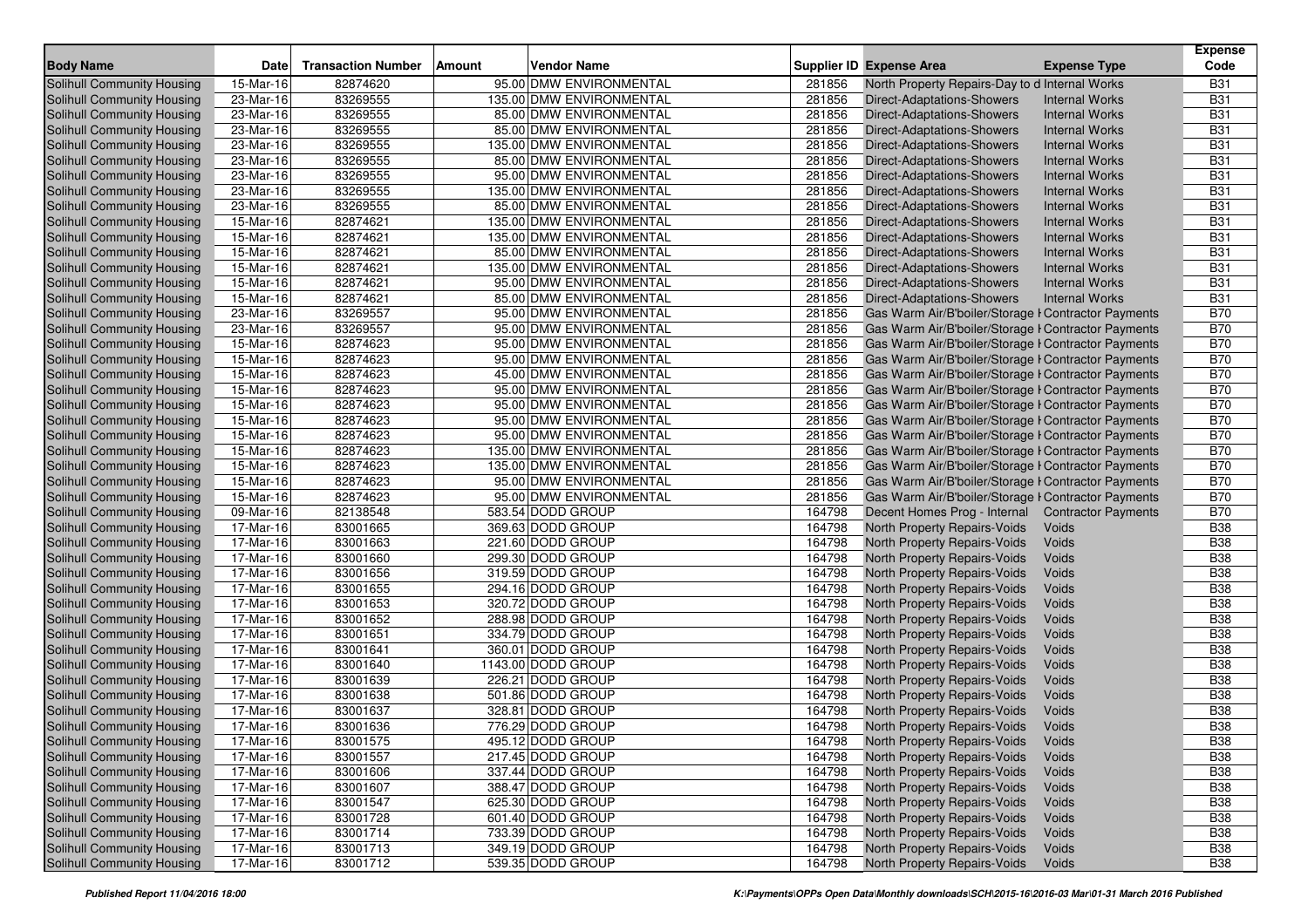|                                   |                         | <b>Transaction Number</b> |        | <b>Vendor Name</b> |        | <b>Supplier ID Expense Area</b> | <b>Expense Type</b> | <b>Expense</b><br>Code |
|-----------------------------------|-------------------------|---------------------------|--------|--------------------|--------|---------------------------------|---------------------|------------------------|
| <b>Body Name</b>                  | Date                    |                           | Amount |                    |        |                                 |                     |                        |
| <b>Solihull Community Housing</b> | 17-Mar-16               | 83001708                  |        | 396.26 DODD GROUP  | 164798 | North Property Repairs-Voids    | Voids               | <b>B38</b>             |
| Solihull Community Housing        | 17-Mar-16               | 83001706                  |        | 995.00 DODD GROUP  | 164798 | North Property Repairs-Voids    | Voids               | <b>B38</b>             |
| Solihull Community Housing        | 17-Mar-16               | 83001711                  |        | 228.23 DODD GROUP  | 164798 | North Property Repairs-Voids    | Voids               | <b>B38</b>             |
| Solihull Community Housing        | $\overline{17}$ -Mar-16 | 83001696                  |        | 413.18 DODD GROUP  | 164798 | North Property Repairs-Voids    | Voids               | <b>B38</b>             |
| Solihull Community Housing        | 17-Mar-16               | 83001695                  |        | 2709.84 DODD GROUP | 164798 | North Property Repairs-Voids    | Voids               | <b>B38</b>             |
| Solihull Community Housing        | 17-Mar-16               | 83001692                  |        | 615.70 DODD GROUP  | 164798 | North Property Repairs-Voids    | Voids               | <b>B</b> 38            |
| Solihull Community Housing        | 17-Mar-16               | 83001689                  |        | 1683.96 DODD GROUP | 164798 | North Property Repairs-Voids    | Voids               | <b>B38</b>             |
| Solihull Community Housing        | 17-Mar-16               | 83001688                  |        | 634.53 DODD GROUP  | 164798 | North Property Repairs-Voids    | Voids               | <b>B38</b>             |
| Solihull Community Housing        | 17-Mar-16               | 83001684                  |        | 791.38 DODD GROUP  | 164798 | North Property Repairs-Voids    | Voids               | <b>B38</b>             |
| Solihull Community Housing        | 17-Mar-16               | 83001683                  |        | 255.56 DODD GROUP  | 164798 | North Property Repairs-Voids    | Voids               | <b>B38</b>             |
| Solihull Community Housing        | 17-Mar-16               | 83001679                  |        | 455.53 DODD GROUP  | 164798 | North Property Repairs-Voids    | Voids               | <b>B</b> 38            |
| Solihull Community Housing        | $17-Mar-16$             | 83001677                  |        | 320.86 DODD GROUP  | 164798 | North Property Repairs-Voids    | Voids               | <b>B38</b>             |
| Solihull Community Housing        | 17-Mar-16               | 83001673                  |        | 864.29 DODD GROUP  | 164798 | North Property Repairs-Voids    | Voids               | <b>B38</b>             |
| Solihull Community Housing        | $17-Mar-16$             | 83001671                  |        | 1664.69 DODD GROUP | 164798 | North Property Repairs-Voids    | Voids               | <b>B38</b>             |
| Solihull Community Housing        | 17-Mar-16               | 83001668                  |        | 744.92 DODD GROUP  | 164798 | North Property Repairs-Voids    | Voids               | <b>B38</b>             |
| Solihull Community Housing        | 17-Mar-16               | 83001676                  |        | 546.71 DODD GROUP  | 164798 | North Property Repairs-Voids    | Voids               | <b>B38</b>             |
| Solihull Community Housing        | 09-Mar-16               | 82159633                  |        | 594.34 DODD GROUP  | 164798 | North Property Repairs-Voids    | Voids               | <b>B38</b>             |
| Solihull Community Housing        | 09-Mar-16               | 82159629                  |        | 351.78 DODD GROUP  | 164798 | North Property Repairs-Voids    | Voids               | <b>B38</b>             |
| Solihull Community Housing        | 09-Mar-16               | 82159628                  |        | 289.94 DODD GROUP  | 164798 | North Property Repairs-Voids    | Voids               | <b>B38</b>             |
| Solihull Community Housing        | 09-Mar-16               | 82159626                  |        | 322.70 DODD GROUP  | 164798 | North Property Repairs-Voids    | Voids               | <b>B38</b>             |
| Solihull Community Housing        | 09-Mar-16               | 82159625                  |        | 601.02 DODD GROUP  | 164798 | North Property Repairs-Voids    | Voids               | <b>B38</b>             |
| Solihull Community Housing        | 09-Mar-16               | 82159624                  |        | 819.66 DODD GROUP  | 164798 | North Property Repairs-Voids    | Voids               | <b>B38</b>             |
| Solihull Community Housing        | 09-Mar-16               | 82159627                  |        | 628.43 DODD GROUP  | 164798 | North Property Repairs-Voids    | Voids               | <b>B38</b>             |
| Solihull Community Housing        | 09-Mar-16               | 82159621                  |        | 229.50 DODD GROUP  | 164798 | North Property Repairs-Voids    | Voids               | <b>B38</b>             |
| Solihull Community Housing        | 09-Mar-16               | 82159620                  |        | 222.11 DODD GROUP  | 164798 | North Property Repairs-Voids    | Voids               | <b>B38</b>             |
| Solihull Community Housing        | 09-Mar-16               | 82159619                  |        | 511.84 DODD GROUP  | 164798 | North Property Repairs-Voids    | Voids               | <b>B38</b>             |
| Solihull Community Housing        | 09-Mar-16               | 82159618                  |        | 578.78 DODD GROUP  | 164798 | North Property Repairs-Voids    | Voids               | <b>B38</b>             |
| Solihull Community Housing        | 09-Mar-16               | 82159616                  |        | 335.36 DODD GROUP  | 164798 | North Property Repairs-Voids    | Voids               | <b>B38</b>             |
| Solihull Community Housing        | 09-Mar-16               | 82159615                  |        | 930.93 DODD GROUP  | 164798 | North Property Repairs-Voids    | Voids               | <b>B38</b>             |
| Solihull Community Housing        | 09-Mar-16               | 82159614                  |        | 1667.75 DODD GROUP | 164798 | North Property Repairs-Voids    | Voids               | <b>B38</b>             |
| Solihull Community Housing        | 09-Mar-16               | 82159611                  |        | 741.68 DODD GROUP  | 164798 | North Property Repairs-Voids    | Voids               | <b>B</b> 38            |
| Solihull Community Housing        | 09-Mar-16               | 82159617                  |        | 497.52 DODD GROUP  | 164798 | North Property Repairs-Voids    | Voids               | <b>B38</b>             |
| Solihull Community Housing        | 09-Mar-16               | 82159583                  |        | 397.19 DODD GROUP  | 164798 | North Property Repairs-Voids    | Voids               | <b>B38</b>             |
| <b>Solihull Community Housing</b> | 09-Mar-16               | 82159577                  |        | 782.91 DODD GROUP  | 164798 | North Property Repairs-Voids    | Voids               | <b>B38</b>             |
| Solihull Community Housing        | 09-Mar-16               | 82159576                  |        | 685.06 DODD GROUP  | 164798 | North Property Repairs-Voids    | Voids               | <b>B38</b>             |
| Solihull Community Housing        | 09-Mar-16               | 82159575                  |        | 450.09 DODD GROUP  | 164798 | North Property Repairs-Voids    | Voids               | <b>B38</b>             |
| Solihull Community Housing        | 09-Mar-16               | 82159574                  |        | 714.74 DODD GROUP  | 164798 | North Property Repairs-Voids    | Voids               | <b>B38</b>             |
| Solihull Community Housing        | 09-Mar-16               | 82159573                  |        | 596.18 DODD GROUP  | 164798 | North Property Repairs-Voids    | Voids               | <b>B38</b>             |
| Solihull Community Housing        | 09-Mar-16               | 82159572                  |        | 571.60 DODD GROUP  | 164798 | North Property Repairs-Voids    | Voids               | <b>B38</b>             |
| Solihull Community Housing        | 09-Mar-16               | 82159570                  |        | 607.37 DODD GROUP  | 164798 | North Property Repairs-Voids    | Voids               | <b>B38</b>             |
| Solihull Community Housing        | 09-Mar-16               | 82159569                  |        | 393.71 DODD GROUP  | 164798 | North Property Repairs-Voids    | Voids               | <b>B38</b>             |
| Solihull Community Housing        | 09-Mar-16               | 82159565                  |        | 437.00 DODD GROUP  | 164798 | North Property Repairs-Voids    | Voids               | <b>B</b> 38            |
| Solihull Community Housing        | 09-Mar-16               | 82159564                  |        | 565.05 DODD GROUP  | 164798 | North Property Repairs-Voids    | Voids               | <b>B</b> 38            |
| Solihull Community Housing        | 09-Mar-16               | 82159563                  |        | 537.98 DODD GROUP  | 164798 | North Property Repairs-Voids    | Voids               | <b>B38</b>             |
| Solihull Community Housing        | 09-Mar-16               | 82159568                  |        | 510.53 DODD GROUP  | 164798 | North Property Repairs-Voids    | Voids               | <b>B38</b>             |
| Solihull Community Housing        | 09-Mar-16               | 82159562                  |        | 514.38 DODD GROUP  | 164798 | North Property Repairs-Voids    | Voids               | <b>B38</b>             |
| Solihull Community Housing        | 09-Mar-16               | 82159561                  |        | 598.47 DODD GROUP  | 164798 | North Property Repairs-Voids    | Voids               | <b>B38</b>             |
| Solihull Community Housing        | 09-Mar-16               | 82159555                  |        | 716.83 DODD GROUP  | 164798 | North Property Repairs-Voids    | Voids               | <b>B38</b>             |
| Solihull Community Housing        | 09-Mar-16               | 82159553                  |        | 670.44 DODD GROUP  | 164798 | North Property Repairs-Voids    | Voids               | <b>B38</b>             |
| Solihull Community Housing        | 09-Mar-16               | 82159552                  |        | 2005.56 DODD GROUP | 164798 | North Property Repairs-Voids    | Voids               | <b>B38</b>             |
| Solihull Community Housing        | 09-Mar-16               | 82159551                  |        | 506.30 DODD GROUP  | 164798 | North Property Repairs-Voids    | Voids               | <b>B38</b>             |
| <b>Solihull Community Housing</b> | 09-Mar-16               | 82159554                  |        | 857.66 DODD GROUP  | 164798 | North Property Repairs-Voids    | Voids               | <b>B38</b>             |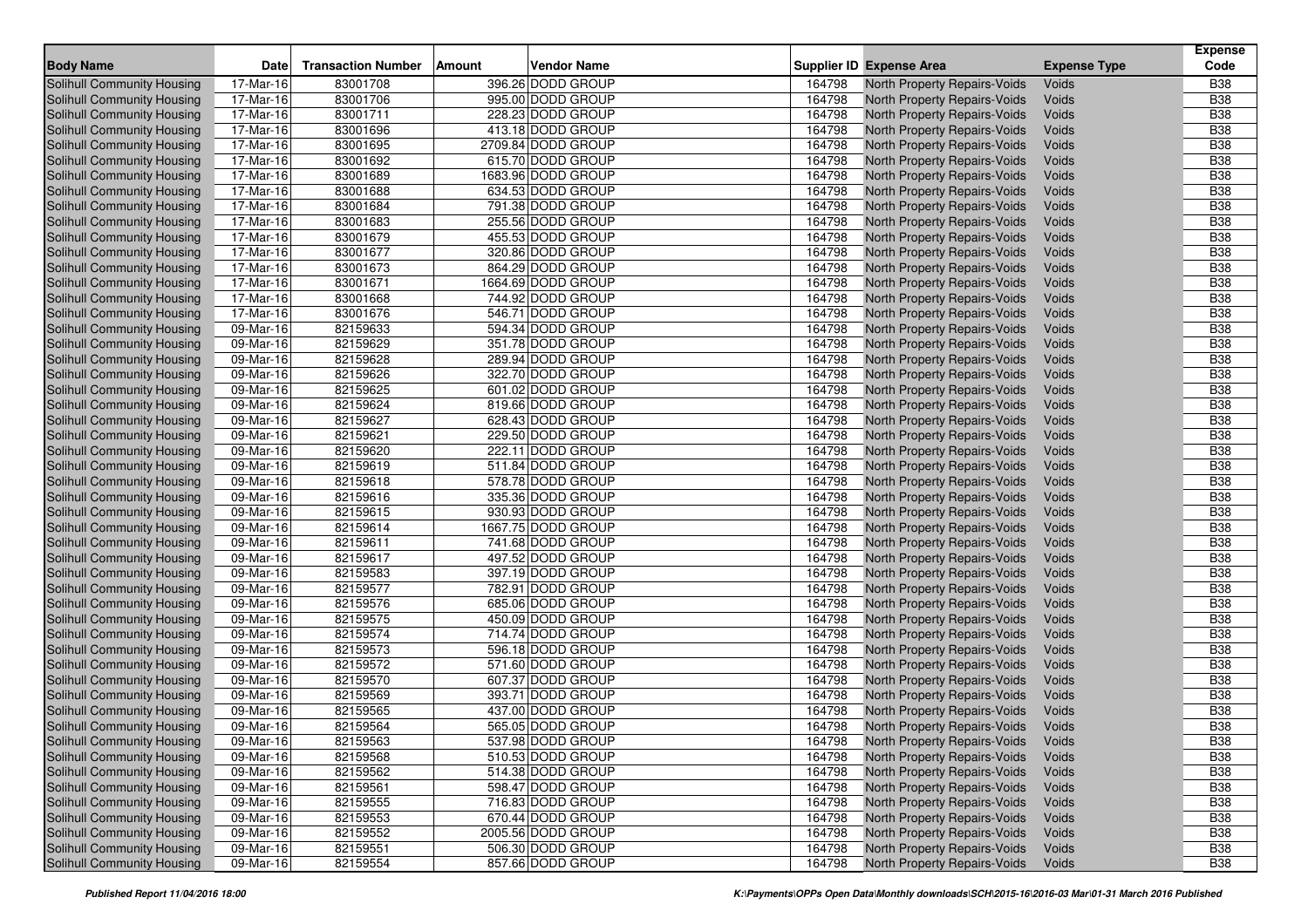| <b>Body Name</b>                                         | Date                    | <b>Transaction Number</b> | Amount | Vendor Name                            |                  | Supplier ID Expense Area |                                                      | <b>Expense Type</b>          | <b>Expense</b><br>Code |
|----------------------------------------------------------|-------------------------|---------------------------|--------|----------------------------------------|------------------|--------------------------|------------------------------------------------------|------------------------------|------------------------|
| <b>Solihull Community Housing</b>                        | 17-Mar-16               | 83005555                  |        | 755.52 DODD GROUP                      | 164798           |                          | Public Sector - Major Adaptation Contractor Payments |                              | <b>B70</b>             |
| Solihull Community Housing                               | 17-Mar-16               | 82991609                  |        | 305.01 DODD GROUP                      | 164798           |                          | <b>Mechanical &amp; Electrical</b>                   | <b>Utility Related Works</b> | <b>B34</b>             |
| Solihull Community Housing                               | 17-Mar-16               | 82991054                  |        | 314.86 DODD GROUP                      | 164798           |                          | <b>Mechanical &amp; Electrical</b>                   | <b>Utility Related Works</b> | <b>B34</b>             |
| Solihull Community Housing                               | 17-Mar-16               | 82991052                  |        | 381.12 DODD GROUP                      | 164798           |                          | <b>Mechanical &amp; Electrical</b>                   | <b>Utility Related Works</b> | <b>B34</b>             |
| Solihull Community Housing                               | 17-Mar-16               | 82991024                  |        | 416.85 DODD GROUP                      | 164798           |                          | <b>Mechanical &amp; Electrical</b>                   | <b>Utility Related Works</b> | <b>B34</b>             |
| Solihull Community Housing                               | 17-Mar-16               | 82991047                  |        | 289.82 DODD GROUP                      | 164798           |                          | <b>Mechanical &amp; Electrical</b>                   |                              | <b>B34</b>             |
|                                                          | 17-Mar-16               | 82991416                  |        | 467.42 DODD GROUP                      | 164798           |                          | <b>Mechanical &amp; Electrical</b>                   | <b>Utility Related Works</b> | <b>B34</b>             |
| Solihull Community Housing<br>Solihull Community Housing | 17-Mar-16               | 82991415                  |        | 264.28 DODD GROUP                      | 164798           |                          |                                                      | <b>Utility Related Works</b> | <b>B34</b>             |
|                                                          | 17-Mar-16               | 82991409                  |        | 914.22 DODD GROUP                      | 164798           |                          | Mechanical & Electrical                              | <b>Utility Related Works</b> | <b>B34</b>             |
| Solihull Community Housing                               |                         |                           |        |                                        |                  |                          | Mechanical & Electrical                              | <b>Utility Related Works</b> | <b>B34</b>             |
| Solihull Community Housing                               | 17-Mar-16<br>17-Mar-16  | 82991237                  |        | 330.24 DODD GROUP<br>277.41 DODD GROUP | 164798           |                          | <b>Mechanical &amp; Electrical</b>                   | <b>Utility Related Works</b> | <b>B34</b>             |
| Solihull Community Housing                               |                         | 82991481                  |        |                                        | 164798<br>164798 |                          | <b>Mechanical &amp; Electrical</b>                   | <b>Utility Related Works</b> | <b>B34</b>             |
| <b>Solihull Community Housing</b>                        | 17-Mar-16               | 82991453                  |        | 267.67 DODD GROUP                      |                  |                          | <b>Mechanical &amp; Electrical</b>                   | <b>Utility Related Works</b> |                        |
| Solihull Community Housing                               | 17-Mar-16               | 82991449                  |        | 734.83 DODD GROUP                      | 164798           |                          | <b>Mechanical &amp; Electrical</b>                   | <b>Utility Related Works</b> | <b>B34</b>             |
| Solihull Community Housing                               | 17-Mar-16               | 82991446                  |        | 277.89 DODD GROUP                      | 164798           |                          | <b>Mechanical &amp; Electrical</b>                   | <b>Utility Related Works</b> | <b>B34</b>             |
| Solihull Community Housing                               | 17-Mar-16               | 82991536                  |        | 457.35 DODD GROUP                      | 164798           |                          | <b>Mechanical &amp; Electrical</b>                   | <b>Utility Related Works</b> | <b>B34</b>             |
| Solihull Community Housing                               | 17-Mar-16               | 82991512                  |        | 231.74 DODD GROUP                      | 164798           |                          | <b>Mechanical &amp; Electrical</b>                   | <b>Utility Related Works</b> | <b>B34</b>             |
| Solihull Community Housing                               | 17-Mar-16               | 82991507                  |        | 393.35 DODD GROUP                      | 164798           |                          | <b>Mechanical &amp; Electrical</b>                   | <b>Utility Related Works</b> | <b>B34</b>             |
| Solihull Community Housing                               | 17-Mar-16               | 82990638                  |        | 613.43 DODD GROUP                      | 164798           |                          | <b>Mechanical &amp; Electrical</b>                   | <b>Utility Related Works</b> | <b>B34</b>             |
| Solihull Community Housing                               | 17-Mar-16               | 82991499                  |        | 267.96 DODD GROUP                      | 164798           |                          | <b>Mechanical &amp; Electrical</b>                   | <b>Utility Related Works</b> | <b>B34</b>             |
| <b>Solihull Community Housing</b>                        | 17-Mar-16               | 82991491                  |        | 213.49 DODD GROUP                      | 164798           |                          | Mechanical & Electrical                              | <b>Utility Related Works</b> | <b>B34</b>             |
| Solihull Community Housing                               | 17-Mar-16               | 82990623                  |        | 315.72 DODD GROUP                      | 164798           |                          | <b>Mechanical &amp; Electrical</b>                   | <b>Utility Related Works</b> | <b>B34</b>             |
| <b>Solihull Community Housing</b>                        | 17-Mar-16               | 82990620                  |        | 507.97 DODD GROUP                      | 164798           |                          | <b>Mechanical &amp; Electrical</b>                   | <b>Utility Related Works</b> | <b>B34</b>             |
| Solihull Community Housing                               | 17-Mar-16               | 82990554                  |        | 754.27 DODD GROUP                      | 164798           |                          | Mechanical & Electrical                              | <b>Utility Related Works</b> | <b>B34</b>             |
| Solihull Community Housing                               | 17-Mar-16               | 82990552                  |        | 307.73 DODD GROUP                      | 164798           |                          | <b>Mechanical &amp; Electrical</b>                   | <b>Utility Related Works</b> | <b>B34</b>             |
| Solihull Community Housing                               | 09-Mar-16               | 82113802                  |        | 242.76 DODD GROUP                      | 164798           |                          | <b>Mechanical &amp; Electrical</b>                   | <b>Utility Related Works</b> | <b>B34</b>             |
| Solihull Community Housing                               | 09-Mar-16               | 82113800                  |        | 324.62 DODD GROUP                      | 164798           |                          | <b>Mechanical &amp; Electrical</b>                   | <b>Utility Related Works</b> | <b>B34</b>             |
| Solihull Community Housing                               | 09-Mar-16               | 82113583                  |        | 780.71 DODD GROUP                      | 164798           |                          | <b>Mechanical &amp; Electrical</b>                   | <b>Utility Related Works</b> | <b>B34</b>             |
| Solihull Community Housing                               | 09-Mar-16               | 82113648                  |        | 261.94 DODD GROUP                      | 164798           |                          | <b>Mechanical &amp; Electrical</b>                   | <b>Utility Related Works</b> | <b>B34</b>             |
| Solihull Community Housing                               | 09-Mar-16               | 82113647                  |        | 357.81 DODD GROUP                      | 164798           |                          | <b>Mechanical &amp; Electrical</b>                   | <b>Utility Related Works</b> | <b>B34</b>             |
| Solihull Community Housing                               | 09-Mar-16               | 82113637                  |        | 310.80 DODD GROUP                      | 164798           |                          | <b>Mechanical &amp; Electrical</b>                   | <b>Utility Related Works</b> | <b>B34</b>             |
| Solihull Community Housing                               | 09-Mar-16               | 82113633                  |        | 627.72 DODD GROUP                      | 164798           |                          | <b>Mechanical &amp; Electrical</b>                   | <b>Utility Related Works</b> | <b>B34</b>             |
| Solihull Community Housing                               | 09-Mar-16               | 82113626                  |        | 277.89 DODD GROUP                      | 164798           |                          | <b>Mechanical &amp; Electrical</b>                   | <b>Utility Related Works</b> | <b>B34</b>             |
| Solihull Community Housing                               | 09-Mar-16               | 82113557                  |        | 243.04 DODD GROUP                      | 164798           |                          | <b>Mechanical &amp; Electrical</b>                   | <b>Utility Related Works</b> | <b>B34</b>             |
| Solihull Community Housing                               | 09-Mar-16               | 82113556                  |        | 214.19 DODD GROUP                      | 164798           |                          | <b>Mechanical &amp; Electrical</b>                   | <b>Utility Related Works</b> | <b>B34</b>             |
| <b>Solihull Community Housing</b>                        | 09-Mar-16               | 82113548                  |        | 222.71 DODD GROUP                      | 164798           |                          | <b>Mechanical &amp; Electrical</b>                   | <b>Utility Related Works</b> | <b>B34</b>             |
| Solihull Community Housing                               | 09-Mar-16               | 82113793                  |        | 240.41 DODD GROUP                      | 164798           |                          | <b>Mechanical &amp; Electrical</b>                   | <b>Utility Related Works</b> | <b>B34</b>             |
| <b>Solihull Community Housing</b>                        | 09-Mar-16               | 82113789                  |        | 491.51 DODD GROUP                      | 164798           |                          | Mechanical & Electrical                              | <b>Utility Related Works</b> | <b>B34</b>             |
| Solihull Community Housing                               | 09-Mar-16               | 82113777                  |        | 323.44 DODD GROUP                      | 164798           |                          | <b>Mechanical &amp; Electrical</b>                   | <b>Utility Related Works</b> | <b>B34</b>             |
| Solihull Community Housing                               | 09-Mar-16               | 82113770                  |        | 474.01 DODD GROUP                      | 164798           |                          | <b>Mechanical &amp; Electrical</b>                   | <b>Utility Related Works</b> | <b>B34</b>             |
| Solihull Community Housing                               | 09-Mar-16               | 82113778                  |        | 736.66 DODD GROUP                      | 164798           |                          | <b>Mechanical &amp; Electrical</b>                   | <b>Utility Related Works</b> | <b>B34</b>             |
| <b>Solihull Community Housing</b>                        | 17-Mar-16               | 82991346                  |        | 219.86 DODD GROUP                      | 164798           |                          | <b>Mechanical &amp; Electrical</b>                   | <b>Utility Related Works</b> | <b>B34</b>             |
| <b>Solihull Community Housing</b>                        | 17-Mar-16               | 82991310                  |        | 384.75 DODD GROUP                      | 164798           |                          | <b>Mechanical &amp; Electrical</b>                   | <b>Utility Related Works</b> | <b>B34</b>             |
| Solihull Community Housing                               | 17-Mar-16               | 82991339                  |        | 370.91 DODD GROUP                      | 164798           |                          | <b>Mechanical &amp; Electrical</b>                   | <b>Utility Related Works</b> | <b>B34</b>             |
| Solihull Community Housing                               | 17-Mar-16               | 82991319                  |        | 351.96 DODD GROUP                      | 164798           |                          | Mechanical & Electrical                              | <b>Utility Related Works</b> | <b>B34</b>             |
| Solihull Community Housing                               | $\overline{17}$ -Mar-16 | 82990704                  |        | 370.68 DODD GROUP                      | 164798           |                          | <b>Mechanical &amp; Electrical</b>                   | <b>Utility Related Works</b> | <b>B34</b>             |
| <b>Solihull Community Housing</b>                        | 17-Mar-16               | 82991195                  |        | 333.36 DODD GROUP                      | 164798           |                          | <b>Mechanical &amp; Electrical</b>                   | <b>Utility Related Works</b> | <b>B34</b>             |
| Solihull Community Housing                               | 17-Mar-16               | 82990832                  |        | 347.63 DODD GROUP                      | 164798           |                          | <b>Mechanical &amp; Electrical</b>                   | <b>Utility Related Works</b> | <b>B34</b>             |
| Solihull Community Housing                               | $\overline{17-Mar-16}$  | 82990829                  |        | 225.38 DODD GROUP                      | 164798           |                          | <b>Mechanical &amp; Electrical</b>                   | <b>Utility Related Works</b> | <b>B34</b>             |
| Solihull Community Housing                               | 17-Mar-16               | 82990600                  |        | 275.42 DODD GROUP                      | 164798           |                          | Mechanical & Electrical                              | <b>Utility Related Works</b> | <b>B34</b>             |
| Solihull Community Housing                               | 17-Mar-16               | 82990826                  |        | 349.46 DODD GROUP                      | 164798           |                          | <b>Mechanical &amp; Electrical</b>                   | <b>Utility Related Works</b> | <b>B34</b>             |
| Solihull Community Housing                               | 17-Mar-16               | 82991179                  |        | 278.18 DODD GROUP                      | 164798           |                          | Mechanical & Electrical                              | <b>Utility Related Works</b> | <b>B34</b>             |
| <b>Solihull Community Housing</b>                        | 17-Mar-16               | 82991189                  |        | 333.36 DODD GROUP                      | 164798           |                          | <b>Mechanical &amp; Electrical</b>                   | <b>Utility Related Works</b> | <b>B34</b>             |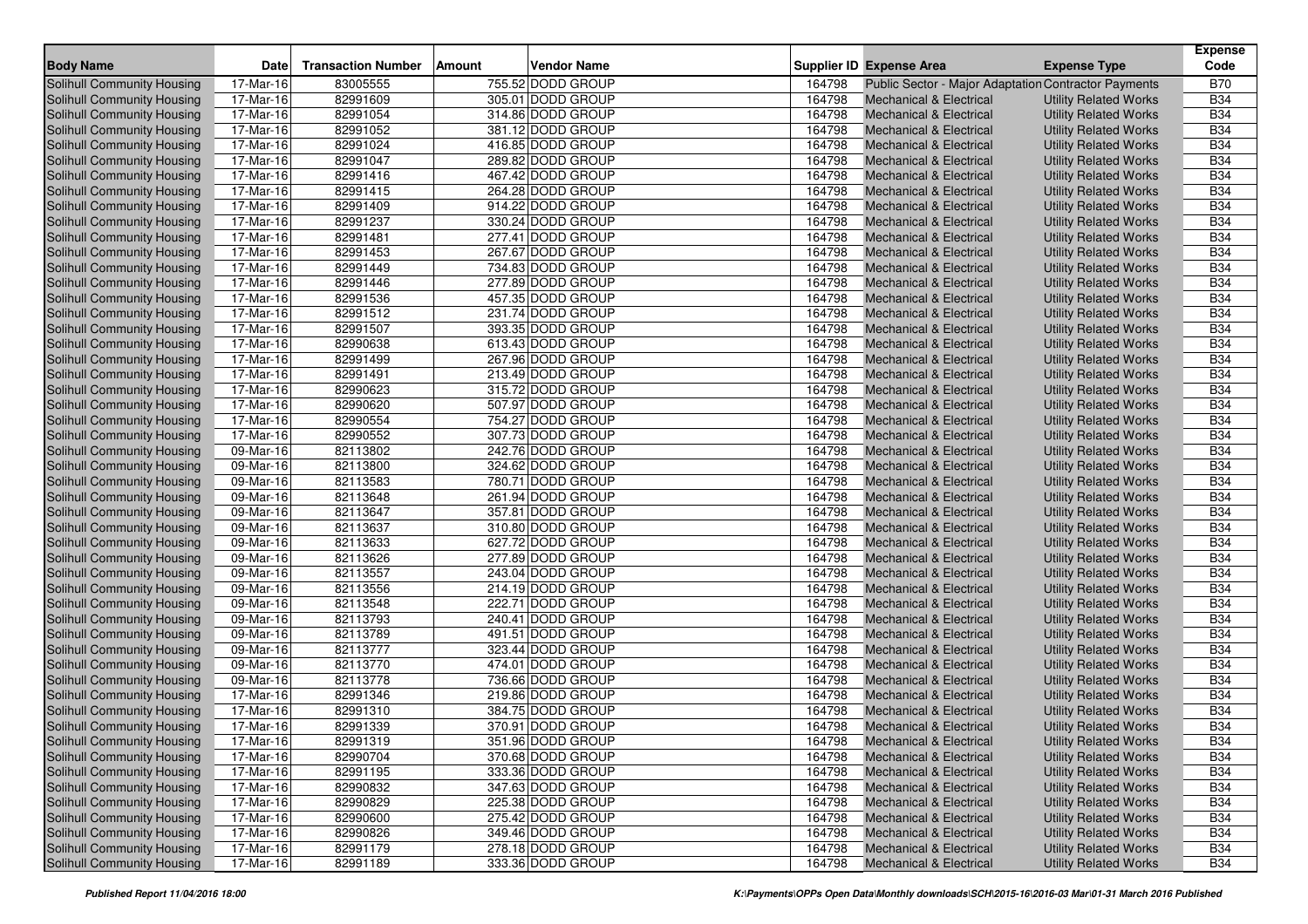|                                                          |                         |                           |               |                                        |                  |                                                          |                                                | <b>Expense</b>           |
|----------------------------------------------------------|-------------------------|---------------------------|---------------|----------------------------------------|------------------|----------------------------------------------------------|------------------------------------------------|--------------------------|
| <b>Body Name</b>                                         | <b>Date</b>             | <b>Transaction Number</b> | <b>Amount</b> | <b>Vendor Name</b>                     |                  | <b>Supplier ID Expense Area</b>                          | <b>Expense Type</b>                            | Code                     |
| <b>Solihull Community Housing</b>                        | 17-Mar-16               | 82991211                  |               | 265.43 DODD GROUP                      | 164798           | <b>Mechanical &amp; Electrical</b>                       | <b>Utility Related Works</b>                   | <b>B34</b>               |
| Solihull Community Housing                               | 09-Mar-16               | 82113920                  |               | 314.12 DODD GROUP                      | 164798           | <b>Mechanical &amp; Electrical</b>                       | <b>Utility Related Works</b>                   | <b>B34</b>               |
| Solihull Community Housing                               | 09-Mar-16               | 82113918                  |               | 335.92 DODD GROUP                      | 164798           | <b>Mechanical &amp; Electrical</b>                       | <b>Utility Related Works</b>                   | <b>B34</b>               |
| Solihull Community Housing                               | 09-Mar-16               | 82113916                  |               | 690.24 DODD GROUP                      | 164798           | <b>Mechanical &amp; Electrical</b>                       | <b>Utility Related Works</b>                   | <b>B34</b>               |
| Solihull Community Housing                               | 09-Mar-16               | 82113986                  |               | 340.32 DODD GROUP                      | 164798           | Mechanical & Electrical                                  | <b>Utility Related Works</b>                   | <b>B34</b>               |
| <b>Solihull Community Housing</b>                        | 09-Mar-16               | 82113980                  |               | 328.03 DODD GROUP                      | 164798           | <b>Mechanical &amp; Electrical</b>                       | <b>Utility Related Works</b>                   | <b>B34</b>               |
| Solihull Community Housing                               | 09-Mar-16               | 82113938                  |               | 322.70 DODD GROUP                      | 164798           | <b>Mechanical &amp; Electrical</b>                       | <b>Utility Related Works</b>                   | <b>B34</b>               |
| Solihull Community Housing                               | 09-Mar-16               | 82113607                  |               | 287.13 DODD GROUP                      | 164798           | <b>Mechanical &amp; Electrical</b>                       | <b>Utility Related Works</b>                   | <b>B34</b>               |
| Solihull Community Housing                               | 09-Mar-16               | 82113563                  |               | 219.20 DODD GROUP                      | 164798           | Mechanical & Electrical                                  | <b>Utility Related Works</b>                   | <b>B34</b>               |
| <b>Solihull Community Housing</b>                        | 09-Mar-16               | 82113562                  |               | 336.22 DODD GROUP                      | 164798           | <b>Mechanical &amp; Electrical</b>                       | <b>Utility Related Works</b>                   | <b>B34</b>               |
| Solihull Community Housing                               | 09-Mar-16               | 82113560                  |               | 334.43 DODD GROUP                      | 164798           | <b>Mechanical &amp; Electrical</b>                       | <b>Utility Related Works</b>                   | <b>B34</b>               |
| <b>Solihull Community Housing</b>                        | 09-Mar-16               | 82113559                  |               | 342.92 DODD GROUP                      | 164798           | <b>Mechanical &amp; Electrical</b>                       | <b>Utility Related Works</b>                   | <b>B34</b>               |
| Solihull Community Housing                               | 09-Mar-16               | 82113554                  |               | 353.71 DODD GROUP                      | 164798           | <b>Mechanical &amp; Electrical</b>                       | <b>Utility Related Works</b>                   | <b>B34</b>               |
| Solihull Community Housing                               | 09-Mar-16               | 82113964                  |               | 305.46 DODD GROUP                      | 164798           | <b>Mechanical &amp; Electrical</b>                       | <b>Utility Related Works</b>                   | <b>B34</b>               |
| Solihull Community Housing                               | 09-Mar-16               | 82113963                  |               | 214.52 DODD GROUP                      | 164798           | <b>Mechanical &amp; Electrical</b>                       | <b>Utility Related Works</b>                   | <b>B34</b>               |
| Solihull Community Housing                               | 09-Mar-16               | 82113974                  |               | 333.36 DODD GROUP                      | 164798           | <b>Mechanical &amp; Electrical</b>                       | <b>Utility Related Works</b>                   | <b>B34</b>               |
| Solihull Community Housing                               | 17-Mar-16               | 82991613                  |               | 254.99 DODD GROUP                      | 164798           | <b>Mechanical &amp; Electrical</b>                       | <b>Utility Related Works</b>                   | <b>B34</b>               |
| Solihull Community Housing                               | 17-Mar-16               | 82991120                  |               | 265.56 DODD GROUP                      | 164798           | <b>Mechanical &amp; Electrical</b>                       | <b>Utility Related Works</b>                   | <b>B34</b>               |
| Solihull Community Housing                               | 17-Mar-16               | 82990591                  |               | 449.04 DODD GROUP                      | 164798           | <b>Mechanical &amp; Electrical</b>                       | <b>Utility Related Works</b>                   | <b>B34</b>               |
| Solihull Community Housing                               | 17-Mar-16               | 82990586                  |               | 300.11 DODD GROUP                      | 164798           | <b>Mechanical &amp; Electrical</b>                       | <b>Utility Related Works</b>                   | <b>B34</b>               |
| Solihull Community Housing                               | 17-Mar-16               | 82990624                  |               | 218.15 DODD GROUP                      | 164798           | <b>Mechanical &amp; Electrical</b>                       | <b>Utility Related Works</b>                   | <b>B34</b>               |
| Solihull Community Housing                               | 09-Mar-16               | 82113765                  |               | 390.52 DODD GROUP                      | 164798           | <b>Mechanical &amp; Electrical</b>                       | <b>Utility Related Works</b>                   | <b>B34</b>               |
| Solihull Community Housing                               | 09-Mar-16               | 82113760                  |               | 329.41 DODD GROUP                      | 164798           | <b>Mechanical &amp; Electrical</b>                       | <b>Utility Related Works</b>                   | <b>B34</b>               |
| Solihull Community Housing                               | 17-Mar-16               | 83005554                  |               | 562.98 DODD GROUP                      | 164798           | Direct-Adaptations-Showers                               | <b>Internal Works</b>                          | <b>B31</b>               |
| Solihull Community Housing                               | 17-Mar-16               | 83005552                  |               | 483.44 DODD GROUP                      | 164798           | Direct-Adaptations-Showers                               | <b>Internal Works</b>                          | <b>B31</b>               |
| Solihull Community Housing                               | 17-Mar-16               | 83005551                  |               | 754.11 DODD GROUP                      | 164798           | Direct-Adaptations-Showers                               | <b>Internal Works</b>                          | <b>B31</b>               |
| Solihull Community Housing                               | 17-Mar-16               | 83005550                  |               | 384.48 DODD GROUP                      | 164798           | Direct-Adaptations-Showers                               | <b>Internal Works</b>                          | <b>B31</b>               |
| Solihull Community Housing                               | 17-Mar-16<br>09-Mar-16  | 83005548<br>82167550      |               | 226.70 DODD GROUP<br>396.17 DODD GROUP | 164798<br>164798 | Direct-Adaptations-Showers<br>Direct-Adaptations-Showers | <b>Internal Works</b><br><b>Internal Works</b> | <b>B31</b><br><b>B31</b> |
| Solihull Community Housing<br>Solihull Community Housing | 09-Mar-16               | 82167549                  |               | 433.72 DODD GROUP                      | 164798           | <b>Direct-Adaptations-Showers</b>                        | <b>Internal Works</b>                          | <b>B31</b>               |
| Solihull Community Housing                               | 09-Mar-16               | 82167548                  |               | 452.78 DODD GROUP                      | 164798           | Direct-Adaptations-Showers                               | <b>Internal Works</b>                          | <b>B31</b>               |
| Solihull Community Housing                               | 15-Mar-16               | 82849548                  |               | 6000.00 DODD GROUP                     | 164798           | Gas Warm Air/B'boiler/Storage I Contractor Payments      |                                                | <b>B70</b>               |
| Solihull Community Housing                               | 03-Mar-16               | 81416547                  |               | 43500.00 DODD GROUP                    | 164798           | Gas Warm Air/B'boiler/Storage I Contractor Payments      |                                                | <b>B70</b>               |
| Solihull Community Housing                               | 29-Mar-16               | 83352614                  |               | 2324.17 DODD GROUP                     | 164798           | <b>Electrical Testing</b>                                | <b>Utility Related Works</b>                   | <b>B34</b>               |
| Solihull Community Housing                               | 29-Mar-16               | 83352612                  |               | 492.73 DODD GROUP                      | 164798           | <b>Electrical Testing</b>                                | <b>Utility Related Works</b>                   | <b>B34</b>               |
| Solihull Community Housing                               | 04-Mar-16               | 81520547                  |               | 3335.00 DODD GROUP                     | 164798           | Anti Graffiti Team                                       | <b>Contractor Payments</b>                     | <b>B70</b>               |
| Solihull Community Housing                               | 23-Mar-16               | 83279558                  |               | 560.00 DOORFIT PRODUCTS LTD            | 5228             | Stores-Stores and delivery                               | <b>Stocks</b>                                  | R <sub>10</sub>          |
| Solihull Community Housing                               | 23-Mar-16               | 83279558                  |               | 540.00 DOORFIT PRODUCTS LTD            | 5228             | Stores-Stores and delivery                               | <b>Stocks</b>                                  | R <sub>10</sub>          |
| <b>Solihull Community Housing</b>                        | 23-Mar-16               | 83279557                  |               | 560.00 DOORFIT PRODUCTS LTD            | 5228             | Stores-Stores and delivery                               | <b>Stocks</b>                                  | R <sub>10</sub>          |
| Solihull Community Housing                               | $23-Mar-16$             | 83279556                  |               | 50.00 DOORFIT PRODUCTS LTD             | 5228             | Stores-Stores and delivery                               | <b>Stocks</b>                                  | R <sub>10</sub>          |
| Solihull Community Housing                               | 23-Mar-16               | 83279556                  |               | 70.00 DOORFIT PRODUCTS LTD             | 5228             | Stores-Stores and delivery                               | <b>Stocks</b>                                  | R <sub>10</sub>          |
| <b>Solihull Community Housing</b>                        | 23-Mar-16               | 83279556                  |               | 220.00 DOORFIT PRODUCTS LTD            | 5228             | Stores-Stores and delivery                               | <b>Stocks</b>                                  | R <sub>10</sub>          |
| Solihull Community Housing                               | 15-Mar-16               | 82805556                  |               | 79.20 DOORFIT PRODUCTS LTD             | 5228             | Stores-Stores and delivery                               | <b>Stocks</b>                                  | R <sub>10</sub>          |
| Solihull Community Housing                               | 15-Mar-16               | 82805556                  |               | 41.90 DOORFIT PRODUCTS LTD             | 5228             | Stores-Stores and delivery                               | <b>Stocks</b>                                  | R <sub>10</sub>          |
| Solihull Community Housing                               | $\overline{15}$ -Mar-16 | 82805556                  |               | 479.80 DOORFIT PRODUCTS LTD            | 5228             | Stores-Stores and delivery                               | <b>Stocks</b>                                  | R <sub>10</sub>          |
| Solihull Community Housing                               | 03-Mar-16               | 81362552                  |               | 325.00 DOORFIT PRODUCTS LTD            | 5228             | Stores-Stores and delivery                               | <b>Stocks</b>                                  | R <sub>10</sub>          |
| Solihull Community Housing                               | 03-Mar-16               | 81362550                  |               | 88.20 DOORFIT PRODUCTS LTD             | 5228             | Stores-Stores and delivery                               | <b>Stocks</b>                                  | R <sub>10</sub>          |
| Solihull Community Housing                               | 03-Mar-16               | 81362550                  |               | 13.50 DOORFIT PRODUCTS LTD             | 5228             | Stores-Stores and delivery                               | <b>Stocks</b>                                  | R <sub>10</sub>          |
| Solihull Community Housing                               | 03-Mar-16               | 81362551                  |               | 239.00 DOORFIT PRODUCTS LTD            | 5228             | Stores-Stores and delivery                               | <b>Stocks</b>                                  | R <sub>10</sub>          |
| Solihull Community Housing                               | 03-Mar-16               | 81362550                  |               | 120.00 DOORFIT PRODUCTS LTD            | 5228             | Stores-Stores and delivery                               | <b>Stocks</b>                                  | R <sub>10</sub>          |
| Solihull Community Housing                               | 01-Mar-16               | 81241550                  |               | 602.10 DR GAIL YOUNG                   | 221701           | <b>Housing Aid &amp; Homelessness</b>                    | <b>Tenant Medicals</b>                         | D63                      |
| Solihull Community Housing                               | 01-Mar-16               | 81241549                  |               | 602.10 DR GAIL YOUNG                   | 221701           | <b>Housing Aid &amp; Homelessness</b>                    | <b>Tenant Medicals</b>                         | D63                      |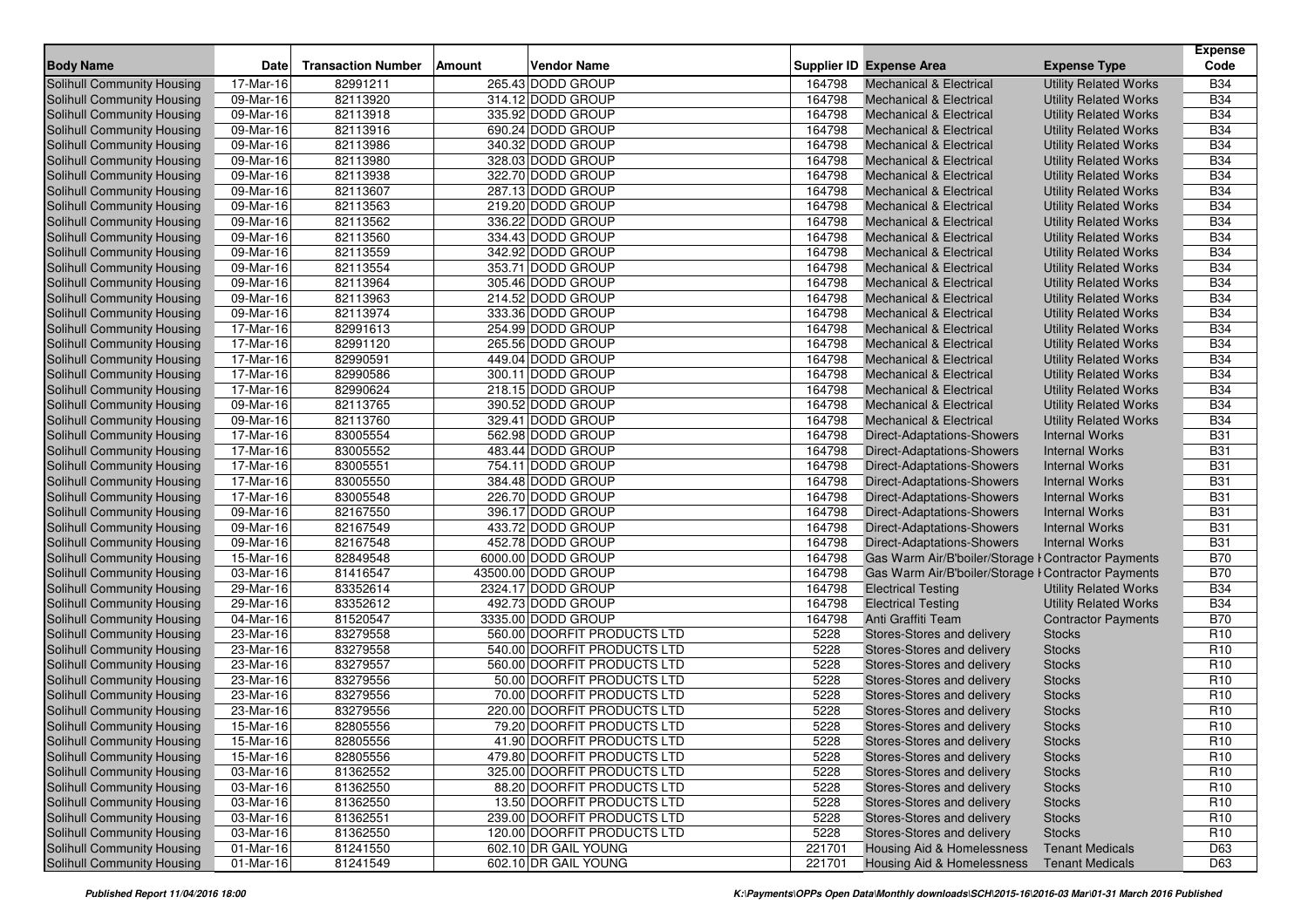| <b>Body Name</b>                  | <b>Date</b>             | <b>Transaction Number</b> | Amount | Vendor Name                               |        | <b>Supplier ID Expense Area</b>                        | <b>Expense Type</b>             | <b>Expense</b><br>Code |
|-----------------------------------|-------------------------|---------------------------|--------|-------------------------------------------|--------|--------------------------------------------------------|---------------------------------|------------------------|
| <b>Solihull Community Housing</b> | 23-Mar-16               | 83269598                  |        | 398.50 DRAINTECH SERVICES (MIDLANDS) LTD  | 338596 | North Property Repairs-Day to d External Structures    |                                 | <b>B33</b>             |
| Solihull Community Housing        | 31-Mar-16               | 83421615                  |        | 250.10 DRAINTECH SERVICES (MIDLANDS) LTD  | 338596 | North Property Repairs-Day to d Other Works            |                                 | <b>B32</b>             |
| Solihull Community Housing        | 31-Mar-16               | 83421592                  |        | 380.50 DRAINTECH SERVICES (MIDLANDS) LTD  | 338596 | North Property Repairs-Day to d Other Works            |                                 | <b>B32</b>             |
| Solihull Community Housing        | 31-Mar-16               | 83421584                  |        | -492.50 DRAINTECH SERVICES (MIDLANDS) LTD | 338596 | North Property Repairs-Day to d Other Works            |                                 | <b>B32</b>             |
| Solihull Community Housing        | $31-Mar-16$             | 83421584                  |        | 492.50 DRAINTECH SERVICES (MIDLANDS) LTD  | 338596 | North Property Repairs-Day to d Other Works            |                                 | <b>B32</b>             |
| Solihull Community Housing        | 31-Mar-16               | 83421624                  |        | 242.50 DRAINTECH SERVICES (MIDLANDS) LTD  | 338596 | North Property Repairs-Day to d Other Works            |                                 | <b>B32</b>             |
| Solihull Community Housing        | 23-Mar-16               | 83269579                  |        | 237.50 DRAINTECH SERVICES (MIDLANDS) LTD  | 338596 | North Property Repairs-Day to d Other Works            |                                 | <b>B32</b>             |
| Solihull Community Housing        | 23-Mar-16               | 83269578                  |        | 353.50 DRAINTECH SERVICES (MIDLANDS) LTD  | 338596 | North Property Repairs-Day to d Other Works            |                                 | <b>B32</b>             |
| Solihull Community Housing        | 23-Mar-16               | 83269576                  |        | 809.50 DRAINTECH SERVICES (MIDLANDS) LTD  | 338596 | North Property Repairs-Day to d Other Works            |                                 | <b>B32</b>             |
| Solihull Community Housing        | 23-Mar-16               | 83269561                  |        | 292.50 DRAINTECH SERVICES (MIDLANDS) LTD  | 338596 | North Property Repairs-Day to d Other Works            |                                 | <b>B32</b>             |
| Solihull Community Housing        | 23-Mar-16               | 83269560                  |        | 2449.85 DRAINTECH SERVICES (MIDLANDS) LTD | 338596 | North Property Repairs-Day to d Other Works            |                                 | <b>B32</b>             |
| <b>Solihull Community Housing</b> | 23-Mar-16               | 83269558                  |        | 1530.00 DRAINTECH SERVICES (MIDLANDS) LTD | 338596 | North Property Repairs-Day to d Other Works            |                                 | <b>B32</b>             |
| Solihull Community Housing        | 23-Mar-16               | 83269617                  |        | 1845.88 DRAINTECH SERVICES (MIDLANDS) LTD | 338596 | North Property Repairs-Day to d Other Works            |                                 | <b>B32</b>             |
| <b>Solihull Community Housing</b> | 23-Mar-16               | 83269597                  |        | 448.00 DRAINTECH SERVICES (MIDLANDS) LTD  | 338596 | North Property Repairs-Day to d Other Works            |                                 | <b>B32</b>             |
| <b>Solihull Community Housing</b> | 23-Mar-16               | 83269614                  |        | 319.00 DRAINTECH SERVICES (MIDLANDS) LTD  | 338596 | North Property Repairs-Day to d Other Works            |                                 | <b>B32</b>             |
| Solihull Community Housing        | 23-Mar-16               | 83269612                  |        | 228.00 DRAINTECH SERVICES (MIDLANDS) LTD  | 338596 | North Property Repairs-Day to d Other Works            |                                 | <b>B32</b>             |
| Solihull Community Housing        | 15-Mar-16               | 82874639                  |        | 210.00 DRAINTECH SERVICES (MIDLANDS) LTD  | 338596 | North Property Repairs-Day to d Other Works            |                                 | <b>B32</b>             |
| Solihull Community Housing        | 15-Mar-16               | 82874626                  |        | 1031.50 DRAINTECH SERVICES (MIDLANDS) LTD | 338596 | North Property Repairs-Day to d Other Works            |                                 | <b>B32</b>             |
| Solihull Community Housing        | 04-Mar-16               | 81525573                  |        | 310.00 DRAINTECH SERVICES (MIDLANDS) LTD  | 338596 | North Property Repairs-Day to d Other Works            |                                 | <b>B32</b>             |
| <b>Solihull Community Housing</b> | 31-Mar-16               | 83421584                  |        | -55.09 DRAINTECH SERVICES (MIDLANDS) LTD  | 338596 | <b>Mechanical &amp; Electrical</b>                     | <b>Utility Related Works</b>    | <b>B34</b>             |
| <b>Solihull Community Housing</b> | $31$ -Mar-16            | 83421584                  |        | 492.50 DRAINTECH SERVICES (MIDLANDS) LTD  | 338596 | <b>Mechanical &amp; Electrical</b>                     | <b>Utility Related Works</b>    | <b>B34</b>             |
| <b>Solihull Community Housing</b> | 31-Mar-16               | 83421584                  |        | 55.09 DRAINTECH SERVICES (MIDLANDS) LTD   | 338596 | <b>Mechanical &amp; Electrical</b>                     | <b>Utility Related Works</b>    | <b>B34</b>             |
| <b>Solihull Community Housing</b> | 02-Mar-16               | 81342583                  |        | 230.00 DRAINTECH SERVICES (MIDLANDS) LTD  | 338596 | Direct-Standby                                         | <b>Other Building costs</b>     | <b>B39</b>             |
| Solihull Community Housing        | 03-Mar-16               | 81362560                  |        | 780.00 DRS LTD                            | 272292 | Stores-Stores and delivery                             | <b>Stocks</b>                   | R <sub>10</sub>        |
| Solihull Community Housing        | 17-Mar-16               | 82992568                  |        | -69.00 ECLIPSE ACCESS SOLUTIONS LTD       | 141696 | <b>Sub Contractors Tax</b>                             | <b>Creditor: Inland Revenue</b> | S <sub>02</sub>        |
| Solihull Community Housing        | 11-Mar-16               | 82544550                  |        | -69.00 ECLIPSE ACCESS SOLUTIONS LTD       | 141696 | <b>Sub Contractors Tax</b>                             | <b>Creditor: Inland Revenue</b> | S02                    |
| Solihull Community Housing        | 17-Mar-16               | 82992568                  |        | 1525.00 ECLIPSE ACCESS SOLUTIONS LTD      | 141696 | Public Sector - Major Adaptation Contractor Payments   |                                 | <b>B70</b>             |
| Solihull Community Housing        | 11-Mar-16               | 82544550                  |        | 3123.00 ECLIPSE ACCESS SOLUTIONS LTD      | 141696 | Private Sector - Disabled Faciliti Contractor Payments |                                 | <b>B70</b>             |
| Solihull Community Housing        | 23-Mar-16               | 83239548                  |        | -2357.32 EDEN ADAPTIONS LTD               | 267999 | <b>Sub Contractors Tax</b>                             | <b>Creditor: Inland Revenue</b> | S02                    |
| Solihull Community Housing        | 23-Mar-16               | 83239548                  |        | 5893.30 EDEN ADAPTIONS LTD                | 267999 | Private Sector - Disabled Faciliti Contractor Payments |                                 | <b>B70</b>             |
| <b>Solihull Community Housing</b> | 23-Mar-16               | 83239548                  |        | 5893.30 EDEN ADAPTIONS LTD                | 267999 | Private Sector - Disabled Faciliti Contractor Payments |                                 | <b>B70</b>             |
| <b>Solihull Community Housing</b> | 30-Mar-16               | 83384561                  |        | 5.47 EDENRED                              | 276843 | <b>Central Administration</b>                          | Other Fees and Charges          | D <sub>59</sub>        |
| Solihull Community Housing        | 03-Mar-16               | 81413547                  |        | 5.47 EDENRED                              | 276843 | <b>Central Administration</b>                          | Other Fees and Charges          | D <sub>59</sub>        |
| <b>Solihull Community Housing</b> | 30-Mar-16               | 83384561                  |        | 1366.70 EDENRED                           | 276843 | <b>Payroll Deductions</b>                              | <b>General Creditors</b>        | S01                    |
| Solihull Community Housing        | 03-Mar-16               | 81413547                  |        | 1366.70 EDENRED                           | 276843 | <b>Payroll Deductions</b>                              | <b>General Creditors</b>        | S01                    |
| Solihull Community Housing        | 21-Mar-16               | 83177549                  |        | 2889.15 ELDERCARE                         | 78964  | Safe and Sound Operational                             | Other Supplies And Servi        | D90                    |
| <b>Solihull Community Housing</b> | 21-Mar-16               | 83177550                  |        | 262.74 ELDERCARE                          | 78964  | Safe and Sound Operational                             | Equipment Rental/Lease          | D <sub>18</sub>        |
| Solihull Community Housing        | 15-Mar-16               | 82847552                  |        | 13312.47 ENTERPRISE MANAGED SERVICES LTD  | 206418 | Stores-Stores and delivery                             | <b>Waste Disposal</b>           | E20                    |
| <b>Solihull Community Housing</b> | 15-Mar-16               | 82847552                  |        | 7.31 ENTERPRISE MANAGED SERVICES LTD      | 206418 | Direct - Asbestos                                      | <b>Waste Disposal</b>           | E20                    |
| <b>Solihull Community Housing</b> | 23-Mar-16               | 83269776                  |        | 79.20 ENVIROCALL LTD                      | 105902 | Flat Re-roofing                                        | <b>Contractor Payments</b>      | <b>B70</b>             |
| Solihull Community Housing        | 23-Mar-16               | 83269779                  |        | 145.80 ENVIROCALL LTD                     | 105902 | North Property Repairs-Day to d Internal Works         |                                 | <b>B31</b>             |
| Solihull Community Housing        | 23-Mar-16               | 83269779                  |        | 1066.20 ENVIROCALL LTD                    | 105902 | North Property Repairs-Day to d Internal Works         |                                 | <b>B31</b>             |
| Solihull Community Housing        | 23-Mar-16               | 83269779                  |        | 411.00 ENVIROCALL LTD                     | 105902 | North Property Repairs-Day to d Internal Works         |                                 | <b>B31</b>             |
| Solihull Community Housing        | 23-Mar-16               | 83269778                  |        | 38.50 ENVIROCALL LTD                      | 105902 | North Property Repairs-Day to d Internal Works         |                                 | <b>B31</b>             |
| Solihull Community Housing        | 23-Mar-16               | 83269778                  |        | 203.30 ENVIROCALL LTD                     | 105902 | North Property Repairs-Day to d Internal Works         |                                 | <b>B31</b>             |
| Solihull Community Housing        | 23-Mar-16               | 83269778                  |        | 49.60 ENVIROCALL LTD                      | 105902 | North Property Repairs-Day to d Internal Works         |                                 | <b>B31</b>             |
| Solihull Community Housing        | 23-Mar-16               | 83269778                  |        | 281.40 ENVIROCALL LTD                     | 105902 | North Property Repairs-Day to d Internal Works         |                                 | <b>B31</b>             |
| Solihull Community Housing        | $\overline{23}$ -Mar-16 | 83269777                  |        | 46.75 ENVIROCALL LTD                      | 105902 | North Property Repairs-Day to d Internal Works         |                                 | <b>B31</b>             |
| Solihull Community Housing        | 23-Mar-16               | 83269777                  |        | 130.75 ENVIROCALL LTD                     | 105902 | North Property Repairs-Day to d Internal Works         |                                 | <b>B31</b>             |
| Solihull Community Housing        | 23-Mar-16               | 83269777                  |        | 31.50 ENVIROCALL LTD                      | 105902 | North Property Repairs-Day to d Internal Works         |                                 | <b>B31</b>             |
| Solihull Community Housing        | 23-Mar-16               | 83269776                  |        | 49.60 ENVIROCALL LTD                      | 105902 | North Property Repairs-Day to d Internal Works         |                                 | <b>B31</b>             |
| Solihull Community Housing        | 23-Mar-16               | 83269776                  |        | 363.20 ENVIROCALL LTD                     | 105902 | North Property Repairs-Day to d Internal Works         |                                 | <b>B31</b>             |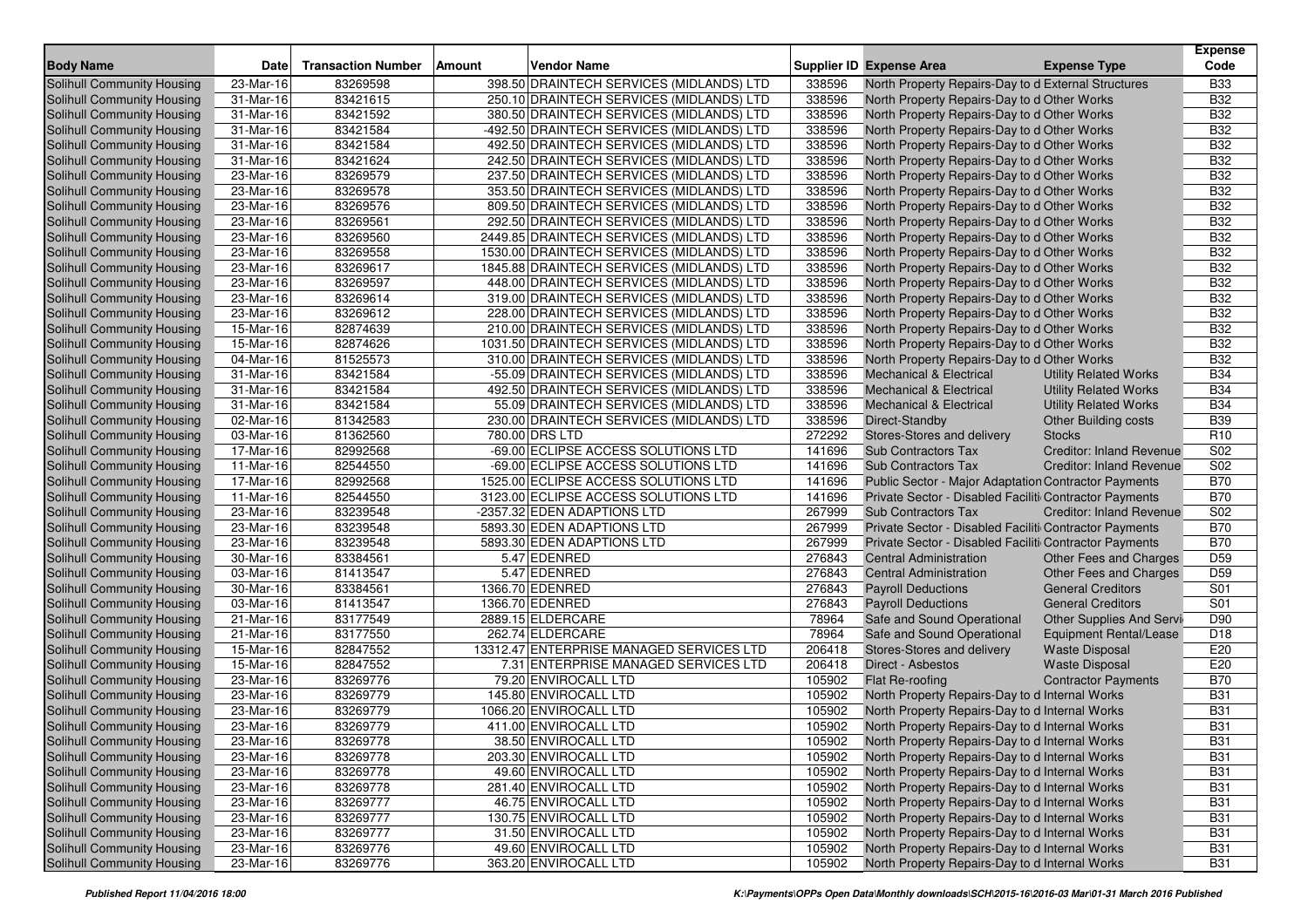| Code<br><b>Body Name</b><br><b>Date</b><br><b>Transaction Number</b><br>Amount<br><b>Vendor Name</b><br>Supplier ID Expense Area<br><b>Expense Type</b><br>23-Mar-16<br>83269776<br>49.60 ENVIROCALL LTD<br>North Property Repairs-Day to d Internal Works<br><b>B31</b><br>Solihull Community Housing<br>105902<br><b>B31</b><br>83269776<br>851.60 ENVIROCALL LTD<br>105902<br>Solihull Community Housing<br>23-Mar-16<br>North Property Repairs-Day to d Internal Works<br>83269776<br>318.00 ENVIROCALL LTD<br>105902<br><b>B31</b><br><b>Solihull Community Housing</b><br>23-Mar-16<br>North Property Repairs-Day to d Internal Works<br>82874677<br>49.60 ENVIROCALL LTD<br><b>B31</b><br>Solihull Community Housing<br>15-Mar-16<br>105902<br>North Property Repairs-Day to d Internal Works<br>82874677<br>49.60 ENVIROCALL LTD<br>105902<br><b>B31</b><br>Solihull Community Housing<br>15-Mar-16<br>North Property Repairs-Day to d Internal Works<br>Solihull Community Housing<br>15-Mar-16<br>82874677<br>74.25 ENVIROCALL LTD<br>105902<br><b>B31</b><br>North Property Repairs-Day to d Internal Works<br>222.00 ENVIROCALL LTD<br>105902<br><b>B31</b><br>Solihull Community Housing<br>15-Mar-16<br>82874677<br>North Property Repairs-Day to d Internal Works<br>82874677<br>516.64 ENVIROCALL LTD<br>105902<br><b>B31</b><br>Solihull Community Housing<br>15-Mar-16<br>North Property Repairs-Day to d Internal Works<br>82874677<br>105902<br><b>B31</b><br>Solihull Community Housing<br>15-Mar-16<br>71.60 ENVIROCALL LTD<br>North Property Repairs-Day to d Internal Works<br>105902<br>Solihull Community Housing<br>15-Mar-16<br>82874677<br>672.80 ENVIROCALL LTD<br>North Property Repairs-Day to d Internal Works<br><b>B31</b><br>81525630<br>95.10 ENVIROCALL LTD<br>105902<br><b>B31</b><br>Solihull Community Housing<br>04-Mar-16<br>North Property Repairs-Day to d Internal Works<br>81525630<br>579.00 ENVIROCALL LTD<br>105902<br><b>B31</b><br>Solihull Community Housing<br>04-Mar-16<br>North Property Repairs-Day to d Internal Works<br>81525629<br>49.60 ENVIROCALL LTD<br>105902<br><b>B31</b><br><b>Solihull Community Housing</b><br>04-Mar-16<br>North Property Repairs-Day to d Internal Works<br>81525629<br>1609.00 ENVIROCALL LTD<br>105902<br><b>B31</b><br><b>Solihull Community Housing</b><br>04-Mar-16<br>North Property Repairs-Day to d Internal Works<br>81525633<br>102.40 ENVIROCALL LTD<br>105902<br><b>B31</b><br>Solihull Community Housing<br>04-Mar-16<br>North Property Repairs-Day to d Internal Works<br>81525633<br>303.80 ENVIROCALL LTD<br>105902<br><b>B31</b><br>Solihull Community Housing<br>04-Mar-16<br>North Property Repairs-Day to d Internal Works<br>81525631<br>182.00 ENVIROCALL LTD<br>105902<br><b>B31</b><br>Solihull Community Housing<br>04-Mar-16<br>North Property Repairs-Day to d Internal Works<br>81525631<br>37.00 ENVIROCALL LTD<br>105902<br><b>B31</b><br>Solihull Community Housing<br>04-Mar-16<br>North Property Repairs-Day to d Internal Works<br>83269779<br>67.00 ENVIROCALL LTD<br>105902<br><b>B31</b><br>Solihull Community Housing<br>23-Mar-16<br><b>Direct-Adaptations-Showers</b><br><b>Internal Works</b><br>83269776<br>142.65 ENVIROCALL LTD<br>105902<br><b>B31</b><br>Solihull Community Housing<br>23-Mar-16<br><b>Direct-Adaptations-Showers</b><br><b>Internal Works</b><br>Solihull Community Housing<br>81525629<br>148.40 ENVIROCALL LTD<br>105902<br><b>Direct-Adaptations-Showers</b><br><b>Internal Works</b><br><b>B31</b><br>04-Mar-16<br>81525633<br>Solihull Community Housing<br>73.35 ENVIROCALL LTD<br>105902<br><b>B31</b><br>04-Mar-16<br><b>Direct-Adaptations-Showers</b><br><b>Internal Works</b><br>83269779<br>49.60 ENVIROCALL LTD<br>105902<br><b>B70</b><br>Solihull Community Housing<br>23-Mar-16<br>Gas Warm Air/B'boiler/Storage I Contractor Payments<br>83269777<br>633.20 ENVIROCALL LTD<br>105902<br><b>B70</b><br>Solihull Community Housing<br>23-Mar-16<br>Gas Warm Air/B'boiler/Storage I Contractor Payments<br>82874677<br>49.60 ENVIROCALL LTD<br>105902<br><b>B70</b><br><b>Solihull Community Housing</b><br>15-Mar-16<br>Gas Warm Air/B'boiler/Storage I Contractor Payments<br>81525629<br>907.20 ENVIROCALL LTD<br>105902<br><b>B70</b><br>Solihull Community Housing<br>04-Mar-16<br>Gas Warm Air/B'boiler/Storage I Contractor Payments<br>Solihull Community Housing<br>81525629<br>638.80 ENVIROCALL LTD<br>105902<br><b>B70</b><br>04-Mar-16<br>Gas Warm Air/B'boiler/Storage I Contractor Payments<br>81525633<br>238.75 ENVIROCALL LTD<br><b>B70</b><br><b>Solihull Community Housing</b><br>04-Mar-16<br>105902<br>Gas Warm Air/B'boiler/Storage I Contractor Payments<br>81525632<br>576.40 ENVIROCALL LTD<br>105902<br><b>B70</b><br>Solihull Community Housing<br>04-Mar-16<br>Gas Warm Air/B'boiler/Storage I Contractor Payments<br>81525631<br>171.10 ENVIROCALL LTD<br><b>B70</b><br>Solihull Community Housing<br>04-Mar-16<br>105902<br>Garage Strategy Implementation Contractor Payments<br>Solihull Community Housing<br>23-Mar-16<br>83269778<br>170.00 ENVIROCALL LTD<br>105902<br><b>B70</b><br>Kitchens<br><b>Contractor Payments</b><br>83269778<br>105902<br><b>B70</b><br>Solihull Community Housing<br>23-Mar-16<br>522.60 ENVIROCALL LTD<br>Kitchens<br><b>Contractor Payments</b><br>82850547<br>14153.48 ENVIRONMENTAL CONTRACTS LTD<br>9435687<br>Stores-Stores and delivery<br>E20<br>Solihull Community Housing<br>15-Mar-16<br><b>Waste Disposal</b> |
|----------------------------------------------------------------------------------------------------------------------------------------------------------------------------------------------------------------------------------------------------------------------------------------------------------------------------------------------------------------------------------------------------------------------------------------------------------------------------------------------------------------------------------------------------------------------------------------------------------------------------------------------------------------------------------------------------------------------------------------------------------------------------------------------------------------------------------------------------------------------------------------------------------------------------------------------------------------------------------------------------------------------------------------------------------------------------------------------------------------------------------------------------------------------------------------------------------------------------------------------------------------------------------------------------------------------------------------------------------------------------------------------------------------------------------------------------------------------------------------------------------------------------------------------------------------------------------------------------------------------------------------------------------------------------------------------------------------------------------------------------------------------------------------------------------------------------------------------------------------------------------------------------------------------------------------------------------------------------------------------------------------------------------------------------------------------------------------------------------------------------------------------------------------------------------------------------------------------------------------------------------------------------------------------------------------------------------------------------------------------------------------------------------------------------------------------------------------------------------------------------------------------------------------------------------------------------------------------------------------------------------------------------------------------------------------------------------------------------------------------------------------------------------------------------------------------------------------------------------------------------------------------------------------------------------------------------------------------------------------------------------------------------------------------------------------------------------------------------------------------------------------------------------------------------------------------------------------------------------------------------------------------------------------------------------------------------------------------------------------------------------------------------------------------------------------------------------------------------------------------------------------------------------------------------------------------------------------------------------------------------------------------------------------------------------------------------------------------------------------------------------------------------------------------------------------------------------------------------------------------------------------------------------------------------------------------------------------------------------------------------------------------------------------------------------------------------------------------------------------------------------------------------------------------------------------------------------------------------------------------------------------------------------------------------------------------------------------------------------------------------------------------------------------------------------------------------------------------------------------------------------------------------------------------------------------------------------------------------------------------------------------------------------------------------------------------------------------------------------------------------------------------------------------------------------------------------------------------------------------------------------------------------------------------------------------------------------------------------------------------------------------------------------------------------------------------------------------------------------------------------------------------------------------------------------------------------------------------------------------------------------------------------------------------------------------------------------------------------------------------------------------------------------------------------------------------------------------------------------------------------------------------------------------------------------------|
|                                                                                                                                                                                                                                                                                                                                                                                                                                                                                                                                                                                                                                                                                                                                                                                                                                                                                                                                                                                                                                                                                                                                                                                                                                                                                                                                                                                                                                                                                                                                                                                                                                                                                                                                                                                                                                                                                                                                                                                                                                                                                                                                                                                                                                                                                                                                                                                                                                                                                                                                                                                                                                                                                                                                                                                                                                                                                                                                                                                                                                                                                                                                                                                                                                                                                                                                                                                                                                                                                                                                                                                                                                                                                                                                                                                                                                                                                                                                                                                                                                                                                                                                                                                                                                                                                                                                                                                                                                                                                                                                                                                                                                                                                                                                                                                                                                                                                                                                                                                                                                                                                                                                                                                                                                                                                                                                                                                                                                                                                                                                                                |
|                                                                                                                                                                                                                                                                                                                                                                                                                                                                                                                                                                                                                                                                                                                                                                                                                                                                                                                                                                                                                                                                                                                                                                                                                                                                                                                                                                                                                                                                                                                                                                                                                                                                                                                                                                                                                                                                                                                                                                                                                                                                                                                                                                                                                                                                                                                                                                                                                                                                                                                                                                                                                                                                                                                                                                                                                                                                                                                                                                                                                                                                                                                                                                                                                                                                                                                                                                                                                                                                                                                                                                                                                                                                                                                                                                                                                                                                                                                                                                                                                                                                                                                                                                                                                                                                                                                                                                                                                                                                                                                                                                                                                                                                                                                                                                                                                                                                                                                                                                                                                                                                                                                                                                                                                                                                                                                                                                                                                                                                                                                                                                |
|                                                                                                                                                                                                                                                                                                                                                                                                                                                                                                                                                                                                                                                                                                                                                                                                                                                                                                                                                                                                                                                                                                                                                                                                                                                                                                                                                                                                                                                                                                                                                                                                                                                                                                                                                                                                                                                                                                                                                                                                                                                                                                                                                                                                                                                                                                                                                                                                                                                                                                                                                                                                                                                                                                                                                                                                                                                                                                                                                                                                                                                                                                                                                                                                                                                                                                                                                                                                                                                                                                                                                                                                                                                                                                                                                                                                                                                                                                                                                                                                                                                                                                                                                                                                                                                                                                                                                                                                                                                                                                                                                                                                                                                                                                                                                                                                                                                                                                                                                                                                                                                                                                                                                                                                                                                                                                                                                                                                                                                                                                                                                                |
|                                                                                                                                                                                                                                                                                                                                                                                                                                                                                                                                                                                                                                                                                                                                                                                                                                                                                                                                                                                                                                                                                                                                                                                                                                                                                                                                                                                                                                                                                                                                                                                                                                                                                                                                                                                                                                                                                                                                                                                                                                                                                                                                                                                                                                                                                                                                                                                                                                                                                                                                                                                                                                                                                                                                                                                                                                                                                                                                                                                                                                                                                                                                                                                                                                                                                                                                                                                                                                                                                                                                                                                                                                                                                                                                                                                                                                                                                                                                                                                                                                                                                                                                                                                                                                                                                                                                                                                                                                                                                                                                                                                                                                                                                                                                                                                                                                                                                                                                                                                                                                                                                                                                                                                                                                                                                                                                                                                                                                                                                                                                                                |
|                                                                                                                                                                                                                                                                                                                                                                                                                                                                                                                                                                                                                                                                                                                                                                                                                                                                                                                                                                                                                                                                                                                                                                                                                                                                                                                                                                                                                                                                                                                                                                                                                                                                                                                                                                                                                                                                                                                                                                                                                                                                                                                                                                                                                                                                                                                                                                                                                                                                                                                                                                                                                                                                                                                                                                                                                                                                                                                                                                                                                                                                                                                                                                                                                                                                                                                                                                                                                                                                                                                                                                                                                                                                                                                                                                                                                                                                                                                                                                                                                                                                                                                                                                                                                                                                                                                                                                                                                                                                                                                                                                                                                                                                                                                                                                                                                                                                                                                                                                                                                                                                                                                                                                                                                                                                                                                                                                                                                                                                                                                                                                |
|                                                                                                                                                                                                                                                                                                                                                                                                                                                                                                                                                                                                                                                                                                                                                                                                                                                                                                                                                                                                                                                                                                                                                                                                                                                                                                                                                                                                                                                                                                                                                                                                                                                                                                                                                                                                                                                                                                                                                                                                                                                                                                                                                                                                                                                                                                                                                                                                                                                                                                                                                                                                                                                                                                                                                                                                                                                                                                                                                                                                                                                                                                                                                                                                                                                                                                                                                                                                                                                                                                                                                                                                                                                                                                                                                                                                                                                                                                                                                                                                                                                                                                                                                                                                                                                                                                                                                                                                                                                                                                                                                                                                                                                                                                                                                                                                                                                                                                                                                                                                                                                                                                                                                                                                                                                                                                                                                                                                                                                                                                                                                                |
|                                                                                                                                                                                                                                                                                                                                                                                                                                                                                                                                                                                                                                                                                                                                                                                                                                                                                                                                                                                                                                                                                                                                                                                                                                                                                                                                                                                                                                                                                                                                                                                                                                                                                                                                                                                                                                                                                                                                                                                                                                                                                                                                                                                                                                                                                                                                                                                                                                                                                                                                                                                                                                                                                                                                                                                                                                                                                                                                                                                                                                                                                                                                                                                                                                                                                                                                                                                                                                                                                                                                                                                                                                                                                                                                                                                                                                                                                                                                                                                                                                                                                                                                                                                                                                                                                                                                                                                                                                                                                                                                                                                                                                                                                                                                                                                                                                                                                                                                                                                                                                                                                                                                                                                                                                                                                                                                                                                                                                                                                                                                                                |
|                                                                                                                                                                                                                                                                                                                                                                                                                                                                                                                                                                                                                                                                                                                                                                                                                                                                                                                                                                                                                                                                                                                                                                                                                                                                                                                                                                                                                                                                                                                                                                                                                                                                                                                                                                                                                                                                                                                                                                                                                                                                                                                                                                                                                                                                                                                                                                                                                                                                                                                                                                                                                                                                                                                                                                                                                                                                                                                                                                                                                                                                                                                                                                                                                                                                                                                                                                                                                                                                                                                                                                                                                                                                                                                                                                                                                                                                                                                                                                                                                                                                                                                                                                                                                                                                                                                                                                                                                                                                                                                                                                                                                                                                                                                                                                                                                                                                                                                                                                                                                                                                                                                                                                                                                                                                                                                                                                                                                                                                                                                                                                |
|                                                                                                                                                                                                                                                                                                                                                                                                                                                                                                                                                                                                                                                                                                                                                                                                                                                                                                                                                                                                                                                                                                                                                                                                                                                                                                                                                                                                                                                                                                                                                                                                                                                                                                                                                                                                                                                                                                                                                                                                                                                                                                                                                                                                                                                                                                                                                                                                                                                                                                                                                                                                                                                                                                                                                                                                                                                                                                                                                                                                                                                                                                                                                                                                                                                                                                                                                                                                                                                                                                                                                                                                                                                                                                                                                                                                                                                                                                                                                                                                                                                                                                                                                                                                                                                                                                                                                                                                                                                                                                                                                                                                                                                                                                                                                                                                                                                                                                                                                                                                                                                                                                                                                                                                                                                                                                                                                                                                                                                                                                                                                                |
|                                                                                                                                                                                                                                                                                                                                                                                                                                                                                                                                                                                                                                                                                                                                                                                                                                                                                                                                                                                                                                                                                                                                                                                                                                                                                                                                                                                                                                                                                                                                                                                                                                                                                                                                                                                                                                                                                                                                                                                                                                                                                                                                                                                                                                                                                                                                                                                                                                                                                                                                                                                                                                                                                                                                                                                                                                                                                                                                                                                                                                                                                                                                                                                                                                                                                                                                                                                                                                                                                                                                                                                                                                                                                                                                                                                                                                                                                                                                                                                                                                                                                                                                                                                                                                                                                                                                                                                                                                                                                                                                                                                                                                                                                                                                                                                                                                                                                                                                                                                                                                                                                                                                                                                                                                                                                                                                                                                                                                                                                                                                                                |
|                                                                                                                                                                                                                                                                                                                                                                                                                                                                                                                                                                                                                                                                                                                                                                                                                                                                                                                                                                                                                                                                                                                                                                                                                                                                                                                                                                                                                                                                                                                                                                                                                                                                                                                                                                                                                                                                                                                                                                                                                                                                                                                                                                                                                                                                                                                                                                                                                                                                                                                                                                                                                                                                                                                                                                                                                                                                                                                                                                                                                                                                                                                                                                                                                                                                                                                                                                                                                                                                                                                                                                                                                                                                                                                                                                                                                                                                                                                                                                                                                                                                                                                                                                                                                                                                                                                                                                                                                                                                                                                                                                                                                                                                                                                                                                                                                                                                                                                                                                                                                                                                                                                                                                                                                                                                                                                                                                                                                                                                                                                                                                |
|                                                                                                                                                                                                                                                                                                                                                                                                                                                                                                                                                                                                                                                                                                                                                                                                                                                                                                                                                                                                                                                                                                                                                                                                                                                                                                                                                                                                                                                                                                                                                                                                                                                                                                                                                                                                                                                                                                                                                                                                                                                                                                                                                                                                                                                                                                                                                                                                                                                                                                                                                                                                                                                                                                                                                                                                                                                                                                                                                                                                                                                                                                                                                                                                                                                                                                                                                                                                                                                                                                                                                                                                                                                                                                                                                                                                                                                                                                                                                                                                                                                                                                                                                                                                                                                                                                                                                                                                                                                                                                                                                                                                                                                                                                                                                                                                                                                                                                                                                                                                                                                                                                                                                                                                                                                                                                                                                                                                                                                                                                                                                                |
|                                                                                                                                                                                                                                                                                                                                                                                                                                                                                                                                                                                                                                                                                                                                                                                                                                                                                                                                                                                                                                                                                                                                                                                                                                                                                                                                                                                                                                                                                                                                                                                                                                                                                                                                                                                                                                                                                                                                                                                                                                                                                                                                                                                                                                                                                                                                                                                                                                                                                                                                                                                                                                                                                                                                                                                                                                                                                                                                                                                                                                                                                                                                                                                                                                                                                                                                                                                                                                                                                                                                                                                                                                                                                                                                                                                                                                                                                                                                                                                                                                                                                                                                                                                                                                                                                                                                                                                                                                                                                                                                                                                                                                                                                                                                                                                                                                                                                                                                                                                                                                                                                                                                                                                                                                                                                                                                                                                                                                                                                                                                                                |
|                                                                                                                                                                                                                                                                                                                                                                                                                                                                                                                                                                                                                                                                                                                                                                                                                                                                                                                                                                                                                                                                                                                                                                                                                                                                                                                                                                                                                                                                                                                                                                                                                                                                                                                                                                                                                                                                                                                                                                                                                                                                                                                                                                                                                                                                                                                                                                                                                                                                                                                                                                                                                                                                                                                                                                                                                                                                                                                                                                                                                                                                                                                                                                                                                                                                                                                                                                                                                                                                                                                                                                                                                                                                                                                                                                                                                                                                                                                                                                                                                                                                                                                                                                                                                                                                                                                                                                                                                                                                                                                                                                                                                                                                                                                                                                                                                                                                                                                                                                                                                                                                                                                                                                                                                                                                                                                                                                                                                                                                                                                                                                |
|                                                                                                                                                                                                                                                                                                                                                                                                                                                                                                                                                                                                                                                                                                                                                                                                                                                                                                                                                                                                                                                                                                                                                                                                                                                                                                                                                                                                                                                                                                                                                                                                                                                                                                                                                                                                                                                                                                                                                                                                                                                                                                                                                                                                                                                                                                                                                                                                                                                                                                                                                                                                                                                                                                                                                                                                                                                                                                                                                                                                                                                                                                                                                                                                                                                                                                                                                                                                                                                                                                                                                                                                                                                                                                                                                                                                                                                                                                                                                                                                                                                                                                                                                                                                                                                                                                                                                                                                                                                                                                                                                                                                                                                                                                                                                                                                                                                                                                                                                                                                                                                                                                                                                                                                                                                                                                                                                                                                                                                                                                                                                                |
|                                                                                                                                                                                                                                                                                                                                                                                                                                                                                                                                                                                                                                                                                                                                                                                                                                                                                                                                                                                                                                                                                                                                                                                                                                                                                                                                                                                                                                                                                                                                                                                                                                                                                                                                                                                                                                                                                                                                                                                                                                                                                                                                                                                                                                                                                                                                                                                                                                                                                                                                                                                                                                                                                                                                                                                                                                                                                                                                                                                                                                                                                                                                                                                                                                                                                                                                                                                                                                                                                                                                                                                                                                                                                                                                                                                                                                                                                                                                                                                                                                                                                                                                                                                                                                                                                                                                                                                                                                                                                                                                                                                                                                                                                                                                                                                                                                                                                                                                                                                                                                                                                                                                                                                                                                                                                                                                                                                                                                                                                                                                                                |
|                                                                                                                                                                                                                                                                                                                                                                                                                                                                                                                                                                                                                                                                                                                                                                                                                                                                                                                                                                                                                                                                                                                                                                                                                                                                                                                                                                                                                                                                                                                                                                                                                                                                                                                                                                                                                                                                                                                                                                                                                                                                                                                                                                                                                                                                                                                                                                                                                                                                                                                                                                                                                                                                                                                                                                                                                                                                                                                                                                                                                                                                                                                                                                                                                                                                                                                                                                                                                                                                                                                                                                                                                                                                                                                                                                                                                                                                                                                                                                                                                                                                                                                                                                                                                                                                                                                                                                                                                                                                                                                                                                                                                                                                                                                                                                                                                                                                                                                                                                                                                                                                                                                                                                                                                                                                                                                                                                                                                                                                                                                                                                |
|                                                                                                                                                                                                                                                                                                                                                                                                                                                                                                                                                                                                                                                                                                                                                                                                                                                                                                                                                                                                                                                                                                                                                                                                                                                                                                                                                                                                                                                                                                                                                                                                                                                                                                                                                                                                                                                                                                                                                                                                                                                                                                                                                                                                                                                                                                                                                                                                                                                                                                                                                                                                                                                                                                                                                                                                                                                                                                                                                                                                                                                                                                                                                                                                                                                                                                                                                                                                                                                                                                                                                                                                                                                                                                                                                                                                                                                                                                                                                                                                                                                                                                                                                                                                                                                                                                                                                                                                                                                                                                                                                                                                                                                                                                                                                                                                                                                                                                                                                                                                                                                                                                                                                                                                                                                                                                                                                                                                                                                                                                                                                                |
|                                                                                                                                                                                                                                                                                                                                                                                                                                                                                                                                                                                                                                                                                                                                                                                                                                                                                                                                                                                                                                                                                                                                                                                                                                                                                                                                                                                                                                                                                                                                                                                                                                                                                                                                                                                                                                                                                                                                                                                                                                                                                                                                                                                                                                                                                                                                                                                                                                                                                                                                                                                                                                                                                                                                                                                                                                                                                                                                                                                                                                                                                                                                                                                                                                                                                                                                                                                                                                                                                                                                                                                                                                                                                                                                                                                                                                                                                                                                                                                                                                                                                                                                                                                                                                                                                                                                                                                                                                                                                                                                                                                                                                                                                                                                                                                                                                                                                                                                                                                                                                                                                                                                                                                                                                                                                                                                                                                                                                                                                                                                                                |
|                                                                                                                                                                                                                                                                                                                                                                                                                                                                                                                                                                                                                                                                                                                                                                                                                                                                                                                                                                                                                                                                                                                                                                                                                                                                                                                                                                                                                                                                                                                                                                                                                                                                                                                                                                                                                                                                                                                                                                                                                                                                                                                                                                                                                                                                                                                                                                                                                                                                                                                                                                                                                                                                                                                                                                                                                                                                                                                                                                                                                                                                                                                                                                                                                                                                                                                                                                                                                                                                                                                                                                                                                                                                                                                                                                                                                                                                                                                                                                                                                                                                                                                                                                                                                                                                                                                                                                                                                                                                                                                                                                                                                                                                                                                                                                                                                                                                                                                                                                                                                                                                                                                                                                                                                                                                                                                                                                                                                                                                                                                                                                |
|                                                                                                                                                                                                                                                                                                                                                                                                                                                                                                                                                                                                                                                                                                                                                                                                                                                                                                                                                                                                                                                                                                                                                                                                                                                                                                                                                                                                                                                                                                                                                                                                                                                                                                                                                                                                                                                                                                                                                                                                                                                                                                                                                                                                                                                                                                                                                                                                                                                                                                                                                                                                                                                                                                                                                                                                                                                                                                                                                                                                                                                                                                                                                                                                                                                                                                                                                                                                                                                                                                                                                                                                                                                                                                                                                                                                                                                                                                                                                                                                                                                                                                                                                                                                                                                                                                                                                                                                                                                                                                                                                                                                                                                                                                                                                                                                                                                                                                                                                                                                                                                                                                                                                                                                                                                                                                                                                                                                                                                                                                                                                                |
|                                                                                                                                                                                                                                                                                                                                                                                                                                                                                                                                                                                                                                                                                                                                                                                                                                                                                                                                                                                                                                                                                                                                                                                                                                                                                                                                                                                                                                                                                                                                                                                                                                                                                                                                                                                                                                                                                                                                                                                                                                                                                                                                                                                                                                                                                                                                                                                                                                                                                                                                                                                                                                                                                                                                                                                                                                                                                                                                                                                                                                                                                                                                                                                                                                                                                                                                                                                                                                                                                                                                                                                                                                                                                                                                                                                                                                                                                                                                                                                                                                                                                                                                                                                                                                                                                                                                                                                                                                                                                                                                                                                                                                                                                                                                                                                                                                                                                                                                                                                                                                                                                                                                                                                                                                                                                                                                                                                                                                                                                                                                                                |
|                                                                                                                                                                                                                                                                                                                                                                                                                                                                                                                                                                                                                                                                                                                                                                                                                                                                                                                                                                                                                                                                                                                                                                                                                                                                                                                                                                                                                                                                                                                                                                                                                                                                                                                                                                                                                                                                                                                                                                                                                                                                                                                                                                                                                                                                                                                                                                                                                                                                                                                                                                                                                                                                                                                                                                                                                                                                                                                                                                                                                                                                                                                                                                                                                                                                                                                                                                                                                                                                                                                                                                                                                                                                                                                                                                                                                                                                                                                                                                                                                                                                                                                                                                                                                                                                                                                                                                                                                                                                                                                                                                                                                                                                                                                                                                                                                                                                                                                                                                                                                                                                                                                                                                                                                                                                                                                                                                                                                                                                                                                                                                |
|                                                                                                                                                                                                                                                                                                                                                                                                                                                                                                                                                                                                                                                                                                                                                                                                                                                                                                                                                                                                                                                                                                                                                                                                                                                                                                                                                                                                                                                                                                                                                                                                                                                                                                                                                                                                                                                                                                                                                                                                                                                                                                                                                                                                                                                                                                                                                                                                                                                                                                                                                                                                                                                                                                                                                                                                                                                                                                                                                                                                                                                                                                                                                                                                                                                                                                                                                                                                                                                                                                                                                                                                                                                                                                                                                                                                                                                                                                                                                                                                                                                                                                                                                                                                                                                                                                                                                                                                                                                                                                                                                                                                                                                                                                                                                                                                                                                                                                                                                                                                                                                                                                                                                                                                                                                                                                                                                                                                                                                                                                                                                                |
|                                                                                                                                                                                                                                                                                                                                                                                                                                                                                                                                                                                                                                                                                                                                                                                                                                                                                                                                                                                                                                                                                                                                                                                                                                                                                                                                                                                                                                                                                                                                                                                                                                                                                                                                                                                                                                                                                                                                                                                                                                                                                                                                                                                                                                                                                                                                                                                                                                                                                                                                                                                                                                                                                                                                                                                                                                                                                                                                                                                                                                                                                                                                                                                                                                                                                                                                                                                                                                                                                                                                                                                                                                                                                                                                                                                                                                                                                                                                                                                                                                                                                                                                                                                                                                                                                                                                                                                                                                                                                                                                                                                                                                                                                                                                                                                                                                                                                                                                                                                                                                                                                                                                                                                                                                                                                                                                                                                                                                                                                                                                                                |
|                                                                                                                                                                                                                                                                                                                                                                                                                                                                                                                                                                                                                                                                                                                                                                                                                                                                                                                                                                                                                                                                                                                                                                                                                                                                                                                                                                                                                                                                                                                                                                                                                                                                                                                                                                                                                                                                                                                                                                                                                                                                                                                                                                                                                                                                                                                                                                                                                                                                                                                                                                                                                                                                                                                                                                                                                                                                                                                                                                                                                                                                                                                                                                                                                                                                                                                                                                                                                                                                                                                                                                                                                                                                                                                                                                                                                                                                                                                                                                                                                                                                                                                                                                                                                                                                                                                                                                                                                                                                                                                                                                                                                                                                                                                                                                                                                                                                                                                                                                                                                                                                                                                                                                                                                                                                                                                                                                                                                                                                                                                                                                |
|                                                                                                                                                                                                                                                                                                                                                                                                                                                                                                                                                                                                                                                                                                                                                                                                                                                                                                                                                                                                                                                                                                                                                                                                                                                                                                                                                                                                                                                                                                                                                                                                                                                                                                                                                                                                                                                                                                                                                                                                                                                                                                                                                                                                                                                                                                                                                                                                                                                                                                                                                                                                                                                                                                                                                                                                                                                                                                                                                                                                                                                                                                                                                                                                                                                                                                                                                                                                                                                                                                                                                                                                                                                                                                                                                                                                                                                                                                                                                                                                                                                                                                                                                                                                                                                                                                                                                                                                                                                                                                                                                                                                                                                                                                                                                                                                                                                                                                                                                                                                                                                                                                                                                                                                                                                                                                                                                                                                                                                                                                                                                                |
|                                                                                                                                                                                                                                                                                                                                                                                                                                                                                                                                                                                                                                                                                                                                                                                                                                                                                                                                                                                                                                                                                                                                                                                                                                                                                                                                                                                                                                                                                                                                                                                                                                                                                                                                                                                                                                                                                                                                                                                                                                                                                                                                                                                                                                                                                                                                                                                                                                                                                                                                                                                                                                                                                                                                                                                                                                                                                                                                                                                                                                                                                                                                                                                                                                                                                                                                                                                                                                                                                                                                                                                                                                                                                                                                                                                                                                                                                                                                                                                                                                                                                                                                                                                                                                                                                                                                                                                                                                                                                                                                                                                                                                                                                                                                                                                                                                                                                                                                                                                                                                                                                                                                                                                                                                                                                                                                                                                                                                                                                                                                                                |
|                                                                                                                                                                                                                                                                                                                                                                                                                                                                                                                                                                                                                                                                                                                                                                                                                                                                                                                                                                                                                                                                                                                                                                                                                                                                                                                                                                                                                                                                                                                                                                                                                                                                                                                                                                                                                                                                                                                                                                                                                                                                                                                                                                                                                                                                                                                                                                                                                                                                                                                                                                                                                                                                                                                                                                                                                                                                                                                                                                                                                                                                                                                                                                                                                                                                                                                                                                                                                                                                                                                                                                                                                                                                                                                                                                                                                                                                                                                                                                                                                                                                                                                                                                                                                                                                                                                                                                                                                                                                                                                                                                                                                                                                                                                                                                                                                                                                                                                                                                                                                                                                                                                                                                                                                                                                                                                                                                                                                                                                                                                                                                |
|                                                                                                                                                                                                                                                                                                                                                                                                                                                                                                                                                                                                                                                                                                                                                                                                                                                                                                                                                                                                                                                                                                                                                                                                                                                                                                                                                                                                                                                                                                                                                                                                                                                                                                                                                                                                                                                                                                                                                                                                                                                                                                                                                                                                                                                                                                                                                                                                                                                                                                                                                                                                                                                                                                                                                                                                                                                                                                                                                                                                                                                                                                                                                                                                                                                                                                                                                                                                                                                                                                                                                                                                                                                                                                                                                                                                                                                                                                                                                                                                                                                                                                                                                                                                                                                                                                                                                                                                                                                                                                                                                                                                                                                                                                                                                                                                                                                                                                                                                                                                                                                                                                                                                                                                                                                                                                                                                                                                                                                                                                                                                                |
|                                                                                                                                                                                                                                                                                                                                                                                                                                                                                                                                                                                                                                                                                                                                                                                                                                                                                                                                                                                                                                                                                                                                                                                                                                                                                                                                                                                                                                                                                                                                                                                                                                                                                                                                                                                                                                                                                                                                                                                                                                                                                                                                                                                                                                                                                                                                                                                                                                                                                                                                                                                                                                                                                                                                                                                                                                                                                                                                                                                                                                                                                                                                                                                                                                                                                                                                                                                                                                                                                                                                                                                                                                                                                                                                                                                                                                                                                                                                                                                                                                                                                                                                                                                                                                                                                                                                                                                                                                                                                                                                                                                                                                                                                                                                                                                                                                                                                                                                                                                                                                                                                                                                                                                                                                                                                                                                                                                                                                                                                                                                                                |
|                                                                                                                                                                                                                                                                                                                                                                                                                                                                                                                                                                                                                                                                                                                                                                                                                                                                                                                                                                                                                                                                                                                                                                                                                                                                                                                                                                                                                                                                                                                                                                                                                                                                                                                                                                                                                                                                                                                                                                                                                                                                                                                                                                                                                                                                                                                                                                                                                                                                                                                                                                                                                                                                                                                                                                                                                                                                                                                                                                                                                                                                                                                                                                                                                                                                                                                                                                                                                                                                                                                                                                                                                                                                                                                                                                                                                                                                                                                                                                                                                                                                                                                                                                                                                                                                                                                                                                                                                                                                                                                                                                                                                                                                                                                                                                                                                                                                                                                                                                                                                                                                                                                                                                                                                                                                                                                                                                                                                                                                                                                                                                |
|                                                                                                                                                                                                                                                                                                                                                                                                                                                                                                                                                                                                                                                                                                                                                                                                                                                                                                                                                                                                                                                                                                                                                                                                                                                                                                                                                                                                                                                                                                                                                                                                                                                                                                                                                                                                                                                                                                                                                                                                                                                                                                                                                                                                                                                                                                                                                                                                                                                                                                                                                                                                                                                                                                                                                                                                                                                                                                                                                                                                                                                                                                                                                                                                                                                                                                                                                                                                                                                                                                                                                                                                                                                                                                                                                                                                                                                                                                                                                                                                                                                                                                                                                                                                                                                                                                                                                                                                                                                                                                                                                                                                                                                                                                                                                                                                                                                                                                                                                                                                                                                                                                                                                                                                                                                                                                                                                                                                                                                                                                                                                                |
| 82850547<br>1078.20 ENVIRONMENTAL CONTRACTS LTD<br>9435687<br>E20<br>Direct - Asbestos                                                                                                                                                                                                                                                                                                                                                                                                                                                                                                                                                                                                                                                                                                                                                                                                                                                                                                                                                                                                                                                                                                                                                                                                                                                                                                                                                                                                                                                                                                                                                                                                                                                                                                                                                                                                                                                                                                                                                                                                                                                                                                                                                                                                                                                                                                                                                                                                                                                                                                                                                                                                                                                                                                                                                                                                                                                                                                                                                                                                                                                                                                                                                                                                                                                                                                                                                                                                                                                                                                                                                                                                                                                                                                                                                                                                                                                                                                                                                                                                                                                                                                                                                                                                                                                                                                                                                                                                                                                                                                                                                                                                                                                                                                                                                                                                                                                                                                                                                                                                                                                                                                                                                                                                                                                                                                                                                                                                                                                                         |
| Solihull Community Housing<br>15-Mar-16<br><b>Waste Disposal</b><br>83305562<br>Solihull Community Housing<br>24-Mar-16<br>1110.90 EUROPCAR GROUP UK LTD<br>233610<br>Client - Fleet Management<br>Vehicle service and repair<br>C60                                                                                                                                                                                                                                                                                                                                                                                                                                                                                                                                                                                                                                                                                                                                                                                                                                                                                                                                                                                                                                                                                                                                                                                                                                                                                                                                                                                                                                                                                                                                                                                                                                                                                                                                                                                                                                                                                                                                                                                                                                                                                                                                                                                                                                                                                                                                                                                                                                                                                                                                                                                                                                                                                                                                                                                                                                                                                                                                                                                                                                                                                                                                                                                                                                                                                                                                                                                                                                                                                                                                                                                                                                                                                                                                                                                                                                                                                                                                                                                                                                                                                                                                                                                                                                                                                                                                                                                                                                                                                                                                                                                                                                                                                                                                                                                                                                                                                                                                                                                                                                                                                                                                                                                                                                                                                                                           |
| 82544555<br><b>B38</b><br>Solihull Community Housing<br>880.00 FAMILY CARE TRUST (SOLIHULL)<br>5472<br>North Property Repairs-Voids<br>Voids<br>11-Mar-16                                                                                                                                                                                                                                                                                                                                                                                                                                                                                                                                                                                                                                                                                                                                                                                                                                                                                                                                                                                                                                                                                                                                                                                                                                                                                                                                                                                                                                                                                                                                                                                                                                                                                                                                                                                                                                                                                                                                                                                                                                                                                                                                                                                                                                                                                                                                                                                                                                                                                                                                                                                                                                                                                                                                                                                                                                                                                                                                                                                                                                                                                                                                                                                                                                                                                                                                                                                                                                                                                                                                                                                                                                                                                                                                                                                                                                                                                                                                                                                                                                                                                                                                                                                                                                                                                                                                                                                                                                                                                                                                                                                                                                                                                                                                                                                                                                                                                                                                                                                                                                                                                                                                                                                                                                                                                                                                                                                                      |
| 5521<br>Solihull Community Housing<br>31-Mar-16<br>83421562<br>241.20 FLOOR RESTORATIONS LTD<br>North Property Repairs-Day to d Internal Works<br><b>B31</b>                                                                                                                                                                                                                                                                                                                                                                                                                                                                                                                                                                                                                                                                                                                                                                                                                                                                                                                                                                                                                                                                                                                                                                                                                                                                                                                                                                                                                                                                                                                                                                                                                                                                                                                                                                                                                                                                                                                                                                                                                                                                                                                                                                                                                                                                                                                                                                                                                                                                                                                                                                                                                                                                                                                                                                                                                                                                                                                                                                                                                                                                                                                                                                                                                                                                                                                                                                                                                                                                                                                                                                                                                                                                                                                                                                                                                                                                                                                                                                                                                                                                                                                                                                                                                                                                                                                                                                                                                                                                                                                                                                                                                                                                                                                                                                                                                                                                                                                                                                                                                                                                                                                                                                                                                                                                                                                                                                                                   |
| 81342560<br>234.04 FLOOR RESTORATIONS LTD<br>5521<br><b>B31</b><br>Solihull Community Housing<br>02-Mar-16<br><b>Direct-Adaptations-Showers</b><br><b>Internal Works</b>                                                                                                                                                                                                                                                                                                                                                                                                                                                                                                                                                                                                                                                                                                                                                                                                                                                                                                                                                                                                                                                                                                                                                                                                                                                                                                                                                                                                                                                                                                                                                                                                                                                                                                                                                                                                                                                                                                                                                                                                                                                                                                                                                                                                                                                                                                                                                                                                                                                                                                                                                                                                                                                                                                                                                                                                                                                                                                                                                                                                                                                                                                                                                                                                                                                                                                                                                                                                                                                                                                                                                                                                                                                                                                                                                                                                                                                                                                                                                                                                                                                                                                                                                                                                                                                                                                                                                                                                                                                                                                                                                                                                                                                                                                                                                                                                                                                                                                                                                                                                                                                                                                                                                                                                                                                                                                                                                                                       |
| 83421560<br>361.80 FLOOR RESTORATIONS LTD<br>5521<br><b>B31</b><br>Solihull Community Housing<br>31-Mar-16<br>Direct-Adaptations-General<br><b>Internal Works</b>                                                                                                                                                                                                                                                                                                                                                                                                                                                                                                                                                                                                                                                                                                                                                                                                                                                                                                                                                                                                                                                                                                                                                                                                                                                                                                                                                                                                                                                                                                                                                                                                                                                                                                                                                                                                                                                                                                                                                                                                                                                                                                                                                                                                                                                                                                                                                                                                                                                                                                                                                                                                                                                                                                                                                                                                                                                                                                                                                                                                                                                                                                                                                                                                                                                                                                                                                                                                                                                                                                                                                                                                                                                                                                                                                                                                                                                                                                                                                                                                                                                                                                                                                                                                                                                                                                                                                                                                                                                                                                                                                                                                                                                                                                                                                                                                                                                                                                                                                                                                                                                                                                                                                                                                                                                                                                                                                                                              |
| $\overline{14}$ -Mar-16<br>82692549<br>6369.74 FRY HOUSING TRUST<br>88325<br>D <sub>50</sub><br>Solihull Community Housing<br>Private Sector Leasing - 87 War Professional Fees                                                                                                                                                                                                                                                                                                                                                                                                                                                                                                                                                                                                                                                                                                                                                                                                                                                                                                                                                                                                                                                                                                                                                                                                                                                                                                                                                                                                                                                                                                                                                                                                                                                                                                                                                                                                                                                                                                                                                                                                                                                                                                                                                                                                                                                                                                                                                                                                                                                                                                                                                                                                                                                                                                                                                                                                                                                                                                                                                                                                                                                                                                                                                                                                                                                                                                                                                                                                                                                                                                                                                                                                                                                                                                                                                                                                                                                                                                                                                                                                                                                                                                                                                                                                                                                                                                                                                                                                                                                                                                                                                                                                                                                                                                                                                                                                                                                                                                                                                                                                                                                                                                                                                                                                                                                                                                                                                                                |
| 81689547<br>5676<br>Solihull Community Housing<br>07-Mar-16<br>230.00 GRANGE REMOVAL CO LTD<br>Housing Aid & Homelessness<br>Other Supplies And Servi<br>D90                                                                                                                                                                                                                                                                                                                                                                                                                                                                                                                                                                                                                                                                                                                                                                                                                                                                                                                                                                                                                                                                                                                                                                                                                                                                                                                                                                                                                                                                                                                                                                                                                                                                                                                                                                                                                                                                                                                                                                                                                                                                                                                                                                                                                                                                                                                                                                                                                                                                                                                                                                                                                                                                                                                                                                                                                                                                                                                                                                                                                                                                                                                                                                                                                                                                                                                                                                                                                                                                                                                                                                                                                                                                                                                                                                                                                                                                                                                                                                                                                                                                                                                                                                                                                                                                                                                                                                                                                                                                                                                                                                                                                                                                                                                                                                                                                                                                                                                                                                                                                                                                                                                                                                                                                                                                                                                                                                                                   |
| 83220565<br>169911.71 HAMILTON BUILDING CONTRACTORS LTD<br>9453687<br><b>B70</b><br>Solihull Community Housing<br>22-Mar-16<br>Low Rise Overcladding<br><b>Contractor Payments</b>                                                                                                                                                                                                                                                                                                                                                                                                                                                                                                                                                                                                                                                                                                                                                                                                                                                                                                                                                                                                                                                                                                                                                                                                                                                                                                                                                                                                                                                                                                                                                                                                                                                                                                                                                                                                                                                                                                                                                                                                                                                                                                                                                                                                                                                                                                                                                                                                                                                                                                                                                                                                                                                                                                                                                                                                                                                                                                                                                                                                                                                                                                                                                                                                                                                                                                                                                                                                                                                                                                                                                                                                                                                                                                                                                                                                                                                                                                                                                                                                                                                                                                                                                                                                                                                                                                                                                                                                                                                                                                                                                                                                                                                                                                                                                                                                                                                                                                                                                                                                                                                                                                                                                                                                                                                                                                                                                                             |
| 83220568<br>109854.90 HAMILTON BUILDING CONTRACTORS LTD<br><b>B70</b><br>Solihull Community Housing<br>22-Mar-16<br>9453687<br>Low Rise Overcladding<br><b>Contractor Payments</b>                                                                                                                                                                                                                                                                                                                                                                                                                                                                                                                                                                                                                                                                                                                                                                                                                                                                                                                                                                                                                                                                                                                                                                                                                                                                                                                                                                                                                                                                                                                                                                                                                                                                                                                                                                                                                                                                                                                                                                                                                                                                                                                                                                                                                                                                                                                                                                                                                                                                                                                                                                                                                                                                                                                                                                                                                                                                                                                                                                                                                                                                                                                                                                                                                                                                                                                                                                                                                                                                                                                                                                                                                                                                                                                                                                                                                                                                                                                                                                                                                                                                                                                                                                                                                                                                                                                                                                                                                                                                                                                                                                                                                                                                                                                                                                                                                                                                                                                                                                                                                                                                                                                                                                                                                                                                                                                                                                             |
| 82992572<br><b>B70</b><br>Solihull Community Housing<br>17-Mar-16<br>121100.88 HAMILTON BUILDING CONTRACTORS LTD<br>9453687<br>Low Rise Overcladding<br><b>Contractor Payments</b>                                                                                                                                                                                                                                                                                                                                                                                                                                                                                                                                                                                                                                                                                                                                                                                                                                                                                                                                                                                                                                                                                                                                                                                                                                                                                                                                                                                                                                                                                                                                                                                                                                                                                                                                                                                                                                                                                                                                                                                                                                                                                                                                                                                                                                                                                                                                                                                                                                                                                                                                                                                                                                                                                                                                                                                                                                                                                                                                                                                                                                                                                                                                                                                                                                                                                                                                                                                                                                                                                                                                                                                                                                                                                                                                                                                                                                                                                                                                                                                                                                                                                                                                                                                                                                                                                                                                                                                                                                                                                                                                                                                                                                                                                                                                                                                                                                                                                                                                                                                                                                                                                                                                                                                                                                                                                                                                                                             |
| <b>B70</b><br>Solihull Community Housing<br>31-Mar-16<br>83421581<br>4365.00 HANDICARE ACCESSIBILITY LTD<br>277953<br>Public Sector - Major Adaptation Contractor Payments                                                                                                                                                                                                                                                                                                                                                                                                                                                                                                                                                                                                                                                                                                                                                                                                                                                                                                                                                                                                                                                                                                                                                                                                                                                                                                                                                                                                                                                                                                                                                                                                                                                                                                                                                                                                                                                                                                                                                                                                                                                                                                                                                                                                                                                                                                                                                                                                                                                                                                                                                                                                                                                                                                                                                                                                                                                                                                                                                                                                                                                                                                                                                                                                                                                                                                                                                                                                                                                                                                                                                                                                                                                                                                                                                                                                                                                                                                                                                                                                                                                                                                                                                                                                                                                                                                                                                                                                                                                                                                                                                                                                                                                                                                                                                                                                                                                                                                                                                                                                                                                                                                                                                                                                                                                                                                                                                                                     |
| Solihull Community Housing<br>$\overline{31}$ -Mar-16<br>277953<br>Public Sector - Major Adaptation Contractor Payments<br><b>B70</b><br>83421580<br>3815.00 HANDICARE ACCESSIBILITY LTD                                                                                                                                                                                                                                                                                                                                                                                                                                                                                                                                                                                                                                                                                                                                                                                                                                                                                                                                                                                                                                                                                                                                                                                                                                                                                                                                                                                                                                                                                                                                                                                                                                                                                                                                                                                                                                                                                                                                                                                                                                                                                                                                                                                                                                                                                                                                                                                                                                                                                                                                                                                                                                                                                                                                                                                                                                                                                                                                                                                                                                                                                                                                                                                                                                                                                                                                                                                                                                                                                                                                                                                                                                                                                                                                                                                                                                                                                                                                                                                                                                                                                                                                                                                                                                                                                                                                                                                                                                                                                                                                                                                                                                                                                                                                                                                                                                                                                                                                                                                                                                                                                                                                                                                                                                                                                                                                                                       |
| Solihull Community Housing<br>83421582<br>3991.00 HANDICARE ACCESSIBILITY LTD<br>277953<br>Private Sector - Disabled Faciliti Contractor Payments<br><b>B70</b><br>31-Mar-16                                                                                                                                                                                                                                                                                                                                                                                                                                                                                                                                                                                                                                                                                                                                                                                                                                                                                                                                                                                                                                                                                                                                                                                                                                                                                                                                                                                                                                                                                                                                                                                                                                                                                                                                                                                                                                                                                                                                                                                                                                                                                                                                                                                                                                                                                                                                                                                                                                                                                                                                                                                                                                                                                                                                                                                                                                                                                                                                                                                                                                                                                                                                                                                                                                                                                                                                                                                                                                                                                                                                                                                                                                                                                                                                                                                                                                                                                                                                                                                                                                                                                                                                                                                                                                                                                                                                                                                                                                                                                                                                                                                                                                                                                                                                                                                                                                                                                                                                                                                                                                                                                                                                                                                                                                                                                                                                                                                   |
| Solihull Community Housing<br>24-Mar-16<br>83305570<br>277953<br>Home Improvement Agency<br><b>B83</b><br>862.50 HANDICARE ACCESSIBILITY LTD<br>Adaptations                                                                                                                                                                                                                                                                                                                                                                                                                                                                                                                                                                                                                                                                                                                                                                                                                                                                                                                                                                                                                                                                                                                                                                                                                                                                                                                                                                                                                                                                                                                                                                                                                                                                                                                                                                                                                                                                                                                                                                                                                                                                                                                                                                                                                                                                                                                                                                                                                                                                                                                                                                                                                                                                                                                                                                                                                                                                                                                                                                                                                                                                                                                                                                                                                                                                                                                                                                                                                                                                                                                                                                                                                                                                                                                                                                                                                                                                                                                                                                                                                                                                                                                                                                                                                                                                                                                                                                                                                                                                                                                                                                                                                                                                                                                                                                                                                                                                                                                                                                                                                                                                                                                                                                                                                                                                                                                                                                                                    |
| Solihull Community Housing<br>277953<br><b>B83</b><br>24-Mar-16<br>83305568<br>291.62 HANDICARE ACCESSIBILITY LTD<br>Home Improvement Agency<br>Adaptations                                                                                                                                                                                                                                                                                                                                                                                                                                                                                                                                                                                                                                                                                                                                                                                                                                                                                                                                                                                                                                                                                                                                                                                                                                                                                                                                                                                                                                                                                                                                                                                                                                                                                                                                                                                                                                                                                                                                                                                                                                                                                                                                                                                                                                                                                                                                                                                                                                                                                                                                                                                                                                                                                                                                                                                                                                                                                                                                                                                                                                                                                                                                                                                                                                                                                                                                                                                                                                                                                                                                                                                                                                                                                                                                                                                                                                                                                                                                                                                                                                                                                                                                                                                                                                                                                                                                                                                                                                                                                                                                                                                                                                                                                                                                                                                                                                                                                                                                                                                                                                                                                                                                                                                                                                                                                                                                                                                                    |
| Solihull Community Housing<br>24-Mar-16<br>83305567<br>525.06 HANDICARE ACCESSIBILITY LTD<br>277953<br>Home Improvement Agency<br>Adaptations<br><b>B83</b>                                                                                                                                                                                                                                                                                                                                                                                                                                                                                                                                                                                                                                                                                                                                                                                                                                                                                                                                                                                                                                                                                                                                                                                                                                                                                                                                                                                                                                                                                                                                                                                                                                                                                                                                                                                                                                                                                                                                                                                                                                                                                                                                                                                                                                                                                                                                                                                                                                                                                                                                                                                                                                                                                                                                                                                                                                                                                                                                                                                                                                                                                                                                                                                                                                                                                                                                                                                                                                                                                                                                                                                                                                                                                                                                                                                                                                                                                                                                                                                                                                                                                                                                                                                                                                                                                                                                                                                                                                                                                                                                                                                                                                                                                                                                                                                                                                                                                                                                                                                                                                                                                                                                                                                                                                                                                                                                                                                                    |
| Solihull Community Housing<br>04-Mar-16<br>277953<br>Home Improvement Agency<br>81521547<br>300.00 HANDICARE ACCESSIBILITY LTD<br>Adaptations<br><b>B83</b>                                                                                                                                                                                                                                                                                                                                                                                                                                                                                                                                                                                                                                                                                                                                                                                                                                                                                                                                                                                                                                                                                                                                                                                                                                                                                                                                                                                                                                                                                                                                                                                                                                                                                                                                                                                                                                                                                                                                                                                                                                                                                                                                                                                                                                                                                                                                                                                                                                                                                                                                                                                                                                                                                                                                                                                                                                                                                                                                                                                                                                                                                                                                                                                                                                                                                                                                                                                                                                                                                                                                                                                                                                                                                                                                                                                                                                                                                                                                                                                                                                                                                                                                                                                                                                                                                                                                                                                                                                                                                                                                                                                                                                                                                                                                                                                                                                                                                                                                                                                                                                                                                                                                                                                                                                                                                                                                                                                                    |
| Solihull Community Housing<br>15-Mar-16<br>82805649<br>17.79 HILTI (GT BRITAIN) LTD<br>61195<br>Stores-Stores and delivery<br><b>Stocks</b><br>R <sub>10</sub>                                                                                                                                                                                                                                                                                                                                                                                                                                                                                                                                                                                                                                                                                                                                                                                                                                                                                                                                                                                                                                                                                                                                                                                                                                                                                                                                                                                                                                                                                                                                                                                                                                                                                                                                                                                                                                                                                                                                                                                                                                                                                                                                                                                                                                                                                                                                                                                                                                                                                                                                                                                                                                                                                                                                                                                                                                                                                                                                                                                                                                                                                                                                                                                                                                                                                                                                                                                                                                                                                                                                                                                                                                                                                                                                                                                                                                                                                                                                                                                                                                                                                                                                                                                                                                                                                                                                                                                                                                                                                                                                                                                                                                                                                                                                                                                                                                                                                                                                                                                                                                                                                                                                                                                                                                                                                                                                                                                                 |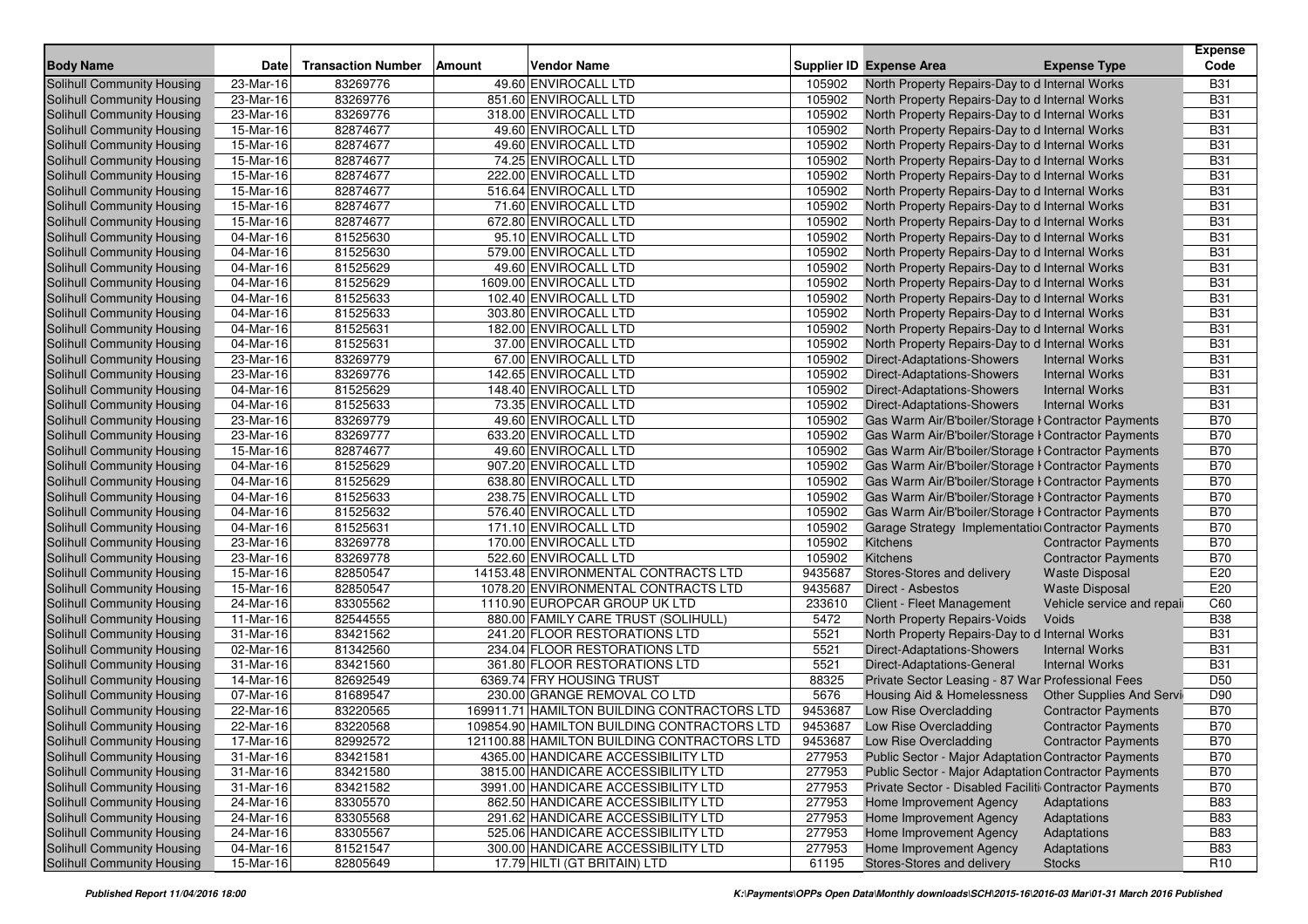| <b>Body Name</b>                  | <b>Date</b>             | <b>Transaction Number</b> | Amount | <b>Vendor Name</b>                       |         | <b>Supplier ID Expense Area</b>        | <b>Expense Type</b>             | <b>Expense</b><br>Code |
|-----------------------------------|-------------------------|---------------------------|--------|------------------------------------------|---------|----------------------------------------|---------------------------------|------------------------|
| <b>Solihull Community Housing</b> | 15-Mar-16               | 82805649                  |        | 10.99 HILTI (GT BRITAIN) LTD             | 61195   | Stores-Stores and delivery             | <b>Stocks</b>                   | R <sub>10</sub>        |
| Solihull Community Housing        | 15-Mar-16               | 82805649                  |        | 41.50 HILTI (GT BRITAIN) LTD             | 61195   | Stores-Stores and delivery             | <b>Stocks</b>                   | R <sub>10</sub>        |
| Solihull Community Housing        | 15-Mar-16               | 82805649                  |        | 156.29 HILTI (GT BRITAIN) LTD            | 61195   | Stores-Stores and delivery             | <b>Stocks</b>                   | R <sub>10</sub>        |
| Solihull Community Housing        | 24-Mar-16               | 83305573                  |        | 2210.94 HI-SPEC FACILITIES SERVICES PLC  | 9978688 | <b>Endeavour House</b>                 | Cleaning                        | <b>B50</b>             |
| Solihull Community Housing        | 24-Mar-16               | 83305573                  |        | 1051.67 HI-SPEC FACILITIES SERVICES PLC  | 9978688 | <b>Endeavour House</b>                 | <b>Other Premises Costs</b>     | <b>B90</b>             |
| Solihull Community Housing        | 24-Mar-16               | 83305573                  |        | 825.71 HI-SPEC FACILITIES SERVICES PLC   | 9978688 | Business Support - MST Back O Cleaning |                                 | <b>B50</b>             |
| Solihull Community Housing        | 24-Mar-16               | 83305573                  |        | 152.10 HI-SPEC FACILITIES SERVICES PLC   | 9978688 | <b>Greenfield Centre</b>               | Cleaning                        | <b>B50</b>             |
| Solihull Community Housing        | 24-Mar-16               | 83305573                  |        | 152.10 HI-SPEC FACILITIES SERVICES PLC   | 9978688 | <b>Auckland Hall</b>                   | Cleaning                        | <b>B50</b>             |
| Solihull Community Housing        | 24-Mar-16               | 83305573                  |        | 321.59 HI-SPEC FACILITIES SERVICES PLC   | 9978688 | <b>Frontline Offices</b>               | Cleaning                        | <b>B50</b>             |
| Solihull Community Housing        | 24-Mar-16               | 83305573                  |        | 602.98 HI-SPEC FACILITIES SERVICES PLC   | 9978688 | <b>Frontline Offices</b>               | Cleaning                        | <b>B50</b>             |
| Solihull Community Housing        | 24-Mar-16               | 83305573                  |        | 152.10 HI-SPEC FACILITIES SERVICES PLC   | 9978688 | Whar Hall Farm Community Hall Cleaning |                                 | <b>B50</b>             |
| Solihull Community Housing        | 24-Mar-16               | 83305573                  |        | 201.00 HI-SPEC FACILITIES SERVICES PLC   | 9978688 | <b>Crabtree Hall</b>                   | Cleaning                        | <b>B50</b>             |
| Solihull Community Housing        | 01-Mar-16               | 81236547                  |        | 152080.00 HM REVENUE & CUSTOMS           | 121335  | <b>VAT</b>                             | <b>Creditor: Government</b>     | S04                    |
| Solihull Community Housing        | 08-Mar-16               | 81830547                  |        | 378.54 INLAND REVENUE ONLY               | 5962    | <b>Sub Contractors Tax</b>             | <b>Creditor: Inland Revenue</b> | S <sub>02</sub>        |
| Solihull Community Housing        | 16-Mar-16               | 82921552                  |        | 440.00 IONICS RECRUITMENT LTD            | 8687687 | Stores-Stores and delivery             | <b>Agency Staff</b>             | A60                    |
| Solihull Community Housing        | 11-Mar-16               | 82564547                  |        | 464.00 IONICS RECRUITMENT LTD            | 8687687 | Stores-Stores and delivery             | <b>Agency Staff</b>             | A60                    |
| Solihull Community Housing        | 11-Mar-16               | 82561548                  |        | 568.00 IONICS RECRUITMENT LTD            | 8687687 | Stores-Stores and delivery             | <b>Agency Staff</b>             | A60                    |
| Solihull Community Housing        | 01-Mar-16               | 81176548                  |        | 596.00 IONICS RECRUITMENT LTD            | 8687687 | Stores-Stores and delivery             | <b>Agency Staff</b>             | A60                    |
| Solihull Community Housing        | 29-Mar-16               | 83352619                  |        | 3920.74 J C S COCHRANE ELECTRICAL LTD    | 4056686 | <b>Electrical Improvement Works</b>    | <b>Contractor Payments</b>      | <b>B70</b>             |
| Solihull Community Housing        | 29-Mar-16               | 83352617                  |        | 2786.78 J C S COCHRANE ELECTRICAL LTD    | 4056686 | <b>Electrical Improvement Works</b>    | <b>Contractor Payments</b>      | <b>B70</b>             |
| Solihull Community Housing        | 17-Mar-16               | 82992577                  |        | 1979.55 J C S COCHRANE ELECTRICAL LTD    | 4056686 | <b>Electrical Improvement Works</b>    | <b>Contractor Payments</b>      | <b>B70</b>             |
| Solihull Community Housing        | 17-Mar-16               | 82992577                  |        | 1034.22 J C S COCHRANE ELECTRICAL LTD    | 4056686 | <b>Electrical Improvement Works</b>    | <b>Contractor Payments</b>      | <b>B70</b>             |
| Solihull Community Housing        | 17-Mar-16               | 82992575                  |        | 4880.97 J C S COCHRANE ELECTRICAL LTD    | 4056686 | <b>Electrical Improvement Works</b>    | <b>Contractor Payments</b>      | <b>B70</b>             |
| Solihull Community Housing        | 17-Mar-16               | 82992574                  |        | 4602.66 J C S COCHRANE ELECTRICAL LTD    | 4056686 | <b>Electrical Improvement Works</b>    | <b>Contractor Payments</b>      | <b>B70</b>             |
| Solihull Community Housing        | 15-Mar-16               | 82850548                  |        | 2356.72 J C S COCHRANE ELECTRICAL LTD    | 4056686 | <b>Electrical Improvement Works</b>    | <b>Contractor Payments</b>      | <b>B70</b>             |
| Solihull Community Housing        | 04-Mar-16               | 81523551                  |        | 1833.72 J C S COCHRANE ELECTRICAL LTD    | 4056686 | <b>Electrical Improvement Works</b>    | <b>Contractor Payments</b>      | <b>B70</b>             |
| Solihull Community Housing        | 03-Mar-16               | 81426547                  |        | 5196.39 J C S COCHRANE ELECTRICAL LTD    | 4056686 | <b>Electrical Improvement Works</b>    | <b>Contractor Payments</b>      | <b>B70</b>             |
| Solihull Community Housing        | 03-Mar-16               | 81424549                  |        | 4203.57 J C S COCHRANE ELECTRICAL LTD    | 4056686 | <b>Electrical Improvement Works</b>    | <b>Contractor Payments</b>      | <b>B70</b>             |
| Solihull Community Housing        | 03-Mar-16               | 81424548                  |        | 834.26 J C S COCHRANE ELECTRICAL LTD     | 4056686 | <b>Electrical Improvement Works</b>    | <b>Contractor Payments</b>      | <b>B70</b>             |
| Solihull Community Housing        | 03-Mar-16               | 81424550                  |        | 5704.75 J C S COCHRANE ELECTRICAL LTD    | 4056686 | <b>Electrical Improvement Works</b>    | <b>Contractor Payments</b>      | <b>B70</b>             |
| Solihull Community Housing        | 03-Mar-16               | 81424547                  |        | 2115.45 J C S COCHRANE ELECTRICAL LTD    | 4056686 | <b>Electrical Improvement Works</b>    | <b>Contractor Payments</b>      | <b>B70</b>             |
| Solihull Community Housing        | 07-Mar-16               | 81613547                  |        | 828.38 JAMES ANDREWS RECRUITMENT SOLUTIO | 673596  | <b>Housing Aid &amp; Homelessness</b>  | <b>Agency Staff</b>             | A60                    |
| Solihull Community Housing        | 11-Mar-16               | 82525556                  |        | 71133.98 JESSUP BROTHERS LTD             | 3190686 | New Build - Oakthorpe Drive            | <b>Contractor Payments</b>      | <b>B70</b>             |
| Solihull Community Housing        | 23-Mar-16               | 83279638                  |        | 836.00 JEWSON LTD                        | 6111    | Stores-Stores and delivery             | <b>Stocks</b>                   | R <sub>10</sub>        |
| <b>Solihull Community Housing</b> | 23-Mar-16               | 83279636                  |        | 359.94 JEWSON LTD                        | 6111    | Stores-Stores and delivery             | <b>Stocks</b>                   | R <sub>10</sub>        |
| Solihull Community Housing        | 23-Mar-16               | 83279633                  |        | 68.90 JEWSON LTD                         | 6111    | Stores-Stores and delivery             | <b>Stocks</b>                   | R <sub>10</sub>        |
| Solihull Community Housing        | 23-Mar-16               | 83279633                  |        | 19.00 JEWSON LTD                         | 6111    | Stores-Stores and delivery             | <b>Stocks</b>                   | R <sub>10</sub>        |
| Solihull Community Housing        | 23-Mar-16               | 83279633                  |        | 256.20 JEWSON LTD                        | 6111    | Stores-Stores and delivery             | <b>Stocks</b>                   | R <sub>10</sub>        |
| Solihull Community Housing        | 23-Mar-16               | 83279633                  |        | 8.50 JEWSON LTD                          | 6111    | Stores-Stores and delivery             | <b>Stocks</b>                   | R <sub>10</sub>        |
| Solihull Community Housing        | $23-Mar-16$             | 83279633                  |        | 163.00 JEWSON LTD                        | 6111    | Stores-Stores and delivery             | <b>Stocks</b>                   | R <sub>10</sub>        |
| Solihull Community Housing        | 23-Mar-16               | 83279633                  |        | 101.65 JEWSON LTD                        | 6111    | Stores-Stores and delivery             | <b>Stocks</b>                   | R <sub>10</sub>        |
| <b>Solihull Community Housing</b> | 23-Mar-16               | 83279633                  |        | 262.20 JEWSON LTD                        | 6111    | Stores-Stores and delivery             | <b>Stocks</b>                   | R <sub>10</sub>        |
| Solihull Community Housing        | 23-Mar-16               | 83279633                  |        | 13.80 JEWSON LTD                         | 6111    | Stores-Stores and delivery             | <b>Stocks</b>                   | R <sub>10</sub>        |
| <b>Solihull Community Housing</b> | $\overline{23}$ -Mar-16 | 83279633                  |        | 26.00 JEWSON LTD                         | 6111    | Stores-Stores and delivery             | <b>Stocks</b>                   | R <sub>10</sub>        |
| Solihull Community Housing        | 23-Mar-16               | 83279633                  |        | 15.85 JEWSON LTD                         | 6111    | Stores-Stores and delivery             | <b>Stocks</b>                   | R <sub>10</sub>        |
| Solihull Community Housing        | 23-Mar-16               | 83279633                  |        | 10.62 JEWSON LTD                         | 6111    | Stores-Stores and delivery             | <b>Stocks</b>                   | R <sub>10</sub>        |
| Solihull Community Housing        | 23-Mar-16               | 83279624                  |        | 8.00 JEWSON LTD                          | 6111    | Stores-Stores and delivery             | <b>Stocks</b>                   | R <sub>10</sub>        |
| Solihull Community Housing        | 23-Mar-16               | 83279624                  |        | 55.20 JEWSON LTD                         | 6111    | Stores-Stores and delivery             | <b>Stocks</b>                   | R <sub>10</sub>        |
| Solihull Community Housing        | 23-Mar-16               | 83279624                  |        | 68.20 JEWSON LTD                         | 6111    | Stores-Stores and delivery             | <b>Stocks</b>                   | R <sub>10</sub>        |
| Solihull Community Housing        | 23-Mar-16               | 83279624                  |        | 13.85 JEWSON LTD                         | 6111    | Stores-Stores and delivery             | <b>Stocks</b>                   | R <sub>10</sub>        |
| Solihull Community Housing        | 23-Mar-16               | 83279624                  |        | 84.00 JEWSON LTD                         | 6111    | Stores-Stores and delivery             | <b>Stocks</b>                   | R <sub>10</sub>        |
| Solihull Community Housing        | 23-Mar-16               | 83279624                  |        | 72.60 JEWSON LTD                         | 6111    | Stores-Stores and delivery             | <b>Stocks</b>                   | R <sub>10</sub>        |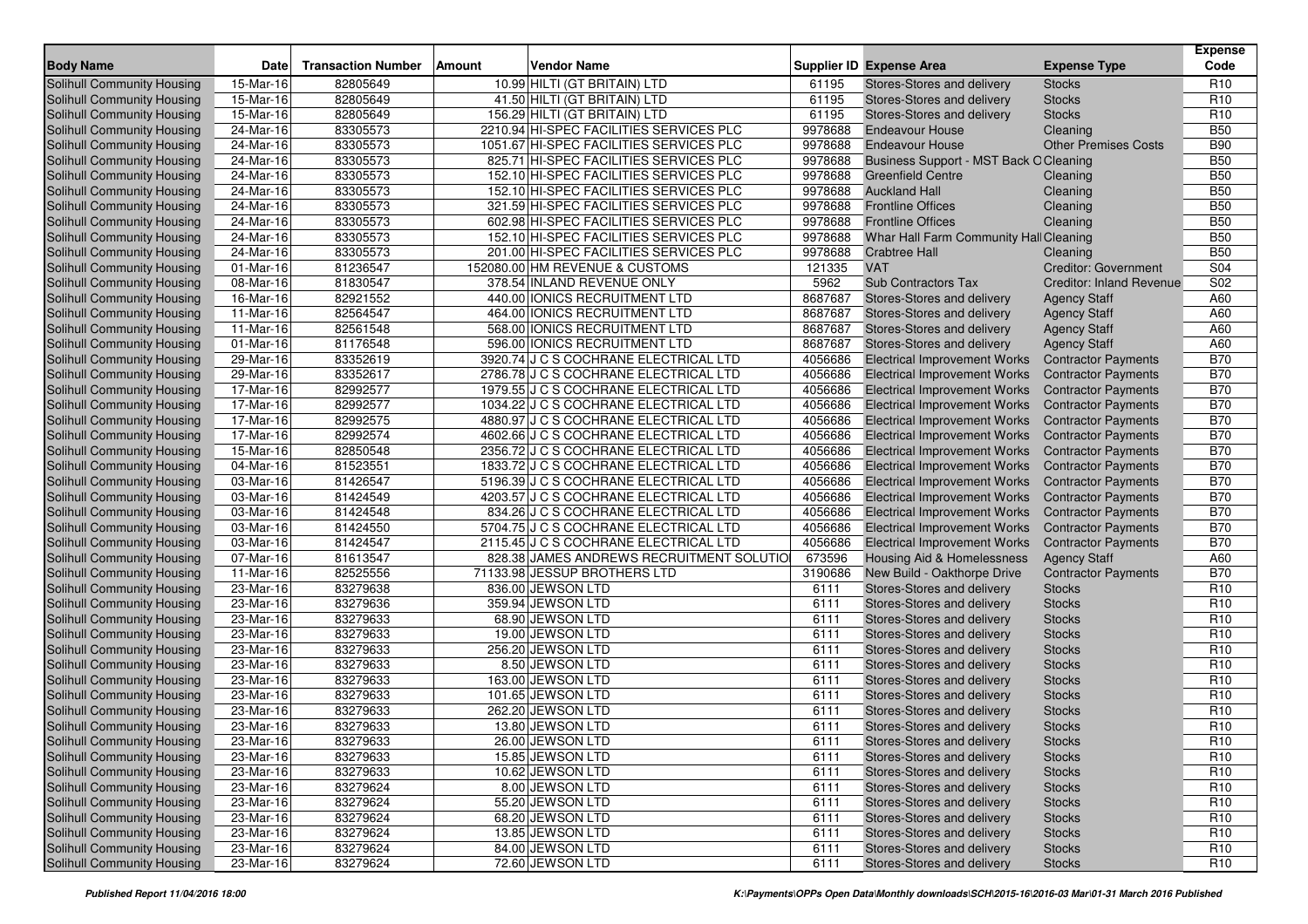| <b>Body Name</b>                  | Date                    | <b>Transaction Number</b> | Amount | <b>Vendor Name</b> |      | <b>Supplier ID Expense Area</b> | <b>Expense Type</b> | <b>Expense</b><br>Code |
|-----------------------------------|-------------------------|---------------------------|--------|--------------------|------|---------------------------------|---------------------|------------------------|
|                                   |                         |                           |        |                    |      |                                 |                     |                        |
| Solihull Community Housing        | 23-Mar-16               | 83279624                  |        | 6.25 JEWSON LTD    | 6111 | Stores-Stores and delivery      | <b>Stocks</b>       | R <sub>10</sub>        |
| <b>Solihull Community Housing</b> | 23-Mar-16               | 83279624                  |        | 56.50 JEWSON LTD   | 6111 | Stores-Stores and delivery      | <b>Stocks</b>       | R <sub>10</sub>        |
| Solihull Community Housing        | 23-Mar-16               | 83279624                  |        | 14.80 JEWSON LTD   | 6111 | Stores-Stores and delivery      | <b>Stocks</b>       | R <sub>10</sub>        |
| Solihull Community Housing        | 23-Mar-16               | 83279624                  |        | 16.00 JEWSON LTD   | 6111 | Stores-Stores and delivery      | <b>Stocks</b>       | R <sub>10</sub>        |
| Solihull Community Housing        | 23-Mar-16               | 83279624                  |        | 14.70 JEWSON LTD   | 6111 | Stores-Stores and delivery      | <b>Stocks</b>       | R <sub>10</sub>        |
| Solihull Community Housing        | 23-Mar-16               | 83279624                  |        | 166.80 JEWSON LTD  | 6111 | Stores-Stores and delivery      | <b>Stocks</b>       | R <sub>10</sub>        |
| Solihull Community Housing        | $\overline{23}$ -Mar-16 | 83279623                  |        | 502.23 JEWSON LTD  | 6111 | Stores-Stores and delivery      | <b>Stocks</b>       | R <sub>10</sub>        |
| Solihull Community Housing        | 23-Mar-16               | 83279622                  |        | 235.80 JEWSON LTD  | 6111 | Stores-Stores and delivery      | <b>Stocks</b>       | R <sub>10</sub>        |
| Solihull Community Housing        | 23-Mar-16               | 83279622                  |        | 135.00 JEWSON LTD  | 6111 | Stores-Stores and delivery      | <b>Stocks</b>       | R <sub>10</sub>        |
| Solihull Community Housing        | 23-Mar-16               | 83279622                  |        | 57.00 JEWSON LTD   | 6111 | Stores-Stores and delivery      | <b>Stocks</b>       | R <sub>10</sub>        |
| Solihull Community Housing        | 23-Mar-16               | 83279622                  |        | 241.12 JEWSON LTD  | 6111 | Stores-Stores and delivery      | <b>Stocks</b>       | R <sub>10</sub>        |
| Solihull Community Housing        | 23-Mar-16               | 83279622                  |        | 72.90 JEWSON LTD   | 6111 | Stores-Stores and delivery      | <b>Stocks</b>       | R <sub>10</sub>        |
| Solihull Community Housing        | 23-Mar-16               | 83279622                  |        | 13.75 JEWSON LTD   | 6111 | Stores-Stores and delivery      | <b>Stocks</b>       | R <sub>10</sub>        |
| <b>Solihull Community Housing</b> | 23-Mar-16               | 83279622                  |        | 21.90 JEWSON LTD   | 6111 | Stores-Stores and delivery      | <b>Stocks</b>       | R <sub>10</sub>        |
| Solihull Community Housing        | 23-Mar-16               | 83279622                  |        | 160.00 JEWSON LTD  | 6111 | Stores-Stores and delivery      | <b>Stocks</b>       | R <sub>10</sub>        |
| Solihull Community Housing        | 23-Mar-16               | 83279622                  |        | 473.52 JEWSON LTD  | 6111 | Stores-Stores and delivery      | <b>Stocks</b>       | R <sub>10</sub>        |
| Solihull Community Housing        | 23-Mar-16               | 83279622                  |        | 6.60 JEWSON LTD    | 6111 | Stores-Stores and delivery      | <b>Stocks</b>       | R <sub>10</sub>        |
| Solihull Community Housing        | 23-Mar-16               | 83279622                  |        | 2.70 JEWSON LTD    | 6111 | Stores-Stores and delivery      | <b>Stocks</b>       | R <sub>10</sub>        |
| <b>Solihull Community Housing</b> | 23-Mar-16               | 83279622                  |        | 69.50 JEWSON LTD   | 6111 | Stores-Stores and delivery      | <b>Stocks</b>       | R <sub>10</sub>        |
| Solihull Community Housing        | 23-Mar-16               | 83279622                  |        | 130.80 JEWSON LTD  | 6111 | Stores-Stores and delivery      | <b>Stocks</b>       | R <sub>10</sub>        |
| Solihull Community Housing        | 23-Mar-16               | 83279622                  |        | 4.00 JEWSON LTD    | 6111 | Stores-Stores and delivery      | <b>Stocks</b>       | R <sub>10</sub>        |
| Solihull Community Housing        | 23-Mar-16               | 83279622                  |        | 367.40 JEWSON LTD  | 6111 | Stores-Stores and delivery      | <b>Stocks</b>       | R <sub>10</sub>        |
| Solihull Community Housing        | 23-Mar-16               | 83279622                  |        | 101.25 JEWSON LTD  | 6111 | Stores-Stores and delivery      | <b>Stocks</b>       | R <sub>10</sub>        |
| Solihull Community Housing        | 23-Mar-16               | 83279622                  |        | 173.20 JEWSON LTD  | 6111 | Stores-Stores and delivery      | <b>Stocks</b>       | R <sub>10</sub>        |
| Solihull Community Housing        | 23-Mar-16               | 83279622                  |        | 243.05 JEWSON LTD  | 6111 | Stores-Stores and delivery      | <b>Stocks</b>       | R <sub>10</sub>        |
| Solihull Community Housing        | 23-Mar-16               | 83279622                  |        | 23.60 JEWSON LTD   | 6111 | Stores-Stores and delivery      | <b>Stocks</b>       | R <sub>10</sub>        |
| <b>Solihull Community Housing</b> | 23-Mar-16               | 83279622                  |        | 48.00 JEWSON LTD   | 6111 | Stores-Stores and delivery      | <b>Stocks</b>       | R <sub>10</sub>        |
| Solihull Community Housing        | 23-Mar-16               | 83279622                  |        | 18.60 JEWSON LTD   | 6111 | Stores-Stores and delivery      | <b>Stocks</b>       | R <sub>10</sub>        |
| Solihull Community Housing        | 23-Mar-16               | 83279637                  |        | 366.00 JEWSON LTD  | 6111 | Stores-Stores and delivery      | <b>Stocks</b>       | R <sub>10</sub>        |
| Solihull Community Housing        | 23-Mar-16               | 83279637                  |        | 16.00 JEWSON LTD   | 6111 | Stores-Stores and delivery      | <b>Stocks</b>       | R <sub>10</sub>        |
| Solihull Community Housing        | $23-Mar-16$             | 83279637                  |        | 0.90 JEWSON LTD    | 6111 | Stores-Stores and delivery      | <b>Stocks</b>       | R <sub>10</sub>        |
| Solihull Community Housing        | 23-Mar-16               | 83279637                  |        | 24.30 JEWSON LTD   | 6111 | Stores-Stores and delivery      | <b>Stocks</b>       | R <sub>10</sub>        |
| Solihull Community Housing        | 23-Mar-16               | 83279637                  |        | 75.10 JEWSON LTD   | 6111 | Stores-Stores and delivery      | <b>Stocks</b>       | R <sub>10</sub>        |
| Solihull Community Housing        | 23-Mar-16               | 83279637                  |        | 168.75 JEWSON LTD  | 6111 | Stores-Stores and delivery      | <b>Stocks</b>       | R <sub>10</sub>        |
| Solihull Community Housing        | 23-Mar-16               | 83279637                  |        | 72.80 JEWSON LTD   | 6111 | Stores-Stores and delivery      | <b>Stocks</b>       | R <sub>10</sub>        |
| <b>Solihull Community Housing</b> | 23-Mar-16               | 83279637                  |        | 42.60 JEWSON LTD   | 6111 | Stores-Stores and delivery      | <b>Stocks</b>       | R <sub>10</sub>        |
| Solihull Community Housing        | 23-Mar-16               | 83279637                  |        | 8.60 JEWSON LTD    | 6111 | Stores-Stores and delivery      | <b>Stocks</b>       | R <sub>10</sub>        |
| Solihull Community Housing        | 23-Mar-16               | 83279637                  |        | 6.25 JEWSON LTD    | 6111 | Stores-Stores and delivery      | <b>Stocks</b>       | R <sub>10</sub>        |
| Solihull Community Housing        | 23-Mar-16               | 83279637                  |        | 130.80 JEWSON LTD  | 6111 | Stores-Stores and delivery      | <b>Stocks</b>       | R <sub>10</sub>        |
| Solihull Community Housing        | 23-Mar-16               | 83279637                  |        | 326.00 JEWSON LTD  | 6111 | Stores-Stores and delivery      | <b>Stocks</b>       | R <sub>10</sub>        |
| <b>Solihull Community Housing</b> | 23-Mar-16               | 83279637                  |        | 27.90 JEWSON LTD   | 6111 | Stores-Stores and delivery      | <b>Stocks</b>       | R <sub>10</sub>        |
| <b>Solihull Community Housing</b> | 23-Mar-16               | 83279637                  |        | 12.24 JEWSON LTD   | 6111 | Stores-Stores and delivery      | <b>Stocks</b>       | R <sub>10</sub>        |
| Solihull Community Housing        | 23-Mar-16               | 83279637                  |        | 179.10 JEWSON LTD  | 6111 | Stores-Stores and delivery      | <b>Stocks</b>       | R <sub>10</sub>        |
| Solihull Community Housing        | 23-Mar-16               | 83279637                  |        | 364.86 JEWSON LTD  | 6111 | Stores-Stores and delivery      | <b>Stocks</b>       | R <sub>10</sub>        |
| Solihull Community Housing        | 23-Mar-16               | 83279637                  |        | 268.20 JEWSON LTD  | 6111 | Stores-Stores and delivery      | <b>Stocks</b>       | R <sub>10</sub>        |
| Solihull Community Housing        | $23-Mar-16$             | 83279637                  |        | 39.00 JEWSON LTD   | 6111 | Stores-Stores and delivery      | <b>Stocks</b>       | R <sub>10</sub>        |
| Solihull Community Housing        | 23-Mar-16               | 83279613                  |        | 717.95 JEWSON LTD  | 6111 | Stores-Stores and delivery      | <b>Stocks</b>       | R <sub>10</sub>        |
| Solihull Community Housing        | 23-Mar-16               | 83279612                  |        | 477.70 JEWSON LTD  | 6111 | Stores-Stores and delivery      | <b>Stocks</b>       | R <sub>10</sub>        |
| Solihull Community Housing        | 23-Mar-16               | 83279611                  |        | 94.80 JEWSON LTD   | 6111 | Stores-Stores and delivery      | <b>Stocks</b>       | R <sub>10</sub>        |
| Solihull Community Housing        | 23-Mar-16               | 83279611                  |        | 104.00 JEWSON LTD  | 6111 | Stores-Stores and delivery      | <b>Stocks</b>       | R <sub>10</sub>        |
| Solihull Community Housing        | 23-Mar-16               | 83279611                  |        | 16.20 JEWSON LTD   | 6111 | Stores-Stores and delivery      | <b>Stocks</b>       | R <sub>10</sub>        |
| Solihull Community Housing        | 23-Mar-16               | 83279611                  |        | 49.74 JEWSON LTD   | 6111 | Stores-Stores and delivery      | <b>Stocks</b>       | R <sub>10</sub>        |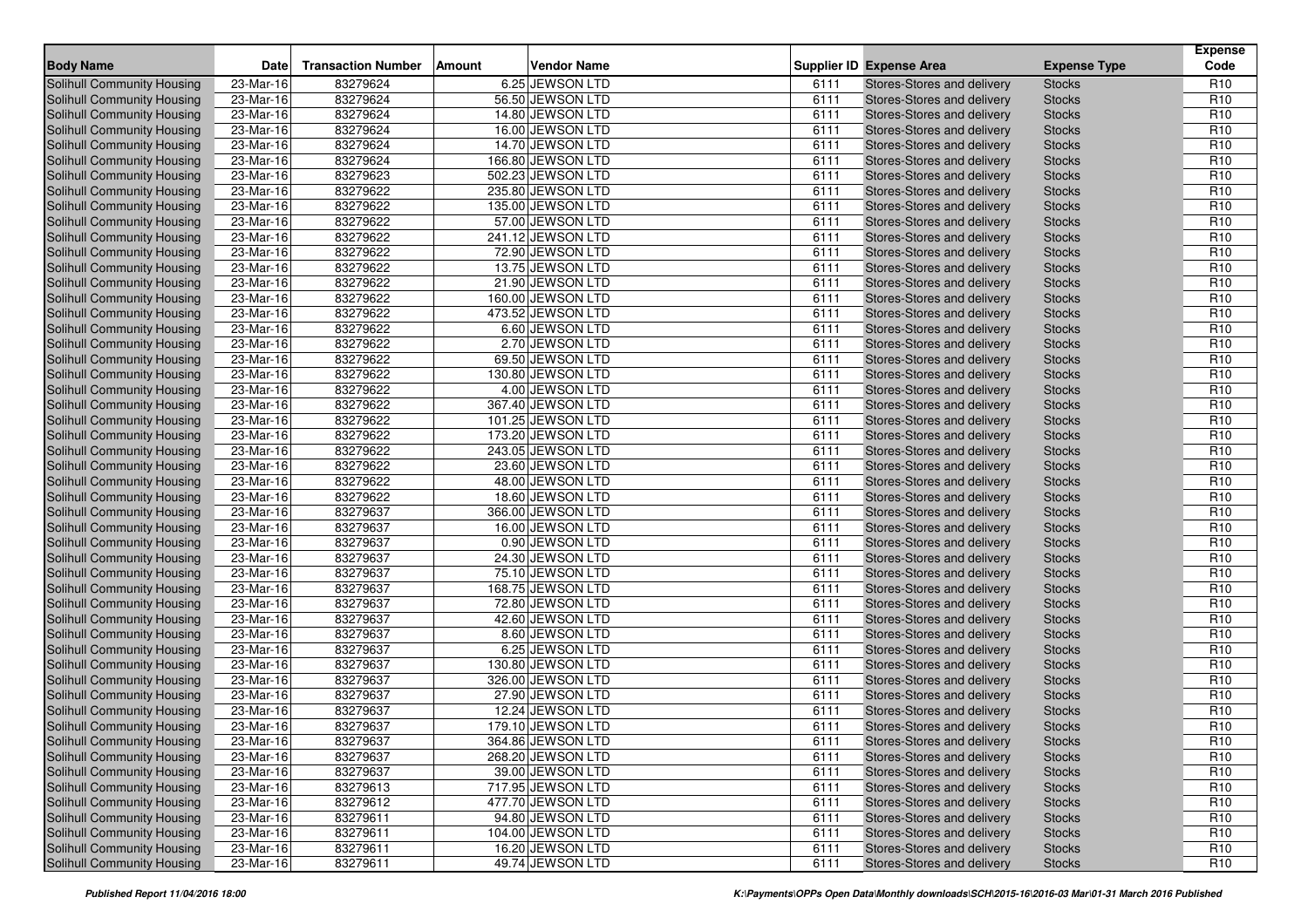| <b>Body Name</b>                  | Date                    | <b>Transaction Number</b> | <b>Amount</b> | <b>Vendor Name</b> |      | <b>Supplier ID Expense Area</b> | <b>Expense Type</b> | <b>Expense</b><br>Code |
|-----------------------------------|-------------------------|---------------------------|---------------|--------------------|------|---------------------------------|---------------------|------------------------|
| Solihull Community Housing        | 23-Mar-16               | 83279611                  |               | 258.90 JEWSON LTD  | 6111 | Stores-Stores and delivery      | <b>Stocks</b>       | R <sub>10</sub>        |
| Solihull Community Housing        | 23-Mar-16               | 83279611                  |               | 160.80 JEWSON LTD  | 6111 | Stores-Stores and delivery      | <b>Stocks</b>       | R <sub>10</sub>        |
| Solihull Community Housing        | 23-Mar-16               | 83279611                  |               | 62.55 JEWSON LTD   | 6111 | Stores-Stores and delivery      | <b>Stocks</b>       | R <sub>10</sub>        |
| Solihull Community Housing        | 23-Mar-16               | 83279611                  |               | 574.40 JEWSON LTD  | 6111 | Stores-Stores and delivery      | <b>Stocks</b>       | R <sub>10</sub>        |
| Solihull Community Housing        | 23-Mar-16               | 83279611                  |               | 14.00 JEWSON LTD   | 6111 | Stores-Stores and delivery      | <b>Stocks</b>       | R <sub>10</sub>        |
| Solihull Community Housing        | 23-Mar-16               | 83279611                  |               | 84.00 JEWSON LTD   | 6111 | Stores-Stores and delivery      | <b>Stocks</b>       | R <sub>10</sub>        |
| Solihull Community Housing        | 23-Mar-16               | 83279611                  |               | 225.00 JEWSON LTD  | 6111 | Stores-Stores and delivery      | <b>Stocks</b>       | R <sub>10</sub>        |
| Solihull Community Housing        | 23-Mar-16               | 83279611                  |               | 9.80 JEWSON LTD    | 6111 | Stores-Stores and delivery      | <b>Stocks</b>       | R <sub>10</sub>        |
| Solihull Community Housing        | 23-Mar-16               | 83279601                  |               | 267.00 JEWSON LTD  | 6111 | Stores-Stores and delivery      | <b>Stocks</b>       | R <sub>10</sub>        |
| Solihull Community Housing        | 23-Mar-16               | 83279601                  |               | 8.60 JEWSON LTD    | 6111 | Stores-Stores and delivery      | <b>Stocks</b>       | R <sub>10</sub>        |
| Solihull Community Housing        | 23-Mar-16               | 83279601                  |               | 70.00 JEWSON LTD   | 6111 | Stores-Stores and delivery      | <b>Stocks</b>       | R <sub>10</sub>        |
| <b>Solihull Community Housing</b> | 23-Mar-16               | 83279601                  |               | 170.50 JEWSON LTD  | 6111 | Stores-Stores and delivery      | <b>Stocks</b>       | R <sub>10</sub>        |
| Solihull Community Housing        | 23-Mar-16               | 83279601                  |               | 155.90 JEWSON LTD  | 6111 | Stores-Stores and delivery      | <b>Stocks</b>       | R <sub>10</sub>        |
| Solihull Community Housing        | 23-Mar-16               | 83279601                  |               | 88.68 JEWSON LTD   | 6111 | Stores-Stores and delivery      | <b>Stocks</b>       | R <sub>10</sub>        |
| Solihull Community Housing        | 23-Mar-16               | 83279601                  |               | 53.50 JEWSON LTD   | 6111 | Stores-Stores and delivery      | <b>Stocks</b>       | R <sub>10</sub>        |
| Solihull Community Housing        | 23-Mar-16               | 83279601                  |               | 244.50 JEWSON LTD  | 6111 | Stores-Stores and delivery      | <b>Stocks</b>       | R <sub>10</sub>        |
| Solihull Community Housing        | 23-Mar-16               | 83279601                  |               | 655.50 JEWSON LTD  | 6111 | Stores-Stores and delivery      | <b>Stocks</b>       | R <sub>10</sub>        |
| <b>Solihull Community Housing</b> | $\overline{23}$ -Mar-16 | 83279598                  |               | 78.60 JEWSON LTD   | 6111 | Stores-Stores and delivery      | <b>Stocks</b>       | R <sub>10</sub>        |
| Solihull Community Housing        | 23-Mar-16               | 83279598                  |               | 19.00 JEWSON LTD   | 6111 | Stores-Stores and delivery      | <b>Stocks</b>       | R <sub>10</sub>        |
| Solihull Community Housing        | 23-Mar-16               | 83279598                  |               | 968.00 JEWSON LTD  | 6111 | Stores-Stores and delivery      | <b>Stocks</b>       | R <sub>10</sub>        |
| Solihull Community Housing        | 23-Mar-16               | 83279598                  |               | 72.60 JEWSON LTD   | 6111 | Stores-Stores and delivery      | <b>Stocks</b>       | R <sub>10</sub>        |
| Solihull Community Housing        | 23-Mar-16               | 83279598                  |               | 27.40 JEWSON LTD   | 6111 | Stores-Stores and delivery      | <b>Stocks</b>       | R <sub>10</sub>        |
| Solihull Community Housing        | 23-Mar-16               | 83279598                  |               | 51.70 JEWSON LTD   | 6111 | Stores-Stores and delivery      | <b>Stocks</b>       | R <sub>10</sub>        |
| Solihull Community Housing        | 23-Mar-16               | 83279598                  |               | 558.00 JEWSON LTD  | 6111 | Stores-Stores and delivery      | <b>Stocks</b>       | R <sub>10</sub>        |
| Solihull Community Housing        | 23-Mar-16               | 83279598                  |               | 36.00 JEWSON LTD   | 6111 | Stores-Stores and delivery      | <b>Stocks</b>       | R <sub>10</sub>        |
| Solihull Community Housing        | $23-Mar-16$             | 83279598                  |               | 121.20 JEWSON LTD  | 6111 | Stores-Stores and delivery      | <b>Stocks</b>       | R <sub>10</sub>        |
| Solihull Community Housing        | 23-Mar-16               | 83279598                  |               | 225.00 JEWSON LTD  | 6111 | Stores-Stores and delivery      | <b>Stocks</b>       | R <sub>10</sub>        |
| Solihull Community Housing        | 23-Mar-16               | 83279598                  |               | 164.00 JEWSON LTD  | 6111 | Stores-Stores and delivery      | <b>Stocks</b>       | R <sub>10</sub>        |
| Solihull Community Housing        | $23-Mar-16$             | 83279598                  |               | 127.70 JEWSON LTD  | 6111 | Stores-Stores and delivery      | <b>Stocks</b>       | R <sub>10</sub>        |
| Solihull Community Housing        | 23-Mar-16               | 83279598                  |               | 46.00 JEWSON LTD   | 6111 | Stores-Stores and delivery      | <b>Stocks</b>       | R <sub>10</sub>        |
| Solihull Community Housing        | 23-Mar-16               | 83279598                  |               | 278.40 JEWSON LTD  | 6111 | Stores-Stores and delivery      | <b>Stocks</b>       | R <sub>10</sub>        |
| Solihull Community Housing        | 23-Mar-16               | 83279598                  |               | 230.00 JEWSON LTD  | 6111 | Stores-Stores and delivery      | <b>Stocks</b>       | R <sub>10</sub>        |
| Solihull Community Housing        | 23-Mar-16               | 83279598                  |               | 257.40 JEWSON LTD  | 6111 | Stores-Stores and delivery      | <b>Stocks</b>       | R <sub>10</sub>        |
| Solihull Community Housing        | 23-Mar-16               | 83279607                  |               | 471.08 JEWSON LTD  | 6111 | Stores-Stores and delivery      | <b>Stocks</b>       | R <sub>10</sub>        |
| Solihull Community Housing        | 23-Mar-16               | 83279597                  |               | 77.15 JEWSON LTD   | 6111 | Stores-Stores and delivery      | <b>Stocks</b>       | R <sub>10</sub>        |
| Solihull Community Housing        | 23-Mar-16               | 83279597                  |               | 77.15 JEWSON LTD   | 6111 | Stores-Stores and delivery      | <b>Stocks</b>       | R <sub>10</sub>        |
| <b>Solihull Community Housing</b> | 23-Mar-16               | 83279597                  |               | 746.69 JEWSON LTD  | 6111 | Stores-Stores and delivery      | <b>Stocks</b>       | R <sub>10</sub>        |
| Solihull Community Housing        | 23-Mar-16               | 83279597                  |               | 24.30 JEWSON LTD   | 6111 | Stores-Stores and delivery      | <b>Stocks</b>       | R <sub>10</sub>        |
| Solihull Community Housing        | 23-Mar-16               | 83279597                  |               | 20.00 JEWSON LTD   | 6111 | Stores-Stores and delivery      | <b>Stocks</b>       | R <sub>10</sub>        |
| <b>Solihull Community Housing</b> | $23-Mar-16$             | 83279597                  |               | 15.40 JEWSON LTD   | 6111 | Stores-Stores and delivery      | <b>Stocks</b>       | R <sub>10</sub>        |
| Solihull Community Housing        | 23-Mar-16               | 83279597                  |               | 1175.00 JEWSON LTD | 6111 | Stores-Stores and delivery      | <b>Stocks</b>       | R <sub>10</sub>        |
| Solihull Community Housing        | 23-Mar-16               | 83279597                  |               | 63.44 JEWSON LTD   | 6111 | Stores-Stores and delivery      | <b>Stocks</b>       | R <sub>10</sub>        |
| Solihull Community Housing        | 23-Mar-16               | 83279597                  |               | 471.10 JEWSON LTD  | 6111 | Stores-Stores and delivery      | <b>Stocks</b>       | R <sub>10</sub>        |
| Solihull Community Housing        | 23-Mar-16               | 83279597                  |               | 41.40 JEWSON LTD   | 6111 | Stores-Stores and delivery      | <b>Stocks</b>       | R <sub>10</sub>        |
| Solihull Community Housing        | $\overline{2}$ 3-Mar-16 | 83279597                  |               | 188.40 JEWSON LTD  | 6111 | Stores-Stores and delivery      | <b>Stocks</b>       | R <sub>10</sub>        |
| <b>Solihull Community Housing</b> | 23-Mar-16               | 83279597                  |               | 117.10 JEWSON LTD  | 6111 | Stores-Stores and delivery      | <b>Stocks</b>       | R <sub>10</sub>        |
| <b>Solihull Community Housing</b> | 23-Mar-16               | 83279597                  |               | 120.00 JEWSON LTD  | 6111 | Stores-Stores and delivery      | <b>Stocks</b>       | R <sub>10</sub>        |
| <b>Solihull Community Housing</b> | $23-Mar-16$             | 83279597                  |               | 84.60 JEWSON LTD   | 6111 | Stores-Stores and delivery      | <b>Stocks</b>       | R <sub>10</sub>        |
| Solihull Community Housing        | 23-Mar-16               | 83279597                  |               | 171.00 JEWSON LTD  | 6111 | Stores-Stores and delivery      | <b>Stocks</b>       | R <sub>10</sub>        |
| Solihull Community Housing        | 23-Mar-16               | 83279597                  |               | 125.30 JEWSON LTD  | 6111 | Stores-Stores and delivery      | <b>Stocks</b>       | R <sub>10</sub>        |
| <b>Solihull Community Housing</b> | 23-Mar-16               | 83279597                  |               | 113.45 JEWSON LTD  | 6111 | Stores-Stores and delivery      | <b>Stocks</b>       | R <sub>10</sub>        |
| Solihull Community Housing        | 23-Mar-16               | 83279597                  |               | 146.40 JEWSON LTD  | 6111 | Stores-Stores and delivery      | <b>Stocks</b>       | R <sub>10</sub>        |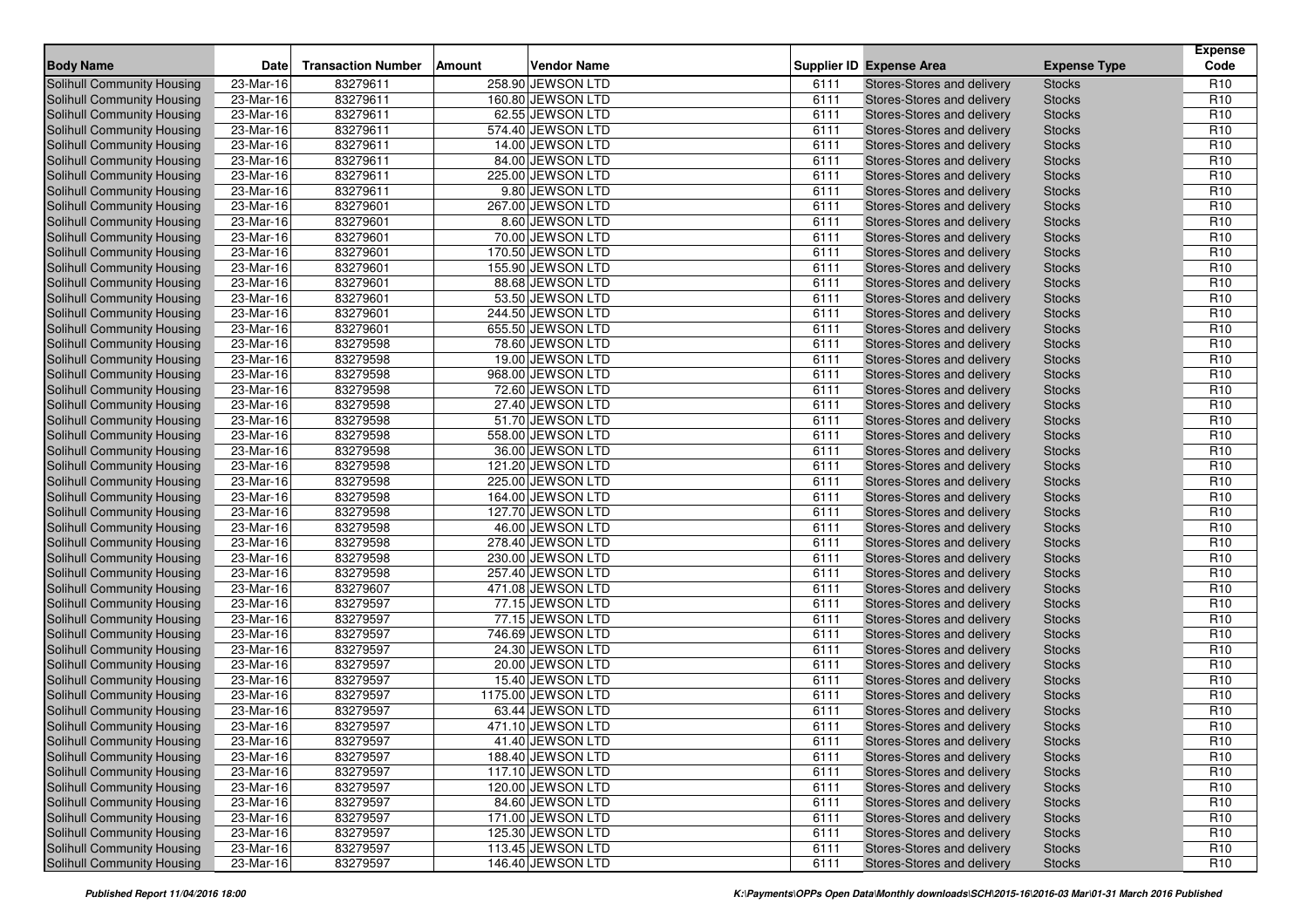| <b>Body Name</b>                  | <b>Date</b>             | <b>Transaction Number</b> | Amount | <b>Vendor Name</b> |      | <b>Supplier ID Expense Area</b> | <b>Expense Type</b> | <b>Expense</b><br>Code |
|-----------------------------------|-------------------------|---------------------------|--------|--------------------|------|---------------------------------|---------------------|------------------------|
| Solihull Community Housing        | 23-Mar-16               | 83279597                  |        | 153.79 JEWSON LTD  | 6111 | Stores-Stores and delivery      | <b>Stocks</b>       | R <sub>10</sub>        |
| <b>Solihull Community Housing</b> | 23-Mar-16               | 83279597                  |        | 600.00 JEWSON LTD  | 6111 | Stores-Stores and delivery      | <b>Stocks</b>       | R <sub>10</sub>        |
| <b>Solihull Community Housing</b> | $23-Mar-16$             | 83279597                  |        | 2638.00 JEWSON LTD | 6111 | Stores-Stores and delivery      | <b>Stocks</b>       | R <sub>10</sub>        |
| Solihull Community Housing        | 23-Mar-16               | 83279597                  |        | 90.80 JEWSON LTD   | 6111 | Stores-Stores and delivery      | <b>Stocks</b>       | R <sub>10</sub>        |
| Solihull Community Housing        | 23-Mar-16               | 83279597                  |        | 1950.00 JEWSON LTD | 6111 | Stores-Stores and delivery      | <b>Stocks</b>       | R <sub>10</sub>        |
| Solihull Community Housing        | 23-Mar-16               | 83279597                  |        | 504.50 JEWSON LTD  | 6111 | Stores-Stores and delivery      | <b>Stocks</b>       | R <sub>10</sub>        |
| Solihull Community Housing        | 23-Mar-16               | 83279597                  |        | 533.35 JEWSON LTD  | 6111 | Stores-Stores and delivery      | <b>Stocks</b>       | R <sub>10</sub>        |
| Solihull Community Housing        | 23-Mar-16               | 83279597                  |        | 58.14 JEWSON LTD   | 6111 | Stores-Stores and delivery      | <b>Stocks</b>       | R <sub>10</sub>        |
| Solihull Community Housing        | 23-Mar-16               | 83279593                  |        | 797.28 JEWSON LTD  | 6111 | Stores-Stores and delivery      | <b>Stocks</b>       | R <sub>10</sub>        |
| Solihull Community Housing        | 23-Mar-16               | 83279590                  |        | 145.17 JEWSON LTD  | 6111 | Stores-Stores and delivery      | <b>Stocks</b>       | R <sub>10</sub>        |
| Solihull Community Housing        | 23-Mar-16               | 83279590                  |        | 797.54 JEWSON LTD  | 6111 | Stores-Stores and delivery      | <b>Stocks</b>       | R <sub>10</sub>        |
| Solihull Community Housing        | $23-Mar-16$             | 83279589                  |        | 215.00 JEWSON LTD  | 6111 | Stores-Stores and delivery      | <b>Stocks</b>       | R <sub>10</sub>        |
| Solihull Community Housing        | 23-Mar-16               | 83279589                  |        | 298.90 JEWSON LTD  | 6111 | Stores-Stores and delivery      | <b>Stocks</b>       | R <sub>10</sub>        |
| <b>Solihull Community Housing</b> | 23-Mar-16               | 83279592                  |        | 634.54 JEWSON LTD  | 6111 | Stores-Stores and delivery      | <b>Stocks</b>       | R <sub>10</sub>        |
| Solihull Community Housing        | 22-Mar-16               | 83220595                  |        | 931.60 JEWSON LTD  | 6111 | Stores-Stores and delivery      | <b>Stocks</b>       | R <sub>10</sub>        |
| Solihull Community Housing        | 15-Mar-16               | 82805630                  |        | 390.00 JEWSON LTD  | 6111 | Stores-Stores and delivery      | <b>Stocks</b>       | R <sub>10</sub>        |
| Solihull Community Housing        | 15-Mar-16               | 82805630                  |        | 14.00 JEWSON LTD   | 6111 | Stores-Stores and delivery      | <b>Stocks</b>       | R <sub>10</sub>        |
| Solihull Community Housing        | $\overline{15}$ -Mar-16 | 82805630                  |        | 88.68 JEWSON LTD   | 6111 | Stores-Stores and delivery      | <b>Stocks</b>       | R <sub>10</sub>        |
| Solihull Community Housing        | 15-Mar-16               | 82805630                  |        | 13.40 JEWSON LTD   | 6111 | Stores-Stores and delivery      | <b>Stocks</b>       | R <sub>10</sub>        |
| Solihull Community Housing        | 15-Mar-16               | 82805630                  |        | 237.42 JEWSON LTD  | 6111 | Stores-Stores and delivery      | <b>Stocks</b>       | R <sub>10</sub>        |
| Solihull Community Housing        | 15-Mar-16               | 82805630                  |        | 74.30 JEWSON LTD   | 6111 | Stores-Stores and delivery      | <b>Stocks</b>       | R <sub>10</sub>        |
| Solihull Community Housing        | 15-Mar-16               | 82805630                  |        | 318.10 JEWSON LTD  | 6111 | Stores-Stores and delivery      | <b>Stocks</b>       | R <sub>10</sub>        |
| Solihull Community Housing        | 15-Mar-16               | 82805630                  |        | 235.80 JEWSON LTD  | 6111 | Stores-Stores and delivery      | <b>Stocks</b>       | R <sub>10</sub>        |
| <b>Solihull Community Housing</b> | 15-Mar-16               | 82805630                  |        | 3.80 JEWSON LTD    | 6111 | Stores-Stores and delivery      | <b>Stocks</b>       | R <sub>10</sub>        |
| Solihull Community Housing        | 15-Mar-16               | 82805630                  |        | 34.50 JEWSON LTD   | 6111 | Stores-Stores and delivery      | <b>Stocks</b>       | R <sub>10</sub>        |
| Solihull Community Housing        | 15-Mar-16               | 82805630                  |        | 8.65 JEWSON LTD    | 6111 | Stores-Stores and delivery      | <b>Stocks</b>       | R <sub>10</sub>        |
| Solihull Community Housing        | 15-Mar-16               | 82805630                  |        | 41.40 JEWSON LTD   | 6111 | Stores-Stores and delivery      | <b>Stocks</b>       | R <sub>10</sub>        |
| Solihull Community Housing        | 15-Mar-16               | 82805630                  |        | 157.80 JEWSON LTD  | 6111 | Stores-Stores and delivery      | <b>Stocks</b>       | R <sub>10</sub>        |
| Solihull Community Housing        | 15-Mar-16               | 82805630                  |        | 59.85 JEWSON LTD   | 6111 | Stores-Stores and delivery      | <b>Stocks</b>       | R <sub>10</sub>        |
| Solihull Community Housing        | 15-Mar-16               | 82805630                  |        | 11.60 JEWSON LTD   | 6111 | Stores-Stores and delivery      | <b>Stocks</b>       | R <sub>10</sub>        |
| Solihull Community Housing        | 15-Mar-16               | 82805630                  |        | 5.60 JEWSON LTD    | 6111 | Stores-Stores and delivery      | <b>Stocks</b>       | R <sub>10</sub>        |
| Solihull Community Housing        | 15-Mar-16               | 82805630                  |        | 12.60 JEWSON LTD   | 6111 | Stores-Stores and delivery      | <b>Stocks</b>       | R <sub>10</sub>        |
| Solihull Community Housing        | 15-Mar-16               | 82805630                  |        | 125.20 JEWSON LTD  | 6111 | Stores-Stores and delivery      | <b>Stocks</b>       | R <sub>10</sub>        |
| Solihull Community Housing        | 15-Mar-16               | 82805630                  |        | 388.86 JEWSON LTD  | 6111 | Stores-Stores and delivery      | <b>Stocks</b>       | R <sub>10</sub>        |
| Solihull Community Housing        | 15-Mar-16               | 82805630                  |        | 163.50 JEWSON LTD  | 6111 | Stores-Stores and delivery      | <b>Stocks</b>       | R <sub>10</sub>        |
| Solihull Community Housing        | 15-Mar-16               | 82805628                  |        | 24.80 JEWSON LTD   | 6111 | Stores-Stores and delivery      | <b>Stocks</b>       | R <sub>10</sub>        |
| Solihull Community Housing        | 15-Mar-16               | 82805628                  |        | 164.38 JEWSON LTD  | 6111 | Stores-Stores and delivery      | <b>Stocks</b>       | R <sub>10</sub>        |
| Solihull Community Housing        | 15-Mar-16               | 82805628                  |        | 164.38 JEWSON LTD  | 6111 | Stores-Stores and delivery      | <b>Stocks</b>       | R <sub>10</sub>        |
| Solihull Community Housing        | 15-Mar-16               | 82805628                  |        | 85.94 JEWSON LTD   | 6111 | Stores-Stores and delivery      | <b>Stocks</b>       | R <sub>10</sub>        |
| Solihull Community Housing        | $15-Mar-16$             | 82805628                  |        | 176.88 JEWSON LTD  | 6111 | Stores-Stores and delivery      | <b>Stocks</b>       | R <sub>10</sub>        |
| Solihull Community Housing        | 15-Mar-16               | 82805624                  |        | 7.50 JEWSON LTD    | 6111 | Stores-Stores and delivery      | <b>Stocks</b>       | R <sub>10</sub>        |
| Solihull Community Housing        | 15-Mar-16               | 82805624                  |        | 6.75 JEWSON LTD    | 6111 | Stores-Stores and delivery      | <b>Stocks</b>       | R <sub>10</sub>        |
| Solihull Community Housing        | 15-Mar-16               | 82805624                  |        | 180.70 JEWSON LTD  | 6111 | Stores-Stores and delivery      | <b>Stocks</b>       | R <sub>10</sub>        |
| Solihull Community Housing        | 15-Mar-16               | 82805624                  |        | 12.00 JEWSON LTD   | 6111 | Stores-Stores and delivery      | <b>Stocks</b>       | R <sub>10</sub>        |
| Solihull Community Housing        | 15-Mar-16               | 82805624                  |        | 34.00 JEWSON LTD   | 6111 | Stores-Stores and delivery      | <b>Stocks</b>       | R <sub>10</sub>        |
| Solihull Community Housing        | 15-Mar-16               | 82805624                  |        | 173.80 JEWSON LTD  | 6111 | Stores-Stores and delivery      | <b>Stocks</b>       | R <sub>10</sub>        |
| Solihull Community Housing        | 15-Mar-16               | 82805624                  |        | 843.76 JEWSON LTD  | 6111 | Stores-Stores and delivery      | <b>Stocks</b>       | R <sub>10</sub>        |
| Solihull Community Housing        | $15-Mar-16$             | 82805623                  |        | 762.65 JEWSON LTD  | 6111 | Stores-Stores and delivery      | <b>Stocks</b>       | R <sub>10</sub>        |
| Solihull Community Housing        | 15-Mar-16               | 82805624                  |        | 8.50 JEWSON LTD    | 6111 | Stores-Stores and delivery      | <b>Stocks</b>       | R <sub>10</sub>        |
| Solihull Community Housing        | 15-Mar-16               | 82805620                  |        | 280.00 JEWSON LTD  | 6111 | Stores-Stores and delivery      | <b>Stocks</b>       | R <sub>10</sub>        |
| Solihull Community Housing        | 15-Mar-16               | 82805620                  |        | 143.00 JEWSON LTD  | 6111 | Stores-Stores and delivery      | <b>Stocks</b>       | R <sub>10</sub>        |
| Solihull Community Housing        | 15-Mar-16               | 82805620                  |        | 101.00 JEWSON LTD  | 6111 | Stores-Stores and delivery      | <b>Stocks</b>       | R <sub>10</sub>        |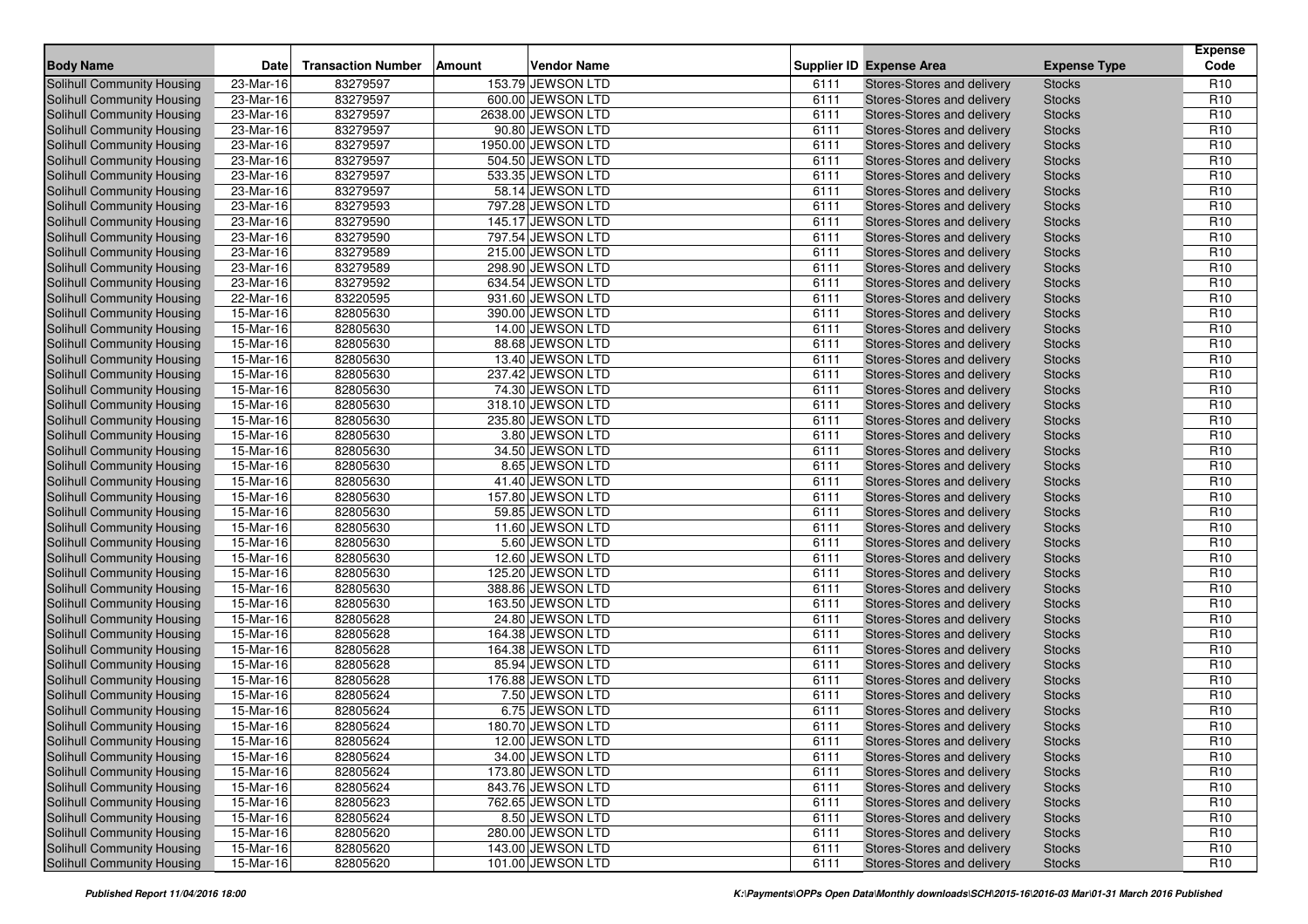| <b>Body Name</b>                  | <b>Date</b>             | <b>Transaction Number</b> | Amount | <b>Vendor Name</b> |      | <b>Supplier ID Expense Area</b> | <b>Expense Type</b> | <b>Expense</b><br>Code |
|-----------------------------------|-------------------------|---------------------------|--------|--------------------|------|---------------------------------|---------------------|------------------------|
| Solihull Community Housing        | 15-Mar-16               | 82805615                  |        | 145.60 JEWSON LTD  | 6111 | Stores-Stores and delivery      | <b>Stocks</b>       | R <sub>10</sub>        |
| <b>Solihull Community Housing</b> | 15-Mar-16               | 82805615                  |        | 100.75 JEWSON LTD  | 6111 | Stores-Stores and delivery      | <b>Stocks</b>       | R <sub>10</sub>        |
| <b>Solihull Community Housing</b> | $15-Mar-16$             | 82805615                  |        | 11.60 JEWSON LTD   | 6111 | Stores-Stores and delivery      | <b>Stocks</b>       | R <sub>10</sub>        |
| Solihull Community Housing        | 15-Mar-16               | 82805615                  |        | 2.70 JEWSON LTD    | 6111 | Stores-Stores and delivery      | <b>Stocks</b>       | R <sub>10</sub>        |
| Solihull Community Housing        | 15-Mar-16               | 82805615                  |        | 47.55 JEWSON LTD   | 6111 | Stores-Stores and delivery      | <b>Stocks</b>       | R <sub>10</sub>        |
| Solihull Community Housing        | 15-Mar-16               | 82805615                  |        | 169.70 JEWSON LTD  | 6111 | Stores-Stores and delivery      | <b>Stocks</b>       | R <sub>10</sub>        |
| Solihull Community Housing        | 15-Mar-16               | 82805615                  |        | 160.00 JEWSON LTD  | 6111 | Stores-Stores and delivery      | <b>Stocks</b>       | R <sub>10</sub>        |
| <b>Solihull Community Housing</b> | 15-Mar-16               | 82805615                  |        | 19.65 JEWSON LTD   | 6111 | Stores-Stores and delivery      | <b>Stocks</b>       | R <sub>10</sub>        |
| Solihull Community Housing        | 15-Mar-16               | 82805615                  |        | 43.75 JEWSON LTD   | 6111 | Stores-Stores and delivery      | <b>Stocks</b>       | R <sub>10</sub>        |
| <b>Solihull Community Housing</b> | 15-Mar-16               | 82805615                  |        | 86.40 JEWSON LTD   | 6111 | Stores-Stores and delivery      | <b>Stocks</b>       | R <sub>10</sub>        |
| <b>Solihull Community Housing</b> | 15-Mar-16               | 82805615                  |        | 50.00 JEWSON LTD   | 6111 | Stores-Stores and delivery      | <b>Stocks</b>       | R <sub>10</sub>        |
| Solihull Community Housing        | $15-Mar-16$             | 82805615                  |        | 59.85 JEWSON LTD   | 6111 | Stores-Stores and delivery      | <b>Stocks</b>       | R <sub>10</sub>        |
| <b>Solihull Community Housing</b> | 15-Mar-16               | 82805615                  |        | 163.90 JEWSON LTD  | 6111 | Stores-Stores and delivery      | <b>Stocks</b>       | R <sub>10</sub>        |
| <b>Solihull Community Housing</b> | 15-Mar-16               | 82805615                  |        | 57.30 JEWSON LTD   | 6111 | Stores-Stores and delivery      | <b>Stocks</b>       | R <sub>10</sub>        |
| Solihull Community Housing        | 15-Mar-16               | 82805615                  |        | 51.49 JEWSON LTD   | 6111 | Stores-Stores and delivery      | <b>Stocks</b>       | R <sub>10</sub>        |
| Solihull Community Housing        | 15-Mar-16               | 82805622                  |        | 947.32 JEWSON LTD  | 6111 | Stores-Stores and delivery      | <b>Stocks</b>       | R <sub>10</sub>        |
| Solihull Community Housing        | 15-Mar-16               | 82805615                  |        | 39.00 JEWSON LTD   | 6111 | Stores-Stores and delivery      | <b>Stocks</b>       | R <sub>10</sub>        |
| Solihull Community Housing        | $\overline{15}$ -Mar-16 | 82805614                  |        | 43.40 JEWSON LTD   | 6111 | Stores-Stores and delivery      | <b>Stocks</b>       | R <sub>10</sub>        |
| Solihull Community Housing        | 15-Mar-16               | 82805614                  |        | 57.50 JEWSON LTD   | 6111 | Stores-Stores and delivery      | <b>Stocks</b>       | R <sub>10</sub>        |
| Solihull Community Housing        | 15-Mar-16               | 82805614                  |        | 53.55 JEWSON LTD   | 6111 | Stores-Stores and delivery      | <b>Stocks</b>       | R <sub>10</sub>        |
| Solihull Community Housing        | 15-Mar-16               | 82805614                  |        | 127.00 JEWSON LTD  | 6111 | Stores-Stores and delivery      | <b>Stocks</b>       | R <sub>10</sub>        |
| Solihull Community Housing        | 15-Mar-16               | 82805614                  |        | 146.00 JEWSON LTD  | 6111 | Stores-Stores and delivery      | <b>Stocks</b>       | R <sub>10</sub>        |
| Solihull Community Housing        | 15-Mar-16               | 82805614                  |        | 127.70 JEWSON LTD  | 6111 | Stores-Stores and delivery      | <b>Stocks</b>       | R <sub>10</sub>        |
| <b>Solihull Community Housing</b> | 15-Mar-16               | 82805614                  |        | 163.00 JEWSON LTD  | 6111 | Stores-Stores and delivery      | <b>Stocks</b>       | R <sub>10</sub>        |
| Solihull Community Housing        | 15-Mar-16               | 82805614                  |        | 91.00 JEWSON LTD   | 6111 | Stores-Stores and delivery      | <b>Stocks</b>       | R <sub>10</sub>        |
| Solihull Community Housing        | 15-Mar-16               | 82805614                  |        | 230.00 JEWSON LTD  | 6111 | Stores-Stores and delivery      | <b>Stocks</b>       | R <sub>10</sub>        |
| Solihull Community Housing        | 15-Mar-16               | 82805610                  |        | 6.40 JEWSON LTD    | 6111 | Stores-Stores and delivery      | <b>Stocks</b>       | R <sub>10</sub>        |
| Solihull Community Housing        | 15-Mar-16               | 82805610                  |        | 29.40 JEWSON LTD   | 6111 | Stores-Stores and delivery      | <b>Stocks</b>       | R <sub>10</sub>        |
| Solihull Community Housing        | 15-Mar-16               | 82805610                  |        | 16.58 JEWSON LTD   | 6111 | Stores-Stores and delivery      | <b>Stocks</b>       | R <sub>10</sub>        |
| Solihull Community Housing        | 15-Mar-16               | 82805610                  |        | 72.60 JEWSON LTD   | 6111 | Stores-Stores and delivery      | <b>Stocks</b>       | R <sub>10</sub>        |
| Solihull Community Housing        | 15-Mar-16               | 82805610                  |        | 366.00 JEWSON LTD  | 6111 | Stores-Stores and delivery      | <b>Stocks</b>       | R <sub>10</sub>        |
| Solihull Community Housing        | 15-Mar-16               | 82805610                  |        | 371.20 JEWSON LTD  | 6111 | Stores-Stores and delivery      | <b>Stocks</b>       | R <sub>10</sub>        |
| Solihull Community Housing        | 15-Mar-16               | 82805610                  |        | 16.20 JEWSON LTD   | 6111 | Stores-Stores and delivery      | <b>Stocks</b>       | R <sub>10</sub>        |
| Solihull Community Housing        | 15-Mar-16               | 82805610                  |        | 105.00 JEWSON LTD  | 6111 | Stores-Stores and delivery      | <b>Stocks</b>       | R <sub>10</sub>        |
| Solihull Community Housing        | 15-Mar-16               | 82805610                  |        | 729.60 JEWSON LTD  | 6111 | Stores-Stores and delivery      | <b>Stocks</b>       | R <sub>10</sub>        |
| Solihull Community Housing        | 15-Mar-16               | 82805610                  |        | 5.30 JEWSON LTD    | 6111 | Stores-Stores and delivery      | <b>Stocks</b>       | R <sub>10</sub>        |
| Solihull Community Housing        | 15-Mar-16               | 82805610                  |        | 10.00 JEWSON LTD   | 6111 | Stores-Stores and delivery      | <b>Stocks</b>       | R <sub>10</sub>        |
| Solihull Community Housing        | 15-Mar-16               | 82805610                  |        | 23.70 JEWSON LTD   | 6111 | Stores-Stores and delivery      | <b>Stocks</b>       | R <sub>10</sub>        |
| Solihull Community Housing        | 15-Mar-16               | 82805610                  |        | 46.20 JEWSON LTD   | 6111 | Stores-Stores and delivery      | <b>Stocks</b>       | R <sub>10</sub>        |
| Solihull Community Housing        | $15-Mar-16$             | 82805610                  |        | 101.28 JEWSON LTD  | 6111 | Stores-Stores and delivery      | <b>Stocks</b>       | R <sub>10</sub>        |
| Solihull Community Housing        | 15-Mar-16               | 82805610                  |        | 53.50 JEWSON LTD   | 6111 | Stores-Stores and delivery      | <b>Stocks</b>       | R <sub>10</sub>        |
| Solihull Community Housing        | 15-Mar-16               | 82805606                  |        | 82.32 JEWSON LTD   | 6111 | Stores-Stores and delivery      | <b>Stocks</b>       | R <sub>10</sub>        |
| Solihull Community Housing        | 15-Mar-16               | 82805606                  |        | 34.56 JEWSON LTD   | 6111 | Stores-Stores and delivery      | <b>Stocks</b>       | R <sub>10</sub>        |
| Solihull Community Housing        | 15-Mar-16               | 82805606                  |        | 160.80 JEWSON LTD  | 6111 | Stores-Stores and delivery      | <b>Stocks</b>       | R <sub>10</sub>        |
| Solihull Community Housing        | 15-Mar-16               | 82805606                  |        | 130.80 JEWSON LTD  | 6111 | Stores-Stores and delivery      | <b>Stocks</b>       | R <sub>10</sub>        |
| Solihull Community Housing        | 15-Mar-16               | 82805594                  |        | 59.28 JEWSON LTD   | 6111 | Stores-Stores and delivery      | <b>Stocks</b>       | R <sub>10</sub>        |
| Solihull Community Housing        | 15-Mar-16               | 82805594                  |        | 326.00 JEWSON LTD  | 6111 | Stores-Stores and delivery      | <b>Stocks</b>       | R <sub>10</sub>        |
| Solihull Community Housing        | $15-Mar-16$             | 82805591                  |        | 81.60 JEWSON LTD   | 6111 | Stores-Stores and delivery      | <b>Stocks</b>       | R <sub>10</sub>        |
| Solihull Community Housing        | 15-Mar-16               | 82805591                  |        | 88.68 JEWSON LTD   | 6111 | Stores-Stores and delivery      | <b>Stocks</b>       | R <sub>10</sub>        |
| Solihull Community Housing        | 15-Mar-16               | 82805591                  |        | 36.00 JEWSON LTD   | 6111 | Stores-Stores and delivery      | <b>Stocks</b>       | R <sub>10</sub>        |
| Solihull Community Housing        | 15-Mar-16               | 82805591                  |        | 160.00 JEWSON LTD  | 6111 | Stores-Stores and delivery      | <b>Stocks</b>       | R <sub>10</sub>        |
| Solihull Community Housing        | 15-Mar-16               | 82805591                  |        | 655.50 JEWSON LTD  | 6111 | Stores-Stores and delivery      | <b>Stocks</b>       | R <sub>10</sub>        |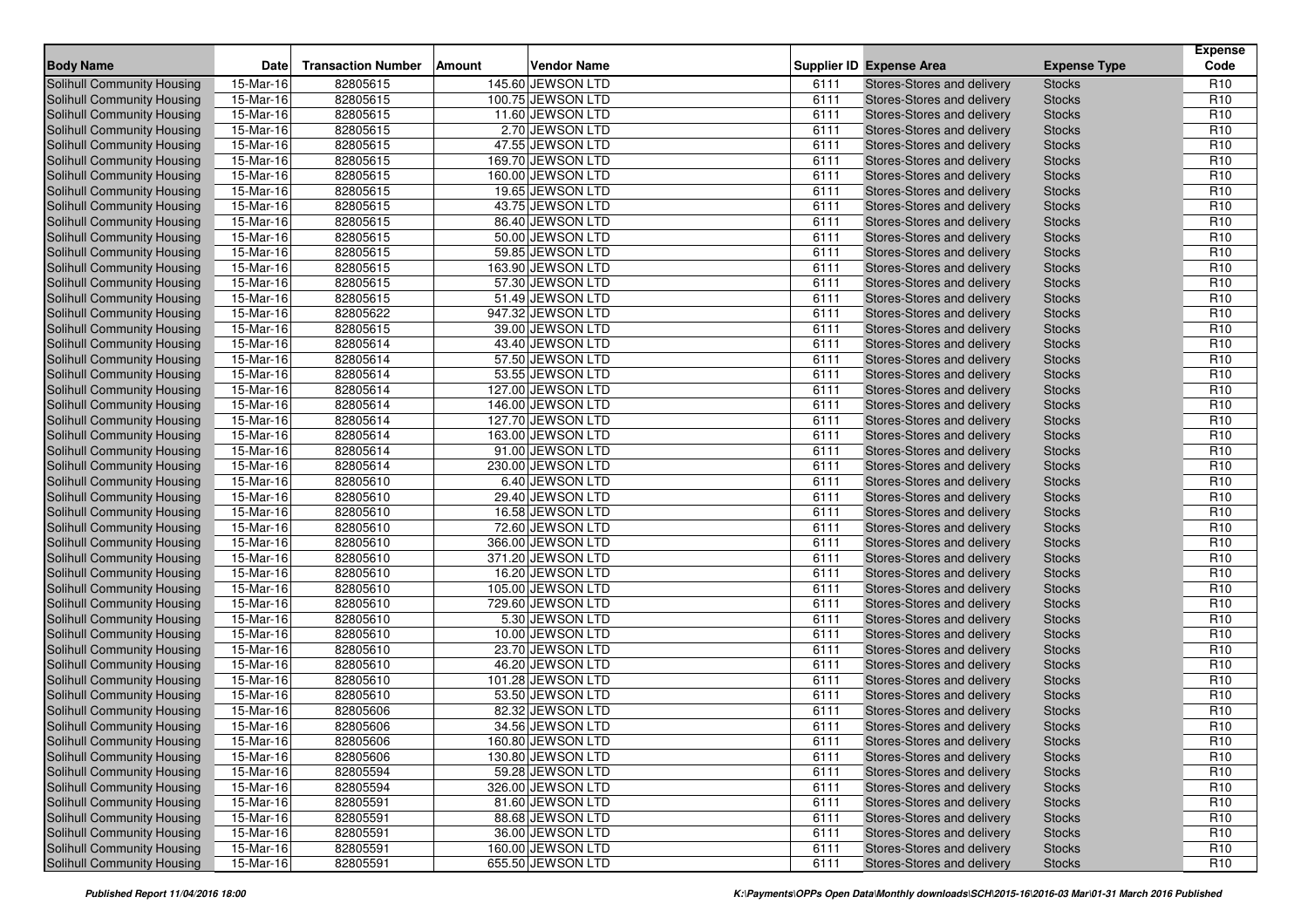| <b>Body Name</b>                  | <b>Date</b> | <b>Transaction Number</b> | Amount | <b>Vendor Name</b> |      | <b>Supplier ID Expense Area</b> | <b>Expense Type</b> | <b>Expense</b><br>Code |
|-----------------------------------|-------------|---------------------------|--------|--------------------|------|---------------------------------|---------------------|------------------------|
| Solihull Community Housing        | 15-Mar-16   | 82805591                  |        | 267.00 JEWSON LTD  | 6111 | Stores-Stores and delivery      | <b>Stocks</b>       | R <sub>10</sub>        |
| <b>Solihull Community Housing</b> | 15-Mar-16   | 82805591                  |        | 361.76 JEWSON LTD  | 6111 | Stores-Stores and delivery      | <b>Stocks</b>       | R <sub>10</sub>        |
| <b>Solihull Community Housing</b> | $15-Mar-16$ | 82805591                  |        | 235.80 JEWSON LTD  | 6111 | Stores-Stores and delivery      | <b>Stocks</b>       | R <sub>10</sub>        |
| Solihull Community Housing        | 15-Mar-16   | 82805591                  |        | 31.80 JEWSON LTD   | 6111 | Stores-Stores and delivery      | <b>Stocks</b>       | R <sub>10</sub>        |
| Solihull Community Housing        | 15-Mar-16   | 82805591                  |        | 44.20 JEWSON LTD   | 6111 | Stores-Stores and delivery      | <b>Stocks</b>       | R <sub>10</sub>        |
| Solihull Community Housing        | 15-Mar-16   | 82805591                  |        | 95.00 JEWSON LTD   | 6111 | Stores-Stores and delivery      | <b>Stocks</b>       | R <sub>10</sub>        |
| Solihull Community Housing        | 15-Mar-16   | 82805589                  |        | 183.00 JEWSON LTD  | 6111 | Stores-Stores and delivery      | <b>Stocks</b>       | R <sub>10</sub>        |
| Solihull Community Housing        | 15-Mar-16   | 82805589                  |        | 29.10 JEWSON LTD   | 6111 | Stores-Stores and delivery      | <b>Stocks</b>       | R <sub>10</sub>        |
| Solihull Community Housing        | 15-Mar-16   | 82805589                  |        | 42.43 JEWSON LTD   | 6111 | Stores-Stores and delivery      | <b>Stocks</b>       | R <sub>10</sub>        |
| Solihull Community Housing        | 15-Mar-16   | 82805589                  |        | 78.75 JEWSON LTD   | 6111 | Stores-Stores and delivery      | <b>Stocks</b>       | R <sub>10</sub>        |
| <b>Solihull Community Housing</b> | 15-Mar-16   | 82805589                  |        | 249.20 JEWSON LTD  | 6111 | Stores-Stores and delivery      | <b>Stocks</b>       | R <sub>10</sub>        |
| Solihull Community Housing        | $15-Mar-16$ | 82805589                  |        | 69.40 JEWSON LTD   | 6111 | Stores-Stores and delivery      | <b>Stocks</b>       | R <sub>10</sub>        |
| <b>Solihull Community Housing</b> | 15-Mar-16   | 82805589                  |        | 30.42 JEWSON LTD   | 6111 | Stores-Stores and delivery      | <b>Stocks</b>       | R <sub>10</sub>        |
| <b>Solihull Community Housing</b> | 15-Mar-16   | 82805589                  |        | 195.00 JEWSON LTD  | 6111 | Stores-Stores and delivery      | <b>Stocks</b>       | R <sub>10</sub>        |
| Solihull Community Housing        | 15-Mar-16   | 82805589                  |        | 395.70 JEWSON LTD  | 6111 | Stores-Stores and delivery      | <b>Stocks</b>       | R <sub>10</sub>        |
| Solihull Community Housing        | 15-Mar-16   | 82805589                  |        | 274.00 JEWSON LTD  | 6111 | Stores-Stores and delivery      | <b>Stocks</b>       | R <sub>10</sub>        |
| Solihull Community Housing        | 15-Mar-16   | 82805589                  |        | 140.63 JEWSON LTD  | 6111 | Stores-Stores and delivery      | <b>Stocks</b>       | R <sub>10</sub>        |
| Solihull Community Housing        | 15-Mar-16   | 82805589                  |        | 74.30 JEWSON LTD   | 6111 | Stores-Stores and delivery      | <b>Stocks</b>       | R <sub>10</sub>        |
| Solihull Community Housing        | 15-Mar-16   | 82805589                  |        | 8.60 JEWSON LTD    | 6111 | Stores-Stores and delivery      | <b>Stocks</b>       | R <sub>10</sub>        |
| Solihull Community Housing        | 15-Mar-16   | 82805589                  |        | 26.80 JEWSON LTD   | 6111 | Stores-Stores and delivery      | <b>Stocks</b>       | R <sub>10</sub>        |
| Solihull Community Housing        | 15-Mar-16   | 82805589                  |        | 28.20 JEWSON LTD   | 6111 | Stores-Stores and delivery      | <b>Stocks</b>       | R <sub>10</sub>        |
| Solihull Community Housing        | 15-Mar-16   | 82805589                  |        | 260.80 JEWSON LTD  | 6111 | Stores-Stores and delivery      | <b>Stocks</b>       | R <sub>10</sub>        |
| Solihull Community Housing        | 15-Mar-16   | 82805589                  |        | 103.90 JEWSON LTD  | 6111 | Stores-Stores and delivery      | <b>Stocks</b>       | R <sub>10</sub>        |
| <b>Solihull Community Housing</b> | 15-Mar-16   | 82805589                  |        | 268.20 JEWSON LTD  | 6111 | Stores-Stores and delivery      | <b>Stocks</b>       | R <sub>10</sub>        |
| Solihull Community Housing        | 15-Mar-16   | 82805612                  |        | 556.63 JEWSON LTD  | 6111 | Stores-Stores and delivery      | <b>Stocks</b>       | R <sub>10</sub>        |
| Solihull Community Housing        | 15-Mar-16   | 82805587                  |        | 598.28 JEWSON LTD  | 6111 | Stores-Stores and delivery      | <b>Stocks</b>       | R <sub>10</sub>        |
| Solihull Community Housing        | 15-Mar-16   | 82805586                  |        | 73.67 JEWSON LTD   | 6111 | Stores-Stores and delivery      | <b>Stocks</b>       | R <sub>10</sub>        |
| Solihull Community Housing        | 15-Mar-16   | 82805586                  |        | 117.50 JEWSON LTD  | 6111 | Stores-Stores and delivery      | <b>Stocks</b>       | R <sub>10</sub>        |
| Solihull Community Housing        | 15-Mar-16   | 82805586                  |        | 256.20 JEWSON LTD  | 6111 | Stores-Stores and delivery      | <b>Stocks</b>       | R <sub>10</sub>        |
| Solihull Community Housing        | 15-Mar-16   | 82805586                  |        | 31.90 JEWSON LTD   | 6111 | Stores-Stores and delivery      | <b>Stocks</b>       | R <sub>10</sub>        |
| Solihull Community Housing        | 15-Mar-16   | 82805586                  |        | 117.50 JEWSON LTD  | 6111 | Stores-Stores and delivery      | <b>Stocks</b>       | R <sub>10</sub>        |
| Solihull Community Housing        | 15-Mar-16   | 82805586                  |        | 21.90 JEWSON LTD   | 6111 | Stores-Stores and delivery      | <b>Stocks</b>       | R <sub>10</sub>        |
| Solihull Community Housing        | 15-Mar-16   | 82805586                  |        | 367.40 JEWSON LTD  | 6111 | Stores-Stores and delivery      | <b>Stocks</b>       | R <sub>10</sub>        |
| Solihull Community Housing        | 15-Mar-16   | 82805586                  |        | 105.95 JEWSON LTD  | 6111 | Stores-Stores and delivery      | <b>Stocks</b>       | R <sub>10</sub>        |
| Solihull Community Housing        | 15-Mar-16   | 82805586                  |        | 84.01 JEWSON LTD   | 6111 | Stores-Stores and delivery      | <b>Stocks</b>       | R <sub>10</sub>        |
| Solihull Community Housing        | 15-Mar-16   | 82805582                  |        | 329.20 JEWSON LTD  | 6111 | Stores-Stores and delivery      | <b>Stocks</b>       | R <sub>10</sub>        |
| Solihull Community Housing        | 15-Mar-16   | 82805579                  |        | 548.52 JEWSON LTD  | 6111 | Stores-Stores and delivery      | <b>Stocks</b>       | R <sub>10</sub>        |
| Solihull Community Housing        | 15-Mar-16   | 82805577                  |        | 16.65 JEWSON LTD   | 6111 | Stores-Stores and delivery      | <b>Stocks</b>       | R <sub>10</sub>        |
| Solihull Community Housing        | 15-Mar-16   | 82805577                  |        | 464.00 JEWSON LTD  | 6111 | Stores-Stores and delivery      | <b>Stocks</b>       | R <sub>10</sub>        |
| Solihull Community Housing        | $15-Mar-16$ | 82805577                  |        | 188.40 JEWSON LTD  | 6111 | Stores-Stores and delivery      | <b>Stocks</b>       | R <sub>10</sub>        |
| Solihull Community Housing        | 15-Mar-16   | 82805577                  |        | 337.50 JEWSON LTD  | 6111 | Stores-Stores and delivery      | <b>Stocks</b>       | R <sub>10</sub>        |
| Solihull Community Housing        | 15-Mar-16   | 82805577                  |        | 104.00 JEWSON LTD  | 6111 | Stores-Stores and delivery      | <b>Stocks</b>       | R <sub>10</sub>        |
| Solihull Community Housing        | 15-Mar-16   | 82805577                  |        | 54.00 JEWSON LTD   | 6111 | Stores-Stores and delivery      | <b>Stocks</b>       | R <sub>10</sub>        |
| Solihull Community Housing        | 15-Mar-16   | 82805577                  |        | 238.00 JEWSON LTD  | 6111 | Stores-Stores and delivery      | <b>Stocks</b>       | R <sub>10</sub>        |
| Solihull Community Housing        | 15-Mar-16   | 82805577                  |        | 51.60 JEWSON LTD   | 6111 | Stores-Stores and delivery      | <b>Stocks</b>       | R <sub>10</sub>        |
| Solihull Community Housing        | 15-Mar-16   | 82805577                  |        | 186.90 JEWSON LTD  | 6111 | Stores-Stores and delivery      | <b>Stocks</b>       | R <sub>10</sub>        |
| Solihull Community Housing        | 15-Mar-16   | 82805577                  |        | 2.78 JEWSON LTD    | 6111 | Stores-Stores and delivery      | <b>Stocks</b>       | R <sub>10</sub>        |
| Solihull Community Housing        | $15-Mar-16$ | 82805577                  |        | 13.34 JEWSON LTD   | 6111 | Stores-Stores and delivery      | <b>Stocks</b>       | R <sub>10</sub>        |
| Solihull Community Housing        | 15-Mar-16   | 82805577                  |        | 43.40 JEWSON LTD   | 6111 | Stores-Stores and delivery      | <b>Stocks</b>       | R <sub>10</sub>        |
| Solihull Community Housing        | 15-Mar-16   | 82805577                  |        | 178.00 JEWSON LTD  | 6111 | Stores-Stores and delivery      | <b>Stocks</b>       | R <sub>10</sub>        |
| Solihull Community Housing        | 15-Mar-16   | 82805577                  |        | 45.60 JEWSON LTD   | 6111 | Stores-Stores and delivery      | <b>Stocks</b>       | R <sub>10</sub>        |
| Solihull Community Housing        | 15-Mar-16   | 82805577                  |        | 80.80 JEWSON LTD   | 6111 | Stores-Stores and delivery      | <b>Stocks</b>       | R <sub>10</sub>        |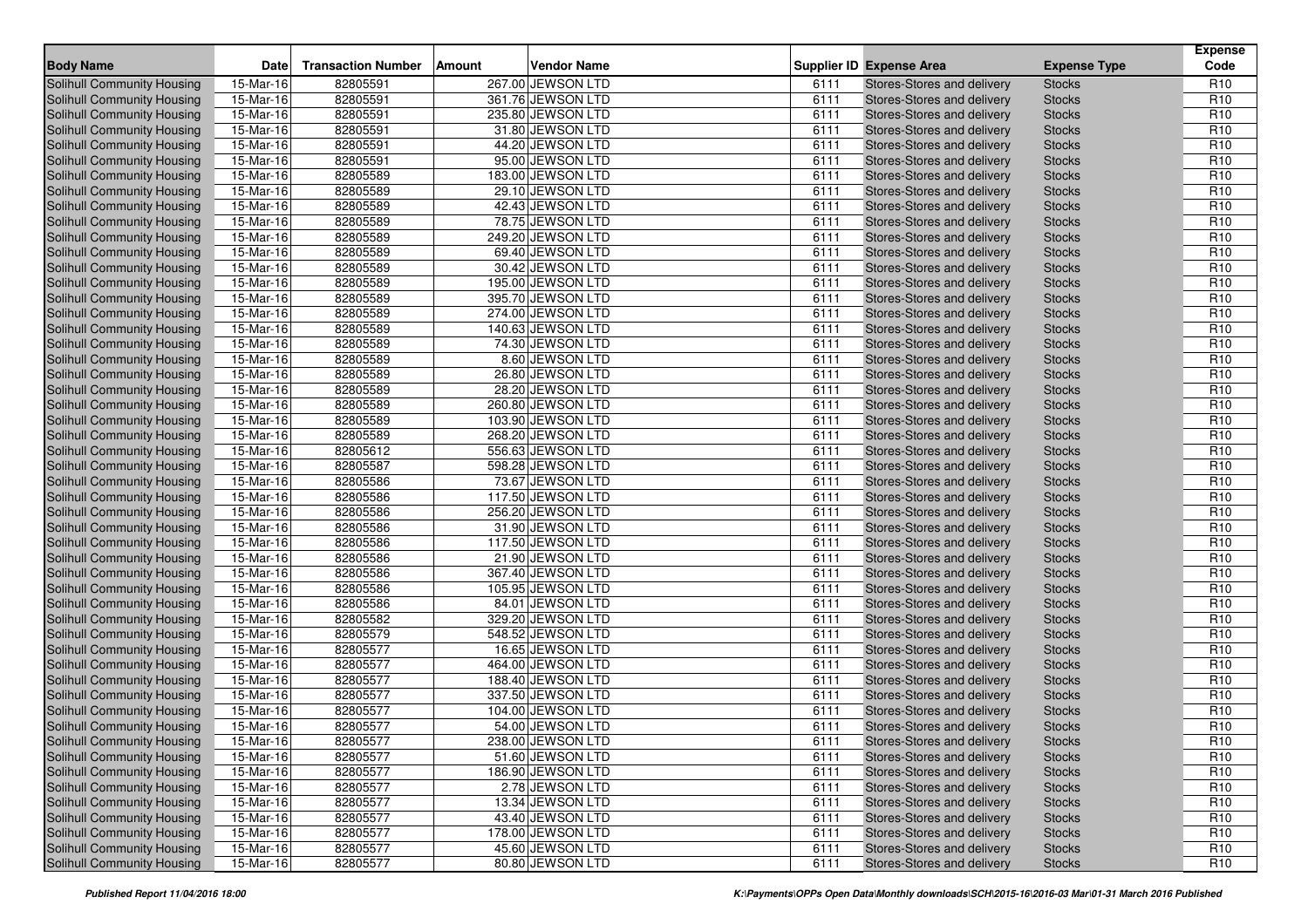| <b>Body Name</b>                  | <b>Date</b>             | <b>Transaction Number</b> | Amount | <b>Vendor Name</b> |      | <b>Supplier ID Expense Area</b> | <b>Expense Type</b> | <b>Expense</b><br>Code |
|-----------------------------------|-------------------------|---------------------------|--------|--------------------|------|---------------------------------|---------------------|------------------------|
| Solihull Community Housing        | 15-Mar-16               | 82805577                  |        | 256.20 JEWSON LTD  | 6111 | Stores-Stores and delivery      | <b>Stocks</b>       | R <sub>10</sub>        |
| <b>Solihull Community Housing</b> | 15-Mar-16               | 82805577                  |        | 274.00 JEWSON LTD  | 6111 | Stores-Stores and delivery      | <b>Stocks</b>       | R <sub>10</sub>        |
| <b>Solihull Community Housing</b> | $15-Mar-16$             | 82805577                  |        | 26.80 JEWSON LTD   | 6111 | Stores-Stores and delivery      | <b>Stocks</b>       | R <sub>10</sub>        |
| Solihull Community Housing        | $\overline{15}$ -Mar-16 | 82805577                  |        | 30.40 JEWSON LTD   | 6111 | Stores-Stores and delivery      | <b>Stocks</b>       | R <sub>10</sub>        |
| Solihull Community Housing        | 15-Mar-16               | 82805577                  |        | 163.00 JEWSON LTD  | 6111 | Stores-Stores and delivery      | <b>Stocks</b>       | R <sub>10</sub>        |
| Solihull Community Housing        | 15-Mar-16               | 82805576                  |        | 44.88 JEWSON LTD   | 6111 | Stores-Stores and delivery      | <b>Stocks</b>       | R <sub>10</sub>        |
| Solihull Community Housing        | 15-Mar-16               | 82805576                  |        | 16.80 JEWSON LTD   | 6111 | Stores-Stores and delivery      | <b>Stocks</b>       | R <sub>10</sub>        |
| Solihull Community Housing        | 15-Mar-16               | 82805576                  |        | 72.60 JEWSON LTD   | 6111 | Stores-Stores and delivery      | <b>Stocks</b>       | R <sub>10</sub>        |
| Solihull Community Housing        | 15-Mar-16               | 82805576                  |        | 558.00 JEWSON LTD  | 6111 | Stores-Stores and delivery      | <b>Stocks</b>       | R <sub>10</sub>        |
| Solihull Community Housing        | 15-Mar-16               | 82805576                  |        | 178.70 JEWSON LTD  | 6111 | Stores-Stores and delivery      | <b>Stocks</b>       | R <sub>10</sub>        |
| <b>Solihull Community Housing</b> | 15-Mar-16               | 82805576                  |        | 6.00 JEWSON LTD    | 6111 | Stores-Stores and delivery      | <b>Stocks</b>       | R <sub>10</sub>        |
| Solihull Community Housing        | $15-Mar-16$             | 82805576                  |        | 95.43 JEWSON LTD   | 6111 | Stores-Stores and delivery      | <b>Stocks</b>       | R <sub>10</sub>        |
| <b>Solihull Community Housing</b> | 15-Mar-16               | 82805576                  |        | 16.50 JEWSON LTD   | 6111 | Stores-Stores and delivery      | <b>Stocks</b>       | R <sub>10</sub>        |
| <b>Solihull Community Housing</b> | 15-Mar-16               | 82805576                  |        | 96.00 JEWSON LTD   | 6111 | Stores-Stores and delivery      | <b>Stocks</b>       | R <sub>10</sub>        |
| Solihull Community Housing        | 15-Mar-16               | 82805576                  |        | 7.00 JEWSON LTD    | 6111 | Stores-Stores and delivery      | <b>Stocks</b>       | R <sub>10</sub>        |
| Solihull Community Housing        | 15-Mar-16               | 82805576                  |        | 56.88 JEWSON LTD   | 6111 | Stores-Stores and delivery      | <b>Stocks</b>       | R <sub>10</sub>        |
| Solihull Community Housing        | 15-Mar-16               | 82805576                  |        | 41.76 JEWSON LTD   | 6111 | Stores-Stores and delivery      | <b>Stocks</b>       | R <sub>10</sub>        |
| Solihull Community Housing        | 15-Mar-16               | 82805576                  |        | 632.82 JEWSON LTD  | 6111 | Stores-Stores and delivery      | <b>Stocks</b>       | R <sub>10</sub>        |
| Solihull Community Housing        | 15-Mar-16               | 82805576                  |        | 34.50 JEWSON LTD   | 6111 | Stores-Stores and delivery      | <b>Stocks</b>       | R <sub>10</sub>        |
| Solihull Community Housing        | 15-Mar-16               | 82805572                  |        | 93.60 JEWSON LTD   | 6111 | Stores-Stores and delivery      | <b>Stocks</b>       | R <sub>10</sub>        |
| Solihull Community Housing        | 15-Mar-16               | 82805572                  |        | 288.00 JEWSON LTD  | 6111 | Stores-Stores and delivery      | <b>Stocks</b>       | R <sub>10</sub>        |
| Solihull Community Housing        | 15-Mar-16               | 82805572                  |        | 245.92 JEWSON LTD  | 6111 | Stores-Stores and delivery      | <b>Stocks</b>       | R <sub>10</sub>        |
| Solihull Community Housing        | 15-Mar-16               | 82805572                  |        | 157.80 JEWSON LTD  | 6111 | Stores-Stores and delivery      | <b>Stocks</b>       | R <sub>10</sub>        |
| <b>Solihull Community Housing</b> | 15-Mar-16               | 82805572                  |        | 86.40 JEWSON LTD   | 6111 | Stores-Stores and delivery      | <b>Stocks</b>       | R <sub>10</sub>        |
| Solihull Community Housing        | 15-Mar-16               | 82805578                  |        | 566.00 JEWSON LTD  | 6111 | Stores-Stores and delivery      | <b>Stocks</b>       | R <sub>10</sub>        |
| Solihull Community Housing        | 03-Mar-16               | 81362599                  |        | 6.40 JEWSON LTD    | 6111 | Stores-Stores and delivery      | <b>Stocks</b>       | R <sub>10</sub>        |
| Solihull Community Housing        | 03-Mar-16               | 81362599                  |        | 21.80 JEWSON LTD   | 6111 | Stores-Stores and delivery      | <b>Stocks</b>       | R <sub>10</sub>        |
| Solihull Community Housing        | 03-Mar-16               | 81362599                  |        | 32.30 JEWSON LTD   | 6111 | Stores-Stores and delivery      | <b>Stocks</b>       | R <sub>10</sub>        |
| Solihull Community Housing        | 03-Mar-16               | 81362599                  |        | 22.20 JEWSON LTD   | 6111 | Stores-Stores and delivery      | <b>Stocks</b>       | R <sub>10</sub>        |
| Solihull Community Housing        | 03-Mar-16               | 81362599                  |        | 106.80 JEWSON LTD  | 6111 | Stores-Stores and delivery      | <b>Stocks</b>       | R <sub>10</sub>        |
| Solihull Community Housing        | 03-Mar-16               | 81362599                  |        | 9.00 JEWSON LTD    | 6111 | Stores-Stores and delivery      | <b>Stocks</b>       | R <sub>10</sub>        |
| Solihull Community Housing        | 03-Mar-16               | 81362599                  |        | 13.85 JEWSON LTD   | 6111 | Stores-Stores and delivery      | <b>Stocks</b>       | R <sub>10</sub>        |
| Solihull Community Housing        | 03-Mar-16               | 81362599                  |        | 47.50 JEWSON LTD   | 6111 | Stores-Stores and delivery      | <b>Stocks</b>       | R <sub>10</sub>        |
| Solihull Community Housing        | 03-Mar-16               | 81362599                  |        | 164.00 JEWSON LTD  | 6111 | Stores-Stores and delivery      | <b>Stocks</b>       | R <sub>10</sub>        |
| Solihull Community Housing        | 03-Mar-16               | 81362599                  |        | 12.65 JEWSON LTD   | 6111 | Stores-Stores and delivery      | <b>Stocks</b>       | R <sub>10</sub>        |
| Solihull Community Housing        | 03-Mar-16               | 81362599                  |        | 34.11 JEWSON LTD   | 6111 | Stores-Stores and delivery      | <b>Stocks</b>       | R <sub>10</sub>        |
| Solihull Community Housing        | 03-Mar-16               | 81362599                  |        | 14.00 JEWSON LTD   | 6111 | Stores-Stores and delivery      | <b>Stocks</b>       | R <sub>10</sub>        |
| Solihull Community Housing        | 03-Mar-16               | 81362598                  |        | 560.17 JEWSON LTD  | 6111 | Stores-Stores and delivery      | <b>Stocks</b>       | R <sub>10</sub>        |
| Solihull Community Housing        | 03-Mar-16               | 81362599                  |        | 188.40 JEWSON LTD  | 6111 | Stores-Stores and delivery      | <b>Stocks</b>       | R <sub>10</sub>        |
| Solihull Community Housing        | 03-Mar-16               | 81362599                  |        | 51.00 JEWSON LTD   | 6111 | Stores-Stores and delivery      | <b>Stocks</b>       | R <sub>10</sub>        |
| Solihull Community Housing        | 03-Mar-16               | 81362599                  |        | 140.70 JEWSON LTD  | 6111 | Stores-Stores and delivery      | <b>Stocks</b>       | R <sub>10</sub>        |
| Solihull Community Housing        | 03-Mar-16               | 81362599                  |        | 46.00 JEWSON LTD   | 6111 | Stores-Stores and delivery      | <b>Stocks</b>       | R <sub>10</sub>        |
| Solihull Community Housing        | 03-Mar-16               | 81362594                  |        | 73.70 JEWSON LTD   | 6111 | Stores-Stores and delivery      | <b>Stocks</b>       | R <sub>10</sub>        |
| Solihull Community Housing        | 03-Mar-16               | 81362594                  |        | 29.10 JEWSON LTD   | 6111 | Stores-Stores and delivery      | <b>Stocks</b>       | R <sub>10</sub>        |
| Solihull Community Housing        | 03-Mar-16               | 81362594                  |        | 64.00 JEWSON LTD   | 6111 | Stores-Stores and delivery      | <b>Stocks</b>       | R <sub>10</sub>        |
| Solihull Community Housing        | 03-Mar-16               | 81362594                  |        | 39.48 JEWSON LTD   | 6111 | Stores-Stores and delivery      | <b>Stocks</b>       | R <sub>10</sub>        |
| Solihull Community Housing        | 03-Mar-16               | 81362594                  |        | 20.25 JEWSON LTD   | 6111 | Stores-Stores and delivery      | <b>Stocks</b>       | R <sub>10</sub>        |
| Solihull Community Housing        | 03-Mar-16               | 81362594                  |        | 49.74 JEWSON LTD   | 6111 | Stores-Stores and delivery      | <b>Stocks</b>       | R <sub>10</sub>        |
| Solihull Community Housing        | 03-Mar-16               | 81362594                  |        | 41.86 JEWSON LTD   | 6111 | Stores-Stores and delivery      | <b>Stocks</b>       | R <sub>10</sub>        |
| Solihull Community Housing        | 03-Mar-16               | 81362594                  |        | 53.15 JEWSON LTD   | 6111 | Stores-Stores and delivery      | <b>Stocks</b>       | R <sub>10</sub>        |
| Solihull Community Housing        | 03-Mar-16               | 81362594                  |        | 69.50 JEWSON LTD   | 6111 | Stores-Stores and delivery      | <b>Stocks</b>       | R <sub>10</sub>        |
| Solihull Community Housing        | 03-Mar-16               | 81362594                  |        | 54.36 JEWSON LTD   | 6111 | Stores-Stores and delivery      | <b>Stocks</b>       | R <sub>10</sub>        |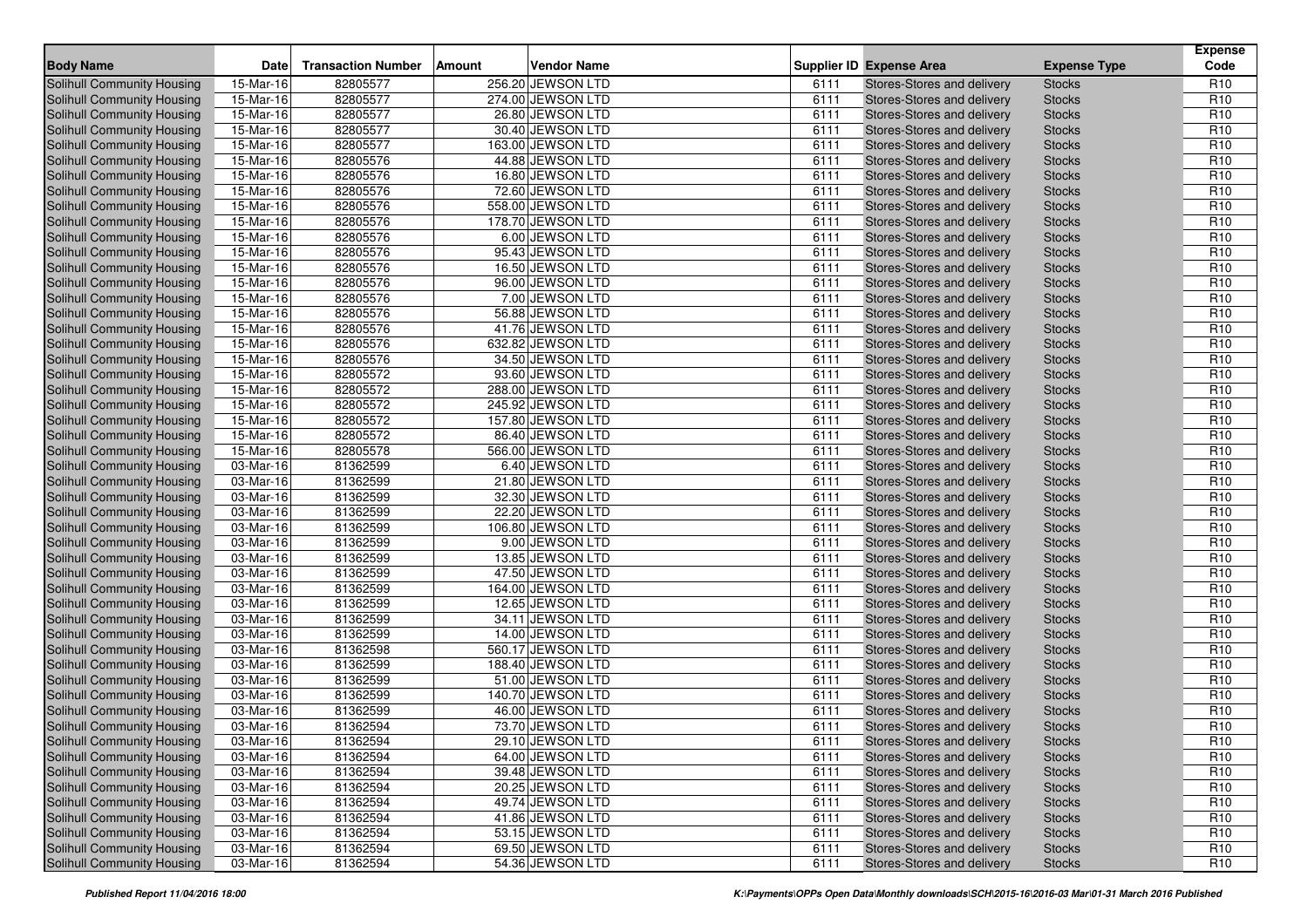| <b>Body Name</b>                  | <b>Date</b>             | <b>Transaction Number</b> | Amount | <b>Vendor Name</b> |      | <b>Supplier ID Expense Area</b> | <b>Expense Type</b> | <b>Expense</b><br>Code |
|-----------------------------------|-------------------------|---------------------------|--------|--------------------|------|---------------------------------|---------------------|------------------------|
| Solihull Community Housing        | 03-Mar-16               | 81362594                  |        | 48.00 JEWSON LTD   | 6111 | Stores-Stores and delivery      | <b>Stocks</b>       | R <sub>10</sub>        |
| <b>Solihull Community Housing</b> | 03-Mar-16               | 81362594                  |        | 246.60 JEWSON LTD  | 6111 | Stores-Stores and delivery      | <b>Stocks</b>       | R <sub>10</sub>        |
| <b>Solihull Community Housing</b> | $\overline{03}$ -Mar-16 | 81362594                  |        | 26.90 JEWSON LTD   | 6111 | Stores-Stores and delivery      | <b>Stocks</b>       | R <sub>10</sub>        |
| Solihull Community Housing        | 03-Mar-16               | 81362594                  |        | 57.00 JEWSON LTD   | 6111 | Stores-Stores and delivery      | <b>Stocks</b>       | R <sub>10</sub>        |
| Solihull Community Housing        | 03-Mar-16               | 81362594                  |        | 24.60 JEWSON LTD   | 6111 | Stores-Stores and delivery      | <b>Stocks</b>       | R <sub>10</sub>        |
| Solihull Community Housing        | 03-Mar-16               | 81362594                  |        | 48.24 JEWSON LTD   | 6111 | Stores-Stores and delivery      | <b>Stocks</b>       | R <sub>10</sub>        |
| Solihull Community Housing        | 03-Mar-16               | 81362594                  |        | 31.60 JEWSON LTD   | 6111 | Stores-Stores and delivery      | <b>Stocks</b>       | R <sub>10</sub>        |
| Solihull Community Housing        | 03-Mar-16               | 81362594                  |        | 72.60 JEWSON LTD   | 6111 | Stores-Stores and delivery      | <b>Stocks</b>       | R <sub>10</sub>        |
| Solihull Community Housing        | 03-Mar-16               | 81362590                  |        | 170.50 JEWSON LTD  | 6111 | Stores-Stores and delivery      | <b>Stocks</b>       | R <sub>10</sub>        |
| Solihull Community Housing        | 03-Mar-16               | 81362590                  |        | 188.58 JEWSON LTD  | 6111 | Stores-Stores and delivery      | <b>Stocks</b>       | R <sub>10</sub>        |
| Solihull Community Housing        | 03-Mar-16               | 81362590                  |        | 574.40 JEWSON LTD  | 6111 | Stores-Stores and delivery      | <b>Stocks</b>       | R <sub>10</sub>        |
| Solihull Community Housing        | $03-Mar-16$             | 81362590                  |        | 22.50 JEWSON LTD   | 6111 | Stores-Stores and delivery      | <b>Stocks</b>       | R <sub>10</sub>        |
| Solihull Community Housing        | 03-Mar-16               | 81362590                  |        | 240.16 JEWSON LTD  | 6111 | Stores-Stores and delivery      | <b>Stocks</b>       | R <sub>10</sub>        |
| Solihull Community Housing        | 03-Mar-16               | 81362590                  |        | 93.00 JEWSON LTD   | 6111 | Stores-Stores and delivery      | <b>Stocks</b>       | R <sub>10</sub>        |
| Solihull Community Housing        | 03-Mar-16               | 81362590                  |        | 36.30 JEWSON LTD   | 6111 | Stores-Stores and delivery      | <b>Stocks</b>       | R <sub>10</sub>        |
| Solihull Community Housing        | 03-Mar-16               | 81362590                  |        | 174.70 JEWSON LTD  | 6111 | Stores-Stores and delivery      | <b>Stocks</b>       | R <sub>10</sub>        |
| Solihull Community Housing        | 03-Mar-16               | 81362590                  |        | 1.56 JEWSON LTD    | 6111 | Stores-Stores and delivery      | <b>Stocks</b>       | R <sub>10</sub>        |
| Solihull Community Housing        | 03-Mar-16               | 81362590                  |        | 29.50 JEWSON LTD   | 6111 | Stores-Stores and delivery      | <b>Stocks</b>       | R <sub>10</sub>        |
| Solihull Community Housing        | 03-Mar-16               | 81362590                  |        | 116.80 JEWSON LTD  | 6111 | Stores-Stores and delivery      | <b>Stocks</b>       | R <sub>10</sub>        |
| Solihull Community Housing        | 03-Mar-16               | 81362590                  |        | 14.70 JEWSON LTD   | 6111 | Stores-Stores and delivery      | <b>Stocks</b>       | R <sub>10</sub>        |
| Solihull Community Housing        | 03-Mar-16               | 81362590                  |        | 9.80 JEWSON LTD    | 6111 | Stores-Stores and delivery      | <b>Stocks</b>       | R <sub>10</sub>        |
| Solihull Community Housing        | 03-Mar-16               | 81362590                  |        | 26.00 JEWSON LTD   | 6111 | Stores-Stores and delivery      | <b>Stocks</b>       | R <sub>10</sub>        |
| Solihull Community Housing        | 03-Mar-16               | 81362590                  |        | 33.20 JEWSON LTD   | 6111 | Stores-Stores and delivery      | <b>Stocks</b>       | R <sub>10</sub>        |
| Solihull Community Housing        | 03-Mar-16               | 81362590                  |        | 139.00 JEWSON LTD  | 6111 | Stores-Stores and delivery      | <b>Stocks</b>       | R <sub>10</sub>        |
| Solihull Community Housing        | 03-Mar-16               | 81362588                  |        | 388.86 JEWSON LTD  | 6111 | Stores-Stores and delivery      | <b>Stocks</b>       | R <sub>10</sub>        |
| Solihull Community Housing        | 03-Mar-16               | 81362587                  |        | 472.02 JEWSON LTD  | 6111 | Stores-Stores and delivery      | <b>Stocks</b>       | R <sub>10</sub>        |
| Solihull Community Housing        | 03-Mar-16               | 81362610                  |        | 9.30 JEWSON LTD    | 6111 | Stores-Stores and delivery      | <b>Stocks</b>       | R <sub>10</sub>        |
| Solihull Community Housing        | 03-Mar-16               | 81362610                  |        | 7.90 JEWSON LTD    | 6111 | Stores-Stores and delivery      | <b>Stocks</b>       | R <sub>10</sub>        |
| Solihull Community Housing        | 03-Mar-16               | 81362610                  |        | 7.10 JEWSON LTD    | 6111 | Stores-Stores and delivery      | <b>Stocks</b>       | R <sub>10</sub>        |
| Solihull Community Housing        | 03-Mar-16               | 81362610                  |        | 19.00 JEWSON LTD   | 6111 | Stores-Stores and delivery      | <b>Stocks</b>       | R <sub>10</sub>        |
| Solihull Community Housing        | 03-Mar-16               | 81362610                  |        | 2350.00 JEWSON LTD | 6111 | Stores-Stores and delivery      | <b>Stocks</b>       | R <sub>10</sub>        |
| Solihull Community Housing        | 03-Mar-16               | 81362610                  |        | 115.50 JEWSON LTD  | 6111 | Stores-Stores and delivery      | <b>Stocks</b>       | R <sub>10</sub>        |
| Solihull Community Housing        | 03-Mar-16               | 81362610                  |        | 19.00 JEWSON LTD   | 6111 | Stores-Stores and delivery      | <b>Stocks</b>       | R <sub>10</sub>        |
| Solihull Community Housing        | 03-Mar-16               | 81362610                  |        | 166.80 JEWSON LTD  | 6111 | Stores-Stores and delivery      | <b>Stocks</b>       | R <sub>10</sub>        |
| Solihull Community Housing        | 03-Mar-16               | 81362610                  |        | 34.25 JEWSON LTD   | 6111 | Stores-Stores and delivery      | <b>Stocks</b>       | R <sub>10</sub>        |
| Solihull Community Housing        | 03-Mar-16               | 81362610                  |        | 318.10 JEWSON LTD  | 6111 | Stores-Stores and delivery      | <b>Stocks</b>       | R <sub>10</sub>        |
| Solihull Community Housing        | 03-Mar-16               | 81362610                  |        | 192.00 JEWSON LTD  | 6111 | Stores-Stores and delivery      | <b>Stocks</b>       | R <sub>10</sub>        |
| Solihull Community Housing        | 03-Mar-16               | 81362610                  |        | 257.40 JEWSON LTD  | 6111 | Stores-Stores and delivery      | <b>Stocks</b>       | R <sub>10</sub>        |
| Solihull Community Housing        | 03-Mar-16               | 81362610                  |        | 471.10 JEWSON LTD  | 6111 | Stores-Stores and delivery      | <b>Stocks</b>       | R <sub>10</sub>        |
| Solihull Community Housing        | 03-Mar-16               | 81362610                  |        | 224.53 JEWSON LTD  | 6111 | Stores-Stores and delivery      | <b>Stocks</b>       | R <sub>10</sub>        |
| Solihull Community Housing        | 03-Mar-16               | 81362610                  |        | 131.10 JEWSON LTD  | 6111 | Stores-Stores and delivery      | <b>Stocks</b>       | R <sub>10</sub>        |
| Solihull Community Housing        | 03-Mar-16               | 81362610                  |        | 25.20 JEWSON LTD   | 6111 | Stores-Stores and delivery      | <b>Stocks</b>       | R <sub>10</sub>        |
| Solihull Community Housing        | 03-Mar-16               | 81362610                  |        | 263.58 JEWSON LTD  | 6111 | Stores-Stores and delivery      | <b>Stocks</b>       | R <sub>10</sub>        |
| Solihull Community Housing        | 03-Mar-16               | 81362610                  |        | 800.00 JEWSON LTD  | 6111 | Stores-Stores and delivery      | <b>Stocks</b>       | R <sub>10</sub>        |
| Solihull Community Housing        | 03-Mar-16               | 81362610                  |        | 153.40 JEWSON LTD  | 6111 | Stores-Stores and delivery      | <b>Stocks</b>       | R <sub>10</sub>        |
| Solihull Community Housing        | 03-Mar-16               | 81362610                  |        | 519.00 JEWSON LTD  | 6111 | Stores-Stores and delivery      | <b>Stocks</b>       | R <sub>10</sub>        |
| Solihull Community Housing        | 03-Mar-16               | 81362610                  |        | 484.00 JEWSON LTD  | 6111 | Stores-Stores and delivery      | <b>Stocks</b>       | R <sub>10</sub>        |
| Solihull Community Housing        | 03-Mar-16               | 81362610                  |        | 163.20 JEWSON LTD  | 6111 | Stores-Stores and delivery      | <b>Stocks</b>       | R <sub>10</sub>        |
| Solihull Community Housing        | 03-Mar-16               | 81362605                  |        | 436.50 JEWSON LTD  | 6111 | Stores-Stores and delivery      | <b>Stocks</b>       | R <sub>10</sub>        |
| Solihull Community Housing        | 03-Mar-16               | 81362602                  |        | 520.00 JEWSON LTD  | 6111 | Stores-Stores and delivery      | <b>Stocks</b>       | R <sub>10</sub>        |
| Solihull Community Housing        | 03-Mar-16               | 81362601                  |        | 256.20 JEWSON LTD  | 6111 | Stores-Stores and delivery      | <b>Stocks</b>       | R <sub>10</sub>        |
| Solihull Community Housing        | 03-Mar-16               | 81362607                  |        | 401.62 JEWSON LTD  | 6111 | Stores-Stores and delivery      | <b>Stocks</b>       | R <sub>10</sub>        |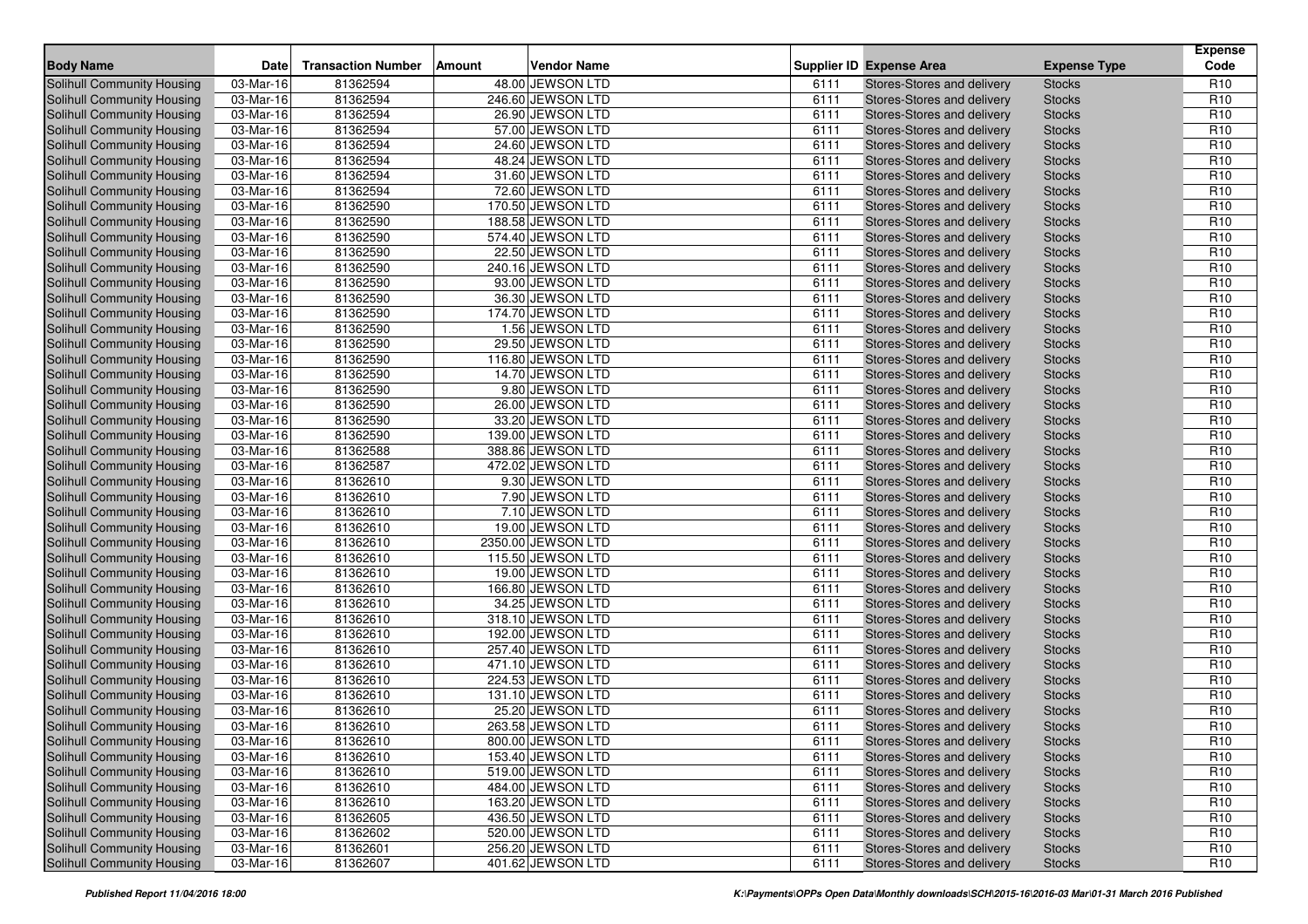| <b>Body Name</b>                  | <b>Date</b>             | <b>Transaction Number</b> | Amount | <b>Vendor Name</b> |      | <b>Supplier ID Expense Area</b> | <b>Expense Type</b> | <b>Expense</b><br>Code |
|-----------------------------------|-------------------------|---------------------------|--------|--------------------|------|---------------------------------|---------------------|------------------------|
| Solihull Community Housing        | 03-Mar-16               | 81362580                  |        | 206.38 JEWSON LTD  | 6111 | Stores-Stores and delivery      | <b>Stocks</b>       | R <sub>10</sub>        |
| <b>Solihull Community Housing</b> | 03-Mar-16               | 81362580                  |        | 6.63 JEWSON LTD    | 6111 | Stores-Stores and delivery      | <b>Stocks</b>       | R <sub>10</sub>        |
| <b>Solihull Community Housing</b> | $\overline{03}$ -Mar-16 | 81362578                  |        | 115.16 JEWSON LTD  | 6111 | Stores-Stores and delivery      | <b>Stocks</b>       | R <sub>10</sub>        |
| Solihull Community Housing        | 03-Mar-16               | 81362578                  |        | 90.00 JEWSON LTD   | 6111 | Stores-Stores and delivery      | <b>Stocks</b>       | R <sub>10</sub>        |
| Solihull Community Housing        | 03-Mar-16               | 81362578                  |        | 12.60 JEWSON LTD   | 6111 | Stores-Stores and delivery      | <b>Stocks</b>       | R <sub>10</sub>        |
| Solihull Community Housing        | 03-Mar-16               | 81362578                  |        | 29.28 JEWSON LTD   | 6111 | Stores-Stores and delivery      | <b>Stocks</b>       | R <sub>10</sub>        |
| Solihull Community Housing        | 03-Mar-16               | 81362578                  |        | 81.00 JEWSON LTD   | 6111 | Stores-Stores and delivery      | <b>Stocks</b>       | R <sub>10</sub>        |
| Solihull Community Housing        | 03-Mar-16               | 81362578                  |        | 121.20 JEWSON LTD  | 6111 | Stores-Stores and delivery      | <b>Stocks</b>       | R <sub>10</sub>        |
| Solihull Community Housing        | 03-Mar-16               | 81362578                  |        | 53.50 JEWSON LTD   | 6111 | Stores-Stores and delivery      | <b>Stocks</b>       | R <sub>10</sub>        |
| Solihull Community Housing        | 03-Mar-16               | 81362578                  |        | 140.00 JEWSON LTD  | 6111 | Stores-Stores and delivery      | <b>Stocks</b>       | R <sub>10</sub>        |
| Solihull Community Housing        | 03-Mar-16               | 81362575                  |        | 641.42 JEWSON LTD  | 6111 | Stores-Stores and delivery      | <b>Stocks</b>       | R <sub>10</sub>        |
| Solihull Community Housing        | $03-Mar-16$             | 81362583                  |        | 100.75 JEWSON LTD  | 6111 | Stores-Stores and delivery      | <b>Stocks</b>       | R <sub>10</sub>        |
| Solihull Community Housing        | 03-Mar-16               | 81362583                  |        | 101.25 JEWSON LTD  | 6111 | Stores-Stores and delivery      | <b>Stocks</b>       | R <sub>10</sub>        |
| Solihull Community Housing        | 03-Mar-16               | 81362583                  |        | 70.00 JEWSON LTD   | 6111 | Stores-Stores and delivery      | <b>Stocks</b>       | R <sub>10</sub>        |
| Solihull Community Housing        | 03-Mar-16               | 81362583                  |        | 19.00 JEWSON LTD   | 6111 | Stores-Stores and delivery      | <b>Stocks</b>       | R <sub>10</sub>        |
| Solihull Community Housing        | 03-Mar-16               | 81362583                  |        | 15.60 JEWSON LTD   | 6111 | Stores-Stores and delivery      | <b>Stocks</b>       | R <sub>10</sub>        |
| Solihull Community Housing        | 03-Mar-16               | 81362583                  |        | 36.00 JEWSON LTD   | 6111 | Stores-Stores and delivery      | <b>Stocks</b>       | R <sub>10</sub>        |
| Solihull Community Housing        | 03-Mar-16               | 81362583                  |        | 35.88 JEWSON LTD   | 6111 | Stores-Stores and delivery      | <b>Stocks</b>       | R <sub>10</sub>        |
| Solihull Community Housing        | 03-Mar-16               | 81362583                  |        | 34.50 JEWSON LTD   | 6111 | Stores-Stores and delivery      | <b>Stocks</b>       | R <sub>10</sub>        |
| Solihull Community Housing        | 03-Mar-16               | 81362583                  |        | 50.00 JEWSON LTD   | 6111 | Stores-Stores and delivery      | <b>Stocks</b>       | R <sub>10</sub>        |
| Solihull Community Housing        | 03-Mar-16               | 81362583                  |        | 6.90 JEWSON LTD    | 6111 | Stores-Stores and delivery      | <b>Stocks</b>       | R <sub>10</sub>        |
| Solihull Community Housing        | 03-Mar-16               | 81362583                  |        | 53.50 JEWSON LTD   | 6111 | Stores-Stores and delivery      | <b>Stocks</b>       | R <sub>10</sub>        |
| Solihull Community Housing        | 03-Mar-16               | 81362583                  |        | 104.00 JEWSON LTD  | 6111 | Stores-Stores and delivery      | <b>Stocks</b>       | R <sub>10</sub>        |
| Solihull Community Housing        | 03-Mar-16               | 81362583                  |        | 142.56 JEWSON LTD  | 6111 | Stores-Stores and delivery      | <b>Stocks</b>       | R <sub>10</sub>        |
| Solihull Community Housing        | 03-Mar-16               | 81362583                  |        | 86.40 JEWSON LTD   | 6111 | Stores-Stores and delivery      | <b>Stocks</b>       | R <sub>10</sub>        |
| Solihull Community Housing        | 03-Mar-16               | 81362583                  |        | 127.70 JEWSON LTD  | 6111 | Stores-Stores and delivery      | <b>Stocks</b>       | R <sub>10</sub>        |
| Solihull Community Housing        | 03-Mar-16               | 81362583                  |        | 326.00 JEWSON LTD  | 6111 | Stores-Stores and delivery      | <b>Stocks</b>       | R <sub>10</sub>        |
| Solihull Community Housing        | 03-Mar-16               | 81362583                  |        | 221.50 JEWSON LTD  | 6111 | Stores-Stores and delivery      | <b>Stocks</b>       | R <sub>10</sub>        |
| Solihull Community Housing        | 03-Mar-16               | 81362583                  |        | 600.00 JEWSON LTD  | 6111 | Stores-Stores and delivery      | <b>Stocks</b>       | R <sub>10</sub>        |
| Solihull Community Housing        | 03-Mar-16               | 81362573                  |        | 650.04 JEWSON LTD  | 6111 | Stores-Stores and delivery      | <b>Stocks</b>       | R <sub>10</sub>        |
| Solihull Community Housing        | 03-Mar-16               | 81362572                  |        | 504.96 JEWSON LTD  | 6111 | Stores-Stores and delivery      | <b>Stocks</b>       | R <sub>10</sub>        |
| Solihull Community Housing        | 03-Mar-16               | 81362571                  |        | 236.44 JEWSON LTD  | 6111 | Stores-Stores and delivery      | <b>Stocks</b>       | R <sub>10</sub>        |
| Solihull Community Housing        | 03-Mar-16               | 81362570                  |        | 551.29 JEWSON LTD  | 6111 | Stores-Stores and delivery      | <b>Stocks</b>       | R <sub>10</sub>        |
| Solihull Community Housing        | 03-Mar-16               | 81362569                  |        | 392.18 JEWSON LTD  | 6111 | Stores-Stores and delivery      | <b>Stocks</b>       | R <sub>10</sub>        |
| Solihull Community Housing        | 03-Mar-16               | 81362566                  |        | 14.00 JEWSON LTD   | 6111 | Stores-Stores and delivery      | <b>Stocks</b>       | R <sub>10</sub>        |
| Solihull Community Housing        | 03-Mar-16               | 81362566                  |        | 77.15 JEWSON LTD   | 6111 | Stores-Stores and delivery      | <b>Stocks</b>       | R <sub>10</sub>        |
| Solihull Community Housing        | 03-Mar-16               | 81362566                  |        | 151.75 JEWSON LTD  | 6111 | Stores-Stores and delivery      | <b>Stocks</b>       | R <sub>10</sub>        |
| Solihull Community Housing        | 03-Mar-16               | 81362566                  |        | 72.48 JEWSON LTD   | 6111 | Stores-Stores and delivery      | <b>Stocks</b>       | R <sub>10</sub>        |
| Solihull Community Housing        | 03-Mar-16               | 81362566                  |        | 57.20 JEWSON LTD   | 6111 | Stores-Stores and delivery      | <b>Stocks</b>       | R <sub>10</sub>        |
| Solihull Community Housing        | 03-Mar-16               | 81362566                  |        | 46.00 JEWSON LTD   | 6111 | Stores-Stores and delivery      | <b>Stocks</b>       | R <sub>10</sub>        |
| Solihull Community Housing        | 03-Mar-16               | 81362566                  |        | 182.60 JEWSON LTD  | 6111 | Stores-Stores and delivery      | <b>Stocks</b>       | R <sub>10</sub>        |
| Solihull Community Housing        | 03-Mar-16               | 81362566                  |        | 25.20 JEWSON LTD   | 6111 | Stores-Stores and delivery      | <b>Stocks</b>       | R <sub>10</sub>        |
| Solihull Community Housing        | 03-Mar-16               | 81362566                  |        | 11.12 JEWSON LTD   | 6111 | Stores-Stores and delivery      | <b>Stocks</b>       | R <sub>10</sub>        |
| Solihull Community Housing        | 03-Mar-16               | 81362563                  |        | 6.75 JEWSON LTD    | 6111 | Stores-Stores and delivery      | <b>Stocks</b>       | R <sub>10</sub>        |
| Solihull Community Housing        | 03-Mar-16               | 81362563                  |        | 342.24 JEWSON LTD  | 6111 | Stores-Stores and delivery      | <b>Stocks</b>       | R <sub>10</sub>        |
| Solihull Community Housing        | 03-Mar-16               | 81362563                  |        | 105.95 JEWSON LTD  | 6111 | Stores-Stores and delivery      | <b>Stocks</b>       | R <sub>10</sub>        |
| Solihull Community Housing        | 03-Mar-16               | 81362563                  |        | 65.80 JEWSON LTD   | 6111 | Stores-Stores and delivery      | <b>Stocks</b>       | R <sub>10</sub>        |
| Solihull Community Housing        | 03-Mar-16               | 81362563                  |        | 129.00 JEWSON LTD  | 6111 | Stores-Stores and delivery      | <b>Stocks</b>       | R <sub>10</sub>        |
| Solihull Community Housing        | 03-Mar-16               | 81362563                  |        | 2.78 JEWSON LTD    | 6111 | Stores-Stores and delivery      | <b>Stocks</b>       | R <sub>10</sub>        |
| Solihull Community Housing        | 03-Mar-16               | 81362563                  |        | 51.70 JEWSON LTD   | 6111 | Stores-Stores and delivery      | <b>Stocks</b>       | R <sub>10</sub>        |
| Solihull Community Housing        | 03-Mar-16               | 81362563                  |        | 510.00 JEWSON LTD  | 6111 | Stores-Stores and delivery      | <b>Stocks</b>       | R <sub>10</sub>        |
| Solihull Community Housing        | 03-Mar-16               | 81362563                  |        | 24.00 JEWSON LTD   | 6111 | Stores-Stores and delivery      | <b>Stocks</b>       | R <sub>10</sub>        |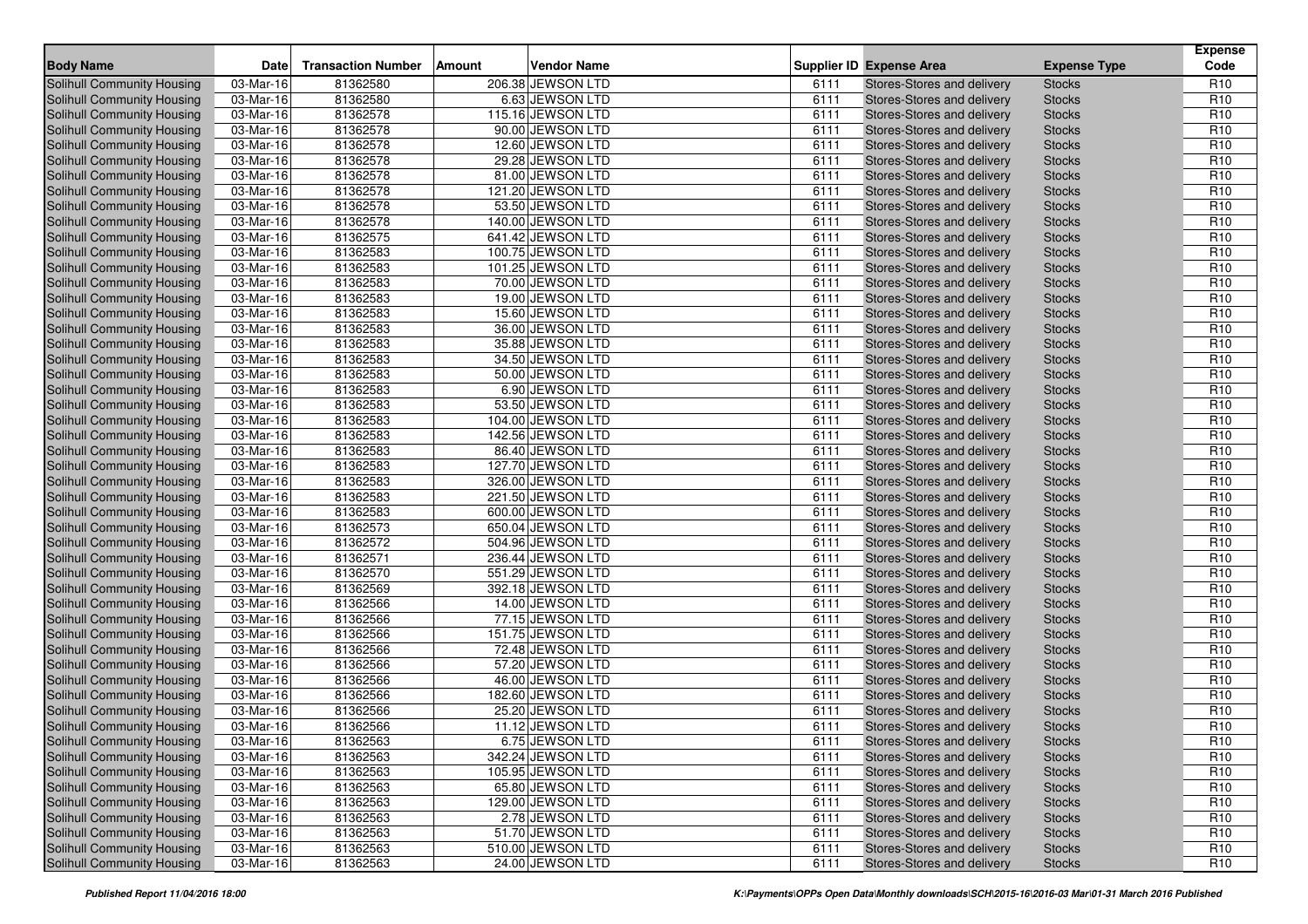|                                   |                         |                           |               |                                       |         |                                    |                                   | <b>Expense</b>  |
|-----------------------------------|-------------------------|---------------------------|---------------|---------------------------------------|---------|------------------------------------|-----------------------------------|-----------------|
| <b>Body Name</b>                  | <b>Date</b>             | <b>Transaction Number</b> | <b>Amount</b> | <b>Vendor Name</b>                    |         | <b>Supplier ID Expense Area</b>    | <b>Expense Type</b>               | Code            |
| <b>Solihull Community Housing</b> | 03-Mar-16               | 81362563                  |               | 191.55 JEWSON LTD                     | 6111    | Stores-Stores and delivery         | <b>Stocks</b>                     | R <sub>10</sub> |
| Solihull Community Housing        | 03-Mar-16               | 81362563                  |               | 173.70 JEWSON LTD                     | 6111    | Stores-Stores and delivery         | <b>Stocks</b>                     | R <sub>10</sub> |
| Solihull Community Housing        | 03-Mar-16               | 81362563                  |               | 286.00 JEWSON LTD                     | 6111    | Stores-Stores and delivery         | <b>Stocks</b>                     | R <sub>10</sub> |
| Solihull Community Housing        | 03-Mar-16               | 81362563                  |               | 72.80 JEWSON LTD                      | 6111    | Stores-Stores and delivery         | <b>Stocks</b>                     | R <sub>10</sub> |
| Solihull Community Housing        | 03-Mar-16               | 81362563                  |               | 249.20 JEWSON LTD                     | 6111    | Stores-Stores and delivery         | <b>Stocks</b>                     | R <sub>10</sub> |
| Solihull Community Housing        | 03-Mar-16               | 81362568                  |               | 444.27 JEWSON LTD                     | 6111    | Stores-Stores and delivery         | <b>Stocks</b>                     | R <sub>10</sub> |
| Solihull Community Housing        | 03-Mar-16               | 81362563                  |               | 169.70 JEWSON LTD                     | 6111    | Stores-Stores and delivery         | <b>Stocks</b>                     | R <sub>10</sub> |
| Solihull Community Housing        | 03-Mar-16               | 81362564                  |               | -286.00 JEWSON LTD                    | 6111    | Stores-Stores and delivery         | <b>Stocks</b>                     | R <sub>10</sub> |
| Solihull Community Housing        | 03-Mar-16               | 81362579                  |               | -225.00 JEWSON LTD                    | 6111    | Stores-Stores and delivery         | <b>Stocks</b>                     | R <sub>10</sub> |
| <b>Solihull Community Housing</b> | 21-Mar-16               | 83095547                  |               | -256.20 JEWSON LTD                    | 6111    | Stores-Stores and delivery         | <b>Stocks</b>                     | R <sub>10</sub> |
| Solihull Community Housing        | 22-Mar-16               | 83220598                  |               | -286.00 JEWSON LTD                    | 6111    | Stores-Stores and delivery         | <b>Stocks</b>                     | R <sub>10</sub> |
| Solihull Community Housing        | 22-Mar-16               | 83220602                  |               | -645.60 JEWSON LTD                    | 6111    | Stores-Stores and delivery         | <b>Stocks</b>                     | R <sub>10</sub> |
| Solihull Community Housing        | 23-Mar-16               | 83279591                  |               | -298.90 JEWSON LTD                    | 6111    | Stores-Stores and delivery         | <b>Stocks</b>                     | R <sub>10</sub> |
| Solihull Community Housing        | 07-Mar-16               | 81615547                  |               | 656.04 JLA TOTAL CARE LTD             | 9980687 | <b>Laundry Service</b>             | Equipment Rental/Lease            | D <sub>18</sub> |
| Solihull Community Housing        | 23-Mar-16               | 83241550                  |               | 9292.65 JMG ROOFING LTD               | 2076651 | Flat Re-roofing                    | <b>Contractor Payments</b>        | <b>B70</b>      |
| Solihull Community Housing        | 23-Mar-16               | 83241551                  |               | 1168.20 JMG ROOFING LTD               | 2076651 | Flat Re-roofing                    | <b>Contractor Payments</b>        | <b>B70</b>      |
| Solihull Community Housing        | 03-Mar-16               | 81426549                  |               | 28500.00 JMG ROOFING LTD              | 2076651 | Flat Re-roofing                    | <b>Contractor Payments</b>        | <b>B70</b>      |
| Solihull Community Housing        | 03-Mar-16               | 81426548                  |               | 44803.97 JMG ROOFING LTD              | 2076651 | Flat Re-roofing                    | <b>Contractor Payments</b>        | <b>B70</b>      |
| Solihull Community Housing        | 23-Mar-16               | 83241549                  |               | 1647.55 JMG ROOFING LTD               | 2076651 | <b>Cyclical Maintenance</b>        | <b>Contractor Payments</b>        | <b>B70</b>      |
| Solihull Community Housing        | 14-Mar-16               | 82675548                  |               | 3500.00 KINGSHURST SPORTING CLUB FC   | 139498  | <b>Endeavour House</b>             | <b>Publicity &amp; Promotions</b> | D93             |
| Solihull Community Housing        | 21-Mar-16               | 83101555                  |               | 565.75 LEX AUTOLEASE LIMITED          | 5540686 | Client - Fleet Management          | <b>Vehicle Hire</b>               | C30             |
| Solihull Community Housing        | 21-Mar-16               | 83101553                  |               | 1530.53 LEX AUTOLEASE LIMITED         | 5540686 | Client - Fleet Management          | <b>Vehicle Hire</b>               | C30             |
| Solihull Community Housing        | 21-Mar-16               | 83101551                  |               | 565.75 LEX AUTOLEASE LIMITED          | 5540686 | Client - Fleet Management          | Vehicle Hire                      | C30             |
| Solihull Community Housing        | 21-Mar-16               | 83101552                  |               | 565.75 LEX AUTOLEASE LIMITED          | 5540686 | Client - Fleet Management          | Vehicle Hire                      | C30             |
| Solihull Community Housing        | 11-Mar-16               | 82566551                  |               | 589.93 LEX AUTOLEASE LIMITED          | 5540686 | Client - Fleet Management          | <b>Vehicle Hire</b>               | C30             |
| Solihull Community Housing        | 11-Mar-16               | 82566550                  |               | 19881.81 LEX AUTOLEASE LIMITED        | 5540686 | Client - Fleet Management          | Vehicle Hire                      | C30             |
| Solihull Community Housing        | 11-Mar-16               | 82566549                  |               | 1888.12 LEX AUTOLEASE LIMITED         | 5540686 | Client - Fleet Management          | <b>Vehicle Hire</b>               | C30             |
| Solihull Community Housing        | $11-Mar-16$             | 82566552                  |               | 5681.19 LEX AUTOLEASE LIMITED         | 5540686 | Client - Fleet Management          | Vehicle Hire                      | C30             |
| Solihull Community Housing        | 11-Mar-16               | 82620548                  |               | -5509.24 LEX AUTOLEASE LIMITED        | 5540686 | Client - Fleet Management          | Vehicle Hire                      | C30             |
| Solihull Community Housing        | 29-Mar-16               | 83352620                  |               | 3342.13 LIFT & ENGINEERING SERVICES   | 1656614 | <b>Lift Refurbishment</b>          | <b>Contractor Payments</b>        | <b>B70</b>      |
| Solihull Community Housing        | 29-Mar-16               | 83352621                  |               | 18377.79 LIFT & ENGINEERING SERVICES  | 1656614 | Lift Refurbishment                 | <b>Contractor Payments</b>        | <b>B70</b>      |
| Solihull Community Housing        | 22-Mar-16               | 83220571                  |               | 53850.00 LIFT & ENGINEERING SERVICES  | 1656614 | Lift Refurbishment                 | <b>Contractor Payments</b>        | <b>B70</b>      |
| Solihull Community Housing        | 15-Mar-16               | 82850549                  |               | 18396.47 LIFT & ENGINEERING SERVICES  | 1656614 | <b>Lift Refurbishment</b>          | <b>Contractor Payments</b>        | <b>B70</b>      |
| Solihull Community Housing        | 23-Mar-16               | 83269643                  |               | 1414.00 LIFT & ENGINEERING SERVICES   | 1656614 | <b>Mechanical &amp; Electrical</b> | <b>Utility Related Works</b>      | <b>B34</b>      |
| Solihull Community Housing        | 23-Mar-16               | 83269658                  |               | 1514.68 LIFT & ENGINEERING SERVICES   | 1656614 | <b>Mechanical &amp; Electrical</b> | <b>Utility Related Works</b>      | <b>B34</b>      |
| Solihull Community Housing        | 08-Mar-16               | 81891550                  |               | 3724.30 LIFT & ENGINEERING SERVICES   | 1656614 | <b>Mechanical &amp; Electrical</b> | <b>Utility Related Works</b>      | <b>B34</b>      |
| Solihull Community Housing        | 08-Mar-16               | 81891548                  |               | 4091.79 LIFT & ENGINEERING SERVICES   | 1656614 | <b>Mechanical &amp; Electrical</b> | <b>Utility Related Works</b>      | <b>B34</b>      |
| Solihull Community Housing        | 04-Mar-16               | 81525621                  |               | 629.22 LIFT & ENGINEERING SERVICES    | 1656614 | Mechanical & Electrical            | <b>Utility Related Works</b>      | <b>B34</b>      |
| Solihull Community Housing        | 04-Mar-16               | 81525626                  |               | 726.70 LIFT & ENGINEERING SERVICES    | 1656614 | <b>Mechanical &amp; Electrical</b> | <b>Utility Related Works</b>      | <b>B34</b>      |
| Solihull Community Housing        | $04-Mar-16$             | 81525622                  |               | 629.22 LIFT & ENGINEERING SERVICES    | 1656614 | <b>Mechanical &amp; Electrical</b> | <b>Utility Related Works</b>      | <b>B34</b>      |
| Solihull Community Housing        | 04-Mar-16               | 81525620                  |               | 629.22 LIFT & ENGINEERING SERVICES    | 1656614 | <b>Mechanical &amp; Electrical</b> | <b>Utility Related Works</b>      | <b>B34</b>      |
| <b>Solihull Community Housing</b> | 04-Mar-16               | 81525619                  |               | 629.22 LIFT & ENGINEERING SERVICES    | 1656614 | <b>Mechanical &amp; Electrical</b> | <b>Utility Related Works</b>      | <b>B34</b>      |
| Solihull Community Housing        | 04-Mar-16               | 81525618                  |               | 629.22 LIFT & ENGINEERING SERVICES    | 1656614 | <b>Mechanical &amp; Electrical</b> | <b>Utility Related Works</b>      | <b>B34</b>      |
| <b>Solihull Community Housing</b> | 04-Mar-16               | 81525617                  |               | 629.22 LIFT & ENGINEERING SERVICES    |         | 1656614 Mechanical & Electrical    | <b>Utility Related Works</b>      | <b>B34</b>      |
| Solihull Community Housing        | 04-Mar-16               | 81525616                  |               | 629.22 LIFT & ENGINEERING SERVICES    |         | 1656614 Mechanical & Electrical    | Utility Related Works             | <b>B34</b>      |
| Solihull Community Housing        | $\overline{04}$ -Mar-16 | 81525585                  |               | 2726.65 LIFT & ENGINEERING SERVICES   | 1656614 | <b>Mechanical &amp; Electrical</b> | <b>Utility Related Works</b>      | <b>B34</b>      |
| Solihull Community Housing        | 04-Mar-16               | 81525584                  |               | 1559.03 LIFT & ENGINEERING SERVICES   | 1656614 | <b>Mechanical &amp; Electrical</b> | <b>Utility Related Works</b>      | <b>B34</b>      |
| Solihull Community Housing        | 04-Mar-16               | 81525579                  |               | 699.90 LIFT & ENGINEERING SERVICES    | 1656614 | <b>Mechanical &amp; Electrical</b> | <b>Utility Related Works</b>      | <b>B34</b>      |
| Solihull Community Housing        | 08-Mar-16               | 81916547                  |               | 15991.05 LOVELL PARTNERSHIP LTD       | 286554  | New Build - Richmond Road          | <b>Contractor Payments</b>        | <b>B70</b>      |
| Solihull Community Housing        | 03-Mar-16               | 81427547                  |               | 621.52 LYRECO UK LTD                  | 74691   | <b>Endeavour House</b>             | Stationery                        | D <sub>25</sub> |
| Solihull Community Housing        | $02-Mar-16$             | 81297580                  |               | 244.56 LYRECO UK LTD                  | 74691   | <b>Endeavour House</b>             | Stationery                        | D <sub>25</sub> |
| Solihull Community Housing        | 07-Mar-16               | 81685548                  |               | 1040.00 MAN COMMERCIAL PROTECTION LTD | 946596  | Housing Aid & Homelessness         | <b>Agency Staff</b>               | A60             |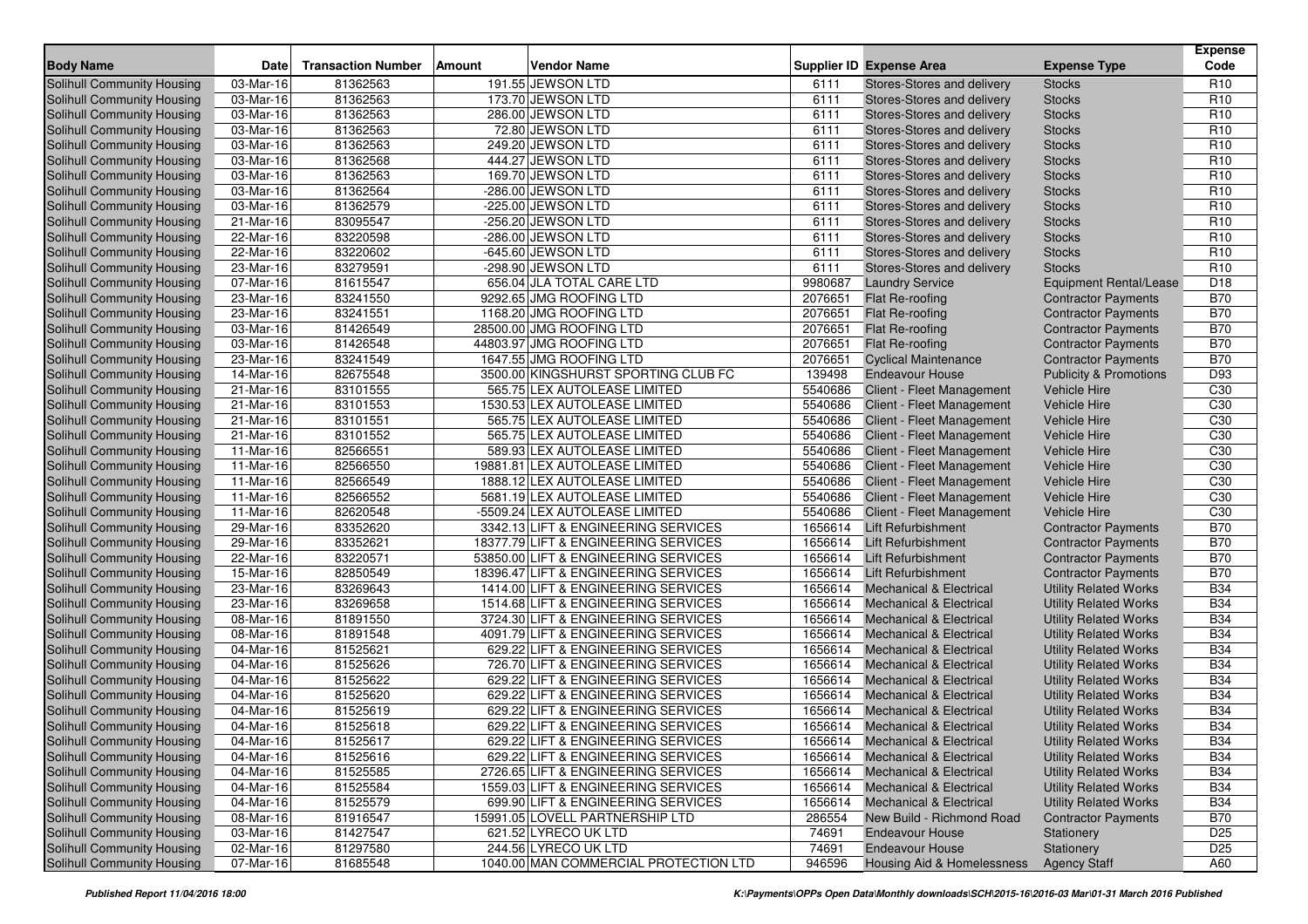| <b>Body Name</b>                  | Date                    | <b>Transaction Number</b> | Amount | <b>Vendor Name</b>                           |         | Supplier ID Expense Area                            | <b>Expense Type</b>          | <b>Expense</b><br>Code |
|-----------------------------------|-------------------------|---------------------------|--------|----------------------------------------------|---------|-----------------------------------------------------|------------------------------|------------------------|
| <b>Solihull Community Housing</b> | 21-Mar-16               | 83101558                  |        | 17240.43 MAN COMMERCIAL PROTECTION LTD       | 946596  | <b>CCTV</b>                                         | Security                     | <b>B43</b>             |
| Solihull Community Housing        | 04-Mar-16               | 81523555                  |        | 1190.85 MITIE PROPERTY SERVICES MIDS LTD     | 6724    | High Rise - Communal Decoratii Contractor Payments  |                              | <b>B70</b>             |
| Solihull Community Housing        | 04-Mar-16               | 81523556                  |        | 1084.10 MITIE PROPERTY SERVICES MIDS LTD     | 6724    | High Rise - Communal Decoratiı Contractor Payments  |                              | <b>B70</b>             |
| Solihull Community Housing        | 04-Mar-16               | 81523553                  |        | 1221.60 MITIE PROPERTY SERVICES MIDS LTD     | 6724    | High Rise - Communal Decoratii Contractor Payments  |                              | <b>B70</b>             |
| Solihull Community Housing        | 04-Mar-16               | 81523552                  |        | 23912.66 MITIE PROPERTY SERVICES MIDS LTD    | 6724    | High Rise - Communal Decoratii Contractor Payments  |                              | <b>B70</b>             |
| Solihull Community Housing        | 02-Mar-16               | 81342593                  |        | 8014.32 MOSSVALE MAINTENANCE & SEALING SER   | 48908   | North Property Repairs-Day to d Other Works         |                              | <b>B32</b>             |
| Solihull Community Housing        | 02-Mar-16               | 81342590                  |        | 399.20 MOSSVALE MAINTENANCE & SEALING SER    | 48908   | <b>Mechanical &amp; Electrical</b>                  | <b>Utility Related Works</b> | <b>B34</b>             |
| Solihull Community Housing        | 02-Mar-16               | 81342592                  |        | 364.90 MOSSVALE MAINTENANCE & SEALING SER    | 48908   | <b>Mechanical &amp; Electrical</b>                  | <b>Utility Related Works</b> | <b>B34</b>             |
| Solihull Community Housing        | 02-Mar-16               | 81342589                  |        | 259.40 MOSSVALE MAINTENANCE & SEALING SER    | 48908   | <b>Mechanical &amp; Electrical</b>                  | <b>Utility Related Works</b> | <b>B34</b>             |
| Solihull Community Housing        | 31-Mar-16               | 83421579                  |        | 385.35 MTD SCAFFOLDING LTD                   | 233945  | North Property Repairs-Day to d External Structures |                              | <b>B33</b>             |
| <b>Solihull Community Housing</b> | 23-Mar-16               | 83269551                  |        | 385.35 MTD SCAFFOLDING LTD                   | 233945  | North Property Repairs-Day to d External Structures |                              | <b>B33</b>             |
| Solihull Community Housing        | 23-Mar-16               | 83269552                  |        | 386.44 MTD SCAFFOLDING LTD                   | 233945  | North Property Repairs-Day to d External Structures |                              | <b>B33</b>             |
| Solihull Community Housing        | 17-Mar-16               | 82991003                  |        | 560.22 MTD SCAFFOLDING LTD                   | 233945  | North Property Repairs-Day to d External Structures |                              | <b>B33</b>             |
| Solihull Community Housing        | 15-Mar-16               | 82874618                  |        | 397.69 MTD SCAFFOLDING LTD                   | 233945  | North Property Repairs-Day to d External Structures |                              | <b>B33</b>             |
| Solihull Community Housing        | 15-Mar-16               | 82874617                  |        | 385.35 MTD SCAFFOLDING LTD                   | 233945  | North Property Repairs-Day to d External Structures |                              | <b>B33</b>             |
| <b>Solihull Community Housing</b> | 15-Mar-16               | 82874616                  |        | 857.08 MTD SCAFFOLDING LTD                   | 233945  | North Property Repairs-Day to d External Structures |                              | <b>B33</b>             |
| Solihull Community Housing        | 15-Mar-16               | 82874614                  |        | 385.35 MTD SCAFFOLDING LTD                   | 233945  | North Property Repairs-Day to d External Structures |                              | <b>B33</b>             |
| Solihull Community Housing        | 15-Mar-16               | 82874613                  |        | 385.35 MTD SCAFFOLDING LTD                   | 233945  | North Property Repairs-Day to d External Structures |                              | <b>B33</b>             |
| Solihull Community Housing        | 15-Mar-16               | 82874611                  |        | 385.35 MTD SCAFFOLDING LTD                   | 233945  | North Property Repairs-Day to d External Structures |                              | <b>B33</b>             |
| <b>Solihull Community Housing</b> | 15-Mar-16               | 82874610                  |        | 385.35 MTD SCAFFOLDING LTD                   | 233945  | North Property Repairs-Day to d External Structures |                              | <b>B33</b>             |
| Solihull Community Housing        | 15-Mar-16               | 82874612                  |        | 770.70 MTD SCAFFOLDING LTD                   | 233945  | North Property Repairs-Day to d External Structures |                              | <b>B33</b>             |
| Solihull Community Housing        | 02-Mar-16               | 81342568                  |        | 385.35 MTD SCAFFOLDING LTD                   | 233945  | North Property Repairs-Day to d External Structures |                              | <b>B33</b>             |
| Solihull Community Housing        | 02-Mar-16               | 81342567                  |        | 385.35 MTD SCAFFOLDING LTD                   | 233945  | North Property Repairs-Day to d External Structures |                              | <b>B33</b>             |
| Solihull Community Housing        | 02-Mar-16               | 81342566                  |        | 385.35 MTD SCAFFOLDING LTD                   | 233945  | North Property Repairs-Day to d External Structures |                              | <b>B33</b>             |
| Solihull Community Housing        | 02-Mar-16               | 81342565                  |        | 385.35 MTD SCAFFOLDING LTD                   | 233945  | North Property Repairs-Day to d External Structures |                              | <b>B33</b>             |
| Solihull Community Housing        | 02-Mar-16               | 81342564                  |        | 385.35 MTD SCAFFOLDING LTD                   | 233945  | North Property Repairs-Day to d External Structures |                              | <b>B33</b>             |
| Solihull Community Housing        | 02-Mar-16               | 81342563                  |        | 385.35 MTD SCAFFOLDING LTD                   | 233945  | North Property Repairs-Day to d External Structures |                              | <b>B33</b>             |
| Solihull Community Housing        | 02-Mar-16               | 81342562                  |        | 577.47 MTD SCAFFOLDING LTD                   | 233945  | North Property Repairs-Day to d External Structures |                              | <b>B33</b>             |
| Solihull Community Housing        | $\overline{17}$ -Mar-16 | 82991385                  |        | -560.22 MTD SCAFFOLDING LTD                  | 233945  | North Property Repairs-Day to d External Structures |                              | <b>B33</b>             |
| Solihull Community Housing        | 23-Mar-16               | 83279584                  |        | 308.00 NATIONAL PLASTICS                     | 206818  | Stores-Stores and delivery                          | <b>Stocks</b>                | R <sub>10</sub>        |
| Solihull Community Housing        | 15-Mar-16               | 82805566                  |        | 308.00 NATIONAL PLASTICS                     | 206818  | Stores-Stores and delivery                          | <b>Stocks</b>                | R <sub>10</sub>        |
| Solihull Community Housing        | 15-Mar-16               | 82805638                  |        | 202.50 NATIONAL SAFETY SUPPLIES              | 8072696 | Stores-Stores and delivery                          | <b>Stocks</b>                | R <sub>10</sub>        |
| Solihull Community Housing        | 15-Mar-16               | 82805638                  |        | 78.45 NATIONAL SAFETY SUPPLIES               | 8072696 | Stores-Stores and delivery                          | <b>Stocks</b>                | R <sub>10</sub>        |
| Solihull Community Housing        | 15-Mar-16               | 82805638                  |        | 27.76 NATIONAL SAFETY SUPPLIES               | 8072696 | Stores-Stores and delivery                          | <b>Stocks</b>                | R <sub>10</sub>        |
| Solihull Community Housing        | 15-Mar-16               | 82805638                  |        | 60.48 NATIONAL SAFETY SUPPLIES               | 8072696 | Stores-Stores and delivery                          | <b>Stocks</b>                | R <sub>10</sub>        |
| Solihull Community Housing        | 15-Mar-16               | 82805638                  |        | 9.90 NATIONAL SAFETY SUPPLIES                | 8072696 | Stores-Stores and delivery                          | <b>Stocks</b>                | R <sub>10</sub>        |
| Solihull Community Housing        | 15-Mar-16               | 82805638                  |        | 34.80 NATIONAL SAFETY SUPPLIES               | 8072696 | Stores-Stores and delivery                          | <b>Stocks</b>                | R <sub>10</sub>        |
| Solihull Community Housing        | 15-Mar-16               | 82805638                  |        | 66.60 NATIONAL SAFETY SUPPLIES               | 8072696 | Stores-Stores and delivery                          | <b>Stocks</b>                | R <sub>10</sub>        |
| Solihull Community Housing        | 15-Mar-16               | 82805638                  |        | 43.17 NATIONAL SAFETY SUPPLIES               | 8072696 | Stores-Stores and delivery                          | <b>Stocks</b>                | R <sub>10</sub>        |
| Solihull Community Housing        | $24$ -Mar-16            | 83305577                  |        | 450.00 NEOPOST LTD CREDIFON RCB ACCOUNT      | 90254   | <b>Endeavour House</b>                              | Postages                     | D <sub>21</sub>        |
| Solihull Community Housing        | 23-Mar-16               | 83279554                  |        | 428.40 NICHOLLS & CLARKE BUILDING PRODUCTS   | 176278  | Stores-Stores and delivery                          | <b>Stocks</b>                | R <sub>10</sub>        |
| <b>Solihull Community Housing</b> | 23-Mar-16               | 83279553                  |        | 5000.00 NICHOLLS & CLARKE BUILDING PRODUCTS  | 176278  | Stores-Stores and delivery                          | <b>Stocks</b>                | R <sub>10</sub>        |
| Solihull Community Housing        | 23-Mar-16               | 83279551                  |        | 210.00 NICHOLLS & CLARKE BUILDING PRODUCTS   | 176278  | Stores-Stores and delivery                          | <b>Stocks</b>                | R <sub>10</sub>        |
| <b>Solihull Community Housing</b> | 23-Mar-16               | 83279550                  |        | 393.12 NICHOLLS & CLARKE BUILDING PRODUCTS   | 176278  | Stores-Stores and delivery                          | <b>Stocks</b>                | R <sub>10</sub>        |
| Solihull Community Housing        | 23-Mar-16               | 83279549                  |        | 210.00 NICHOLLS & CLARKE BUILDING PRODUCTS   | 176278  | Stores-Stores and delivery                          | <b>Stocks</b>                | R <sub>10</sub>        |
| Solihull Community Housing        | $\overline{23}$ -Mar-16 | 83279552                  |        | 214.20 NICHOLLS & CLARKE BUILDING PRODUCTS   | 176278  | Stores-Stores and delivery                          | <b>Stocks</b>                | R <sub>10</sub>        |
| Solihull Community Housing        | 03-Mar-16               | 81362547                  |        | 393.12 NICHOLLS & CLARKE BUILDING PRODUCTS   | 176278  | Stores-Stores and delivery                          | <b>Stocks</b>                | R <sub>10</sub>        |
| Solihull Community Housing        | $23-Mar-16$             | 83279547                  |        | -1625.00 NICHOLLS & CLARKE BUILDING PRODUCTS | 176278  | Stores-Stores and delivery                          | <b>Stocks</b>                | R <sub>10</sub>        |
| Solihull Community Housing        | 22-Mar-16               | 83198572                  |        | 552.78 NIYAA PEOPLE                          | 1651616 | Direct-Adaptations-Showers                          | <b>Agency Staff</b>          | A60                    |
| Solihull Community Housing        | 08-Mar-16               | 81944547                  |        | 530.13 NIYAA PEOPLE                          | 1651616 | <b>Direct-Adaptations-Showers</b>                   | <b>Agency Staff</b>          | A60                    |
| Solihull Community Housing        | 08-Mar-16               | 81944547                  |        | 22.65 NIYAA PEOPLE                           | 1651616 | <b>Direct-Adaptations-Showers</b>                   | <b>Agency Staff</b>          | A60                    |
| <b>Solihull Community Housing</b> | 29-Mar-16               | 83356574                  |        | 518.74 NIYAA PEOPLE                          |         | 1651616 Capital Programmes                          | <b>Agency Staff</b>          | A60                    |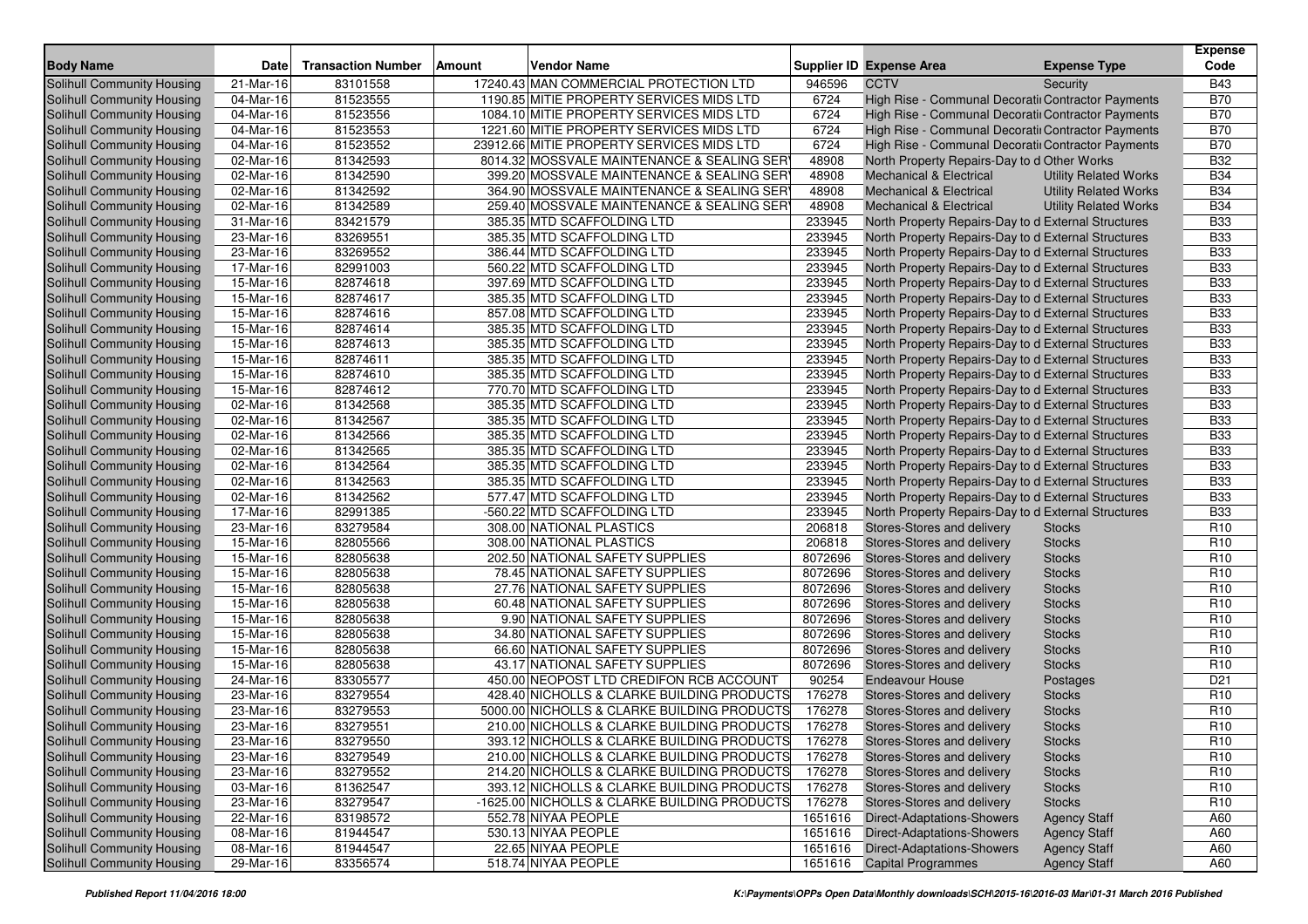|                                   |              |                           |        |                                    |         |                                                |                            | <b>Expense</b> |
|-----------------------------------|--------------|---------------------------|--------|------------------------------------|---------|------------------------------------------------|----------------------------|----------------|
| <b>Body Name</b>                  | Date         | <b>Transaction Number</b> | Amount | <b>Vendor Name</b>                 |         | <b>Supplier ID Expense Area</b>                | <b>Expense Type</b>        | Code           |
| <b>Solihull Community Housing</b> | 17-Mar-16    | 82985552                  |        | 518.74 NIYAA PEOPLE                | 1651616 | <b>Capital Programmes</b>                      | <b>Agency Staff</b>        | A60            |
| <b>Solihull Community Housing</b> | 10-Mar-16    | 82328547                  |        | 518.74 NIYAA PEOPLE                | 1651616 | <b>Capital Programmes</b>                      | <b>Agency Staff</b>        | A60            |
| <b>Solihull Community Housing</b> | 03-Mar-16    | 81427553                  |        | 518.74 NIYAA PEOPLE                | 1651616 | <b>Capital Programmes</b>                      | <b>Agency Staff</b>        | A60            |
| Solihull Community Housing        | 16-Mar-16    | 82934555                  |        | 552.78 NIYAA PEOPLE                | 1651616 | North Property Repairs-Voids                   | <b>Agency Staff</b>        | A60            |
| Solihull Community Housing        | 16-Mar-16    | 82934553                  |        | 552.78 NIYAA PEOPLE                | 1651616 | North Property Repairs-Voids                   | <b>Agency Staff</b>        | A60            |
| Solihull Community Housing        | $16$ -Mar-16 | 82934548                  |        | 552.78 NIYAA PEOPLE                | 1651616 | North Property Repairs-Voids                   | <b>Agency Staff</b>        | A60            |
| Solihull Community Housing        | 16-Mar-16    | 82934547                  |        | 552.78 NIYAA PEOPLE                | 1651616 | North Property Repairs-Voids                   | <b>Agency Staff</b>        | A60            |
| Solihull Community Housing        | 16-Mar-16    | 82931549                  |        | 444.00 NIYAA PEOPLE                | 1651616 | North Property Repairs-Voids                   | <b>Agency Staff</b>        | A60            |
| Solihull Community Housing        | 16-Mar-16    | 82934551                  |        | 552.78 NIYAA PEOPLE                | 1651616 | North Property Repairs-Voids                   | <b>Agency Staff</b>        | A60            |
| Solihull Community Housing        | 15-Mar-16    | 82858551                  |        | 552.78 NIYAA PEOPLE                | 1651616 | North Property Repairs-Voids                   | <b>Agency Staff</b>        | A60            |
| Solihull Community Housing        | 15-Mar-16    | 82858549                  |        | 444.00 NIYAA PEOPLE                | 1651616 | North Property Repairs-Voids                   | <b>Agency Staff</b>        | A60            |
| Solihull Community Housing        | 15-Mar-16    | 82857548                  |        | 552.78 NIYAA PEOPLE                | 1651616 | North Property Repairs-Voids                   | <b>Agency Staff</b>        | A60            |
| Solihull Community Housing        | 15-Mar-16    | 82856548                  |        | 552.78 NIYAA PEOPLE                | 1651616 | North Property Repairs-Voids                   | <b>Agency Staff</b>        | A60            |
| Solihull Community Housing        | 15-Mar-16    | 82854548                  |        | 448.20 NIYAA PEOPLE                | 1651616 | North Property Repairs-Voids                   | <b>Agency Staff</b>        | A60            |
| Solihull Community Housing        | 15-Mar-16    | 82854549                  |        | 552.78 NIYAA PEOPLE                | 1651616 | North Property Repairs-Voids                   | <b>Agency Staff</b>        | A60            |
| Solihull Community Housing        | 15-Mar-16    | 82851547                  |        | 552.78 NIYAA PEOPLE                | 1651616 | North Property Repairs-Voids                   | <b>Agency Staff</b>        | A60            |
| <b>Solihull Community Housing</b> | 08-Mar-16    | 81935548                  |        | 552.78 NIYAA PEOPLE                | 1651616 | North Property Repairs-Voids                   | <b>Agency Staff</b>        | A60            |
| Solihull Community Housing        | 08-Mar-16    | 81938547                  |        | 444.00 NIYAA PEOPLE                | 1651616 | North Property Repairs-Voids                   | <b>Agency Staff</b>        | A60            |
| Solihull Community Housing        | 08-Mar-16    | 81931549                  |        | 552.78 NIYAA PEOPLE                | 1651616 | North Property Repairs-Voids                   | <b>Agency Staff</b>        | A60            |
| Solihull Community Housing        | 08-Mar-16    | 81929547                  |        | 552.78 NIYAA PEOPLE                | 1651616 | North Property Repairs-Voids                   | <b>Agency Staff</b>        | A60            |
| Solihull Community Housing        | 08-Mar-16    | 81924547                  |        | 552.78 NIYAA PEOPLE                | 1651616 | North Property Repairs-Voids                   | <b>Agency Staff</b>        | A60            |
| Solihull Community Housing        | 08-Mar-16    | 81925548                  |        | 522.90 NIYAA PEOPLE                | 1651616 | North Property Repairs-Voids                   | <b>Agency Staff</b>        | A60            |
| Solihull Community Housing        | 08-Mar-16    | 81940548                  |        | 552.78 NIYAA PEOPLE                | 1651616 | North Property Repairs-Voids                   | <b>Agency Staff</b>        | A60            |
| Solihull Community Housing        | 29-Mar-16    | 83356569                  |        | 573.50 NIYAA PEOPLE                | 1651616 | North Property Repairs-Day to d Agency Staff   |                            | A60            |
| Solihull Community Housing        | 22-Mar-16    | 83198576                  |        | 573.50 NIYAA PEOPLE                | 1651616 | North Property Repairs-Day to d Agency Staff   |                            | A60            |
| Solihull Community Housing        | 31-Mar-16    | 83416547                  |        | 224.10 NIYAA PEOPLE                | 1651616 | Decent Homes Prog - Internal                   | <b>Agency Staff</b>        | A60            |
| Solihull Community Housing        | 22-Mar-16    | 83198561                  |        | 552.78 NIYAA PEOPLE                | 1651616 | Decent Homes Prog - Internal                   | <b>Agency Staff</b>        | A60            |
| Solihull Community Housing        | $16$ -Mar-16 | 82924547                  |        | 440.73 NIYAA PEOPLE                | 1651616 | Decent Homes Prog - Internal                   | <b>Agency Staff</b>        | A60            |
| Solihull Community Housing        | 01-Mar-16    | 81178547                  |        | 552.78 NIYAA PEOPLE                | 1651616 | Decent Homes Prog - Internal                   | <b>Agency Staff</b>        | A60            |
| Solihull Community Housing        | 15-Mar-16    | 82874647                  |        | 927.49 NOVUS PROPERTY SOLUTIONS    | 3522686 | North Property Repairs-Voids                   | Voids                      | <b>B38</b>     |
| Solihull Community Housing        | 02-Mar-16    | 81342594                  |        | 1736.22 NOVUS PROPERTY SOLUTIONS   | 3522686 | North Property Repairs-Voids                   | Voids                      | <b>B38</b>     |
| Solihull Community Housing        | 31-Mar-16    | 83421689                  |        | 243.74 NOVUS PROPERTY SOLUTIONS    | 3522686 | North Property Repairs-Day to d Internal Works |                            | <b>B31</b>     |
| Solihull Community Housing        | 31-Mar-16    | 83421688                  |        | 278.56 NOVUS PROPERTY SOLUTIONS    | 3522686 | North Property Repairs-Day to d Internal Works |                            | <b>B31</b>     |
| Solihull Community Housing        | 31-Mar-16    | 83421673                  |        | 330.79 NOVUS PROPERTY SOLUTIONS    | 3522686 | North Property Repairs-Day to d Internal Works |                            | <b>B31</b>     |
| Solihull Community Housing        | 31-Mar-16    | 83421665                  |        | 731.22 NOVUS PROPERTY SOLUTIONS    | 3522686 | North Property Repairs-Day to d Internal Works |                            | <b>B31</b>     |
| Solihull Community Housing        | 31-Mar-16    | 83421663                  |        | 734.70 NOVUS PROPERTY SOLUTIONS    | 3522686 | North Property Repairs-Day to d Internal Works |                            | <b>B31</b>     |
| Solihull Community Housing        | 31-Mar-16    | 83421668                  |        | 208.92 NOVUS PROPERTY SOLUTIONS    | 3522686 | North Property Repairs-Day to d Internal Works |                            | <b>B31</b>     |
| Solihull Community Housing        | 15-Mar-16    | 82874668                  |        | 800.86 NOVUS PROPERTY SOLUTIONS    | 3522686 | North Property Repairs-Day to d Internal Works |                            | <b>B31</b>     |
| Solihull Community Housing        | 15-Mar-16    | 82874665                  |        | 261.15 NOVUS PROPERTY SOLUTIONS    | 3522686 | North Property Repairs-Day to d Internal Works |                            | <b>B31</b>     |
| Solihull Community Housing        | $15-Mar-16$  | 82874655                  |        | 278.56 NOVUS PROPERTY SOLUTIONS    | 3522686 | North Property Repairs-Day to d Internal Works |                            | <b>B31</b>     |
| Solihull Community Housing        | 15-Mar-16    | 82874653                  |        | 208.42 NOVUS PROPERTY SOLUTIONS    | 3522686 | North Property Repairs-Day to d Internal Works |                            | <b>B31</b>     |
| <b>Solihull Community Housing</b> | 15-Mar-16    | 82874651                  |        | 348.20 NOVUS PROPERTY SOLUTIONS    | 3522686 | North Property Repairs-Day to d Internal Works |                            | <b>B31</b>     |
| Solihull Community Housing        | 15-Mar-16    | 82874649                  |        | 238.40 NOVUS PROPERTY SOLUTIONS    | 3522686 | North Property Repairs-Day to d Internal Works |                            | <b>B31</b>     |
| Solihull Community Housing        | 02-Mar-16    | 81342613                  |        | 348.20 NOVUS PROPERTY SOLUTIONS    | 3522686 | North Property Repairs-Day to d Internal Works |                            | <b>B31</b>     |
| Solihull Community Housing        | 02-Mar-16    | 81342605                  |        | 278.56 NOVUS PROPERTY SOLUTIONS    | 3522686 | North Property Repairs-Day to d Internal Works |                            | <b>B31</b>     |
| Solihull Community Housing        | 02-Mar-16    | 81342614                  |        | 365.61 NOVUS PROPERTY SOLUTIONS    | 3522686 | North Property Repairs-Day to d Internal Works |                            | <b>B31</b>     |
| Solihull Community Housing        | 02-Mar-16    | 81342600                  |        | 261.15 NOVUS PROPERTY SOLUTIONS    | 3522686 | North Property Repairs-Day to d Internal Works |                            | <b>B31</b>     |
| Solihull Community Housing        | 02-Mar-16    | 81342595                  |        | 348.20 NOVUS PROPERTY SOLUTIONS    | 3522686 | North Property Repairs-Day to d Internal Works |                            | <b>B31</b>     |
| Solihull Community Housing        | 15-Mar-16    | 82874656                  |        | 278.50 NOVUS PROPERTY SOLUTIONS    | 3522686 | Disrepair and insurance                        | Insurances                 | <b>B27</b>     |
| Solihull Community Housing        | 17-Mar-16    | 82989547                  |        | 22753.55 NOVUS PROPERTY SOLUTIONS  | 3522686 | <b>Cyclical Maintenance</b>                    | <b>Contractor Payments</b> | <b>B70</b>     |
| Solihull Community Housing        | 17-Mar-16    | 82987548                  |        | 89271.09 NOVUS PROPERTY SOLUTIONS  | 3522686 | <b>Cyclical Maintenance</b>                    | <b>Contractor Payments</b> | <b>B70</b>     |
| Solihull Community Housing        | 03-Mar-16    | 81427555                  |        | 170507.81 NOVUS PROPERTY SOLUTIONS | 3522686 | <b>Cyclical Maintenance</b>                    | <b>Contractor Payments</b> | <b>B70</b>     |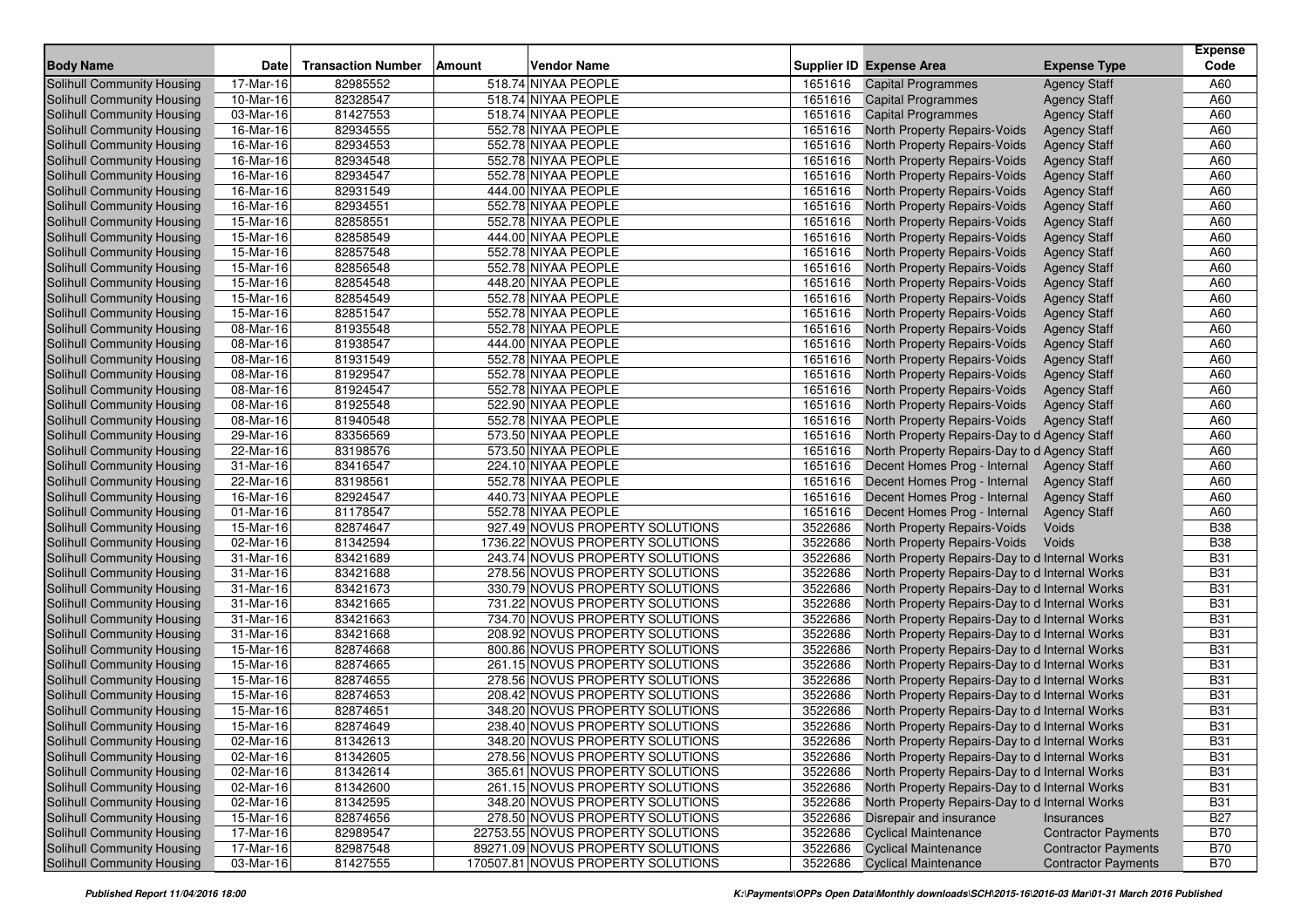| <b>Body Name</b>                  | <b>Date</b>  | <b>Transaction Number</b> | <b>Amount</b> | Vendor Name                                 |         | Supplier ID Expense Area                               | <b>Expense Type</b>          | <b>Expense</b><br>Code |
|-----------------------------------|--------------|---------------------------|---------------|---------------------------------------------|---------|--------------------------------------------------------|------------------------------|------------------------|
| Solihull Community Housing        | 17-Mar-16    | 82989549                  |               | 550.00 NOVUS PROPERTY SOLUTIONS             | 3522686 | Environmental & Estate Works                           | <b>Contractor Payments</b>   | <b>B70</b>             |
| Solihull Community Housing        | 17-Mar-16    | 82989548                  |               | 10450.00 NOVUS PROPERTY SOLUTIONS           | 3522686 | <b>Environmental &amp; Estate Works</b>                | <b>Contractor Payments</b>   | <b>B70</b>             |
| Solihull Community Housing        | 31-Mar-16    | 83421661                  |               | 213.53 NOVUS PROPERTY SOLUTIONS             | 3522686 | Kitchens                                               | <b>Contractor Payments</b>   | <b>B70</b>             |
| Solihull Community Housing        | 03-Mar-16    | 81415547                  |               | 463.34 NPOWER                               | 40119   | <b>Private Sector Leasing</b>                          | Electricity                  | <b>B11</b>             |
| Solihull Community Housing        | 08-Mar-16    | 81878548                  |               | 1630.00 OCEAN MEDIA GROUP LTD               | 181618  | <b>Central Administration</b>                          | Conferences                  | D <sub>56</sub>        |
| Solihull Community Housing        | 17-Mar-16    | 82997551                  |               | 75474.65 OPENVIEW SECURITY SOLUTIONS LTD    | 2385686 | <b>High Rise CCTV</b>                                  | <b>Contractor Payments</b>   | <b>B70</b>             |
| Solihull Community Housing        | 17-Mar-16    | 82997549                  |               | 134548.49 OPENVIEW SECURITY SOLUTIONS LTD   | 2385686 | <b>High Rise CCTV</b>                                  | <b>Contractor Payments</b>   | <b>B70</b>             |
| Solihull Community Housing        | 31-Mar-16    | 83421650                  |               | 325.36 OPENVIEW SECURITY SOLUTIONS LTD      | 2385686 | Mechanical & Electrical                                | <b>Utility Related Works</b> | <b>B34</b>             |
| Solihull Community Housing        | 31-Mar-16    | 83421648                  |               | 325.36 OPENVIEW SECURITY SOLUTIONS LTD      | 2385686 | Mechanical & Electrical                                | <b>Utility Related Works</b> | <b>B34</b>             |
| Solihull Community Housing        | 31-Mar-16    | 83421641                  |               | 642.29 OPENVIEW SECURITY SOLUTIONS LTD      | 2385686 | <b>Mechanical &amp; Electrical</b>                     | <b>Utility Related Works</b> | <b>B34</b>             |
| Solihull Community Housing        | 31-Mar-16    | 83421651                  |               | 327.76 OPENVIEW SECURITY SOLUTIONS LTD      | 2385686 | <b>Mechanical &amp; Electrical</b>                     | <b>Utility Related Works</b> | <b>B34</b>             |
| Solihull Community Housing        | 31-Mar-16    | 83421633                  |               | 325.36 OPENVIEW SECURITY SOLUTIONS LTD      | 2385686 | Mechanical & Electrical                                | <b>Utility Related Works</b> | <b>B34</b>             |
| Solihull Community Housing        | 23-Mar-16    | 83269678                  |               | 348.92 OPENVIEW SECURITY SOLUTIONS LTD      | 2385686 | Mechanical & Electrical                                | <b>Utility Related Works</b> | <b>B34</b>             |
| Solihull Community Housing        | $23-Mar-16$  | 83269754                  |               | 325.36 OPENVIEW SECURITY SOLUTIONS LTD      | 2385686 | <b>Mechanical &amp; Electrical</b>                     | <b>Utility Related Works</b> | <b>B34</b>             |
| Solihull Community Housing        | 23-Mar-16    | 83269748                  |               | 325.36 OPENVIEW SECURITY SOLUTIONS LTD      | 2385686 | Mechanical & Electrical                                | <b>Utility Related Works</b> | <b>B34</b>             |
| Solihull Community Housing        | 23-Mar-16    | 83269738                  |               | 347.59 OPENVIEW SECURITY SOLUTIONS LTD      | 2385686 | Mechanical & Electrical                                | <b>Utility Related Works</b> | <b>B34</b>             |
| Solihull Community Housing        | 23-Mar-16    | 83269727                  |               | 325.36 OPENVIEW SECURITY SOLUTIONS LTD      | 2385686 | Mechanical & Electrical                                | <b>Utility Related Works</b> | <b>B34</b>             |
| Solihull Community Housing        | 23-Mar-16    | 83269720                  |               | 384.00 OPENVIEW SECURITY SOLUTIONS LTD      | 2385686 | <b>Mechanical &amp; Electrical</b>                     | <b>Utility Related Works</b> | <b>B34</b>             |
| Solihull Community Housing        | 23-Mar-16    | 83269714                  |               | 345.77 OPENVIEW SECURITY SOLUTIONS LTD      | 2385686 | Mechanical & Electrical                                | <b>Utility Related Works</b> | <b>B34</b>             |
| Solihull Community Housing        | 23-Mar-16    | 83269688                  |               | 325.36 OPENVIEW SECURITY SOLUTIONS LTD      | 2385686 | <b>Mechanical &amp; Electrical</b>                     | <b>Utility Related Works</b> | <b>B34</b>             |
| Solihull Community Housing        | 23-Mar-16    | 83269717                  |               | 325.36 OPENVIEW SECURITY SOLUTIONS LTD      | 2385686 | Mechanical & Electrical                                | <b>Utility Related Works</b> | <b>B34</b>             |
| Solihull Community Housing        | 23-Mar-16    | 83269719                  |               | 325.36 OPENVIEW SECURITY SOLUTIONS LTD      | 2385686 | <b>Mechanical &amp; Electrical</b>                     | <b>Utility Related Works</b> | <b>B34</b>             |
| Solihull Community Housing        | 23-Mar-16    | 83269774                  |               | 295.00 OPUS STRUCTURAL SURVEYS              | 7489686 | <b>MST</b> -Structural Works                           | <b>Contractor Payments</b>   | <b>B70</b>             |
| Solihull Community Housing        | 03-Mar-16    | 81408551                  |               | 255.00 OPUS STRUCTURAL SURVEYS              | 7489686 | <b>MST</b> -Structural Works                           | <b>Contractor Payments</b>   | <b>B70</b>             |
| Solihull Community Housing        | 02-Mar-16    | 81342711                  |               | 295.00 OPUS STRUCTURAL SURVEYS              | 7489686 | <b>MST</b> -Structural Works                           | <b>Contractor Payments</b>   | <b>B70</b>             |
| Solihull Community Housing        | 02-Mar-16    | 81342713                  |               | 295.00 OPUS STRUCTURAL SURVEYS              | 7489686 | <b>MST</b> -Structural Works                           | <b>Contractor Payments</b>   | <b>B70</b>             |
| Solihull Community Housing        | 15-Mar-16    | 82858553                  |               | 1185.00 OPUS STRUCTURAL SURVEYS             | 7489686 | Low Rise - Envelope Programm                           | <b>Contractor Payments</b>   | <b>B70</b>             |
| Solihull Community Housing        | 03-Mar-16    | 81408552                  |               | -255.00 OPUS STRUCTURAL SURVEYS             | 7489686 | <b>MST</b> -Structural Works                           | <b>Contractor Payments</b>   | <b>B70</b>             |
| Solihull Community Housing        | 11-Mar-16    | 82574548                  |               | 2350.00 ORBIS PROTECT LIMITED               | 6049687 | <b>Call Centre</b>                                     | Other Fees and Charges       | D <sub>59</sub>        |
| Solihull Community Housing        | 02-Mar-16    | 81342623                  |               | 264.00 ORBIS PROTECT LIMITED                | 6049687 | North Property Repairs-Voids                           | Voids                        | <b>B38</b>             |
| Solihull Community Housing        | 02-Mar-16    | 81342622                  |               | 264.00 ORBIS PROTECT LIMITED                | 6049687 | <b>North Property Repairs-Voids</b>                    | Voids                        | <b>B38</b>             |
| Solihull Community Housing        | 02-Mar-16    | 81342617                  |               | 237.93 ORBIS PROTECT LIMITED                | 6049687 | North Property Repairs-Voids                           | Voids                        | <b>B38</b>             |
| Solihull Community Housing        | 02-Mar-16    | 81342616                  |               | 296.19 ORBIS PROTECT LIMITED                | 6049687 | North Property Repairs-Voids                           | Voids                        | <b>B38</b>             |
| Solihull Community Housing        | 02-Mar-16    | 81342694                  |               | 374.81 ORBIS PROTECT LIMITED                | 6049687 | North Property Repairs-Voids                           | Voids                        | <b>B38</b>             |
| Solihull Community Housing        | 02-Mar-16    | 81342680                  |               | 240.61 ORBIS PROTECT LIMITED                | 6049687 | North Property Repairs-Voids                           | Voids                        | <b>B38</b>             |
| <b>Solihull Community Housing</b> | 02-Mar-16    | 81342676                  |               | 273.30 ORBIS PROTECT LIMITED                | 6049687 | North Property Repairs-Voids                           | Voids                        | <b>B38</b>             |
| Solihull Community Housing        | 23-Mar-16    | 83279661                  |               | 5716.90 PACE PETROLEUM LTD                  | 112230  | Stores-Stores and delivery                             | <b>Stocks</b>                | R <sub>10</sub>        |
| Solihull Community Housing        | 03-Mar-16    | 81362625                  |               | 5516.69 PACE PETROLEUM LTD                  | 112230  | Stores-Stores and delivery                             | <b>Stocks</b>                | R <sub>10</sub>        |
| Solihull Community Housing        | 02-Mar-16    | 81357547                  |               | 811.80 PACE PETROLEUM LTD                   | 112230  | Stores-Stores and delivery                             | <b>Stocks</b>                | R <sub>10</sub>        |
| Solihull Community Housing        | 02-Mar-16    | 81358547                  |               | -811.80 PACE PETROLEUM LTD                  | 112230  | Stores-Stores and delivery                             | <b>Stocks</b>                | R <sub>10</sub>        |
| Solihull Community Housing        | 11-Mar-16    | 82578548                  |               | 1794.92 PENNINGTON CHOICE LTD               | 227134  | Energy Performance Certificates Other Fees and Charges |                              | D <sub>59</sub>        |
| <b>Solihull Community Housing</b> | 02-Mar-16    | 81342573                  |               | 379.70 PINNACLE HOUSING LTD                 | 280244  | North Property Repairs-Voids                           | Voids                        | <b>B38</b>             |
| Solihull Community Housing        | 02-Mar-16    | 81342572                  |               | 264.91 PINNACLE HOUSING LTD                 | 280244  | North Property Repairs-Voids                           | Voids                        | <b>B38</b>             |
| <b>Solihull Community Housing</b> | 02-Mar-16    | 81342570                  |               | 209.95 PINNACLE HOUSING LTD                 | 280244  | North Property Repairs-Voids                           | Voids                        | <b>B38</b>             |
| Solihull Community Housing        | 04-Mar-16    | 81523557                  |               | 687.60 PINNACLE HOUSING LTD                 | 280244  | Environmental & Estate Works                           | <b>Contractor Payments</b>   | <b>B70</b>             |
| Solihull Community Housing        | 30-Mar-16    | 83371549                  |               | 2398.00 PRIMEXECUTIVE & CONSULTANCY SERVICI | 8888687 | <b>Capital Programmes</b>                              | <b>Agency Staff</b>          | A60                    |
| Solihull Community Housing        | 30-Mar-16    | 83371549                  |               | 290.00 PRIMEXECUTIVE & CONSULTANCY SERVICI  | 8888687 | <b>Capital Programmes</b>                              | <b>Agency Staff</b>          | A60                    |
| Solihull Community Housing        | 03-Mar-16    | 81427556                  |               | 3048.00 PRIMEXECUTIVE & CONSULTANCY SERVICE | 8888687 | <b>Capital Programmes</b>                              | <b>Agency Staff</b>          | A60                    |
| Solihull Community Housing        | 17-Mar-16    | 82989552                  |               | 422.25 R S MILLER ROOFING(WOLVERHAMPTON)    | 75827   | <b>Cyclical Maintenance</b>                            | <b>Contractor Payments</b>   | <b>B70</b>             |
| Solihull Community Housing        | 17-Mar-16    | 82989551                  |               | 240.00 R S MILLER ROOFING(WOLVERHAMPTON)    | 75827   | <b>Cyclical Maintenance</b>                            | <b>Contractor Payments</b>   | <b>B70</b>             |
| Solihull Community Housing        | $23$ -Mar-16 | 83241554                  |               | 21729.69 R S MILLER ROOFING (WOLVERHAMPTON) | 75827   | <b>Pitched Re-roofing</b>                              | <b>Contractor Payments</b>   | <b>B70</b>             |
| Solihull Community Housing        | 17-Mar-16    | 82989553                  |               | 4535.28 R S MILLER ROOFING (WOLVERHAMPTON)  | 75827   | <b>Pitched Re-roofing</b>                              | <b>Contractor Payments</b>   | <b>B70</b>             |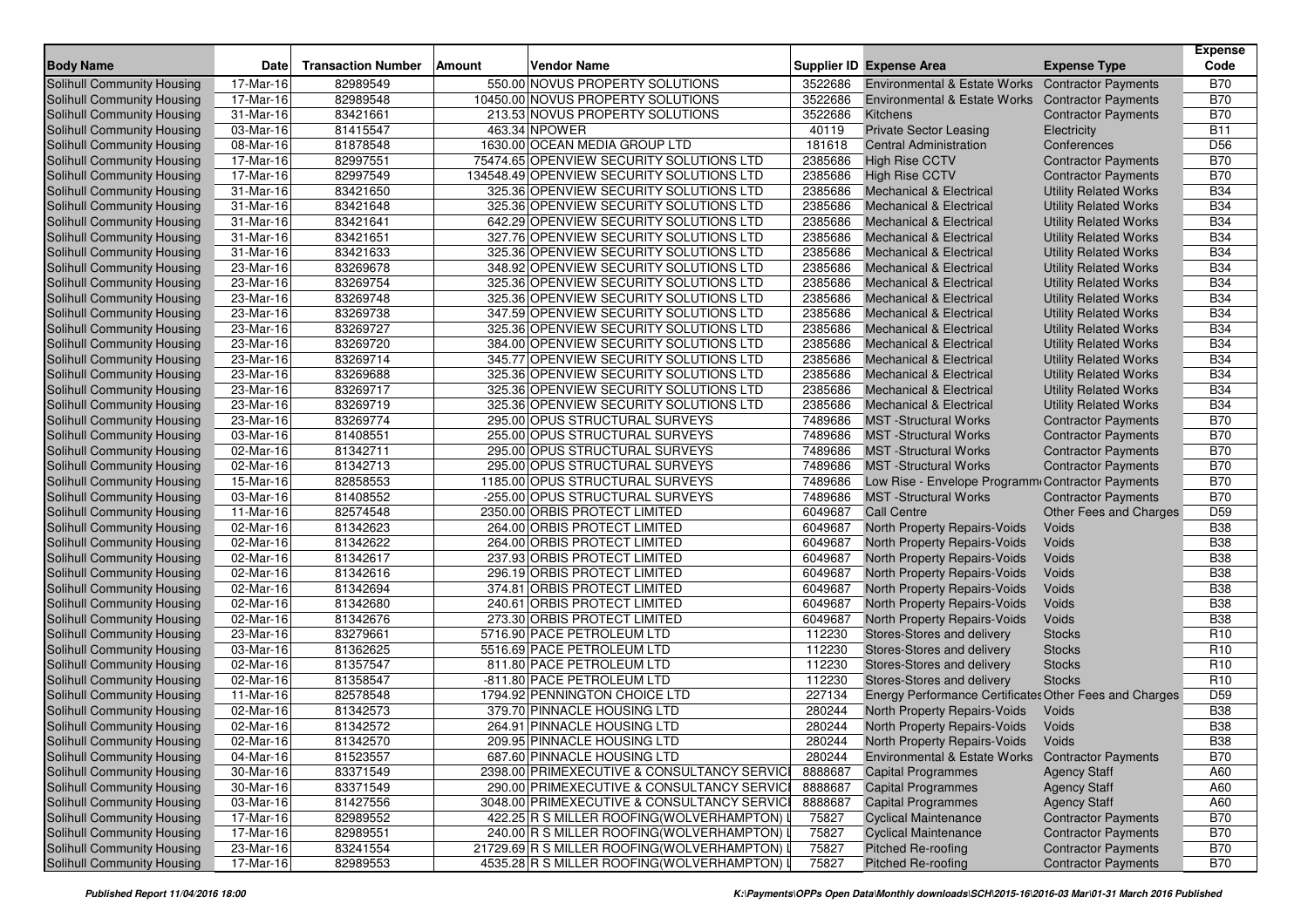| <b>Body Name</b>           | <b>Date</b> | <b>Transaction Number</b> | <b>Amount</b><br><b>Vendor Name</b>       |         | <b>Supplier ID Expense Area</b>                        | <b>Expense Type</b>     | <b>Expense</b><br>Code |
|----------------------------|-------------|---------------------------|-------------------------------------------|---------|--------------------------------------------------------|-------------------------|------------------------|
| Solihull Community Housing | 01-Mar-16   | 81179547                  | 420.14 RANDSTAD EMPLOYMENT BUREAU LIMITED | 219089  | Safe and Sound Operational                             | <b>Agency Staff</b>     | A60                    |
| Solihull Community Housing | 17-Mar-16   | 82997553                  | 428.83 RANDSTAD EMPLOYMENT BUREAU LTD     | 54515   | Safe and Sound Operational                             | <b>Agency Staff</b>     | A60                    |
| Solihull Community Housing | 21-Mar-16   | 83101561                  | 429.94 RANDSTAD EMPLOYMENT BUREAU LTD     | 54515   | <b>Housing Aid &amp; Homelessness</b>                  | <b>Agency Staff</b>     | A60                    |
| Solihull Community Housing | 21-Mar-16   | 83101560                  | 443.88 RANDSTAD EMPLOYMENT BUREAU LTD     | 54515   | Housing Aid & Homelessness                             | <b>Agency Staff</b>     | A60                    |
| Solihull Community Housing | 21-Mar-16   | 83101559                  | 363.74 RANDSTAD EMPLOYMENT BUREAU LTD     | 54515   | Housing Aid & Homelessness                             | <b>Agency Staff</b>     | A60                    |
| Solihull Community Housing | 07-Mar-16   | 81621547                  | 409.61 RANDSTAD EMPLOYMENT BUREAU LTD     | 54515   | Housing Aid & Homelessness                             | <b>Agency Staff</b>     | A60                    |
| Solihull Community Housing | 07-Mar-16   | 81618547                  | 429.94 RANDSTAD EMPLOYMENT BUREAU LTD     | 54515   | Housing Aid & Homelessness                             | <b>Agency Staff</b>     | A60                    |
| Solihull Community Housing | 04-Mar-16   | 81529547                  | 281.92 RAPIDE COMMUNICATION LIMITED       | 219590  | North Property Repairs-Day to d Mobile Phones          |                         | D41                    |
| Solihull Community Housing | 04-Mar-16   | 81528551                  | 332.46 RAPIDE COMMUNICATION LIMITED       | 219590  | North Property Repairs-Day to d Mobile Phones          |                         | D41                    |
| Solihull Community Housing | 04-Mar-16   | 81528549                  | 303.34 RAPIDE COMMUNICATION LIMITED       | 219590  | North Property Repairs-Day to d Mobile Phones          |                         | D41                    |
| Solihull Community Housing | 04-Mar-16   | 81528547                  | 250.00 RAPIDE COMMUNICATION LIMITED       | 219590  | North Property Repairs-Day to d Mobile Phones          |                         | D41                    |
| Solihull Community Housing | 04-Mar-16   | 81523562                  | 389.44 RAPIDE COMMUNICATION LIMITED       | 219590  | North Property Repairs-Day to d Mobile Phones          |                         | D41                    |
| Solihull Community Housing | 04-Mar-16   | 81523560                  | 330.99 RAPIDE COMMUNICATION LIMITED       | 219590  | North Property Repairs-Day to d Mobile Phones          |                         | D41                    |
| Solihull Community Housing | 04-Mar-16   | 81523559                  | 250.00 RAPIDE COMMUNICATION LIMITED       | 219590  | North Property Repairs-Day to d Mobile Phones          |                         | D41                    |
| Solihull Community Housing | 29-Mar-16   | 83346657                  | 3000.00 REDACTED PERSONAL DATA            | 74441   | <b>Balance Sheet</b>                                   | Movement Incentive Sche | U32                    |
| Solihull Community Housing | 07-Mar-16   | 81714547                  | 1576.64 REDACTED PERSONAL DATA            | 123253  | <b>Balance Sheet</b>                                   | Movement Incentive Sche | U32                    |
| Solihull Community Housing | 23-Mar-16   | 83239547                  | 4000.00 REDACTED PERSONAL DATA            | 268944  | Private Sector - Disabled Faciliti Contractor Payments |                         | <b>B70</b>             |
| Solihull Community Housing | 30-Mar-16   | 83371548                  | 9000.00 REDACTED PERSONAL DATA            | 8482687 | Private Sector - Disabled Faciliti Contractor Payments |                         | <b>B70</b>             |
| Solihull Community Housing | 17-Mar-16   | 82982547                  | 9000.00 REDACTED PERSONAL DATA            | 8482687 | Private Sector - Disabled Faciliti Contractor Payments |                         | <b>B70</b>             |
| Solihull Community Housing | 31-Mar-16   | 83416549                  | 468.89 REED                               | 260459  | <b>Call Centre</b>                                     | <b>Agency Staff</b>     | A60                    |
| Solihull Community Housing | 31-Mar-16   | 83416548                  | 464.25 REED                               | 260459  | <b>Call Centre</b>                                     | <b>Agency Staff</b>     | A60                    |
| Solihull Community Housing | 23-Mar-16   | 83241552                  | 475.20 REED                               | 260459  | <b>Call Centre</b>                                     | <b>Agency Staff</b>     | A60                    |
| Solihull Community Housing | 22-Mar-16   | 83198581                  | 278.55 REED                               | 260459  | <b>Call Centre</b>                                     | <b>Agency Staff</b>     | A60                    |
| Solihull Community Housing | 22-Mar-16   | 83198582                  | 464.25 REED                               | 260459  | <b>Call Centre</b>                                     | <b>Agency Staff</b>     | A60                    |
| Solihull Community Housing | 22-Mar-16   | 83198578                  | 481.07 REED                               | 260459  | <b>Call Centre</b>                                     | <b>Agency Staff</b>     | A60                    |
| Solihull Community Housing | 14-Mar-16   | 82697548                  | 464.25 REED                               | 260459  | <b>Call Centre</b>                                     | <b>Agency Staff</b>     | A60                    |
| Solihull Community Housing | 14-Mar-16   | 82695547                  | 464.25 REED                               | 260459  | <b>Call Centre</b>                                     | <b>Agency Staff</b>     | A60                    |
| Solihull Community Housing | 14-Mar-16   | 82694547                  | 278.55 REED                               | 260459  | <b>Call Centre</b>                                     | <b>Agency Staff</b>     | A60                    |
| Solihull Community Housing | 14-Mar-16   | 82699547                  | 494.25 REED                               | 260459  | <b>Call Centre</b>                                     | <b>Agency Staff</b>     | A60                    |
| Solihull Community Housing | 11-Mar-16   | 82598550                  | 346.64 REED                               | 260459  | <b>Call Centre</b>                                     | <b>Agency Staff</b>     | A60                    |
| Solihull Community Housing | 11-Mar-16   | 82598548                  | 433.30 REED                               | 260459  | <b>Call Centre</b>                                     | <b>Agency Staff</b>     | A60                    |
| Solihull Community Housing | 11-Mar-16   | 82598547                  | 461.16 REED                               | 260459  | <b>Call Centre</b>                                     | <b>Agency Staff</b>     | A60                    |
| Solihull Community Housing | 11-Mar-16   | 82598549                  | 395.40 REED                               | 260459  | <b>Call Centre</b>                                     | <b>Agency Staff</b>     | A60                    |
| Solihull Community Housing | 11-Mar-16   | 82595547                  | 395.40 REED                               | 260459  | <b>Call Centre</b>                                     | <b>Agency Staff</b>     | A60                    |
| Solihull Community Housing | 11-Mar-16   | 82592548                  | -464.25 REED                              | 260459  | <b>Call Centre</b>                                     | <b>Agency Staff</b>     | A60                    |
| Solihull Community Housing | 11-Mar-16   | 82592548                  | 468.89 REED                               | 260459  | <b>Call Centre</b>                                     | <b>Agency Staff</b>     | A60                    |
| Solihull Community Housing | 11-Mar-16   | 82592548                  | 464.25 REED                               | 260459  | <b>Call Centre</b>                                     | <b>Agency Staff</b>     | A60                    |
| Solihull Community Housing | 11-Mar-16   | 82586548                  | 395.40 REED                               | 260459  | <b>Call Centre</b>                                     | <b>Agency Staff</b>     | A60                    |
| Solihull Community Housing | 11-Mar-16   | 82592547                  | 464.25 REED                               | 260459  | <b>Call Centre</b>                                     | <b>Agency Staff</b>     | A60                    |
| Solihull Community Housing | 29-Mar-16   | 83356575                  | 404.86 REED                               | 260459  | North Property Repairs-Day to d Agency Staff           |                         | A60                    |
| Solihull Community Housing | 16-Mar-16   | 82925548                  | 489.75 REED                               | 260459  | North Property Repairs-Day to d Agency Staff           |                         | A60                    |
| Solihull Community Housing | 11-Mar-16   | 82586547                  | 489.75 REED                               | 260459  | North Property Repairs-Day to d Agency Staff           |                         | A60                    |
| Solihull Community Housing | 04-Mar-16   | 81542547                  | 306.91 REED                               | 260459  | North Property Repairs-Day to d Agency Staff           |                         | A60                    |
| Solihull Community Housing | 04-Mar-16   | 81537547                  | 502.81 REED                               | 260459  | North Property Repairs-Day to d Agency Staff           |                         | A60                    |
| Solihull Community Housing | 23-Mar-16   | 83241553                  | $-474.48$ REED                            | 260459  | <b>Call Centre</b>                                     | <b>Agency Staff</b>     | A60                    |
| Solihull Community Housing | 24-Mar-16   | 83311549                  | 250.00 RESOURCE PRINT SOLUTIONS           | 1030596 | Customer, Communication & Inf Printing                 |                         | D80                    |
| Solihull Community Housing | 24-Mar-16   | 83311547                  | 940.00 RESOURCE PRINT SOLUTIONS           | 1030596 | Customer, Communication & Inf Printing                 |                         | D80                    |
| Solihull Community Housing | 24-Mar-16   | 83305563                  | 5675.00 RESOURCE PRINT SOLUTIONS          | 1030596 | Customer, Communication & Inf Printing                 |                         | D80                    |
| Solihull Community Housing | 29-Mar-16   | 83356588                  | 1036.00 RESOURCING GROUP                  | 131156  | <b>Mechanical &amp; Electrical</b>                     | <b>Agency Staff</b>     | A60                    |
| Solihull Community Housing | 15-Mar-16   | 82858554                  | 1036.00 RESOURCING GROUP                  | 131156  | <b>Mechanical &amp; Electrical</b>                     | <b>Agency Staff</b>     | A60                    |
| Solihull Community Housing | 07-Mar-16   | 81628547                  | 1008.00 RESOURCING GROUP                  | 131156  | <b>Mechanical &amp; Electrical</b>                     | <b>Agency Staff</b>     | A60                    |
| Solihull Community Housing | 29-Mar-16   | 83356582                  | 870.00 RESOURCING GROUP                   | 131156  | <b>Capital Programmes</b>                              | <b>Agency Staff</b>     | A60                    |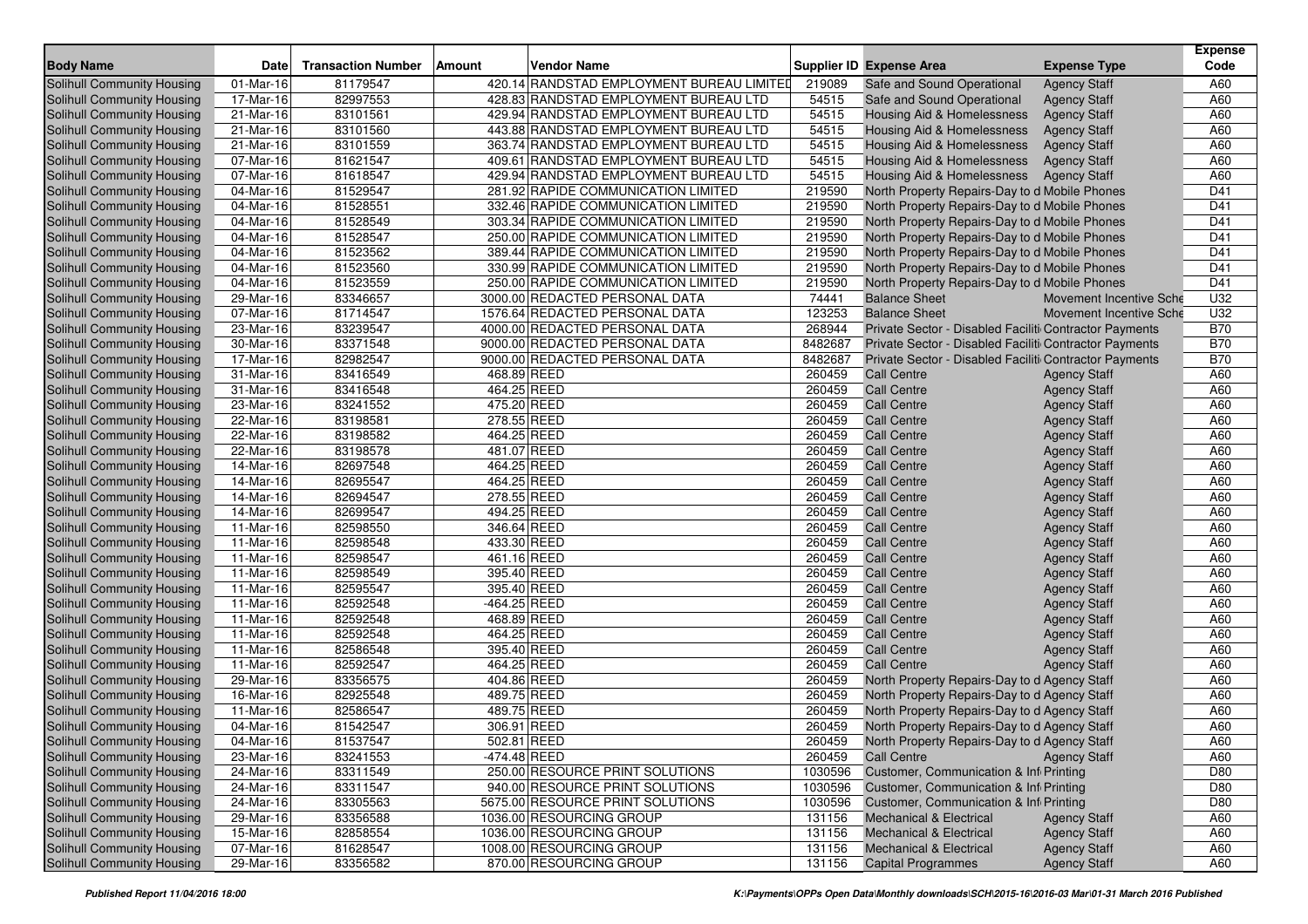| <b>Body Name</b>                  | Date                    | <b>Transaction Number</b> | Vendor Name<br><b>Amount</b>              |         | Supplier ID Expense Area                             | <b>Expense Type</b>          | <b>Expense</b><br>Code |
|-----------------------------------|-------------------------|---------------------------|-------------------------------------------|---------|------------------------------------------------------|------------------------------|------------------------|
| <b>Solihull Community Housing</b> | 29-Mar-16               | 83356576                  | 562.50 RESOURCING GROUP                   | 131156  | <b>Capital Programmes</b>                            | <b>Agency Staff</b>          | A60                    |
| Solihull Community Housing        | 23-Mar-16               | 83238549                  | 870.00 RESOURCING GROUP                   | 131156  | <b>Capital Programmes</b>                            | <b>Agency Staff</b>          | A60                    |
| Solihull Community Housing        | 23-Mar-16               | 83237547                  | 562.50 RESOURCING GROUP                   | 131156  | <b>Capital Programmes</b>                            | <b>Agency Staff</b>          | A60                    |
| Solihull Community Housing        | 11-Mar-16               | 82603548                  | 870.00 RESOURCING GROUP                   | 131156  | <b>Capital Programmes</b>                            | <b>Agency Staff</b>          | A60                    |
| Solihull Community Housing        | 11-Mar-16               | 82598552                  | -562.50 RESOURCING GROUP                  | 131156  | <b>Capital Programmes</b>                            | <b>Agency Staff</b>          | A60                    |
| Solihull Community Housing        | 11-Mar-16               | 82598552                  | 562.50 RESOURCING GROUP                   | 131156  | <b>Capital Programmes</b>                            | <b>Agency Staff</b>          | A60                    |
| Solihull Community Housing        | 11-Mar-16               | 82598552                  | 562.50 RESOURCING GROUP                   | 131156  | <b>Capital Programmes</b>                            | <b>Agency Staff</b>          | A60                    |
| Solihull Community Housing        | 07-Mar-16               | 81655548                  | 588.75 RESOURCING GROUP                   | 131156  | <b>Capital Programmes</b>                            | <b>Agency Staff</b>          | A60                    |
| Solihull Community Housing        | 07-Mar-16               | 81632549                  | 696.00 RESOURCING GROUP                   | 131156  | <b>Capital Programmes</b>                            | <b>Agency Staff</b>          | A60                    |
| Solihull Community Housing        | 04-Mar-16               | 81545547                  | 502.65 RESOURCING GROUP                   | 131156  | <b>Capital Programmes</b>                            | <b>Agency Staff</b>          | A60                    |
| Solihull Community Housing        | 04-Mar-16               | 81545547                  | 67.35 RESOURCING GROUP                    | 131156  | <b>Capital Programmes</b>                            | <b>Agency Staff</b>          | A60                    |
| Solihull Community Housing        | $\overline{04}$ -Mar-16 | 81548547                  | 652.50 RESOURCING GROUP                   | 131156  | <b>Capital Programmes</b>                            | <b>Agency Staff</b>          | A60                    |
| Solihull Community Housing        | 24-Mar-16               | 83311551                  | 2240.30 ROYAL MAIL                        | 7602    | <b>Endeavour House</b>                               | Postages                     | D <sub>21</sub>        |
| Solihull Community Housing        | 10-Mar-16               | 82401547                  | 1308.64 ROYAL MAIL                        | 7602    | <b>Endeavour House</b>                               | Postages                     | D <sub>21</sub>        |
| Solihull Community Housing        | 10-Mar-16               | 82400547                  | 1510.85 ROYAL MAIL                        | 7602    | <b>Endeavour House</b>                               | Postages                     | D <sub>21</sub>        |
| Solihull Community Housing        | 21-Mar-16               | 83104549                  | 477.00 SAPPHIRE MANAGEMENT SERVICES UK LT | 209446  | Housing Aid & Homelessness                           | <b>Agency Staff</b>          | A60                    |
| Solihull Community Housing        | 21-Mar-16               | 83101563                  | 474.00 SAPPHIRE MANAGEMENT SERVICES UK LT | 209446  | Housing Aid & Homelessness                           | <b>Agency Staff</b>          | A60                    |
| Solihull Community Housing        | 08-Mar-16               | 81891553                  | 1536.68 SCCI ALPHATRACK LTD               | 2490687 | <b>Mechanical &amp; Electrical</b>                   | <b>Utility Related Works</b> | <b>B34</b>             |
| Solihull Community Housing        | 07-Mar-16               | 81650547                  | 352.57 SEVERN TRENT WATER LTD             | 7745    | <b>Private Sector Leasing</b>                        | Water                        | <b>B12</b>             |
| Solihull Community Housing        | 04-Mar-16               | 81506547                  | 358.20 SEVERN TRENT WATER LTD             | 7745    | <b>Private Sector Leasing</b>                        | Water                        | <b>B12</b>             |
| Solihull Community Housing        | 07-Mar-16               | 81652547                  | 341.32 SEVERN TRENT WATER LTD             | 7745    | <b>Private Sector Leasing</b>                        | Water                        | <b>B12</b>             |
| Solihull Community Housing        | 07-Mar-16               | 81656547                  | 331.95 SEVERN TRENT WATER LTD             | 7745    | <b>Private Sector Leasing</b>                        | Water                        | <b>B12</b>             |
| Solihull Community Housing        | 04-Mar-16               | 81509547                  | 345.08 SEVERN TRENT WATER LTD             | 7745    | <b>Private Sector Leasing</b>                        | Water                        | <b>B12</b>             |
| Solihull Community Housing        | 04-Mar-16               | 81514547                  | 335.69 SEVERN TRENT WATER LTD             | 7745    | <b>Private Sector Leasing</b>                        | Water                        | <b>B12</b>             |
| Solihull Community Housing        | 04-Mar-16               | 81514550                  | 328.20 SEVERN TRENT WATER LTD             | 7745    | <b>Private Sector Leasing</b>                        | Water                        | <b>B12</b>             |
| Solihull Community Housing        | 04-Mar-16               | 81514549                  | 359.45 SEVERN TRENT WATER LTD             | 7745    | <b>Private Sector Leasing</b>                        | Water                        | <b>B12</b>             |
| Solihull Community Housing        | 04-Mar-16               | 81514552                  | 431.34 SEVERN TRENT WATER LTD             | 7745    | <b>Private Sector Leasing</b>                        | Water                        | <b>B12</b>             |
| Solihull Community Housing        | $\overline{04-M}$ ar-16 | 81511547                  | 361.95 SEVERN TRENT WATER LTD             | 7745    | <b>Private Sector Leasing</b>                        | Water                        | <b>B12</b>             |
| Solihull Community Housing        | 21-Mar-16               | 83168547                  | 474.48 SEVERN TRENT WATER LTD             | 7745    | 82 Warwick Road Intensive Sup Water                  |                              | <b>B12</b>             |
| Solihull Community Housing        | 22-Mar-16               | 83220575                  | -4350.95 SHAW TRUST                       | 62837   | Training                                             | Training                     | A80                    |
| Solihull Community Housing        | 22-Mar-16               | 83220575                  | 350.95 SHAW TRUST                         | 62837   | Training                                             | Training                     | A80                    |
| Solihull Community Housing        | 22-Mar-16               | 83220575                  | 4000.00 SHAW TRUST                        | 62837   | Training                                             | Training                     | A80                    |
| Solihull Community Housing        | 22-Mar-16               | 83220575                  | 4350.95 SHAW TRUST                        | 62837   | Training                                             | Training                     | A80                    |
| Solihull Community Housing        | 14-Mar-16               | 82675549                  | 28.00 SOLIHULL COMMUNITY HOUSING          | 102685  | Housing Aid & Homelessness                           | Other Supplies And Servi     | D90                    |
| Solihull Community Housing        | 29-Mar-16               | 83346658                  | 365.00 SOLIHULL COMMUNITY HOUSING         | 102685  | Homelessness                                         | Electricity                  | <b>B11</b>             |
| Solihull Community Housing        | 14-Mar-16               | 82675549                  | 310.00 SOLIHULL COMMUNITY HOUSING         | 102685  | Homelessness                                         | Electricity                  | <b>B11</b>             |
| Solihull Community Housing        | 07-Mar-16               | 81592547                  | 19.44 SOLIHULL COMMUNITY HOUSING          | 102685  | <b>Endeavour House</b>                               | <b>Catering Provisions</b>   | D75                    |
| Solihull Community Housing        | 07-Mar-16               | 81592547                  | 16.67 SOLIHULL COMMUNITY HOUSING          | 102685  | Business Support - MST Back O Other Fees and Charges |                              | D <sub>59</sub>        |
| Solihull Community Housing        | 07-Mar-16               | 81592547                  | 4.08 SOLIHULL COMMUNITY HOUSING           | 102685  | Client - Fleet Management                            | <b>Other Transport Costs</b> | C90                    |
| Solihull Community Housing        | 07-Mar-16               | 81592547                  | 15.30 SOLIHULL COMMUNITY HOUSING          | 102685  | North Property Repairs-Day to d Materials            |                              | D <sub>13</sub>        |
| Solihull Community Housing        | 07-Mar-16               | 81592547                  | 1.35 SOLIHULL COMMUNITY HOUSING           | 102685  | North Property Repairs-Day to d Materials            |                              | D <sub>13</sub>        |
| Solihull Community Housing        | 07-Mar-16               | 81592547                  | 337.00 SOLIHULL COMMUNITY HOUSING         | 102685  | North Property Repairs-Voids                         | Electricity                  | <b>B11</b>             |
| Solihull Community Housing        | 10-Mar-16               | 82393547                  | 498.06 SOLIHULL MBC                       | 80026   | Payroll - Payable to SMBC                            | Creditor: Solihull MBC       | <b>S09</b>             |
| Solihull Community Housing        | 10-Mar-16               | 82393547                  | 2.00 SOLIHULL MBC                         | 80026   | Payroll - Payable to SMBC                            | Creditor: Solihull MBC       | S <sub>09</sub>        |
| Solihull Community Housing        | $\overline{17}$ -Mar-16 | 82983548                  | 0.11 SOLIHULL MBC                         | 80026   | Home Improvement Agency                              | Head Office: Charges         | H <sub>10</sub>        |
| Solihull Community Housing        | 17-Mar-16               | 82983548                  | 4338.41 SOLIHULL MBC                      | 80026   | Home Improvement Agency                              | Head Office: Charges         | H <sub>10</sub>        |
| Solihull Community Housing        | 17-Mar-16               | 82983547                  | -4338.41 SOLIHULL MBC                     | 80026   | Home Improvement Agency                              | Head Office: Charges         | H <sub>10</sub>        |
| Solihull Community Housing        | 01-Mar-16               | 81245663                  | 593.24 SOLIHULL METROPOLITAN BOROUGH COU  | 9466    | <b>Central Administration</b>                        | <b>Other Employee Costs</b>  | A90                    |
| Solihull Community Housing        | 01-Mar-16               | 81245663                  | 27.95 SOLIHULL METROPOLITAN BOROUGH COUI  | 9466    | Central Administration                               | Other Employee Costs         | A90                    |
| Solihull Community Housing        | 01-Mar-16               | 81245663                  | 3574.32 SOLIHULL METROPOLITAN BOROUGH COU | 9466    | <b>Endeavour House</b>                               | <b>Office Expenses</b>       | D <sub>20</sub>        |
| Solihull Community Housing        | 11-Mar-16               | 82516547                  | 5.17 SOLIHULL METROPOLITAN BOROUGH COU    | 9466    | <b>Endeavour House</b>                               | Telephones                   | D40                    |
| Solihull Community Housing        | 11-Mar-16               | 82516547                  | 1459.20 SOLIHULL METROPOLITAN BOROUGH COU | 9466    | Endeavour House                                      | Telephones                   | D40                    |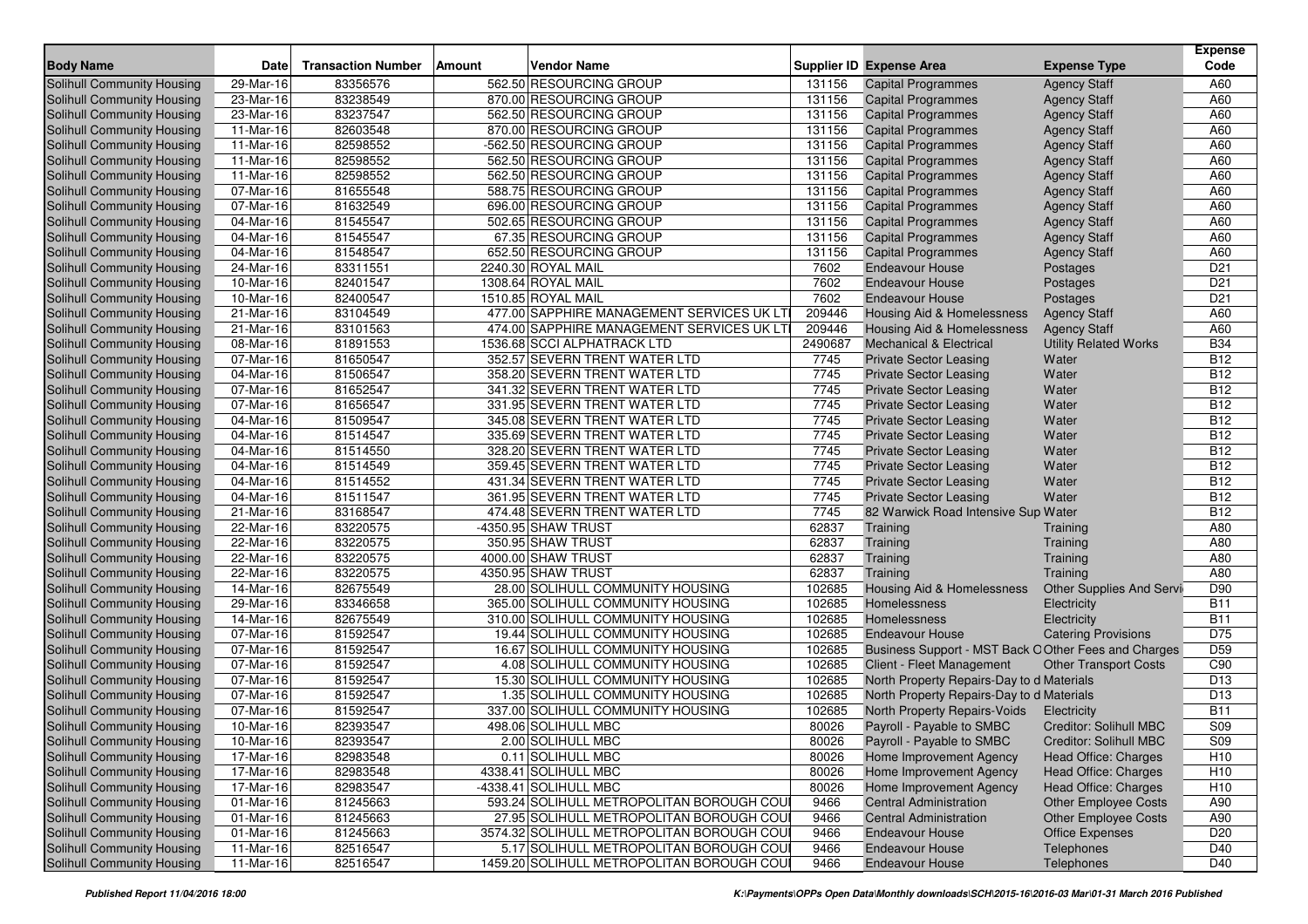| Solihull Community Housing<br>81245663<br>9.77 SOLIHULL METROPOLITAN BOROUGH COU<br><b>Endeavour House</b><br>D40<br>01-Mar-16<br>9466<br>Telephones<br>82516547<br>86.97 SOLIHULL METROPOLITAN BOROUGH COU<br>9466<br><b>Call Centre</b><br>Telephones<br>D40<br>Solihull Community Housing<br>11-Mar-16<br>143.26 SOLIHULL METROPOLITAN BOROUGH COU<br>D40<br>Solihull Community Housing<br>01-Mar-16<br>81245663<br>9466<br><b>Call Centre</b><br>Telephones<br>D <sub>59</sub><br>Solihull Community Housing<br>11-Mar-16<br>82516547<br>80.00 SOLIHULL METROPOLITAN BOROUGH COU<br>9466<br><b>Central Administration</b><br>Other Fees and Charges<br>81245663<br>3.00 SOLIHULL METROPOLITAN BOROUGH COU<br>9466<br>D60<br>Solihull Community Housing<br>01-Mar-16<br><b>Central Administration</b><br><b>Officer Expenses</b><br>01-Mar-16<br>81245663<br>1274.06 SOLIHULL METROPOLITAN BOROUGH COU<br>9466<br>D60<br>Solihull Community Housing<br><b>Officer Expenses</b><br><b>Central Administration</b><br>82516547<br>D <sub>58</sub><br>Solihull Community Housing<br>11-Mar-16<br>3332.00 SOLIHULL METROPOLITAN BOROUGH COU<br>9466<br><b>Cesspool Emptying</b><br><b>Tenant Charges</b><br>82516547<br>459.08 SOLIHULL METROPOLITAN BOROUGH COU<br>9466<br>D40<br>Solihull Community Housing<br>11-Mar-16<br><b>Estate Mgmt Team</b><br>Telephones<br>81245663<br>909.93 SOLIHULL METROPOLITAN BOROUGH COU<br>Telephones<br>Solihull Community Housing<br>01-Mar-16<br>9466<br><b>Estate Mgmt Team</b><br>D40<br>Anti-Social Behaviour Team<br>D40<br>Solihull Community Housing<br>11-Mar-16<br>82516547<br>52.28 SOLIHULL METROPOLITAN BOROUGH COU<br>9466<br>Telephones<br>81245663<br>126.24 SOLIHULL METROPOLITAN BOROUGH COU<br>9466<br>Anti-Social Behaviour Team<br>D40<br>Solihull Community Housing<br>01-Mar-16<br>Telephones<br>82516547<br>10965.92 SOLIHULL METROPOLITAN BOROUGH COU<br>Pay: APT & C<br>Solihull Community Housing<br>11-Mar-16<br>9466<br><b>Income Collection Team</b><br>A10<br>81245663<br>Solihull Community Housing<br>01-Mar-16<br>21931.84 SOLIHULL METROPOLITAN BOROUGH COU<br>9466<br>Income Collection Team<br>Pay: APT & C<br>A10<br>82516547<br>756.62 SOLIHULL METROPOLITAN BOROUGH COU<br>A10<br>Solihull Community Housing<br>11-Mar-16<br>9466<br>Income Collection Team<br>Pay: APT & C<br>81245663<br>1513.24 SOLIHULL METROPOLITAN BOROUGH COU<br>9466<br>Pay: APT & C<br>A10<br>Solihull Community Housing<br>01-Mar-16<br>Income Collection Team<br>82516547<br>2272.13 SOLIHULL METROPOLITAN BOROUGH COU<br>A10<br>Solihull Community Housing<br>11-Mar-16<br>9466<br>Income Collection Team<br>Pay: APT & C<br>81245663<br>4544.26 SOLIHULL METROPOLITAN BOROUGH COU<br>Pay: APT & C<br>A10<br>Solihull Community Housing<br>01-Mar-16<br>9466<br>Income Collection Team<br>82516547<br>53.60 SOLIHULL METROPOLITAN BOROUGH COU<br>9466<br>D40<br>Solihull Community Housing<br>11-Mar-16<br><b>Income Collection Team</b><br>Telephones<br>81245663<br>119.80 SOLIHULL METROPOLITAN BOROUGH COU<br>Telephones<br>D40<br>Solihull Community Housing<br>9466<br><b>Income Collection Team</b><br>01-Mar-16<br>82516547<br>1429.22 SOLIHULL METROPOLITAN BOROUGH COU<br>9466<br>D <sub>52</sub><br>Solihull Community Housing<br>11-Mar-16<br>Income Collection Team<br><b>Legal Fees</b><br>D <sub>52</sub><br>Solihull Community Housing<br>81245663<br>2727.96 SOLIHULL METROPOLITAN BOROUGH COU<br>9466<br><b>Legal Fees</b><br>01-Mar-16<br>Income Collection Team<br>D <sub>54</sub><br>81245663<br>212.56 SOLIHULL METROPOLITAN BOROUGH COU<br>9466<br><b>Court Fees</b><br>Solihull Community Housing<br>01-Mar-16<br>Income Collection Team<br>01-Mar-16<br>81245663<br>389.41 SOLIHULL METROPOLITAN BOROUGH COU<br>D80<br>Solihull Community Housing<br>9466<br>Income Collection Team<br>Printing<br>82516547<br>1.50 SOLIHULL METROPOLITAN BOROUGH COU<br>D40<br>Solihull Community Housing<br>11-Mar-16<br>9466<br>Money Advice Team<br>Telephones<br>81245663<br>D40<br>Solihull Community Housing<br>01-Mar-16<br>4.34 SOLIHULL METROPOLITAN BOROUGH COU<br>9466<br><b>Money Advice Team</b><br>Telephones<br>82516547<br>254.46 SOLIHULL METROPOLITAN BOROUGH COU<br>9466<br>D40<br>Solihull Community Housing<br>11-Mar-16<br>Safe and Sound Operational<br>Telephones<br>82516547<br>451.27 SOLIHULL METROPOLITAN BOROUGH COU<br>9466<br>D40<br>Solihull Community Housing<br>11-Mar-16<br>Safe and Sound Operational<br>Telephones<br>81245663<br>661.54 SOLIHULL METROPOLITAN BOROUGH COU<br>D40<br>Solihull Community Housing<br>01-Mar-16<br>9466<br>Safe and Sound Operational<br>Telephones<br>82516547<br>Solihull Community Housing<br>11-Mar-16<br>109.07 SOLIHULL METROPOLITAN BOROUGH COU<br>9466<br>Housing Aid & Homelessness<br>Telephones<br>D40<br>81245663<br>221.72 SOLIHULL METROPOLITAN BOROUGH COU<br>9466<br>D40<br>Solihull Community Housing<br>01-Mar-16<br>Housing Aid & Homelessness<br>Telephones<br>$\overline{11}$ -Mar-16<br>82516547<br>122.91 SOLIHULL METROPOLITAN BOROUGH COU<br>9466<br>D40<br>Solihull Community Housing<br><b>Central Administration</b><br>Telephones<br>Solihull Community Housing<br>01-Mar-16<br>81245663<br>200.38 SOLIHULL METROPOLITAN BOROUGH COU<br>9466<br><b>Central Administration</b><br>Telephones<br>D40<br>82516547<br>44.38 SOLIHULL METROPOLITAN BOROUGH COU<br>9466<br>D40<br>Solihull Community Housing<br>11-Mar-16<br>Anti Graffiti Team<br>Telephones<br>81245663<br>425.89 SOLIHULL METROPOLITAN BOROUGH COU<br>9466<br>Telephones<br>D40<br>Solihull Community Housing<br>01-Mar-16<br>Anti Graffiti Team<br>338.41 SOLIHULL METROPOLITAN BOROUGH COU<br>D <sub>52</sub><br>Solihull Community Housing<br>11-Mar-16<br>82516547<br>9466<br><b>Estate Mgmt Team</b><br><b>Legal Fees</b><br>D <sub>52</sub><br>81245663<br>1176.99 SOLIHULL METROPOLITAN BOROUGH COU<br>9466<br>Solihull Community Housing<br>01-Mar-16<br><b>Estate Mgmt Team</b><br><b>Legal Fees</b><br>D <sub>52</sub><br>Solihull Community Housing<br>11-Mar-16<br>82516547<br>130.51 SOLIHULL METROPOLITAN BOROUGH COU<br>9466<br>Housing Aid & Homelessness<br><b>Legal Fees</b><br>81245663<br>19136.99 SOLIHULL METROPOLITAN BOROUGH COU<br>9466<br>D <sub>52</sub><br>Solihull Community Housing<br>01-Mar-16<br>Housing Aid & Homelessness<br><b>Legal Fees</b><br>D <sub>52</sub><br>82516547<br>3443.70 SOLIHULL METROPOLITAN BOROUGH COU<br>Solihull Community Housing<br>11-Mar-16<br>9466<br>Anti-Social Behaviour Team<br><b>Legal Fees</b><br>D52<br>81245663<br>2938.87 SOLIHULL METROPOLITAN BOROUGH COU<br>9466<br><b>Legal Fees</b><br>Solihull Community Housing<br>01-Mar-16<br>Anti-Social Behaviour Team<br>81245663<br>580.00 SOLIHULL METROPOLITAN BOROUGH COU<br><b>B31</b><br>Solihull Community Housing<br>01-Mar-16<br>9466<br>North Property Repairs-Voids<br><b>Internal Works</b><br>82516547<br>9466<br>D40<br>Solihull Community Housing<br>11-Mar-16<br>10.00 SOLIHULL METROPOLITAN BOROUGH COU<br><b>Board Administration</b><br>Telephones<br>82516547<br>39.36 SOLIHULL METROPOLITAN BOROUGH COU<br>9466<br>D40<br>Solihull Community Housing<br>11-Mar-16<br><b>Board Administration</b><br>Telephones<br><b>Solihull Community Housing</b><br>01-Mar-16<br>81245663<br>9466<br>D40<br>22.50 SOLIHULL METROPOLITAN BOROUGH COUI<br><b>Board Administration</b><br>Telephones<br><b>B39</b><br>Solihull Community Housing<br>11-Mar-16<br>82516547<br>51.25 SOLIHULL METROPOLITAN BOROUGH COUI<br>9466<br>North Property Repairs-Voids<br>Other Building costs<br>Solihull Community Housing<br>81245663<br>836.45 SOLIHULL METROPOLITAN BOROUGH COU<br>9466<br>North Property Repairs-Voids<br>Other Building costs<br><b>B39</b><br>01-Mar-16<br>Solihull Community Housing<br>82516547<br>152.15 SOLIHULL METROPOLITAN BOROUGH COUI<br>D <sub>52</sub><br>11-Mar-16<br>9466<br>Disrepair and insurance<br><b>Legal Fees</b><br>Solihull Community Housing<br>01-Mar-16<br>81245663<br>154.31 SOLIHULL METROPOLITAN BOROUGH COUI<br>D <sub>52</sub><br>9466<br>Disrepair and insurance<br><b>Legal Fees</b><br>Solihull Community Housing<br><b>B90</b><br>11-Mar-16<br>82516547<br>247.38 SOLIHULL METROPOLITAN BOROUGH COUI<br>9466<br><b>CCTV</b><br><b>Other Premises Costs</b><br>82516547<br><b>B40</b><br>Solihull Community Housing<br>11-Mar-16<br>39284.67 SOLIHULL METROPOLITAN BOROUGH COU<br>9466<br><b>Grounds Maintenance</b><br><b>Grounds Maintenance</b><br><b>Solihull Community Housing</b><br>01-Mar-16<br>94891.52 SOLIHULL METROPOLITAN BOROUGH COUI<br><b>Grounds Maintenance</b><br><b>B40</b><br>81245663<br>9466<br><b>Grounds Maintenance</b><br>Solihull Community Housing<br>30.00 SOLIHULL METROPOLITAN BOROUGH COU<br>01-Mar-16<br>81245663<br>9466<br>ICT - General<br>D30<br><b>IT Strategy</b> | <b>Body Name</b> | <b>Date</b> | <b>Transaction Number</b> | Amount | <b>Vendor Name</b> | <b>Supplier ID Expense Area</b> | <b>Expense Type</b> | <b>Expense</b><br>Code |
|------------------------------------------------------------------------------------------------------------------------------------------------------------------------------------------------------------------------------------------------------------------------------------------------------------------------------------------------------------------------------------------------------------------------------------------------------------------------------------------------------------------------------------------------------------------------------------------------------------------------------------------------------------------------------------------------------------------------------------------------------------------------------------------------------------------------------------------------------------------------------------------------------------------------------------------------------------------------------------------------------------------------------------------------------------------------------------------------------------------------------------------------------------------------------------------------------------------------------------------------------------------------------------------------------------------------------------------------------------------------------------------------------------------------------------------------------------------------------------------------------------------------------------------------------------------------------------------------------------------------------------------------------------------------------------------------------------------------------------------------------------------------------------------------------------------------------------------------------------------------------------------------------------------------------------------------------------------------------------------------------------------------------------------------------------------------------------------------------------------------------------------------------------------------------------------------------------------------------------------------------------------------------------------------------------------------------------------------------------------------------------------------------------------------------------------------------------------------------------------------------------------------------------------------------------------------------------------------------------------------------------------------------------------------------------------------------------------------------------------------------------------------------------------------------------------------------------------------------------------------------------------------------------------------------------------------------------------------------------------------------------------------------------------------------------------------------------------------------------------------------------------------------------------------------------------------------------------------------------------------------------------------------------------------------------------------------------------------------------------------------------------------------------------------------------------------------------------------------------------------------------------------------------------------------------------------------------------------------------------------------------------------------------------------------------------------------------------------------------------------------------------------------------------------------------------------------------------------------------------------------------------------------------------------------------------------------------------------------------------------------------------------------------------------------------------------------------------------------------------------------------------------------------------------------------------------------------------------------------------------------------------------------------------------------------------------------------------------------------------------------------------------------------------------------------------------------------------------------------------------------------------------------------------------------------------------------------------------------------------------------------------------------------------------------------------------------------------------------------------------------------------------------------------------------------------------------------------------------------------------------------------------------------------------------------------------------------------------------------------------------------------------------------------------------------------------------------------------------------------------------------------------------------------------------------------------------------------------------------------------------------------------------------------------------------------------------------------------------------------------------------------------------------------------------------------------------------------------------------------------------------------------------------------------------------------------------------------------------------------------------------------------------------------------------------------------------------------------------------------------------------------------------------------------------------------------------------------------------------------------------------------------------------------------------------------------------------------------------------------------------------------------------------------------------------------------------------------------------------------------------------------------------------------------------------------------------------------------------------------------------------------------------------------------------------------------------------------------------------------------------------------------------------------------------------------------------------------------------------------------------------------------------------------------------------------------------------------------------------------------------------------------------------------------------------------------------------------------------------------------------------------------------------------------------------------------------------------------------------------------------------------------------------------------------------------------------------------------------------------------------------------------------------------------------------------------------------------------------------------------------------------------------------------------------------------------------------------------------------------------------------------------------------------------------------------------------------------------------------------------------------------------------------------------------------------------------------------------------------------------------------------------------------------------------------------------------------------------------------------------------------------------------------------------------------------------------------------------------------------------------------------------------------------------------------------------------------------------------------------------------------------------------------------------------------------------------------------------------------------------------------------------------------------------------------------------------------------------------------------------------------------------------------------------------------------------------------------------------------------------------------------------------------------------------------------------------------------------------------------------------------------------------------------------------------------------------------------------------------------------------------------------------------------------------------------------------------------------------------------------------------------------------------------------------------------------------------------------------------------------------------------------------------------------------------------------------------------------------------------------------------------------------------------|------------------|-------------|---------------------------|--------|--------------------|---------------------------------|---------------------|------------------------|
|                                                                                                                                                                                                                                                                                                                                                                                                                                                                                                                                                                                                                                                                                                                                                                                                                                                                                                                                                                                                                                                                                                                                                                                                                                                                                                                                                                                                                                                                                                                                                                                                                                                                                                                                                                                                                                                                                                                                                                                                                                                                                                                                                                                                                                                                                                                                                                                                                                                                                                                                                                                                                                                                                                                                                                                                                                                                                                                                                                                                                                                                                                                                                                                                                                                                                                                                                                                                                                                                                                                                                                                                                                                                                                                                                                                                                                                                                                                                                                                                                                                                                                                                                                                                                                                                                                                                                                                                                                                                                                                                                                                                                                                                                                                                                                                                                                                                                                                                                                                                                                                                                                                                                                                                                                                                                                                                                                                                                                                                                                                                                                                                                                                                                                                                                                                                                                                                                                                                                                                                                                                                                                                                                                                                                                                                                                                                                                                                                                                                                                                                                                                                                                                                                                                                                                                                                                                                                                                                                                                                                                                                                                                                                                                                                                                                                                                                                                                                                                                                                                                                                                                                                                                                                                                                                                                                                                                                                                                                                                                                                                                                                                                                                                                                                                                                                                                                                                                                                                                                                                                                                                                                                                                                                                                                                                                                                                                                                                                  |                  |             |                           |        |                    |                                 |                     |                        |
|                                                                                                                                                                                                                                                                                                                                                                                                                                                                                                                                                                                                                                                                                                                                                                                                                                                                                                                                                                                                                                                                                                                                                                                                                                                                                                                                                                                                                                                                                                                                                                                                                                                                                                                                                                                                                                                                                                                                                                                                                                                                                                                                                                                                                                                                                                                                                                                                                                                                                                                                                                                                                                                                                                                                                                                                                                                                                                                                                                                                                                                                                                                                                                                                                                                                                                                                                                                                                                                                                                                                                                                                                                                                                                                                                                                                                                                                                                                                                                                                                                                                                                                                                                                                                                                                                                                                                                                                                                                                                                                                                                                                                                                                                                                                                                                                                                                                                                                                                                                                                                                                                                                                                                                                                                                                                                                                                                                                                                                                                                                                                                                                                                                                                                                                                                                                                                                                                                                                                                                                                                                                                                                                                                                                                                                                                                                                                                                                                                                                                                                                                                                                                                                                                                                                                                                                                                                                                                                                                                                                                                                                                                                                                                                                                                                                                                                                                                                                                                                                                                                                                                                                                                                                                                                                                                                                                                                                                                                                                                                                                                                                                                                                                                                                                                                                                                                                                                                                                                                                                                                                                                                                                                                                                                                                                                                                                                                                                                                  |                  |             |                           |        |                    |                                 |                     |                        |
|                                                                                                                                                                                                                                                                                                                                                                                                                                                                                                                                                                                                                                                                                                                                                                                                                                                                                                                                                                                                                                                                                                                                                                                                                                                                                                                                                                                                                                                                                                                                                                                                                                                                                                                                                                                                                                                                                                                                                                                                                                                                                                                                                                                                                                                                                                                                                                                                                                                                                                                                                                                                                                                                                                                                                                                                                                                                                                                                                                                                                                                                                                                                                                                                                                                                                                                                                                                                                                                                                                                                                                                                                                                                                                                                                                                                                                                                                                                                                                                                                                                                                                                                                                                                                                                                                                                                                                                                                                                                                                                                                                                                                                                                                                                                                                                                                                                                                                                                                                                                                                                                                                                                                                                                                                                                                                                                                                                                                                                                                                                                                                                                                                                                                                                                                                                                                                                                                                                                                                                                                                                                                                                                                                                                                                                                                                                                                                                                                                                                                                                                                                                                                                                                                                                                                                                                                                                                                                                                                                                                                                                                                                                                                                                                                                                                                                                                                                                                                                                                                                                                                                                                                                                                                                                                                                                                                                                                                                                                                                                                                                                                                                                                                                                                                                                                                                                                                                                                                                                                                                                                                                                                                                                                                                                                                                                                                                                                                                                  |                  |             |                           |        |                    |                                 |                     |                        |
|                                                                                                                                                                                                                                                                                                                                                                                                                                                                                                                                                                                                                                                                                                                                                                                                                                                                                                                                                                                                                                                                                                                                                                                                                                                                                                                                                                                                                                                                                                                                                                                                                                                                                                                                                                                                                                                                                                                                                                                                                                                                                                                                                                                                                                                                                                                                                                                                                                                                                                                                                                                                                                                                                                                                                                                                                                                                                                                                                                                                                                                                                                                                                                                                                                                                                                                                                                                                                                                                                                                                                                                                                                                                                                                                                                                                                                                                                                                                                                                                                                                                                                                                                                                                                                                                                                                                                                                                                                                                                                                                                                                                                                                                                                                                                                                                                                                                                                                                                                                                                                                                                                                                                                                                                                                                                                                                                                                                                                                                                                                                                                                                                                                                                                                                                                                                                                                                                                                                                                                                                                                                                                                                                                                                                                                                                                                                                                                                                                                                                                                                                                                                                                                                                                                                                                                                                                                                                                                                                                                                                                                                                                                                                                                                                                                                                                                                                                                                                                                                                                                                                                                                                                                                                                                                                                                                                                                                                                                                                                                                                                                                                                                                                                                                                                                                                                                                                                                                                                                                                                                                                                                                                                                                                                                                                                                                                                                                                                                  |                  |             |                           |        |                    |                                 |                     |                        |
|                                                                                                                                                                                                                                                                                                                                                                                                                                                                                                                                                                                                                                                                                                                                                                                                                                                                                                                                                                                                                                                                                                                                                                                                                                                                                                                                                                                                                                                                                                                                                                                                                                                                                                                                                                                                                                                                                                                                                                                                                                                                                                                                                                                                                                                                                                                                                                                                                                                                                                                                                                                                                                                                                                                                                                                                                                                                                                                                                                                                                                                                                                                                                                                                                                                                                                                                                                                                                                                                                                                                                                                                                                                                                                                                                                                                                                                                                                                                                                                                                                                                                                                                                                                                                                                                                                                                                                                                                                                                                                                                                                                                                                                                                                                                                                                                                                                                                                                                                                                                                                                                                                                                                                                                                                                                                                                                                                                                                                                                                                                                                                                                                                                                                                                                                                                                                                                                                                                                                                                                                                                                                                                                                                                                                                                                                                                                                                                                                                                                                                                                                                                                                                                                                                                                                                                                                                                                                                                                                                                                                                                                                                                                                                                                                                                                                                                                                                                                                                                                                                                                                                                                                                                                                                                                                                                                                                                                                                                                                                                                                                                                                                                                                                                                                                                                                                                                                                                                                                                                                                                                                                                                                                                                                                                                                                                                                                                                                                                  |                  |             |                           |        |                    |                                 |                     |                        |
|                                                                                                                                                                                                                                                                                                                                                                                                                                                                                                                                                                                                                                                                                                                                                                                                                                                                                                                                                                                                                                                                                                                                                                                                                                                                                                                                                                                                                                                                                                                                                                                                                                                                                                                                                                                                                                                                                                                                                                                                                                                                                                                                                                                                                                                                                                                                                                                                                                                                                                                                                                                                                                                                                                                                                                                                                                                                                                                                                                                                                                                                                                                                                                                                                                                                                                                                                                                                                                                                                                                                                                                                                                                                                                                                                                                                                                                                                                                                                                                                                                                                                                                                                                                                                                                                                                                                                                                                                                                                                                                                                                                                                                                                                                                                                                                                                                                                                                                                                                                                                                                                                                                                                                                                                                                                                                                                                                                                                                                                                                                                                                                                                                                                                                                                                                                                                                                                                                                                                                                                                                                                                                                                                                                                                                                                                                                                                                                                                                                                                                                                                                                                                                                                                                                                                                                                                                                                                                                                                                                                                                                                                                                                                                                                                                                                                                                                                                                                                                                                                                                                                                                                                                                                                                                                                                                                                                                                                                                                                                                                                                                                                                                                                                                                                                                                                                                                                                                                                                                                                                                                                                                                                                                                                                                                                                                                                                                                                                                  |                  |             |                           |        |                    |                                 |                     |                        |
|                                                                                                                                                                                                                                                                                                                                                                                                                                                                                                                                                                                                                                                                                                                                                                                                                                                                                                                                                                                                                                                                                                                                                                                                                                                                                                                                                                                                                                                                                                                                                                                                                                                                                                                                                                                                                                                                                                                                                                                                                                                                                                                                                                                                                                                                                                                                                                                                                                                                                                                                                                                                                                                                                                                                                                                                                                                                                                                                                                                                                                                                                                                                                                                                                                                                                                                                                                                                                                                                                                                                                                                                                                                                                                                                                                                                                                                                                                                                                                                                                                                                                                                                                                                                                                                                                                                                                                                                                                                                                                                                                                                                                                                                                                                                                                                                                                                                                                                                                                                                                                                                                                                                                                                                                                                                                                                                                                                                                                                                                                                                                                                                                                                                                                                                                                                                                                                                                                                                                                                                                                                                                                                                                                                                                                                                                                                                                                                                                                                                                                                                                                                                                                                                                                                                                                                                                                                                                                                                                                                                                                                                                                                                                                                                                                                                                                                                                                                                                                                                                                                                                                                                                                                                                                                                                                                                                                                                                                                                                                                                                                                                                                                                                                                                                                                                                                                                                                                                                                                                                                                                                                                                                                                                                                                                                                                                                                                                                                                  |                  |             |                           |        |                    |                                 |                     |                        |
|                                                                                                                                                                                                                                                                                                                                                                                                                                                                                                                                                                                                                                                                                                                                                                                                                                                                                                                                                                                                                                                                                                                                                                                                                                                                                                                                                                                                                                                                                                                                                                                                                                                                                                                                                                                                                                                                                                                                                                                                                                                                                                                                                                                                                                                                                                                                                                                                                                                                                                                                                                                                                                                                                                                                                                                                                                                                                                                                                                                                                                                                                                                                                                                                                                                                                                                                                                                                                                                                                                                                                                                                                                                                                                                                                                                                                                                                                                                                                                                                                                                                                                                                                                                                                                                                                                                                                                                                                                                                                                                                                                                                                                                                                                                                                                                                                                                                                                                                                                                                                                                                                                                                                                                                                                                                                                                                                                                                                                                                                                                                                                                                                                                                                                                                                                                                                                                                                                                                                                                                                                                                                                                                                                                                                                                                                                                                                                                                                                                                                                                                                                                                                                                                                                                                                                                                                                                                                                                                                                                                                                                                                                                                                                                                                                                                                                                                                                                                                                                                                                                                                                                                                                                                                                                                                                                                                                                                                                                                                                                                                                                                                                                                                                                                                                                                                                                                                                                                                                                                                                                                                                                                                                                                                                                                                                                                                                                                                                                  |                  |             |                           |        |                    |                                 |                     |                        |
|                                                                                                                                                                                                                                                                                                                                                                                                                                                                                                                                                                                                                                                                                                                                                                                                                                                                                                                                                                                                                                                                                                                                                                                                                                                                                                                                                                                                                                                                                                                                                                                                                                                                                                                                                                                                                                                                                                                                                                                                                                                                                                                                                                                                                                                                                                                                                                                                                                                                                                                                                                                                                                                                                                                                                                                                                                                                                                                                                                                                                                                                                                                                                                                                                                                                                                                                                                                                                                                                                                                                                                                                                                                                                                                                                                                                                                                                                                                                                                                                                                                                                                                                                                                                                                                                                                                                                                                                                                                                                                                                                                                                                                                                                                                                                                                                                                                                                                                                                                                                                                                                                                                                                                                                                                                                                                                                                                                                                                                                                                                                                                                                                                                                                                                                                                                                                                                                                                                                                                                                                                                                                                                                                                                                                                                                                                                                                                                                                                                                                                                                                                                                                                                                                                                                                                                                                                                                                                                                                                                                                                                                                                                                                                                                                                                                                                                                                                                                                                                                                                                                                                                                                                                                                                                                                                                                                                                                                                                                                                                                                                                                                                                                                                                                                                                                                                                                                                                                                                                                                                                                                                                                                                                                                                                                                                                                                                                                                                                  |                  |             |                           |        |                    |                                 |                     |                        |
|                                                                                                                                                                                                                                                                                                                                                                                                                                                                                                                                                                                                                                                                                                                                                                                                                                                                                                                                                                                                                                                                                                                                                                                                                                                                                                                                                                                                                                                                                                                                                                                                                                                                                                                                                                                                                                                                                                                                                                                                                                                                                                                                                                                                                                                                                                                                                                                                                                                                                                                                                                                                                                                                                                                                                                                                                                                                                                                                                                                                                                                                                                                                                                                                                                                                                                                                                                                                                                                                                                                                                                                                                                                                                                                                                                                                                                                                                                                                                                                                                                                                                                                                                                                                                                                                                                                                                                                                                                                                                                                                                                                                                                                                                                                                                                                                                                                                                                                                                                                                                                                                                                                                                                                                                                                                                                                                                                                                                                                                                                                                                                                                                                                                                                                                                                                                                                                                                                                                                                                                                                                                                                                                                                                                                                                                                                                                                                                                                                                                                                                                                                                                                                                                                                                                                                                                                                                                                                                                                                                                                                                                                                                                                                                                                                                                                                                                                                                                                                                                                                                                                                                                                                                                                                                                                                                                                                                                                                                                                                                                                                                                                                                                                                                                                                                                                                                                                                                                                                                                                                                                                                                                                                                                                                                                                                                                                                                                                                                  |                  |             |                           |        |                    |                                 |                     |                        |
|                                                                                                                                                                                                                                                                                                                                                                                                                                                                                                                                                                                                                                                                                                                                                                                                                                                                                                                                                                                                                                                                                                                                                                                                                                                                                                                                                                                                                                                                                                                                                                                                                                                                                                                                                                                                                                                                                                                                                                                                                                                                                                                                                                                                                                                                                                                                                                                                                                                                                                                                                                                                                                                                                                                                                                                                                                                                                                                                                                                                                                                                                                                                                                                                                                                                                                                                                                                                                                                                                                                                                                                                                                                                                                                                                                                                                                                                                                                                                                                                                                                                                                                                                                                                                                                                                                                                                                                                                                                                                                                                                                                                                                                                                                                                                                                                                                                                                                                                                                                                                                                                                                                                                                                                                                                                                                                                                                                                                                                                                                                                                                                                                                                                                                                                                                                                                                                                                                                                                                                                                                                                                                                                                                                                                                                                                                                                                                                                                                                                                                                                                                                                                                                                                                                                                                                                                                                                                                                                                                                                                                                                                                                                                                                                                                                                                                                                                                                                                                                                                                                                                                                                                                                                                                                                                                                                                                                                                                                                                                                                                                                                                                                                                                                                                                                                                                                                                                                                                                                                                                                                                                                                                                                                                                                                                                                                                                                                                                                  |                  |             |                           |        |                    |                                 |                     |                        |
|                                                                                                                                                                                                                                                                                                                                                                                                                                                                                                                                                                                                                                                                                                                                                                                                                                                                                                                                                                                                                                                                                                                                                                                                                                                                                                                                                                                                                                                                                                                                                                                                                                                                                                                                                                                                                                                                                                                                                                                                                                                                                                                                                                                                                                                                                                                                                                                                                                                                                                                                                                                                                                                                                                                                                                                                                                                                                                                                                                                                                                                                                                                                                                                                                                                                                                                                                                                                                                                                                                                                                                                                                                                                                                                                                                                                                                                                                                                                                                                                                                                                                                                                                                                                                                                                                                                                                                                                                                                                                                                                                                                                                                                                                                                                                                                                                                                                                                                                                                                                                                                                                                                                                                                                                                                                                                                                                                                                                                                                                                                                                                                                                                                                                                                                                                                                                                                                                                                                                                                                                                                                                                                                                                                                                                                                                                                                                                                                                                                                                                                                                                                                                                                                                                                                                                                                                                                                                                                                                                                                                                                                                                                                                                                                                                                                                                                                                                                                                                                                                                                                                                                                                                                                                                                                                                                                                                                                                                                                                                                                                                                                                                                                                                                                                                                                                                                                                                                                                                                                                                                                                                                                                                                                                                                                                                                                                                                                                                                  |                  |             |                           |        |                    |                                 |                     |                        |
|                                                                                                                                                                                                                                                                                                                                                                                                                                                                                                                                                                                                                                                                                                                                                                                                                                                                                                                                                                                                                                                                                                                                                                                                                                                                                                                                                                                                                                                                                                                                                                                                                                                                                                                                                                                                                                                                                                                                                                                                                                                                                                                                                                                                                                                                                                                                                                                                                                                                                                                                                                                                                                                                                                                                                                                                                                                                                                                                                                                                                                                                                                                                                                                                                                                                                                                                                                                                                                                                                                                                                                                                                                                                                                                                                                                                                                                                                                                                                                                                                                                                                                                                                                                                                                                                                                                                                                                                                                                                                                                                                                                                                                                                                                                                                                                                                                                                                                                                                                                                                                                                                                                                                                                                                                                                                                                                                                                                                                                                                                                                                                                                                                                                                                                                                                                                                                                                                                                                                                                                                                                                                                                                                                                                                                                                                                                                                                                                                                                                                                                                                                                                                                                                                                                                                                                                                                                                                                                                                                                                                                                                                                                                                                                                                                                                                                                                                                                                                                                                                                                                                                                                                                                                                                                                                                                                                                                                                                                                                                                                                                                                                                                                                                                                                                                                                                                                                                                                                                                                                                                                                                                                                                                                                                                                                                                                                                                                                                                  |                  |             |                           |        |                    |                                 |                     |                        |
|                                                                                                                                                                                                                                                                                                                                                                                                                                                                                                                                                                                                                                                                                                                                                                                                                                                                                                                                                                                                                                                                                                                                                                                                                                                                                                                                                                                                                                                                                                                                                                                                                                                                                                                                                                                                                                                                                                                                                                                                                                                                                                                                                                                                                                                                                                                                                                                                                                                                                                                                                                                                                                                                                                                                                                                                                                                                                                                                                                                                                                                                                                                                                                                                                                                                                                                                                                                                                                                                                                                                                                                                                                                                                                                                                                                                                                                                                                                                                                                                                                                                                                                                                                                                                                                                                                                                                                                                                                                                                                                                                                                                                                                                                                                                                                                                                                                                                                                                                                                                                                                                                                                                                                                                                                                                                                                                                                                                                                                                                                                                                                                                                                                                                                                                                                                                                                                                                                                                                                                                                                                                                                                                                                                                                                                                                                                                                                                                                                                                                                                                                                                                                                                                                                                                                                                                                                                                                                                                                                                                                                                                                                                                                                                                                                                                                                                                                                                                                                                                                                                                                                                                                                                                                                                                                                                                                                                                                                                                                                                                                                                                                                                                                                                                                                                                                                                                                                                                                                                                                                                                                                                                                                                                                                                                                                                                                                                                                                                  |                  |             |                           |        |                    |                                 |                     |                        |
|                                                                                                                                                                                                                                                                                                                                                                                                                                                                                                                                                                                                                                                                                                                                                                                                                                                                                                                                                                                                                                                                                                                                                                                                                                                                                                                                                                                                                                                                                                                                                                                                                                                                                                                                                                                                                                                                                                                                                                                                                                                                                                                                                                                                                                                                                                                                                                                                                                                                                                                                                                                                                                                                                                                                                                                                                                                                                                                                                                                                                                                                                                                                                                                                                                                                                                                                                                                                                                                                                                                                                                                                                                                                                                                                                                                                                                                                                                                                                                                                                                                                                                                                                                                                                                                                                                                                                                                                                                                                                                                                                                                                                                                                                                                                                                                                                                                                                                                                                                                                                                                                                                                                                                                                                                                                                                                                                                                                                                                                                                                                                                                                                                                                                                                                                                                                                                                                                                                                                                                                                                                                                                                                                                                                                                                                                                                                                                                                                                                                                                                                                                                                                                                                                                                                                                                                                                                                                                                                                                                                                                                                                                                                                                                                                                                                                                                                                                                                                                                                                                                                                                                                                                                                                                                                                                                                                                                                                                                                                                                                                                                                                                                                                                                                                                                                                                                                                                                                                                                                                                                                                                                                                                                                                                                                                                                                                                                                                                                  |                  |             |                           |        |                    |                                 |                     |                        |
|                                                                                                                                                                                                                                                                                                                                                                                                                                                                                                                                                                                                                                                                                                                                                                                                                                                                                                                                                                                                                                                                                                                                                                                                                                                                                                                                                                                                                                                                                                                                                                                                                                                                                                                                                                                                                                                                                                                                                                                                                                                                                                                                                                                                                                                                                                                                                                                                                                                                                                                                                                                                                                                                                                                                                                                                                                                                                                                                                                                                                                                                                                                                                                                                                                                                                                                                                                                                                                                                                                                                                                                                                                                                                                                                                                                                                                                                                                                                                                                                                                                                                                                                                                                                                                                                                                                                                                                                                                                                                                                                                                                                                                                                                                                                                                                                                                                                                                                                                                                                                                                                                                                                                                                                                                                                                                                                                                                                                                                                                                                                                                                                                                                                                                                                                                                                                                                                                                                                                                                                                                                                                                                                                                                                                                                                                                                                                                                                                                                                                                                                                                                                                                                                                                                                                                                                                                                                                                                                                                                                                                                                                                                                                                                                                                                                                                                                                                                                                                                                                                                                                                                                                                                                                                                                                                                                                                                                                                                                                                                                                                                                                                                                                                                                                                                                                                                                                                                                                                                                                                                                                                                                                                                                                                                                                                                                                                                                                                                  |                  |             |                           |        |                    |                                 |                     |                        |
|                                                                                                                                                                                                                                                                                                                                                                                                                                                                                                                                                                                                                                                                                                                                                                                                                                                                                                                                                                                                                                                                                                                                                                                                                                                                                                                                                                                                                                                                                                                                                                                                                                                                                                                                                                                                                                                                                                                                                                                                                                                                                                                                                                                                                                                                                                                                                                                                                                                                                                                                                                                                                                                                                                                                                                                                                                                                                                                                                                                                                                                                                                                                                                                                                                                                                                                                                                                                                                                                                                                                                                                                                                                                                                                                                                                                                                                                                                                                                                                                                                                                                                                                                                                                                                                                                                                                                                                                                                                                                                                                                                                                                                                                                                                                                                                                                                                                                                                                                                                                                                                                                                                                                                                                                                                                                                                                                                                                                                                                                                                                                                                                                                                                                                                                                                                                                                                                                                                                                                                                                                                                                                                                                                                                                                                                                                                                                                                                                                                                                                                                                                                                                                                                                                                                                                                                                                                                                                                                                                                                                                                                                                                                                                                                                                                                                                                                                                                                                                                                                                                                                                                                                                                                                                                                                                                                                                                                                                                                                                                                                                                                                                                                                                                                                                                                                                                                                                                                                                                                                                                                                                                                                                                                                                                                                                                                                                                                                                                  |                  |             |                           |        |                    |                                 |                     |                        |
|                                                                                                                                                                                                                                                                                                                                                                                                                                                                                                                                                                                                                                                                                                                                                                                                                                                                                                                                                                                                                                                                                                                                                                                                                                                                                                                                                                                                                                                                                                                                                                                                                                                                                                                                                                                                                                                                                                                                                                                                                                                                                                                                                                                                                                                                                                                                                                                                                                                                                                                                                                                                                                                                                                                                                                                                                                                                                                                                                                                                                                                                                                                                                                                                                                                                                                                                                                                                                                                                                                                                                                                                                                                                                                                                                                                                                                                                                                                                                                                                                                                                                                                                                                                                                                                                                                                                                                                                                                                                                                                                                                                                                                                                                                                                                                                                                                                                                                                                                                                                                                                                                                                                                                                                                                                                                                                                                                                                                                                                                                                                                                                                                                                                                                                                                                                                                                                                                                                                                                                                                                                                                                                                                                                                                                                                                                                                                                                                                                                                                                                                                                                                                                                                                                                                                                                                                                                                                                                                                                                                                                                                                                                                                                                                                                                                                                                                                                                                                                                                                                                                                                                                                                                                                                                                                                                                                                                                                                                                                                                                                                                                                                                                                                                                                                                                                                                                                                                                                                                                                                                                                                                                                                                                                                                                                                                                                                                                                                                  |                  |             |                           |        |                    |                                 |                     |                        |
|                                                                                                                                                                                                                                                                                                                                                                                                                                                                                                                                                                                                                                                                                                                                                                                                                                                                                                                                                                                                                                                                                                                                                                                                                                                                                                                                                                                                                                                                                                                                                                                                                                                                                                                                                                                                                                                                                                                                                                                                                                                                                                                                                                                                                                                                                                                                                                                                                                                                                                                                                                                                                                                                                                                                                                                                                                                                                                                                                                                                                                                                                                                                                                                                                                                                                                                                                                                                                                                                                                                                                                                                                                                                                                                                                                                                                                                                                                                                                                                                                                                                                                                                                                                                                                                                                                                                                                                                                                                                                                                                                                                                                                                                                                                                                                                                                                                                                                                                                                                                                                                                                                                                                                                                                                                                                                                                                                                                                                                                                                                                                                                                                                                                                                                                                                                                                                                                                                                                                                                                                                                                                                                                                                                                                                                                                                                                                                                                                                                                                                                                                                                                                                                                                                                                                                                                                                                                                                                                                                                                                                                                                                                                                                                                                                                                                                                                                                                                                                                                                                                                                                                                                                                                                                                                                                                                                                                                                                                                                                                                                                                                                                                                                                                                                                                                                                                                                                                                                                                                                                                                                                                                                                                                                                                                                                                                                                                                                                                  |                  |             |                           |        |                    |                                 |                     |                        |
|                                                                                                                                                                                                                                                                                                                                                                                                                                                                                                                                                                                                                                                                                                                                                                                                                                                                                                                                                                                                                                                                                                                                                                                                                                                                                                                                                                                                                                                                                                                                                                                                                                                                                                                                                                                                                                                                                                                                                                                                                                                                                                                                                                                                                                                                                                                                                                                                                                                                                                                                                                                                                                                                                                                                                                                                                                                                                                                                                                                                                                                                                                                                                                                                                                                                                                                                                                                                                                                                                                                                                                                                                                                                                                                                                                                                                                                                                                                                                                                                                                                                                                                                                                                                                                                                                                                                                                                                                                                                                                                                                                                                                                                                                                                                                                                                                                                                                                                                                                                                                                                                                                                                                                                                                                                                                                                                                                                                                                                                                                                                                                                                                                                                                                                                                                                                                                                                                                                                                                                                                                                                                                                                                                                                                                                                                                                                                                                                                                                                                                                                                                                                                                                                                                                                                                                                                                                                                                                                                                                                                                                                                                                                                                                                                                                                                                                                                                                                                                                                                                                                                                                                                                                                                                                                                                                                                                                                                                                                                                                                                                                                                                                                                                                                                                                                                                                                                                                                                                                                                                                                                                                                                                                                                                                                                                                                                                                                                                                  |                  |             |                           |        |                    |                                 |                     |                        |
|                                                                                                                                                                                                                                                                                                                                                                                                                                                                                                                                                                                                                                                                                                                                                                                                                                                                                                                                                                                                                                                                                                                                                                                                                                                                                                                                                                                                                                                                                                                                                                                                                                                                                                                                                                                                                                                                                                                                                                                                                                                                                                                                                                                                                                                                                                                                                                                                                                                                                                                                                                                                                                                                                                                                                                                                                                                                                                                                                                                                                                                                                                                                                                                                                                                                                                                                                                                                                                                                                                                                                                                                                                                                                                                                                                                                                                                                                                                                                                                                                                                                                                                                                                                                                                                                                                                                                                                                                                                                                                                                                                                                                                                                                                                                                                                                                                                                                                                                                                                                                                                                                                                                                                                                                                                                                                                                                                                                                                                                                                                                                                                                                                                                                                                                                                                                                                                                                                                                                                                                                                                                                                                                                                                                                                                                                                                                                                                                                                                                                                                                                                                                                                                                                                                                                                                                                                                                                                                                                                                                                                                                                                                                                                                                                                                                                                                                                                                                                                                                                                                                                                                                                                                                                                                                                                                                                                                                                                                                                                                                                                                                                                                                                                                                                                                                                                                                                                                                                                                                                                                                                                                                                                                                                                                                                                                                                                                                                                                  |                  |             |                           |        |                    |                                 |                     |                        |
|                                                                                                                                                                                                                                                                                                                                                                                                                                                                                                                                                                                                                                                                                                                                                                                                                                                                                                                                                                                                                                                                                                                                                                                                                                                                                                                                                                                                                                                                                                                                                                                                                                                                                                                                                                                                                                                                                                                                                                                                                                                                                                                                                                                                                                                                                                                                                                                                                                                                                                                                                                                                                                                                                                                                                                                                                                                                                                                                                                                                                                                                                                                                                                                                                                                                                                                                                                                                                                                                                                                                                                                                                                                                                                                                                                                                                                                                                                                                                                                                                                                                                                                                                                                                                                                                                                                                                                                                                                                                                                                                                                                                                                                                                                                                                                                                                                                                                                                                                                                                                                                                                                                                                                                                                                                                                                                                                                                                                                                                                                                                                                                                                                                                                                                                                                                                                                                                                                                                                                                                                                                                                                                                                                                                                                                                                                                                                                                                                                                                                                                                                                                                                                                                                                                                                                                                                                                                                                                                                                                                                                                                                                                                                                                                                                                                                                                                                                                                                                                                                                                                                                                                                                                                                                                                                                                                                                                                                                                                                                                                                                                                                                                                                                                                                                                                                                                                                                                                                                                                                                                                                                                                                                                                                                                                                                                                                                                                                                                  |                  |             |                           |        |                    |                                 |                     |                        |
|                                                                                                                                                                                                                                                                                                                                                                                                                                                                                                                                                                                                                                                                                                                                                                                                                                                                                                                                                                                                                                                                                                                                                                                                                                                                                                                                                                                                                                                                                                                                                                                                                                                                                                                                                                                                                                                                                                                                                                                                                                                                                                                                                                                                                                                                                                                                                                                                                                                                                                                                                                                                                                                                                                                                                                                                                                                                                                                                                                                                                                                                                                                                                                                                                                                                                                                                                                                                                                                                                                                                                                                                                                                                                                                                                                                                                                                                                                                                                                                                                                                                                                                                                                                                                                                                                                                                                                                                                                                                                                                                                                                                                                                                                                                                                                                                                                                                                                                                                                                                                                                                                                                                                                                                                                                                                                                                                                                                                                                                                                                                                                                                                                                                                                                                                                                                                                                                                                                                                                                                                                                                                                                                                                                                                                                                                                                                                                                                                                                                                                                                                                                                                                                                                                                                                                                                                                                                                                                                                                                                                                                                                                                                                                                                                                                                                                                                                                                                                                                                                                                                                                                                                                                                                                                                                                                                                                                                                                                                                                                                                                                                                                                                                                                                                                                                                                                                                                                                                                                                                                                                                                                                                                                                                                                                                                                                                                                                                                                  |                  |             |                           |        |                    |                                 |                     |                        |
|                                                                                                                                                                                                                                                                                                                                                                                                                                                                                                                                                                                                                                                                                                                                                                                                                                                                                                                                                                                                                                                                                                                                                                                                                                                                                                                                                                                                                                                                                                                                                                                                                                                                                                                                                                                                                                                                                                                                                                                                                                                                                                                                                                                                                                                                                                                                                                                                                                                                                                                                                                                                                                                                                                                                                                                                                                                                                                                                                                                                                                                                                                                                                                                                                                                                                                                                                                                                                                                                                                                                                                                                                                                                                                                                                                                                                                                                                                                                                                                                                                                                                                                                                                                                                                                                                                                                                                                                                                                                                                                                                                                                                                                                                                                                                                                                                                                                                                                                                                                                                                                                                                                                                                                                                                                                                                                                                                                                                                                                                                                                                                                                                                                                                                                                                                                                                                                                                                                                                                                                                                                                                                                                                                                                                                                                                                                                                                                                                                                                                                                                                                                                                                                                                                                                                                                                                                                                                                                                                                                                                                                                                                                                                                                                                                                                                                                                                                                                                                                                                                                                                                                                                                                                                                                                                                                                                                                                                                                                                                                                                                                                                                                                                                                                                                                                                                                                                                                                                                                                                                                                                                                                                                                                                                                                                                                                                                                                                                                  |                  |             |                           |        |                    |                                 |                     |                        |
|                                                                                                                                                                                                                                                                                                                                                                                                                                                                                                                                                                                                                                                                                                                                                                                                                                                                                                                                                                                                                                                                                                                                                                                                                                                                                                                                                                                                                                                                                                                                                                                                                                                                                                                                                                                                                                                                                                                                                                                                                                                                                                                                                                                                                                                                                                                                                                                                                                                                                                                                                                                                                                                                                                                                                                                                                                                                                                                                                                                                                                                                                                                                                                                                                                                                                                                                                                                                                                                                                                                                                                                                                                                                                                                                                                                                                                                                                                                                                                                                                                                                                                                                                                                                                                                                                                                                                                                                                                                                                                                                                                                                                                                                                                                                                                                                                                                                                                                                                                                                                                                                                                                                                                                                                                                                                                                                                                                                                                                                                                                                                                                                                                                                                                                                                                                                                                                                                                                                                                                                                                                                                                                                                                                                                                                                                                                                                                                                                                                                                                                                                                                                                                                                                                                                                                                                                                                                                                                                                                                                                                                                                                                                                                                                                                                                                                                                                                                                                                                                                                                                                                                                                                                                                                                                                                                                                                                                                                                                                                                                                                                                                                                                                                                                                                                                                                                                                                                                                                                                                                                                                                                                                                                                                                                                                                                                                                                                                                                  |                  |             |                           |        |                    |                                 |                     |                        |
|                                                                                                                                                                                                                                                                                                                                                                                                                                                                                                                                                                                                                                                                                                                                                                                                                                                                                                                                                                                                                                                                                                                                                                                                                                                                                                                                                                                                                                                                                                                                                                                                                                                                                                                                                                                                                                                                                                                                                                                                                                                                                                                                                                                                                                                                                                                                                                                                                                                                                                                                                                                                                                                                                                                                                                                                                                                                                                                                                                                                                                                                                                                                                                                                                                                                                                                                                                                                                                                                                                                                                                                                                                                                                                                                                                                                                                                                                                                                                                                                                                                                                                                                                                                                                                                                                                                                                                                                                                                                                                                                                                                                                                                                                                                                                                                                                                                                                                                                                                                                                                                                                                                                                                                                                                                                                                                                                                                                                                                                                                                                                                                                                                                                                                                                                                                                                                                                                                                                                                                                                                                                                                                                                                                                                                                                                                                                                                                                                                                                                                                                                                                                                                                                                                                                                                                                                                                                                                                                                                                                                                                                                                                                                                                                                                                                                                                                                                                                                                                                                                                                                                                                                                                                                                                                                                                                                                                                                                                                                                                                                                                                                                                                                                                                                                                                                                                                                                                                                                                                                                                                                                                                                                                                                                                                                                                                                                                                                                                  |                  |             |                           |        |                    |                                 |                     |                        |
|                                                                                                                                                                                                                                                                                                                                                                                                                                                                                                                                                                                                                                                                                                                                                                                                                                                                                                                                                                                                                                                                                                                                                                                                                                                                                                                                                                                                                                                                                                                                                                                                                                                                                                                                                                                                                                                                                                                                                                                                                                                                                                                                                                                                                                                                                                                                                                                                                                                                                                                                                                                                                                                                                                                                                                                                                                                                                                                                                                                                                                                                                                                                                                                                                                                                                                                                                                                                                                                                                                                                                                                                                                                                                                                                                                                                                                                                                                                                                                                                                                                                                                                                                                                                                                                                                                                                                                                                                                                                                                                                                                                                                                                                                                                                                                                                                                                                                                                                                                                                                                                                                                                                                                                                                                                                                                                                                                                                                                                                                                                                                                                                                                                                                                                                                                                                                                                                                                                                                                                                                                                                                                                                                                                                                                                                                                                                                                                                                                                                                                                                                                                                                                                                                                                                                                                                                                                                                                                                                                                                                                                                                                                                                                                                                                                                                                                                                                                                                                                                                                                                                                                                                                                                                                                                                                                                                                                                                                                                                                                                                                                                                                                                                                                                                                                                                                                                                                                                                                                                                                                                                                                                                                                                                                                                                                                                                                                                                                                  |                  |             |                           |        |                    |                                 |                     |                        |
|                                                                                                                                                                                                                                                                                                                                                                                                                                                                                                                                                                                                                                                                                                                                                                                                                                                                                                                                                                                                                                                                                                                                                                                                                                                                                                                                                                                                                                                                                                                                                                                                                                                                                                                                                                                                                                                                                                                                                                                                                                                                                                                                                                                                                                                                                                                                                                                                                                                                                                                                                                                                                                                                                                                                                                                                                                                                                                                                                                                                                                                                                                                                                                                                                                                                                                                                                                                                                                                                                                                                                                                                                                                                                                                                                                                                                                                                                                                                                                                                                                                                                                                                                                                                                                                                                                                                                                                                                                                                                                                                                                                                                                                                                                                                                                                                                                                                                                                                                                                                                                                                                                                                                                                                                                                                                                                                                                                                                                                                                                                                                                                                                                                                                                                                                                                                                                                                                                                                                                                                                                                                                                                                                                                                                                                                                                                                                                                                                                                                                                                                                                                                                                                                                                                                                                                                                                                                                                                                                                                                                                                                                                                                                                                                                                                                                                                                                                                                                                                                                                                                                                                                                                                                                                                                                                                                                                                                                                                                                                                                                                                                                                                                                                                                                                                                                                                                                                                                                                                                                                                                                                                                                                                                                                                                                                                                                                                                                                                  |                  |             |                           |        |                    |                                 |                     |                        |
|                                                                                                                                                                                                                                                                                                                                                                                                                                                                                                                                                                                                                                                                                                                                                                                                                                                                                                                                                                                                                                                                                                                                                                                                                                                                                                                                                                                                                                                                                                                                                                                                                                                                                                                                                                                                                                                                                                                                                                                                                                                                                                                                                                                                                                                                                                                                                                                                                                                                                                                                                                                                                                                                                                                                                                                                                                                                                                                                                                                                                                                                                                                                                                                                                                                                                                                                                                                                                                                                                                                                                                                                                                                                                                                                                                                                                                                                                                                                                                                                                                                                                                                                                                                                                                                                                                                                                                                                                                                                                                                                                                                                                                                                                                                                                                                                                                                                                                                                                                                                                                                                                                                                                                                                                                                                                                                                                                                                                                                                                                                                                                                                                                                                                                                                                                                                                                                                                                                                                                                                                                                                                                                                                                                                                                                                                                                                                                                                                                                                                                                                                                                                                                                                                                                                                                                                                                                                                                                                                                                                                                                                                                                                                                                                                                                                                                                                                                                                                                                                                                                                                                                                                                                                                                                                                                                                                                                                                                                                                                                                                                                                                                                                                                                                                                                                                                                                                                                                                                                                                                                                                                                                                                                                                                                                                                                                                                                                                                                  |                  |             |                           |        |                    |                                 |                     |                        |
|                                                                                                                                                                                                                                                                                                                                                                                                                                                                                                                                                                                                                                                                                                                                                                                                                                                                                                                                                                                                                                                                                                                                                                                                                                                                                                                                                                                                                                                                                                                                                                                                                                                                                                                                                                                                                                                                                                                                                                                                                                                                                                                                                                                                                                                                                                                                                                                                                                                                                                                                                                                                                                                                                                                                                                                                                                                                                                                                                                                                                                                                                                                                                                                                                                                                                                                                                                                                                                                                                                                                                                                                                                                                                                                                                                                                                                                                                                                                                                                                                                                                                                                                                                                                                                                                                                                                                                                                                                                                                                                                                                                                                                                                                                                                                                                                                                                                                                                                                                                                                                                                                                                                                                                                                                                                                                                                                                                                                                                                                                                                                                                                                                                                                                                                                                                                                                                                                                                                                                                                                                                                                                                                                                                                                                                                                                                                                                                                                                                                                                                                                                                                                                                                                                                                                                                                                                                                                                                                                                                                                                                                                                                                                                                                                                                                                                                                                                                                                                                                                                                                                                                                                                                                                                                                                                                                                                                                                                                                                                                                                                                                                                                                                                                                                                                                                                                                                                                                                                                                                                                                                                                                                                                                                                                                                                                                                                                                                                                  |                  |             |                           |        |                    |                                 |                     |                        |
|                                                                                                                                                                                                                                                                                                                                                                                                                                                                                                                                                                                                                                                                                                                                                                                                                                                                                                                                                                                                                                                                                                                                                                                                                                                                                                                                                                                                                                                                                                                                                                                                                                                                                                                                                                                                                                                                                                                                                                                                                                                                                                                                                                                                                                                                                                                                                                                                                                                                                                                                                                                                                                                                                                                                                                                                                                                                                                                                                                                                                                                                                                                                                                                                                                                                                                                                                                                                                                                                                                                                                                                                                                                                                                                                                                                                                                                                                                                                                                                                                                                                                                                                                                                                                                                                                                                                                                                                                                                                                                                                                                                                                                                                                                                                                                                                                                                                                                                                                                                                                                                                                                                                                                                                                                                                                                                                                                                                                                                                                                                                                                                                                                                                                                                                                                                                                                                                                                                                                                                                                                                                                                                                                                                                                                                                                                                                                                                                                                                                                                                                                                                                                                                                                                                                                                                                                                                                                                                                                                                                                                                                                                                                                                                                                                                                                                                                                                                                                                                                                                                                                                                                                                                                                                                                                                                                                                                                                                                                                                                                                                                                                                                                                                                                                                                                                                                                                                                                                                                                                                                                                                                                                                                                                                                                                                                                                                                                                                                  |                  |             |                           |        |                    |                                 |                     |                        |
|                                                                                                                                                                                                                                                                                                                                                                                                                                                                                                                                                                                                                                                                                                                                                                                                                                                                                                                                                                                                                                                                                                                                                                                                                                                                                                                                                                                                                                                                                                                                                                                                                                                                                                                                                                                                                                                                                                                                                                                                                                                                                                                                                                                                                                                                                                                                                                                                                                                                                                                                                                                                                                                                                                                                                                                                                                                                                                                                                                                                                                                                                                                                                                                                                                                                                                                                                                                                                                                                                                                                                                                                                                                                                                                                                                                                                                                                                                                                                                                                                                                                                                                                                                                                                                                                                                                                                                                                                                                                                                                                                                                                                                                                                                                                                                                                                                                                                                                                                                                                                                                                                                                                                                                                                                                                                                                                                                                                                                                                                                                                                                                                                                                                                                                                                                                                                                                                                                                                                                                                                                                                                                                                                                                                                                                                                                                                                                                                                                                                                                                                                                                                                                                                                                                                                                                                                                                                                                                                                                                                                                                                                                                                                                                                                                                                                                                                                                                                                                                                                                                                                                                                                                                                                                                                                                                                                                                                                                                                                                                                                                                                                                                                                                                                                                                                                                                                                                                                                                                                                                                                                                                                                                                                                                                                                                                                                                                                                                                  |                  |             |                           |        |                    |                                 |                     |                        |
|                                                                                                                                                                                                                                                                                                                                                                                                                                                                                                                                                                                                                                                                                                                                                                                                                                                                                                                                                                                                                                                                                                                                                                                                                                                                                                                                                                                                                                                                                                                                                                                                                                                                                                                                                                                                                                                                                                                                                                                                                                                                                                                                                                                                                                                                                                                                                                                                                                                                                                                                                                                                                                                                                                                                                                                                                                                                                                                                                                                                                                                                                                                                                                                                                                                                                                                                                                                                                                                                                                                                                                                                                                                                                                                                                                                                                                                                                                                                                                                                                                                                                                                                                                                                                                                                                                                                                                                                                                                                                                                                                                                                                                                                                                                                                                                                                                                                                                                                                                                                                                                                                                                                                                                                                                                                                                                                                                                                                                                                                                                                                                                                                                                                                                                                                                                                                                                                                                                                                                                                                                                                                                                                                                                                                                                                                                                                                                                                                                                                                                                                                                                                                                                                                                                                                                                                                                                                                                                                                                                                                                                                                                                                                                                                                                                                                                                                                                                                                                                                                                                                                                                                                                                                                                                                                                                                                                                                                                                                                                                                                                                                                                                                                                                                                                                                                                                                                                                                                                                                                                                                                                                                                                                                                                                                                                                                                                                                                                                  |                  |             |                           |        |                    |                                 |                     |                        |
|                                                                                                                                                                                                                                                                                                                                                                                                                                                                                                                                                                                                                                                                                                                                                                                                                                                                                                                                                                                                                                                                                                                                                                                                                                                                                                                                                                                                                                                                                                                                                                                                                                                                                                                                                                                                                                                                                                                                                                                                                                                                                                                                                                                                                                                                                                                                                                                                                                                                                                                                                                                                                                                                                                                                                                                                                                                                                                                                                                                                                                                                                                                                                                                                                                                                                                                                                                                                                                                                                                                                                                                                                                                                                                                                                                                                                                                                                                                                                                                                                                                                                                                                                                                                                                                                                                                                                                                                                                                                                                                                                                                                                                                                                                                                                                                                                                                                                                                                                                                                                                                                                                                                                                                                                                                                                                                                                                                                                                                                                                                                                                                                                                                                                                                                                                                                                                                                                                                                                                                                                                                                                                                                                                                                                                                                                                                                                                                                                                                                                                                                                                                                                                                                                                                                                                                                                                                                                                                                                                                                                                                                                                                                                                                                                                                                                                                                                                                                                                                                                                                                                                                                                                                                                                                                                                                                                                                                                                                                                                                                                                                                                                                                                                                                                                                                                                                                                                                                                                                                                                                                                                                                                                                                                                                                                                                                                                                                                                                  |                  |             |                           |        |                    |                                 |                     |                        |
|                                                                                                                                                                                                                                                                                                                                                                                                                                                                                                                                                                                                                                                                                                                                                                                                                                                                                                                                                                                                                                                                                                                                                                                                                                                                                                                                                                                                                                                                                                                                                                                                                                                                                                                                                                                                                                                                                                                                                                                                                                                                                                                                                                                                                                                                                                                                                                                                                                                                                                                                                                                                                                                                                                                                                                                                                                                                                                                                                                                                                                                                                                                                                                                                                                                                                                                                                                                                                                                                                                                                                                                                                                                                                                                                                                                                                                                                                                                                                                                                                                                                                                                                                                                                                                                                                                                                                                                                                                                                                                                                                                                                                                                                                                                                                                                                                                                                                                                                                                                                                                                                                                                                                                                                                                                                                                                                                                                                                                                                                                                                                                                                                                                                                                                                                                                                                                                                                                                                                                                                                                                                                                                                                                                                                                                                                                                                                                                                                                                                                                                                                                                                                                                                                                                                                                                                                                                                                                                                                                                                                                                                                                                                                                                                                                                                                                                                                                                                                                                                                                                                                                                                                                                                                                                                                                                                                                                                                                                                                                                                                                                                                                                                                                                                                                                                                                                                                                                                                                                                                                                                                                                                                                                                                                                                                                                                                                                                                                                  |                  |             |                           |        |                    |                                 |                     |                        |
|                                                                                                                                                                                                                                                                                                                                                                                                                                                                                                                                                                                                                                                                                                                                                                                                                                                                                                                                                                                                                                                                                                                                                                                                                                                                                                                                                                                                                                                                                                                                                                                                                                                                                                                                                                                                                                                                                                                                                                                                                                                                                                                                                                                                                                                                                                                                                                                                                                                                                                                                                                                                                                                                                                                                                                                                                                                                                                                                                                                                                                                                                                                                                                                                                                                                                                                                                                                                                                                                                                                                                                                                                                                                                                                                                                                                                                                                                                                                                                                                                                                                                                                                                                                                                                                                                                                                                                                                                                                                                                                                                                                                                                                                                                                                                                                                                                                                                                                                                                                                                                                                                                                                                                                                                                                                                                                                                                                                                                                                                                                                                                                                                                                                                                                                                                                                                                                                                                                                                                                                                                                                                                                                                                                                                                                                                                                                                                                                                                                                                                                                                                                                                                                                                                                                                                                                                                                                                                                                                                                                                                                                                                                                                                                                                                                                                                                                                                                                                                                                                                                                                                                                                                                                                                                                                                                                                                                                                                                                                                                                                                                                                                                                                                                                                                                                                                                                                                                                                                                                                                                                                                                                                                                                                                                                                                                                                                                                                                                  |                  |             |                           |        |                    |                                 |                     |                        |
|                                                                                                                                                                                                                                                                                                                                                                                                                                                                                                                                                                                                                                                                                                                                                                                                                                                                                                                                                                                                                                                                                                                                                                                                                                                                                                                                                                                                                                                                                                                                                                                                                                                                                                                                                                                                                                                                                                                                                                                                                                                                                                                                                                                                                                                                                                                                                                                                                                                                                                                                                                                                                                                                                                                                                                                                                                                                                                                                                                                                                                                                                                                                                                                                                                                                                                                                                                                                                                                                                                                                                                                                                                                                                                                                                                                                                                                                                                                                                                                                                                                                                                                                                                                                                                                                                                                                                                                                                                                                                                                                                                                                                                                                                                                                                                                                                                                                                                                                                                                                                                                                                                                                                                                                                                                                                                                                                                                                                                                                                                                                                                                                                                                                                                                                                                                                                                                                                                                                                                                                                                                                                                                                                                                                                                                                                                                                                                                                                                                                                                                                                                                                                                                                                                                                                                                                                                                                                                                                                                                                                                                                                                                                                                                                                                                                                                                                                                                                                                                                                                                                                                                                                                                                                                                                                                                                                                                                                                                                                                                                                                                                                                                                                                                                                                                                                                                                                                                                                                                                                                                                                                                                                                                                                                                                                                                                                                                                                                                  |                  |             |                           |        |                    |                                 |                     |                        |
|                                                                                                                                                                                                                                                                                                                                                                                                                                                                                                                                                                                                                                                                                                                                                                                                                                                                                                                                                                                                                                                                                                                                                                                                                                                                                                                                                                                                                                                                                                                                                                                                                                                                                                                                                                                                                                                                                                                                                                                                                                                                                                                                                                                                                                                                                                                                                                                                                                                                                                                                                                                                                                                                                                                                                                                                                                                                                                                                                                                                                                                                                                                                                                                                                                                                                                                                                                                                                                                                                                                                                                                                                                                                                                                                                                                                                                                                                                                                                                                                                                                                                                                                                                                                                                                                                                                                                                                                                                                                                                                                                                                                                                                                                                                                                                                                                                                                                                                                                                                                                                                                                                                                                                                                                                                                                                                                                                                                                                                                                                                                                                                                                                                                                                                                                                                                                                                                                                                                                                                                                                                                                                                                                                                                                                                                                                                                                                                                                                                                                                                                                                                                                                                                                                                                                                                                                                                                                                                                                                                                                                                                                                                                                                                                                                                                                                                                                                                                                                                                                                                                                                                                                                                                                                                                                                                                                                                                                                                                                                                                                                                                                                                                                                                                                                                                                                                                                                                                                                                                                                                                                                                                                                                                                                                                                                                                                                                                                                                  |                  |             |                           |        |                    |                                 |                     |                        |
|                                                                                                                                                                                                                                                                                                                                                                                                                                                                                                                                                                                                                                                                                                                                                                                                                                                                                                                                                                                                                                                                                                                                                                                                                                                                                                                                                                                                                                                                                                                                                                                                                                                                                                                                                                                                                                                                                                                                                                                                                                                                                                                                                                                                                                                                                                                                                                                                                                                                                                                                                                                                                                                                                                                                                                                                                                                                                                                                                                                                                                                                                                                                                                                                                                                                                                                                                                                                                                                                                                                                                                                                                                                                                                                                                                                                                                                                                                                                                                                                                                                                                                                                                                                                                                                                                                                                                                                                                                                                                                                                                                                                                                                                                                                                                                                                                                                                                                                                                                                                                                                                                                                                                                                                                                                                                                                                                                                                                                                                                                                                                                                                                                                                                                                                                                                                                                                                                                                                                                                                                                                                                                                                                                                                                                                                                                                                                                                                                                                                                                                                                                                                                                                                                                                                                                                                                                                                                                                                                                                                                                                                                                                                                                                                                                                                                                                                                                                                                                                                                                                                                                                                                                                                                                                                                                                                                                                                                                                                                                                                                                                                                                                                                                                                                                                                                                                                                                                                                                                                                                                                                                                                                                                                                                                                                                                                                                                                                                                  |                  |             |                           |        |                    |                                 |                     |                        |
|                                                                                                                                                                                                                                                                                                                                                                                                                                                                                                                                                                                                                                                                                                                                                                                                                                                                                                                                                                                                                                                                                                                                                                                                                                                                                                                                                                                                                                                                                                                                                                                                                                                                                                                                                                                                                                                                                                                                                                                                                                                                                                                                                                                                                                                                                                                                                                                                                                                                                                                                                                                                                                                                                                                                                                                                                                                                                                                                                                                                                                                                                                                                                                                                                                                                                                                                                                                                                                                                                                                                                                                                                                                                                                                                                                                                                                                                                                                                                                                                                                                                                                                                                                                                                                                                                                                                                                                                                                                                                                                                                                                                                                                                                                                                                                                                                                                                                                                                                                                                                                                                                                                                                                                                                                                                                                                                                                                                                                                                                                                                                                                                                                                                                                                                                                                                                                                                                                                                                                                                                                                                                                                                                                                                                                                                                                                                                                                                                                                                                                                                                                                                                                                                                                                                                                                                                                                                                                                                                                                                                                                                                                                                                                                                                                                                                                                                                                                                                                                                                                                                                                                                                                                                                                                                                                                                                                                                                                                                                                                                                                                                                                                                                                                                                                                                                                                                                                                                                                                                                                                                                                                                                                                                                                                                                                                                                                                                                                                  |                  |             |                           |        |                    |                                 |                     |                        |
|                                                                                                                                                                                                                                                                                                                                                                                                                                                                                                                                                                                                                                                                                                                                                                                                                                                                                                                                                                                                                                                                                                                                                                                                                                                                                                                                                                                                                                                                                                                                                                                                                                                                                                                                                                                                                                                                                                                                                                                                                                                                                                                                                                                                                                                                                                                                                                                                                                                                                                                                                                                                                                                                                                                                                                                                                                                                                                                                                                                                                                                                                                                                                                                                                                                                                                                                                                                                                                                                                                                                                                                                                                                                                                                                                                                                                                                                                                                                                                                                                                                                                                                                                                                                                                                                                                                                                                                                                                                                                                                                                                                                                                                                                                                                                                                                                                                                                                                                                                                                                                                                                                                                                                                                                                                                                                                                                                                                                                                                                                                                                                                                                                                                                                                                                                                                                                                                                                                                                                                                                                                                                                                                                                                                                                                                                                                                                                                                                                                                                                                                                                                                                                                                                                                                                                                                                                                                                                                                                                                                                                                                                                                                                                                                                                                                                                                                                                                                                                                                                                                                                                                                                                                                                                                                                                                                                                                                                                                                                                                                                                                                                                                                                                                                                                                                                                                                                                                                                                                                                                                                                                                                                                                                                                                                                                                                                                                                                                                  |                  |             |                           |        |                    |                                 |                     |                        |
|                                                                                                                                                                                                                                                                                                                                                                                                                                                                                                                                                                                                                                                                                                                                                                                                                                                                                                                                                                                                                                                                                                                                                                                                                                                                                                                                                                                                                                                                                                                                                                                                                                                                                                                                                                                                                                                                                                                                                                                                                                                                                                                                                                                                                                                                                                                                                                                                                                                                                                                                                                                                                                                                                                                                                                                                                                                                                                                                                                                                                                                                                                                                                                                                                                                                                                                                                                                                                                                                                                                                                                                                                                                                                                                                                                                                                                                                                                                                                                                                                                                                                                                                                                                                                                                                                                                                                                                                                                                                                                                                                                                                                                                                                                                                                                                                                                                                                                                                                                                                                                                                                                                                                                                                                                                                                                                                                                                                                                                                                                                                                                                                                                                                                                                                                                                                                                                                                                                                                                                                                                                                                                                                                                                                                                                                                                                                                                                                                                                                                                                                                                                                                                                                                                                                                                                                                                                                                                                                                                                                                                                                                                                                                                                                                                                                                                                                                                                                                                                                                                                                                                                                                                                                                                                                                                                                                                                                                                                                                                                                                                                                                                                                                                                                                                                                                                                                                                                                                                                                                                                                                                                                                                                                                                                                                                                                                                                                                                                  |                  |             |                           |        |                    |                                 |                     |                        |
|                                                                                                                                                                                                                                                                                                                                                                                                                                                                                                                                                                                                                                                                                                                                                                                                                                                                                                                                                                                                                                                                                                                                                                                                                                                                                                                                                                                                                                                                                                                                                                                                                                                                                                                                                                                                                                                                                                                                                                                                                                                                                                                                                                                                                                                                                                                                                                                                                                                                                                                                                                                                                                                                                                                                                                                                                                                                                                                                                                                                                                                                                                                                                                                                                                                                                                                                                                                                                                                                                                                                                                                                                                                                                                                                                                                                                                                                                                                                                                                                                                                                                                                                                                                                                                                                                                                                                                                                                                                                                                                                                                                                                                                                                                                                                                                                                                                                                                                                                                                                                                                                                                                                                                                                                                                                                                                                                                                                                                                                                                                                                                                                                                                                                                                                                                                                                                                                                                                                                                                                                                                                                                                                                                                                                                                                                                                                                                                                                                                                                                                                                                                                                                                                                                                                                                                                                                                                                                                                                                                                                                                                                                                                                                                                                                                                                                                                                                                                                                                                                                                                                                                                                                                                                                                                                                                                                                                                                                                                                                                                                                                                                                                                                                                                                                                                                                                                                                                                                                                                                                                                                                                                                                                                                                                                                                                                                                                                                                                  |                  |             |                           |        |                    |                                 |                     |                        |
|                                                                                                                                                                                                                                                                                                                                                                                                                                                                                                                                                                                                                                                                                                                                                                                                                                                                                                                                                                                                                                                                                                                                                                                                                                                                                                                                                                                                                                                                                                                                                                                                                                                                                                                                                                                                                                                                                                                                                                                                                                                                                                                                                                                                                                                                                                                                                                                                                                                                                                                                                                                                                                                                                                                                                                                                                                                                                                                                                                                                                                                                                                                                                                                                                                                                                                                                                                                                                                                                                                                                                                                                                                                                                                                                                                                                                                                                                                                                                                                                                                                                                                                                                                                                                                                                                                                                                                                                                                                                                                                                                                                                                                                                                                                                                                                                                                                                                                                                                                                                                                                                                                                                                                                                                                                                                                                                                                                                                                                                                                                                                                                                                                                                                                                                                                                                                                                                                                                                                                                                                                                                                                                                                                                                                                                                                                                                                                                                                                                                                                                                                                                                                                                                                                                                                                                                                                                                                                                                                                                                                                                                                                                                                                                                                                                                                                                                                                                                                                                                                                                                                                                                                                                                                                                                                                                                                                                                                                                                                                                                                                                                                                                                                                                                                                                                                                                                                                                                                                                                                                                                                                                                                                                                                                                                                                                                                                                                                                                  |                  |             |                           |        |                    |                                 |                     |                        |
|                                                                                                                                                                                                                                                                                                                                                                                                                                                                                                                                                                                                                                                                                                                                                                                                                                                                                                                                                                                                                                                                                                                                                                                                                                                                                                                                                                                                                                                                                                                                                                                                                                                                                                                                                                                                                                                                                                                                                                                                                                                                                                                                                                                                                                                                                                                                                                                                                                                                                                                                                                                                                                                                                                                                                                                                                                                                                                                                                                                                                                                                                                                                                                                                                                                                                                                                                                                                                                                                                                                                                                                                                                                                                                                                                                                                                                                                                                                                                                                                                                                                                                                                                                                                                                                                                                                                                                                                                                                                                                                                                                                                                                                                                                                                                                                                                                                                                                                                                                                                                                                                                                                                                                                                                                                                                                                                                                                                                                                                                                                                                                                                                                                                                                                                                                                                                                                                                                                                                                                                                                                                                                                                                                                                                                                                                                                                                                                                                                                                                                                                                                                                                                                                                                                                                                                                                                                                                                                                                                                                                                                                                                                                                                                                                                                                                                                                                                                                                                                                                                                                                                                                                                                                                                                                                                                                                                                                                                                                                                                                                                                                                                                                                                                                                                                                                                                                                                                                                                                                                                                                                                                                                                                                                                                                                                                                                                                                                                                  |                  |             |                           |        |                    |                                 |                     |                        |
|                                                                                                                                                                                                                                                                                                                                                                                                                                                                                                                                                                                                                                                                                                                                                                                                                                                                                                                                                                                                                                                                                                                                                                                                                                                                                                                                                                                                                                                                                                                                                                                                                                                                                                                                                                                                                                                                                                                                                                                                                                                                                                                                                                                                                                                                                                                                                                                                                                                                                                                                                                                                                                                                                                                                                                                                                                                                                                                                                                                                                                                                                                                                                                                                                                                                                                                                                                                                                                                                                                                                                                                                                                                                                                                                                                                                                                                                                                                                                                                                                                                                                                                                                                                                                                                                                                                                                                                                                                                                                                                                                                                                                                                                                                                                                                                                                                                                                                                                                                                                                                                                                                                                                                                                                                                                                                                                                                                                                                                                                                                                                                                                                                                                                                                                                                                                                                                                                                                                                                                                                                                                                                                                                                                                                                                                                                                                                                                                                                                                                                                                                                                                                                                                                                                                                                                                                                                                                                                                                                                                                                                                                                                                                                                                                                                                                                                                                                                                                                                                                                                                                                                                                                                                                                                                                                                                                                                                                                                                                                                                                                                                                                                                                                                                                                                                                                                                                                                                                                                                                                                                                                                                                                                                                                                                                                                                                                                                                                                  |                  |             |                           |        |                    |                                 |                     |                        |
|                                                                                                                                                                                                                                                                                                                                                                                                                                                                                                                                                                                                                                                                                                                                                                                                                                                                                                                                                                                                                                                                                                                                                                                                                                                                                                                                                                                                                                                                                                                                                                                                                                                                                                                                                                                                                                                                                                                                                                                                                                                                                                                                                                                                                                                                                                                                                                                                                                                                                                                                                                                                                                                                                                                                                                                                                                                                                                                                                                                                                                                                                                                                                                                                                                                                                                                                                                                                                                                                                                                                                                                                                                                                                                                                                                                                                                                                                                                                                                                                                                                                                                                                                                                                                                                                                                                                                                                                                                                                                                                                                                                                                                                                                                                                                                                                                                                                                                                                                                                                                                                                                                                                                                                                                                                                                                                                                                                                                                                                                                                                                                                                                                                                                                                                                                                                                                                                                                                                                                                                                                                                                                                                                                                                                                                                                                                                                                                                                                                                                                                                                                                                                                                                                                                                                                                                                                                                                                                                                                                                                                                                                                                                                                                                                                                                                                                                                                                                                                                                                                                                                                                                                                                                                                                                                                                                                                                                                                                                                                                                                                                                                                                                                                                                                                                                                                                                                                                                                                                                                                                                                                                                                                                                                                                                                                                                                                                                                                                  |                  |             |                           |        |                    |                                 |                     |                        |
|                                                                                                                                                                                                                                                                                                                                                                                                                                                                                                                                                                                                                                                                                                                                                                                                                                                                                                                                                                                                                                                                                                                                                                                                                                                                                                                                                                                                                                                                                                                                                                                                                                                                                                                                                                                                                                                                                                                                                                                                                                                                                                                                                                                                                                                                                                                                                                                                                                                                                                                                                                                                                                                                                                                                                                                                                                                                                                                                                                                                                                                                                                                                                                                                                                                                                                                                                                                                                                                                                                                                                                                                                                                                                                                                                                                                                                                                                                                                                                                                                                                                                                                                                                                                                                                                                                                                                                                                                                                                                                                                                                                                                                                                                                                                                                                                                                                                                                                                                                                                                                                                                                                                                                                                                                                                                                                                                                                                                                                                                                                                                                                                                                                                                                                                                                                                                                                                                                                                                                                                                                                                                                                                                                                                                                                                                                                                                                                                                                                                                                                                                                                                                                                                                                                                                                                                                                                                                                                                                                                                                                                                                                                                                                                                                                                                                                                                                                                                                                                                                                                                                                                                                                                                                                                                                                                                                                                                                                                                                                                                                                                                                                                                                                                                                                                                                                                                                                                                                                                                                                                                                                                                                                                                                                                                                                                                                                                                                                                  |                  |             |                           |        |                    |                                 |                     |                        |
|                                                                                                                                                                                                                                                                                                                                                                                                                                                                                                                                                                                                                                                                                                                                                                                                                                                                                                                                                                                                                                                                                                                                                                                                                                                                                                                                                                                                                                                                                                                                                                                                                                                                                                                                                                                                                                                                                                                                                                                                                                                                                                                                                                                                                                                                                                                                                                                                                                                                                                                                                                                                                                                                                                                                                                                                                                                                                                                                                                                                                                                                                                                                                                                                                                                                                                                                                                                                                                                                                                                                                                                                                                                                                                                                                                                                                                                                                                                                                                                                                                                                                                                                                                                                                                                                                                                                                                                                                                                                                                                                                                                                                                                                                                                                                                                                                                                                                                                                                                                                                                                                                                                                                                                                                                                                                                                                                                                                                                                                                                                                                                                                                                                                                                                                                                                                                                                                                                                                                                                                                                                                                                                                                                                                                                                                                                                                                                                                                                                                                                                                                                                                                                                                                                                                                                                                                                                                                                                                                                                                                                                                                                                                                                                                                                                                                                                                                                                                                                                                                                                                                                                                                                                                                                                                                                                                                                                                                                                                                                                                                                                                                                                                                                                                                                                                                                                                                                                                                                                                                                                                                                                                                                                                                                                                                                                                                                                                                                                  |                  |             |                           |        |                    |                                 |                     |                        |
|                                                                                                                                                                                                                                                                                                                                                                                                                                                                                                                                                                                                                                                                                                                                                                                                                                                                                                                                                                                                                                                                                                                                                                                                                                                                                                                                                                                                                                                                                                                                                                                                                                                                                                                                                                                                                                                                                                                                                                                                                                                                                                                                                                                                                                                                                                                                                                                                                                                                                                                                                                                                                                                                                                                                                                                                                                                                                                                                                                                                                                                                                                                                                                                                                                                                                                                                                                                                                                                                                                                                                                                                                                                                                                                                                                                                                                                                                                                                                                                                                                                                                                                                                                                                                                                                                                                                                                                                                                                                                                                                                                                                                                                                                                                                                                                                                                                                                                                                                                                                                                                                                                                                                                                                                                                                                                                                                                                                                                                                                                                                                                                                                                                                                                                                                                                                                                                                                                                                                                                                                                                                                                                                                                                                                                                                                                                                                                                                                                                                                                                                                                                                                                                                                                                                                                                                                                                                                                                                                                                                                                                                                                                                                                                                                                                                                                                                                                                                                                                                                                                                                                                                                                                                                                                                                                                                                                                                                                                                                                                                                                                                                                                                                                                                                                                                                                                                                                                                                                                                                                                                                                                                                                                                                                                                                                                                                                                                                                                  |                  |             |                           |        |                    |                                 |                     |                        |
|                                                                                                                                                                                                                                                                                                                                                                                                                                                                                                                                                                                                                                                                                                                                                                                                                                                                                                                                                                                                                                                                                                                                                                                                                                                                                                                                                                                                                                                                                                                                                                                                                                                                                                                                                                                                                                                                                                                                                                                                                                                                                                                                                                                                                                                                                                                                                                                                                                                                                                                                                                                                                                                                                                                                                                                                                                                                                                                                                                                                                                                                                                                                                                                                                                                                                                                                                                                                                                                                                                                                                                                                                                                                                                                                                                                                                                                                                                                                                                                                                                                                                                                                                                                                                                                                                                                                                                                                                                                                                                                                                                                                                                                                                                                                                                                                                                                                                                                                                                                                                                                                                                                                                                                                                                                                                                                                                                                                                                                                                                                                                                                                                                                                                                                                                                                                                                                                                                                                                                                                                                                                                                                                                                                                                                                                                                                                                                                                                                                                                                                                                                                                                                                                                                                                                                                                                                                                                                                                                                                                                                                                                                                                                                                                                                                                                                                                                                                                                                                                                                                                                                                                                                                                                                                                                                                                                                                                                                                                                                                                                                                                                                                                                                                                                                                                                                                                                                                                                                                                                                                                                                                                                                                                                                                                                                                                                                                                                                                  |                  |             |                           |        |                    |                                 |                     |                        |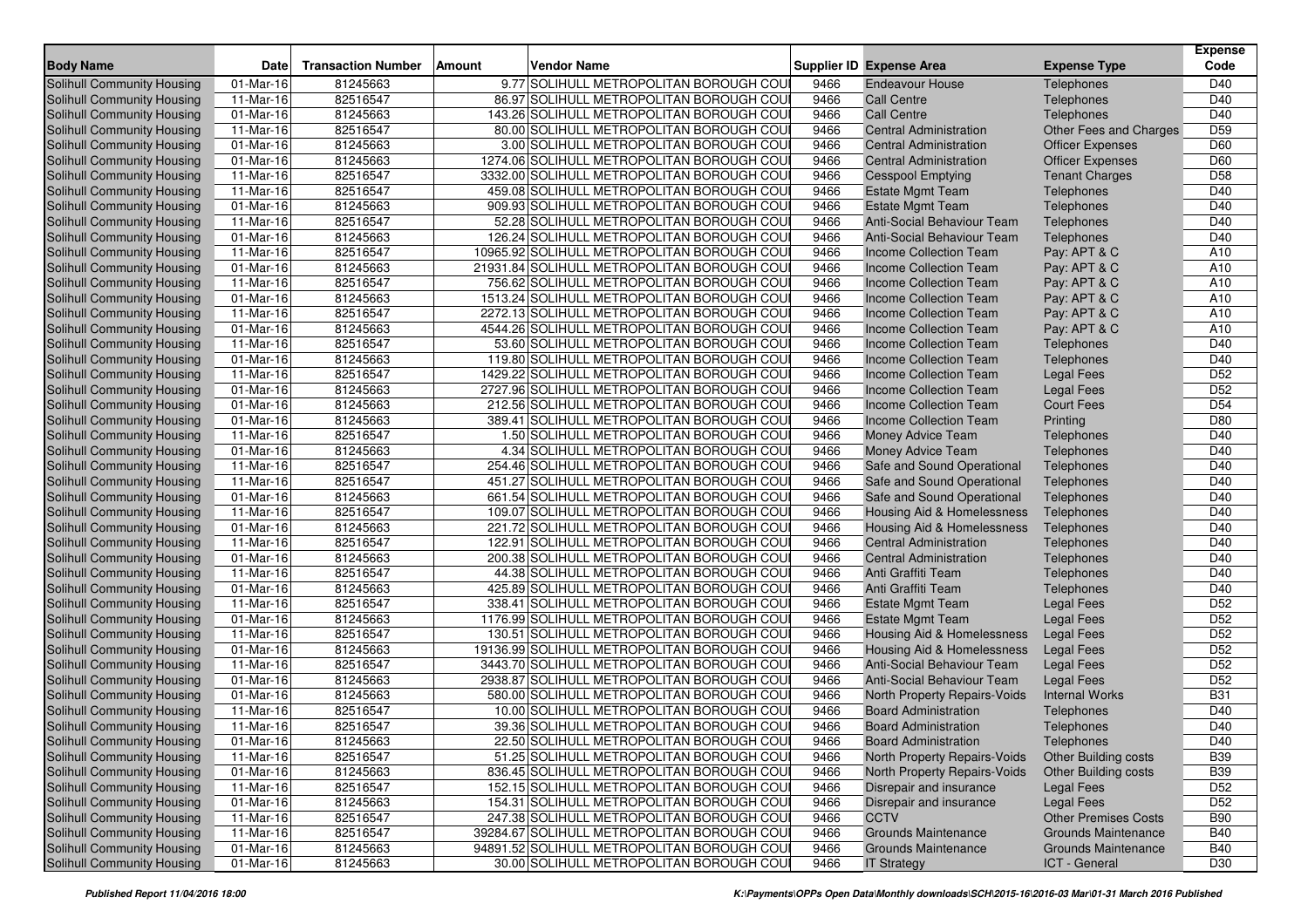| <b>Body Name</b>                  | <b>Date</b> | <b>Transaction Number</b> | Amount | <b>Vendor Name</b>                         |       | <b>Supplier ID Expense Area</b>                          | <b>Expense Type</b>        | <b>Expense</b><br>Code |
|-----------------------------------|-------------|---------------------------|--------|--------------------------------------------|-------|----------------------------------------------------------|----------------------------|------------------------|
| Solihull Community Housing        | 01-Mar-16   | 81245663                  |        | 24.99 SOLIHULL METROPOLITAN BOROUGH COUI   | 9466  | <b>IT Strategy</b>                                       | ICT - General              | D30                    |
| Solihull Community Housing        | 11-Mar-16   | 82516547                  |        | 836.00 SOLIHULL METROPOLITAN BOROUGH COUI  | 9466  |                                                          | ICT - General              | D30                    |
| Solihull Community Housing        | 11-Mar-16   | 82516547                  |        | 18.76 SOLIHULL METROPOLITAN BOROUGH COUI   | 9466  | <b>IT Strategy</b><br><b>Mechanical &amp; Electrical</b> | Telephones                 | D40                    |
| Solihull Community Housing        | 01-Mar-16   | 81245663                  |        | 50.01 SOLIHULL METROPOLITAN BOROUGH COU    | 9466  | <b>Mechanical &amp; Electrical</b>                       | Telephones                 | D40                    |
| Solihull Community Housing        | 01-Mar-16   | 81245663                  |        | 5415.00 SOLIHULL METROPOLITAN BOROUGH COU  | 9466  | <b>Rent Control</b>                                      | <b>Valuation Fees</b>      | D <sub>53</sub>        |
| Solihull Community Housing        | 11-Mar-16   | 82516547                  |        | 3420.00 SOLIHULL METROPOLITAN BOROUGH COUI | 9466  | <b>Rent Control</b>                                      | Head Office: Charges       | H <sub>10</sub>        |
| Solihull Community Housing        | 11-Mar-16   | 82516547                  |        | 12.00 SOLIHULL METROPOLITAN BOROUGH COU    | 9466  | <b>Rent Control</b>                                      | Head Office: Charges       | H <sub>10</sub>        |
| Solihull Community Housing        | 01-Mar-16   | 81245663                  |        | 4080.10 SOLIHULL METROPOLITAN BOROUGH COUI | 9466  | <b>Rent Control</b>                                      | Head Office: Charges       | H <sub>10</sub>        |
| Solihull Community Housing        | 01-Mar-16   | 81245663                  |        | 18.00 SOLIHULL METROPOLITAN BOROUGH COU    | 9466  | <b>Rent Control</b>                                      | Head Office: Charges       | H <sub>10</sub>        |
| Solihull Community Housing        | 11-Mar-16   | 82516547                  |        | 31.12 SOLIHULL METROPOLITAN BOROUGH COU    | 9466  | <b>Linacre House</b>                                     | Telephones                 | D40                    |
| Solihull Community Housing        | 11-Mar-16   | 82516547                  |        | 20.62 SOLIHULL METROPOLITAN BOROUGH COU    | 9466  | <b>Private Sector Services</b>                           | Telephones                 | D40                    |
| Solihull Community Housing        | 01-Mar-16   | 81245663                  |        | 44.06 SOLIHULL METROPOLITAN BOROUGH COU    | 9466  | <b>Private Sector Services</b>                           | Telephones                 | D40                    |
| Solihull Community Housing        | 11-Mar-16   | 82516547                  |        | 20.14 SOLIHULL METROPOLITAN BOROUGH COU    | 9466  | Home Improvement Agency                                  | Telephones                 | D40                    |
| Solihull Community Housing        | 01-Mar-16   | 81245663                  |        | 38.88 SOLIHULL METROPOLITAN BOROUGH COU    | 9466  | Home Improvement Agency                                  | Telephones                 | D40                    |
| Solihull Community Housing        | 11-Mar-16   | 82516547                  |        | 845.10 SOLIHULL METROPOLITAN BOROUGH COU   | 9466  | Development Team / M & E                                 | Other Fees and Charges     | D59                    |
| Solihull Community Housing        | 01-Mar-16   | 81245663                  |        | 1033.32 SOLIHULL METROPOLITAN BOROUGH COU  | 9466  | Development Team / M & E                                 | Other Fees and Charges     | D <sub>59</sub>        |
| Solihull Community Housing        | 11-Mar-16   | 82516547                  |        | 1032.18 SOLIHULL METROPOLITAN BOROUGH COU  | 9466  | Business Support - MST Back O Mobile Phones              |                            | D41                    |
| Solihull Community Housing        | 01-Mar-16   | 81245663                  |        | 1339.42 SOLIHULL METROPOLITAN BOROUGH COU  | 9466  | Business Support - MST Back O Mobile Phones              |                            | D41                    |
| Solihull Community Housing        | 01-Mar-16   | 81245663                  |        | 1111.60 SOLIHULL METROPOLITAN BOROUGH COU  | 9466  | <b>Business Support - MST Back O Telephones</b>          |                            | D40                    |
| Solihull Community Housing        | 01-Mar-16   | 81245663                  |        | 173.91 SOLIHULL METROPOLITAN BOROUGH COU   | 9466  | Business Support - MST Back O Other Fees and Charges     |                            | D <sub>59</sub>        |
| Solihull Community Housing        | 11-Mar-16   | 82516547                  |        | 308.00 SOLIHULL METROPOLITAN BOROUGH COU   | 9466  | <b>Business Support - MST Back O Printing</b>            |                            | D80                    |
| Solihull Community Housing        | 01-Mar-16   | 81245663                  |        | 145.00 SOLIHULL METROPOLITAN BOROUGH COU   | 9466  | Business Support - MST Back O Printing                   |                            | D80                    |
| Solihull Community Housing        | 11-Mar-16   | 82516547                  |        | 3132.97 SOLIHULL METROPOLITAN BOROUGH COU  | 9466  | Low Rise (inc. Safe & Sound)                             | Telephones                 | D40                    |
| Solihull Community Housing        | 11-Mar-16   | 82516547                  |        | 21.07 SOLIHULL METROPOLITAN BOROUGH COUI   | 9466  | Development Team / M & E                                 | Telephones                 | D40                    |
| Solihull Community Housing        | 01-Mar-16   | 81245663                  |        | 74.40 SOLIHULL METROPOLITAN BOROUGH COU    | 9466  | Development Team / M & E                                 | Telephones                 | D40                    |
| Solihull Community Housing        | 11-Mar-16   | 82516547                  |        | 54000.00 SOLIHULL METROPOLITAN BOROUGH COU | 9466  | <b>Property Acquisitions</b>                             | <b>Contractor Payments</b> | <b>B70</b>             |
| Solihull Community Housing        | 11-Mar-16   | 82516547                  |        | 203.11 SOLIHULL METROPOLITAN BOROUGH COU   | 9466  | <b>Capital Programmes</b>                                | <b>Mobile Phones</b>       | D41                    |
| Solihull Community Housing        | 01-Mar-16   | 81245663                  |        | 334.09 SOLIHULL METROPOLITAN BOROUGH COU   | 9466  | <b>Capital Programmes</b>                                | <b>Mobile Phones</b>       | D41                    |
| Solihull Community Housing        | 11-Mar-16   | 82516547                  |        | 114.11 SOLIHULL METROPOLITAN BOROUGH COU   | 9466  | <b>Welfare Reform Work</b>                               | Telephones                 | D40                    |
| Solihull Community Housing        | 01-Mar-16   | 81245663                  |        | 230.79 SOLIHULL METROPOLITAN BOROUGH COUI  | 9466  | <b>Welfare Reform Work</b>                               | Telephones                 | D40                    |
| Solihull Community Housing        | 01-Mar-16   | 81245663                  |        | 29.73 SOLIHULL METROPOLITAN BOROUGH COU    | 9466  | <b>Welfare Reform Work</b>                               | Printing                   | D80                    |
| Solihull Community Housing        | 11-Mar-16   | 82516547                  |        | 105.72 SOLIHULL METROPOLITAN BOROUGH COU   | 9466  | Income Collection Team                                   | <b>Car Allowances</b>      | C10                    |
| Solihull Community Housing        | 01-Mar-16   | 81245663                  |        | 280.43 SOLIHULL METROPOLITAN BOROUGH COU   | 9466  | Income Collection Team                                   | <b>Car Allowances</b>      | C10                    |
| Solihull Community Housing        | 11-Mar-16   | 82516547                  |        | 27.04 SOLIHULL METROPOLITAN BOROUGH COU    | 9466  | <b>Customer, Communication &amp; Infi Telephones</b>     |                            | D40                    |
| Solihull Community Housing        | 01-Mar-16   | 81245663                  |        | 54.08 SOLIHULL METROPOLITAN BOROUGH COU    | 9466  | Customer, Communication & Inf <sub>1</sub> Telephones    |                            | D40                    |
| Solihull Community Housing        | 01-Mar-16   | 81245663                  |        | 99.91 SOLIHULL METROPOLITAN BOROUGH COU    | 9466  | Customer, Communication & Infi Tenant Expenses           |                            | D61                    |
| Solihull Community Housing        | 01-Mar-16   | 81245663                  |        | 60.00 SOLIHULL METROPOLITAN BOROUGH COU    | 9466  | Customer, Communication & Inf Room Hire                  |                            | D71                    |
| Solihull Community Housing        | 11-Mar-16   | 82516547                  |        | 1536.93 SOLIHULL METROPOLITAN BOROUGH COU  | 9466  | <b>Frontline Offices</b>                                 | Telephones                 | D40                    |
| Solihull Community Housing        | 11-Mar-16   | 82516547                  |        | 168.88 SOLIHULL METROPOLITAN BOROUGH COU   | 9466  | North Property Repairs-Voids                             | <b>Mobile Phones</b>       | D41                    |
| Solihull Community Housing        | 01-Mar-16   | 81245663                  |        | 373.10 SOLIHULL METROPOLITAN BOROUGH COU   | 9466  | North Property Repairs-Voids                             | <b>Mobile Phones</b>       | D41                    |
| Solihull Community Housing        | 11-Mar-16   | 82516547                  |        | 373.87 SOLIHULL METROPOLITAN BOROUGH COUI  | 9466  | North Property Repairs-Day to d Mobile Phones            |                            | D41                    |
| <b>Solihull Community Housing</b> | 01-Mar-16   | 81245663                  |        | 764.42 SOLIHULL METROPOLITAN BOROUGH COU   | 9466  | North Property Repairs-Day to d Mobile Phones            |                            | D41                    |
| Solihull Community Housing        | 11-Mar-16   | 82516547                  |        | 34.35 SOLIHULL METROPOLITAN BOROUGH COU    | 9466  | <b>Commercial Activity</b>                               | Telephones                 | D40                    |
| Solihull Community Housing        | 01-Mar-16   | 81245663                  |        | 57.87 SOLIHULL METROPOLITAN BOROUGH COUI   | 9466  | <b>Commercial Activity</b>                               | Telephones                 | D40                    |
| Solihull Community Housing        | 01-Mar-16   | 81245663                  |        | 19086.46 SOLIHULL METROPOLITAN BOROUGH COU | 9466  | <b>IT Strategy</b>                                       | ICT - General              | D30                    |
| Solihull Community Housing        | 11-Mar-16   | 82516547                  |        | 233.82 SOLIHULL METROPOLITAN BOROUGH COUI  | 9466  | <b>Biomass System</b>                                    | Telephones                 | D40                    |
| Solihull Community Housing        | 11-Mar-16   | 82516547                  |        | 28.55 SOLIHULL METROPOLITAN BOROUGH COU    | 9466  | Decent Homes Prog - Internal                             | <b>Mobile Phones</b>       | D41                    |
| Solihull Community Housing        | 01-Mar-16   | 81245663                  |        | 75.22 SOLIHULL METROPOLITAN BOROUGH COUL   | 9466  | Decent Homes Prog - Internal                             | <b>Mobile Phones</b>       | D41                    |
| Solihull Community Housing        | 29-Mar-16   | 83349547                  |        | 1337.45 SOUTHERN ELECTRIC PLC              | 76903 | <b>Endeavour House</b>                                   | Electricity                | <b>B11</b>             |
| Solihull Community Housing        | 29-Mar-16   | 83349547                  |        | 517.02 SOUTHERN ELECTRIC PLC               | 76903 | Low Rise (inc. Safe & Sound)                             | Electricity                | <b>B11</b>             |
| Solihull Community Housing        | 29-Mar-16   | 83349547                  |        | 6414.34 SOUTHERN ELECTRIC PLC              | 76903 | Low Rise (inc. Safe & Sound)                             | Electricity                | <b>B11</b>             |
| Solihull Community Housing        | 29-Mar-16   | 83349547                  |        | 24689.25 SOUTHERN ELECTRIC PLC             | 76903 | Low Rise (inc. Safe & Sound)                             | Electricity                | <b>B11</b>             |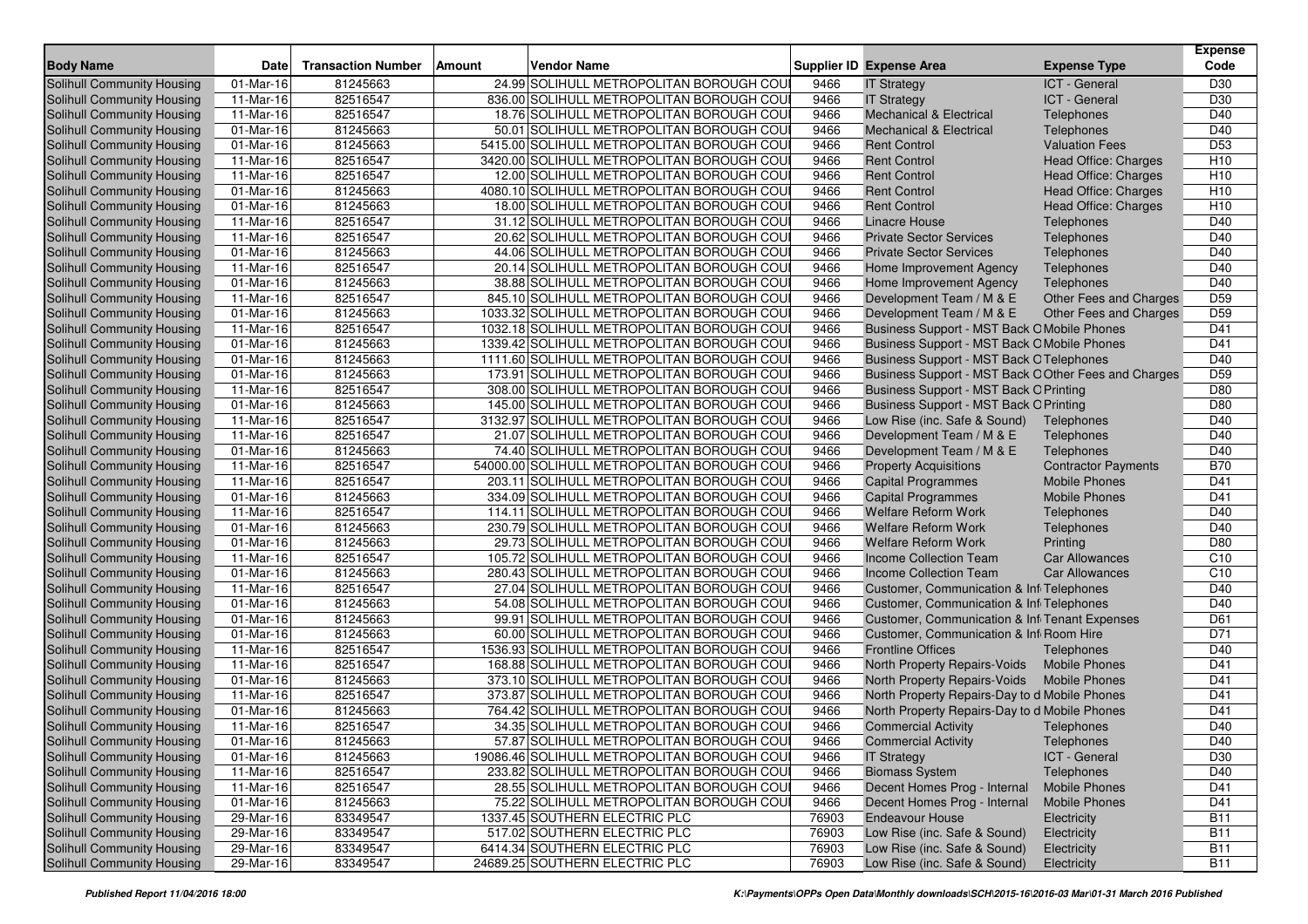| <b>Body Name</b>                  | <b>Date</b> | <b>Transaction Number</b> | <b>Vendor Name</b><br><b>Amount</b>    |          | <b>Supplier ID Expense Area</b>                      | <b>Expense Type</b>             | <b>Expense</b><br>Code |
|-----------------------------------|-------------|---------------------------|----------------------------------------|----------|------------------------------------------------------|---------------------------------|------------------------|
| Solihull Community Housing        | 21-Mar-16   | 83177552                  | 2096.77 SOUTHERN ELECTRIC PLC          | 76903    | Low Rise (inc. Safe & Sound)                         | Electricity                     | <b>B11</b>             |
| Solihull Community Housing        | 29-Mar-16   | 83349547                  | 1297.60 SOUTHERN ELECTRIC PLC          | 76903    | <b>Business Support - MST Back O Electricity</b>     |                                 | <b>B11</b>             |
| <b>Solihull Community Housing</b> | 29-Mar-16   | 83349547                  | 513.40 SOUTHERN ELECTRIC PLC           | 76903    | <b>Capitol House</b>                                 | Electricity                     | <b>B11</b>             |
| Solihull Community Housing        | 29-Mar-16   | 83349547                  | 361.30 SOUTHERN ELECTRIC PLC           | 76903    | <b>Biomass System</b>                                | Electricity                     | <b>B11</b>             |
| Solihull Community Housing        | 29-Mar-16   | 83349547                  | 103.12 SOUTHERN ELECTRIC PLC           | 76903    | Whar Hall Farm Community Hall Electricity            |                                 | <b>B11</b>             |
| Solihull Community Housing        | 15-Mar-16   | 82805654                  | 2517.48 SUPRA UK LTD                   | 73055    | Stores-Stores and delivery                           | <b>Stocks</b>                   | R <sub>10</sub>        |
| Solihull Community Housing        | 15-Mar-16   | 82805653                  | 2427.84 SUPRA UK LTD                   | 73055    | Stores-Stores and delivery                           | <b>Stocks</b>                   | R <sub>10</sub>        |
| Solihull Community Housing        | 21-Mar-16   | 83177553                  | 1190.00 TELECARE SERVICES ASSOCIATION  | 131459   | Safe and Sound Operational                           | <b>Grants and Subscriptions</b> | D92                    |
| Solihull Community Housing        | 29-Mar-16   | 83348547                  | 643.63 TOTAL GAS & POWER LTD           | 687955   | <b>Endeavour House</b>                               | Gas                             | <b>B10</b>             |
| Solihull Community Housing        | 29-Mar-16   | 83348547                  | 205.27 TOTAL GAS & POWER LTD           | 687955   | Homelessness                                         | Gas                             | <b>B10</b>             |
| Solihull Community Housing        | 29-Mar-16   | 83348547                  | 2770.40 TOTAL GAS & POWER LTD          | 687955   | Safe and Sound General                               | Gas                             | <b>B10</b>             |
| Solihull Community Housing        | 29-Mar-16   | 83348547                  | 1073.25 TOTAL GAS & POWER LTD          | 687955   | Safe and Sound General                               | Gas                             | <b>B10</b>             |
| Solihull Community Housing        | 29-Mar-16   | 83348547                  | 529.50 TOTAL GAS & POWER LTD           | 687955   | Business Support - MST Back OGas                     |                                 | <b>B10</b>             |
| Solihull Community Housing        | 29-Mar-16   | 83348547                  | 31.18 TOTAL GAS & POWER LTD            | 687955   | <b>Greenfield Centre</b>                             | Gas                             | <b>B10</b>             |
| Solihull Community Housing        | 29-Mar-16   | 83348547                  | 20.01 TOTAL GAS & POWER LTD            | 687955   | <b>Birbeck House</b>                                 | Gas                             | <b>B10</b>             |
| Solihull Community Housing        | 29-Mar-16   | 83348547                  | 77.96 TOTAL GAS & POWER LTD            | 687955   | Whar Hall Farm Community Hall Gas                    |                                 | <b>B10</b>             |
| Solihull Community Housing        | 29-Mar-16   | 83348547                  | 44.39 TOTAL GAS & POWER LTD            | 687955   | <b>Crabtree Hall</b>                                 | Gas                             | <b>B10</b>             |
| Solihull Community Housing        | 31-Mar-16   | 83421711                  | 21335.11 TYRER BUILDING CONTRACTORS    | 104269   | <b>MST</b> -Structural Works                         | <b>Contractor Payments</b>      | <b>B70</b>             |
| Solihull Community Housing        | 23-Mar-16   | 83269775                  | 7607.11 TYRER BUILDING CONTRACTORS     | 104269   | <b>MST</b> -Structural Works                         | <b>Contractor Payments</b>      | <b>B70</b>             |
| Solihull Community Housing        | 15-Mar-16   | 82874676                  | 1721.34 TYRER BUILDING CONTRACTORS     | 104269   | <b>MST</b> -Structural Works                         | <b>Contractor Payments</b>      | <b>B70</b>             |
| Solihull Community Housing        | 15-Mar-16   | 82874675                  | 438.43 TYRER BUILDING CONTRACTORS      | 104269   | <b>MST</b> -Structural Works                         | <b>Contractor Payments</b>      | <b>B70</b>             |
| Solihull Community Housing        | 15-Mar-16   | 82874674                  | 1519.94 TYRER BUILDING CONTRACTORS     | 104269   | <b>MST</b> -Structural Works                         | <b>Contractor Payments</b>      | <b>B70</b>             |
| Solihull Community Housing        | 15-Mar-16   | 82874673                  | 7837.22 TYRER BUILDING CONTRACTORS     | 104269   | <b>MST</b> -Structural Works                         | <b>Contractor Payments</b>      | <b>B70</b>             |
| Solihull Community Housing        | 15-Mar-16   | 82874672                  | 19536.50 TYRER BUILDING CONTRACTORS    | 104269   | <b>MST</b> -Structural Works                         | <b>Contractor Payments</b>      | <b>B70</b>             |
| Solihull Community Housing        | 30-Mar-16   | 83379547                  | 420.32 VENN GROUP                      | 115628   | <b>Direct - Asbestos</b>                             | <b>Agency Staff</b>             | A60                    |
| Solihull Community Housing        | 30-Mar-16   | 83376558                  | 336.26 VENN GROUP                      | 115628   | <b>Direct - Asbestos</b>                             | <b>Agency Staff</b>             | A60                    |
| Solihull Community Housing        | 21-Mar-16   | 83117547                  | 420.32 VENN GROUP                      | 115628   | Direct - Asbestos                                    | <b>Agency Staff</b>             | A60                    |
| Solihull Community Housing        | 15-Mar-16   | 82861548                  | 420.32 VENN GROUP                      | 115628   | Direct - Asbestos                                    | <b>Agency Staff</b>             | A60                    |
| Solihull Community Housing        | 15-Mar-16   | 82861547                  | 420.32 VENN GROUP                      | 115628   | Direct - Asbestos                                    | <b>Agency Staff</b>             | A60                    |
| Solihull Community Housing        | 11-Mar-16   | 82603551                  | 420.32 VENN GROUP                      | 115628   | Direct - Asbestos                                    | <b>Agency Staff</b>             | A60                    |
| Solihull Community Housing        | 11-Mar-16   | 82603550                  | 420.32 VENN GROUP                      | 115628   | Direct - Asbestos                                    | <b>Agency Staff</b>             | A60                    |
| Solihull Community Housing        | 10-Mar-16   | 82333547                  | 420.32 VENN GROUP                      | 115628   | Direct - Asbestos                                    | <b>Agency Staff</b>             | A60                    |
| Solihull Community Housing        | 10-Mar-16   | 82331547                  | 420.32 VENN GROUP                      | 115628   | Direct - Asbestos                                    | <b>Agency Staff</b>             | A60                    |
| Solihull Community Housing        | 10-Mar-16   | 82330547                  | 420.32 VENN GROUP                      | 115628   | Direct - Asbestos                                    | <b>Agency Staff</b>             | A60                    |
| Solihull Community Housing        | 10-Mar-16   | 82329547                  | 420.32 VENN GROUP                      | 115628   | Direct - Asbestos                                    | <b>Agency Staff</b>             | A60                    |
| Solihull Community Housing        | 10-Mar-16   | 82334547                  | 1956.67 WALKER COTTER                  | 3562686  | New Build - Oakthorpe Drive                          | <b>Contractor Payments</b>      | <b>B70</b>             |
| Solihull Community Housing        | 08-Mar-16   | 81948548                  | 975.00 WALKER TROUP                    | 10262687 | New Build - Private Sale Sites                       | <b>Contractor Payments</b>      | <b>B70</b>             |
| Solihull Community Housing        | 10-Mar-16   | 82388547                  | -26.70 WARRIOR DOORS                   | 2084858  | <b>Sub Contractors Tax</b>                           | <b>Creditor: Inland Revenue</b> | S <sub>02</sub>        |
| Solihull Community Housing        | 10-Mar-16   | 82388547                  | 231.68 WARRIOR DOORS                   | 2084858  | <b>High Rise Works</b>                               | <b>Contractor Payments</b>      | <b>B70</b>             |
| Solihull Community Housing        | 15-Mar-16   | 82862547                  | 158458.32 WATES CONSTRUCTION LTD       | 272406   | Low Rise - Envelope Programm Contractor Payments     |                                 | <b>B70</b>             |
| Solihull Community Housing        | 04-Mar-16   | 81550548                  | 10011.85 WESSEX LIFT CO LTD            | 177799   | Public Sector - Major Adaptation Contractor Payments |                                 | <b>B70</b>             |
| Solihull Community Housing        | 01-Mar-16   | 81245665                  | 9409.85 WESSEX LIFT CO LTD             | 177799   | Public Sector - Major Adaptation Contractor Payments |                                 | <b>B70</b>             |
| Solihull Community Housing        | 21-Mar-16   | 83177556                  | 317.10 WESSEX LIFT CO LTD              | 177799   | Home Improvement Agency                              | Adaptations                     | <b>B83</b>             |
| Solihull Community Housing        | 14-Mar-16   | 82692554                  | 52267.60 WETTONS CLEANING SERVICES LTD | 239471   | Low Rise (inc. Safe & Sound) Cleaning                |                                 | <b>B50</b>             |
| Solihull Community Housing        | 21-Mar-16   | 83177555                  | 230.41 WETTONS CLEANING SERVICES LTD   | 239471   | 82 Warwick Road Intensive Sup Internal Works         |                                 | <b>B31</b>             |
| Solihull Community Housing        | $31-Mar-16$ | 83421576                  | 330.63 WOODHULL ROOFING LTD            | 221070   | North Property Repairs-Day to d External Structures  |                                 | <b>B33</b>             |
| Solihull Community Housing        | 31-Mar-16   | 83421575                  | 538.32 WOODHULL ROOFING LTD            | 221070   | North Property Repairs-Day to d External Structures  |                                 | <b>B33</b>             |
| Solihull Community Housing        | 31-Mar-16   | 83421574                  | 853.81 WOODHULL ROOFING LTD            | 221070   | North Property Repairs-Day to d External Structures  |                                 | <b>B33</b>             |
| Solihull Community Housing        | 31-Mar-16   | 83421573                  | 962.20 WOODHULL ROOFING LTD            | 221070   | North Property Repairs-Day to d External Structures  |                                 | <b>B33</b>             |
| Solihull Community Housing        | 23-Mar-16   | 83269548                  | 342.77 WOODHULL ROOFING LTD            | 221070   | North Property Repairs-Day to d External Structures  |                                 | <b>B33</b>             |
| Solihull Community Housing        | 23-Mar-16   | 83269547                  | 314.55 WOODHULL ROOFING LTD            | 221070   | North Property Repairs-Day to d External Structures  |                                 | <b>B33</b>             |
| Solihull Community Housing        | 15-Mar-16   | 82874609                  | 552.85 WOODHULL ROOFING LTD            | 221070   | North Property Repairs-Day to d External Structures  |                                 | <b>B33</b>             |